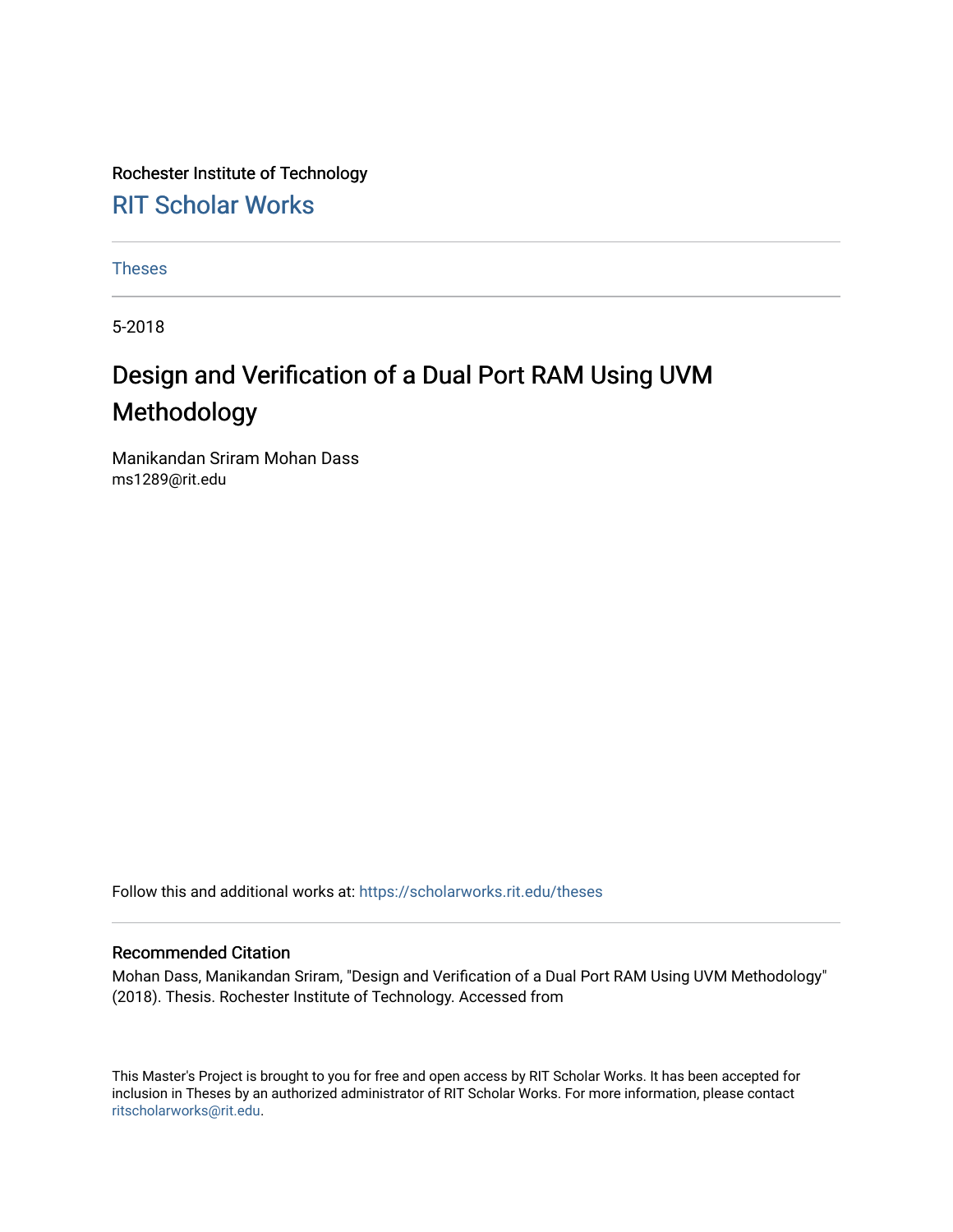#### DESIGN AND VERIFICATION OF A DUAL PORT RAM USING UVM METHODOLOGY

by

Manikandan Sriram Mohan Dass

GRADUATE PAPER

Submitted in partial fulfillment of the requirements for the degree of MASTER OF SCIENCE in Electrical Engineering

Approved by:

Mr. Mark A. Indovina, Lecturer *Graduate Research Advisor, Department of Electrical and Microelectronic Engineering*

Dr. Sohail A. Dianat, Professor *Department Head, Department of Electrical and Microelectronic Engineering*

DEPARTMENT OF ELECTRICAL AND MICROELECTRONIC ENGINEERING KATE GLEASON COLLEGE OF ENGINEERING ROCHESTER INSTITUTE OF TECHNOLOGY ROCHESTER, NEW YORK

MAY, 2018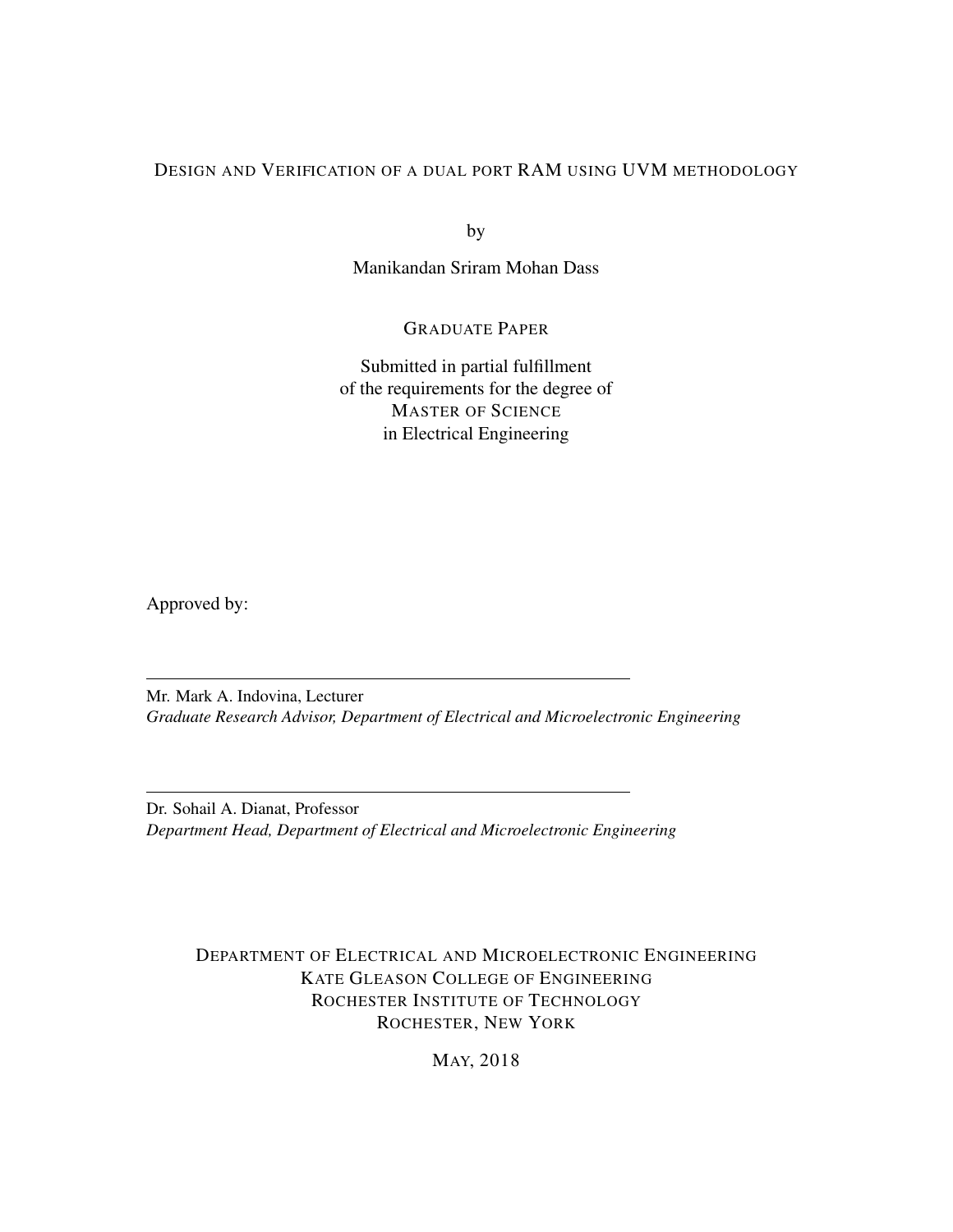I would like to dedicate this work to my family, for their love and support during my masters.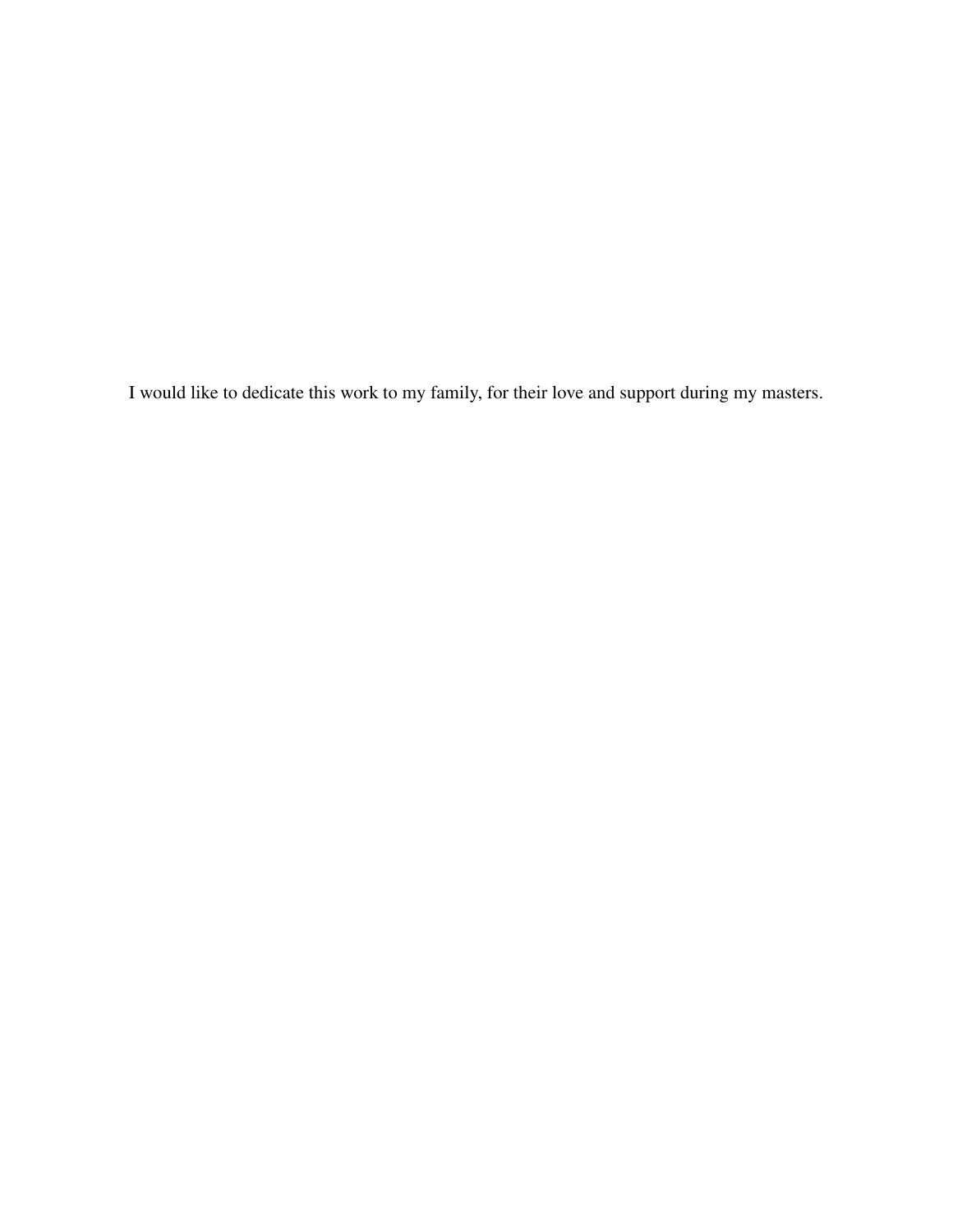## Declaration

I hereby declare that except where specific reference is made to the work of others, that all content of this Graduate Paper are original and have not been submitted in whole or in part for consideration for any other degree or qualification in this, or any other University. This Graduate Project is the result of my own work and includes nothing which is the outcome of work done in collaboration, except where specifically indicated in the text.

> Manikandan Sriram Mohan Dass May, 2018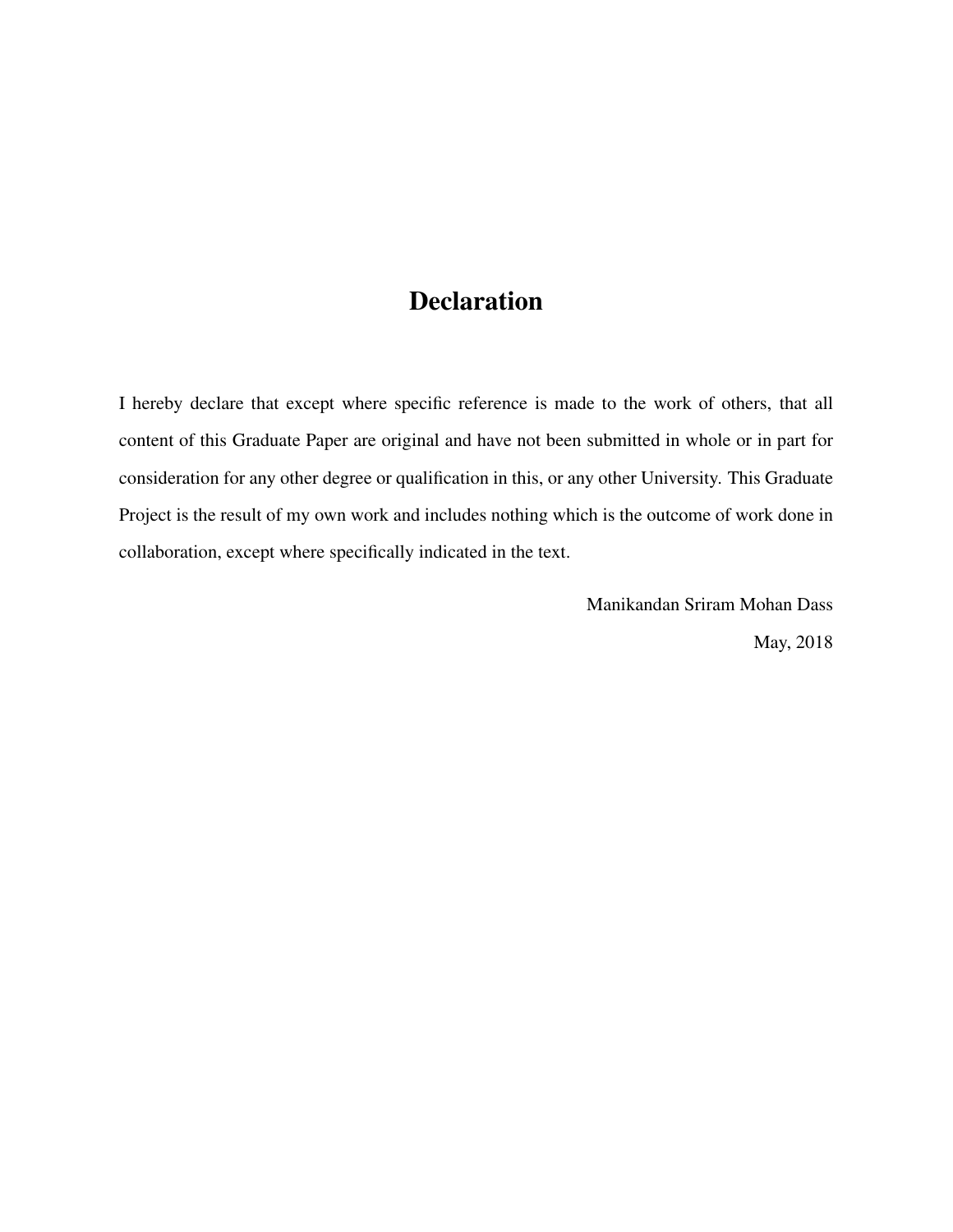## Acknowledgements

I would like to thank my professor, Mark A. Indovina, for his immense support, guidance and feedback on my project. I also would like to thank all my teachers who have helped me right from the start of my school. I would like to say special thanks to my friends cum motivators Nikhil Velguenkar and Deepak Siddharth for their valuable suggestions.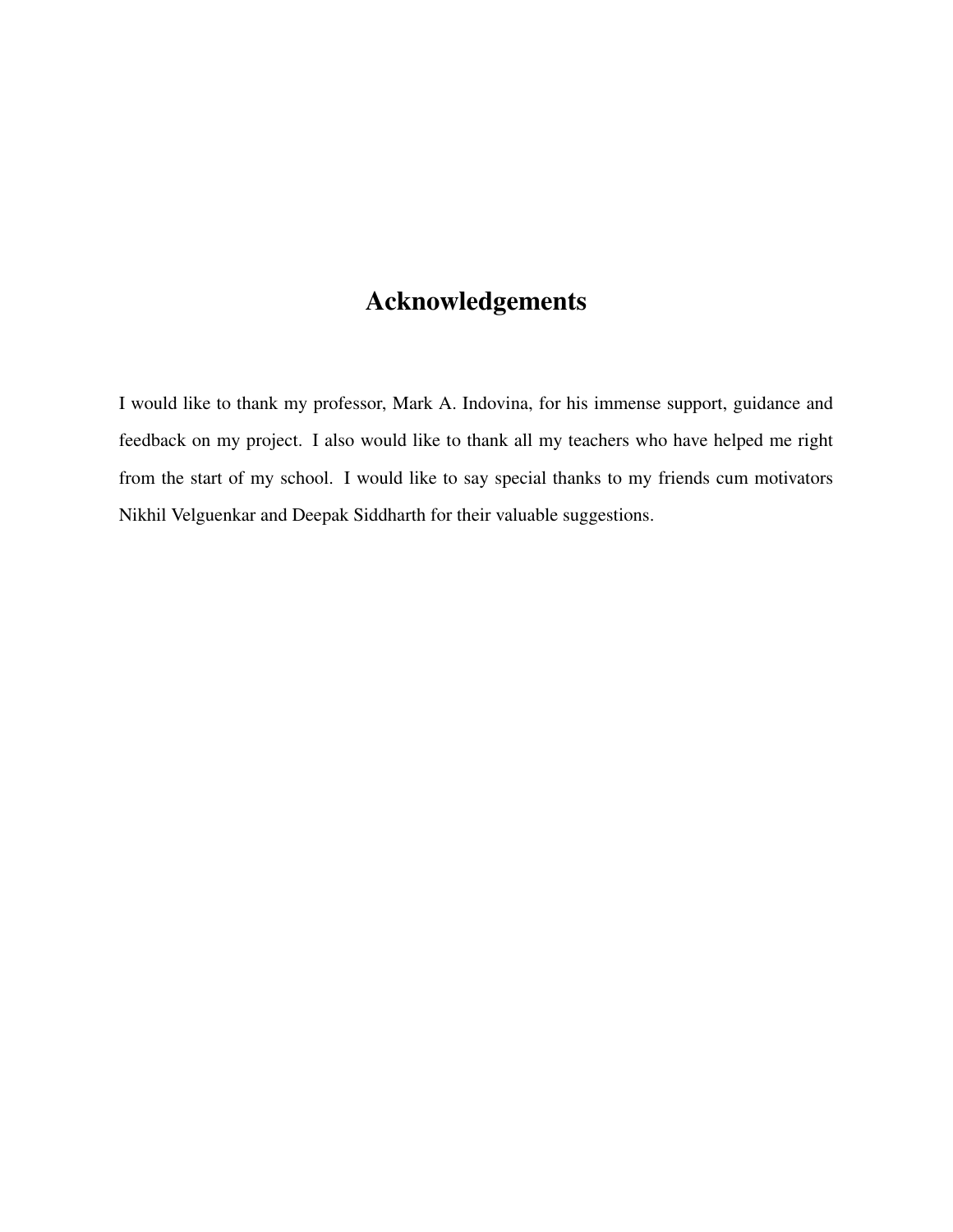### Abstract

Data-intensive applications such as Deep Learning, Big Data, and Computer Vision have resulted in more demand for on-chip memory storage. Hence, state of the art Systems on Chips (SOCs) have a memory that occupies somewhere between 50% to 90 % of the die space. Extensive Research is being done in the field of memory technology to improve the efficiency of memory packaging. This effort has not always been successful because densely packed memory structures can experience defects during the fabrication process. Thus, it is critical to test the embedded memory modules once they are taped out. Along with testing, functional verification of a module makes sure that the design works the way it has been intended to perform. This paper proposes a built-in self-test (BIST) to validate a Dual Port Static RAM module and a complete layered test bench to verify the module's operation functionally. The BIST has been designed using a finite state machine and has been targeted against most of the general SRAM faults in a given linear time constraint of *O*(23*n*). The layered test bench has been designed using Universal Verification Methodology (UVM), a standardized class library which has increased the re-usability and automation to the existing design verification language, SystemVerilog.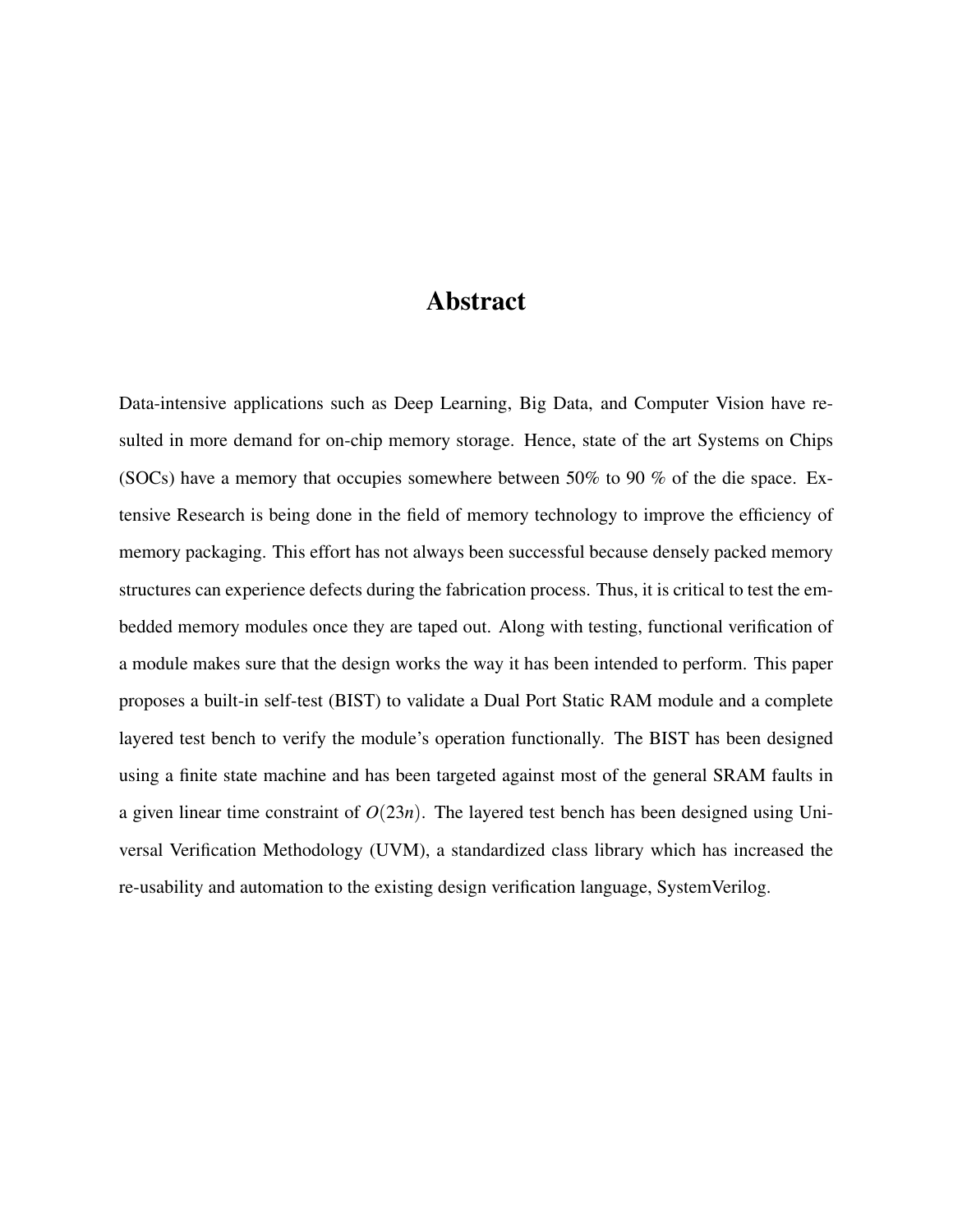# <span id="page-6-0"></span>**Contents**

|                | <b>Contents</b> |                        |                                          |  |  |  |  |  |  |  |  | V              |
|----------------|-----------------|------------------------|------------------------------------------|--|--|--|--|--|--|--|--|----------------|
|                |                 | <b>List of Figures</b> |                                          |  |  |  |  |  |  |  |  | xii            |
|                |                 | <b>List of Tables</b>  |                                          |  |  |  |  |  |  |  |  | xiii           |
| $\mathbf{1}$   |                 | <b>Introduction</b>    |                                          |  |  |  |  |  |  |  |  | $\mathbf{1}$   |
|                | 1.1             |                        |                                          |  |  |  |  |  |  |  |  | 3              |
|                | 1.2             |                        |                                          |  |  |  |  |  |  |  |  | 3              |
|                | 1.3             |                        |                                          |  |  |  |  |  |  |  |  | $\overline{4}$ |
| $\overline{2}$ |                 |                        | <b>Bibliographical Research</b>          |  |  |  |  |  |  |  |  | 5              |
| 3              |                 |                        | <b>Background on Memory Technologies</b> |  |  |  |  |  |  |  |  | 8              |
|                | 3.1             |                        |                                          |  |  |  |  |  |  |  |  | 9              |
|                |                 | 3.1.1                  |                                          |  |  |  |  |  |  |  |  | <b>9</b>       |
|                |                 |                        | 3.1.1.1                                  |  |  |  |  |  |  |  |  | 10             |
|                |                 |                        | 3.1.1.2                                  |  |  |  |  |  |  |  |  | 11             |
|                |                 | 3.1.2                  |                                          |  |  |  |  |  |  |  |  |                |
|                |                 |                        | 3.1.2.1                                  |  |  |  |  |  |  |  |  |                |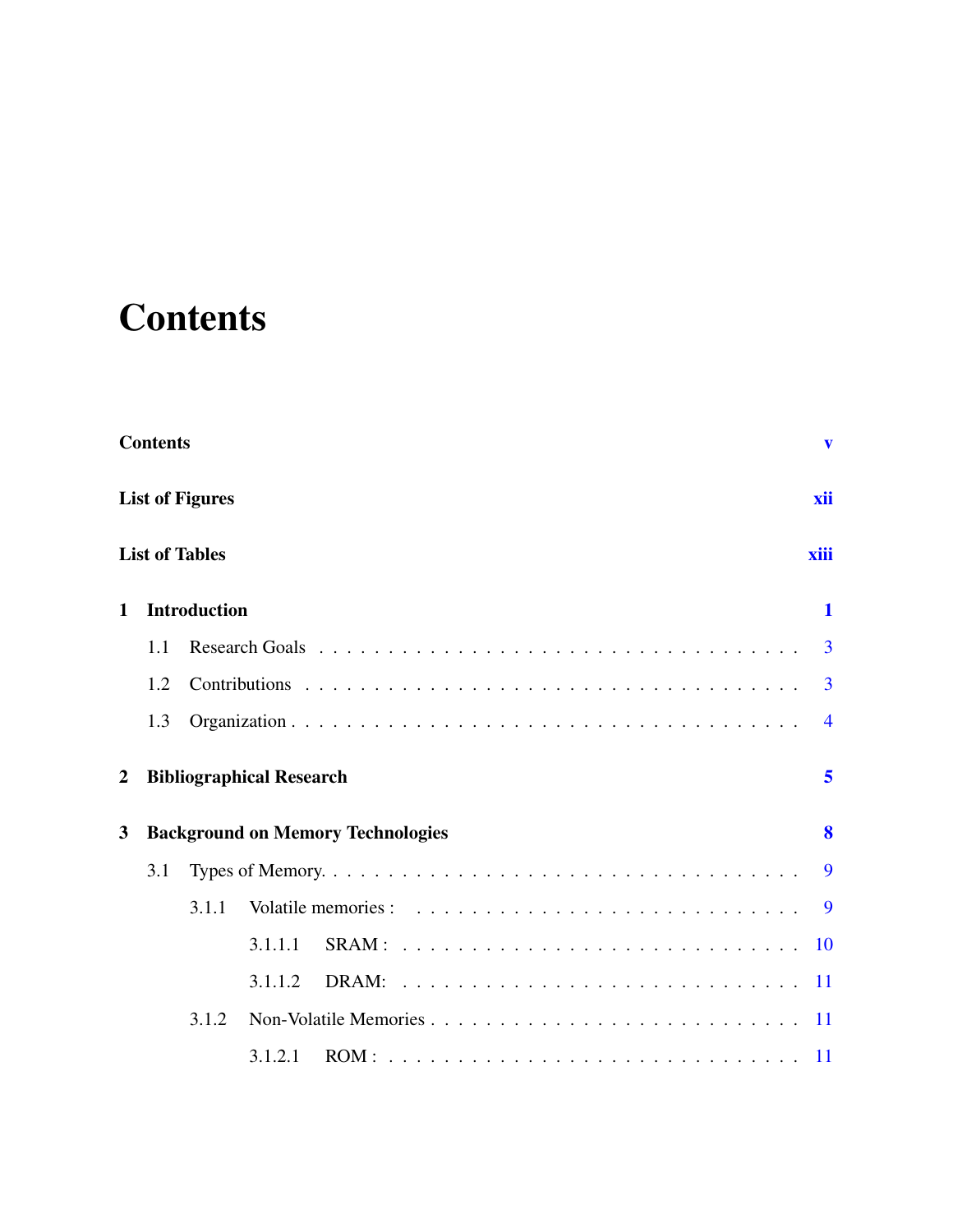|   |     |       | 3.1.2.2                                                                                             |
|---|-----|-------|-----------------------------------------------------------------------------------------------------|
|   |     |       | 3.1.2.3                                                                                             |
|   |     | 3.1.3 | Miscellaneous memories $\ldots \ldots \ldots \ldots \ldots \ldots \ldots \ldots \ldots 12$          |
|   | 3.2 |       |                                                                                                     |
|   |     | 3.2.1 | Aspect Ratio: $\ldots \ldots \ldots \ldots \ldots \ldots \ldots \ldots \ldots \ldots \ldots$        |
|   |     | 3.2.2 |                                                                                                     |
|   |     | 3.2.3 |                                                                                                     |
|   |     | 3.2.4 | <sup>14</sup>                                                                                       |
|   | 3.3 |       |                                                                                                     |
| 4 |     |       | 16<br><b>Memory and Fault Models</b>                                                                |
|   | 4.1 |       | <b>16</b>                                                                                           |
|   |     | 4.1.1 |                                                                                                     |
|   |     | 4.1.2 |                                                                                                     |
|   |     | 4.1.3 |                                                                                                     |
|   | 4.2 |       | 18                                                                                                  |
|   |     | 4.2.1 | 18                                                                                                  |
|   | 4.3 |       | <b>19</b>                                                                                           |
|   |     | 4.3.1 | <b>20</b>                                                                                           |
|   |     | 4.3.2 | Transition Fault (TF) $\ldots \ldots \ldots \ldots \ldots \ldots \ldots \ldots \ldots$<br><b>20</b> |
|   |     | 4.3.3 | <b>20</b>                                                                                           |
|   |     | 4.3.4 | 20                                                                                                  |
|   |     | 4.3.5 | Coupling Faults (CF)<br>21                                                                          |
|   |     |       | 4.3.5.1<br>21                                                                                       |
|   |     | 4.3.6 | <b>21</b>                                                                                           |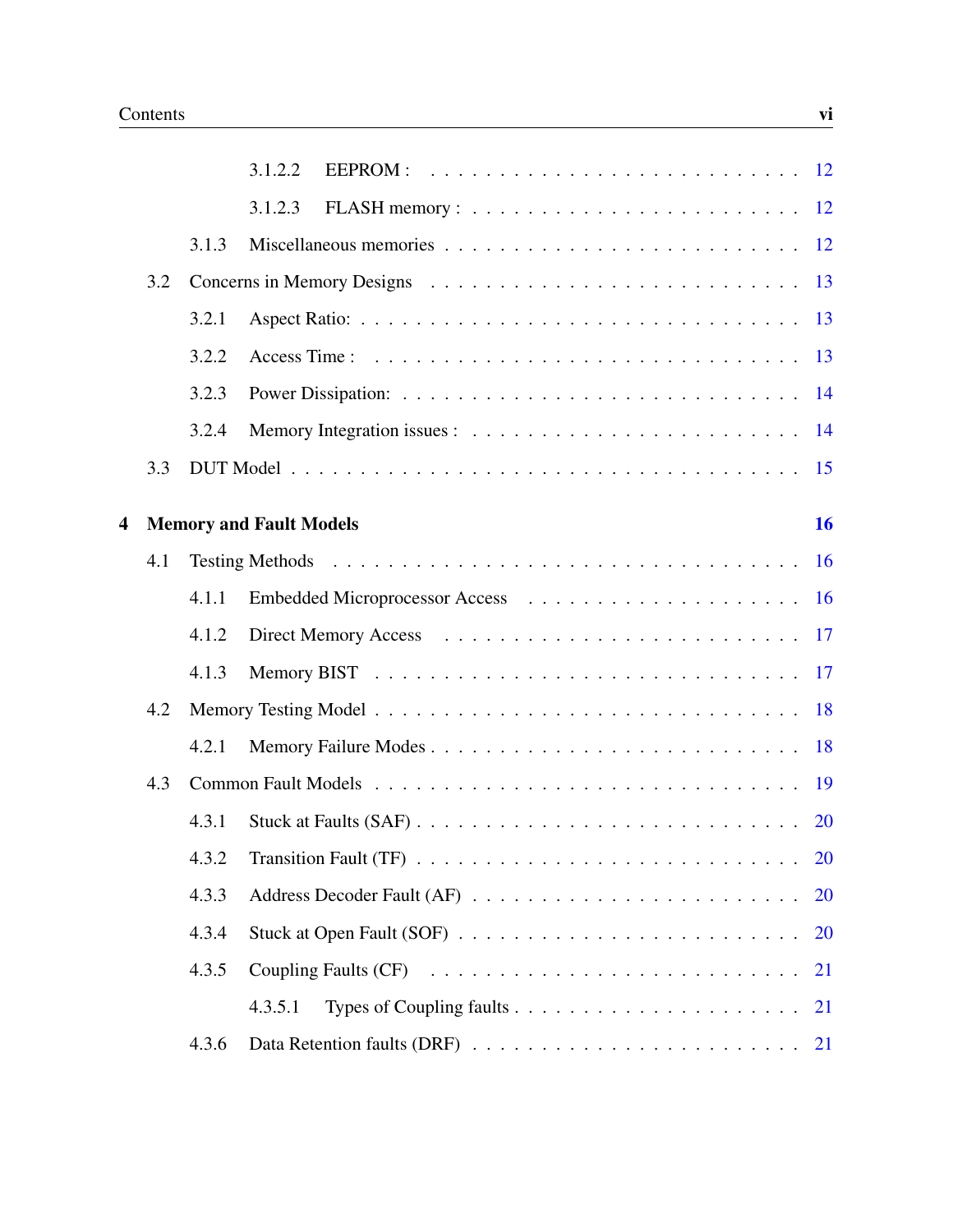|   |     |       | 22<br>4.3.6.1                                                                                         |
|---|-----|-------|-------------------------------------------------------------------------------------------------------|
|   |     |       | 22<br>4.3.6.2                                                                                         |
|   |     | 4.3.7 | 22                                                                                                    |
|   | 4.4 |       | 23                                                                                                    |
|   |     | 4.4.1 | 23                                                                                                    |
|   |     | 4.4.2 |                                                                                                       |
|   |     | 4.4.3 |                                                                                                       |
|   |     | 4.4.4 |                                                                                                       |
|   |     | 4.4.5 |                                                                                                       |
|   |     |       | 4.4.5.1                                                                                               |
|   |     |       | 4.4.5.2                                                                                               |
|   |     | 4.4.6 |                                                                                                       |
|   |     | 4.4.7 |                                                                                                       |
|   |     | 4.4.8 |                                                                                                       |
|   |     | 4.4.9 |                                                                                                       |
|   |     |       |                                                                                                       |
| 5 |     |       | <b>DUT and BIST Environment</b><br>27                                                                 |
|   | 5.1 |       | DUT Introduction $\ldots \ldots \ldots \ldots \ldots \ldots \ldots \ldots \ldots \ldots \ldots$<br>27 |
|   | 5.2 |       | 29                                                                                                    |
|   |     | 5.2.1 | 30                                                                                                    |
|   |     |       | 5.2.1.1<br>30                                                                                         |
|   |     |       | 5.2.1.2<br>31                                                                                         |
|   |     |       | 5.2.1.3<br>31                                                                                         |
|   |     |       | 5.2.1.4                                                                                               |
|   |     |       |                                                                                                       |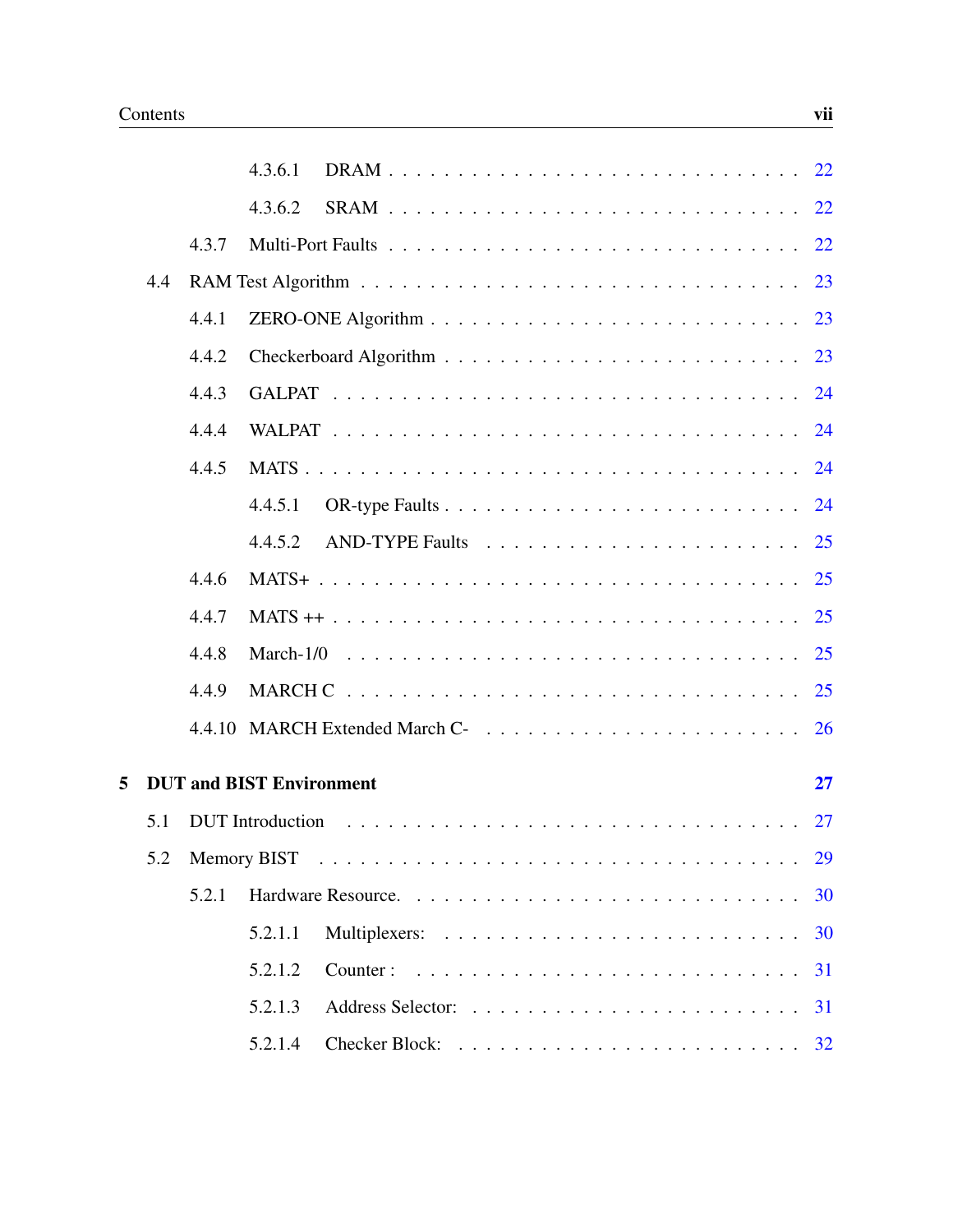|   |     |            | 5.2.1.5                      |                                                                                      |    |
|---|-----|------------|------------------------------|--------------------------------------------------------------------------------------|----|
|   |     | 5.2.2      |                              | The Test algorithm. $\ldots \ldots \ldots \ldots \ldots \ldots \ldots \ldots \ldots$ | 32 |
| 6 |     |            | <b>Verification Concepts</b> |                                                                                      | 34 |
|   | 6.1 |            |                              |                                                                                      | 34 |
|   |     | 6.1.1      |                              |                                                                                      | 34 |
|   |     |            | 6.1.1.1                      |                                                                                      | 34 |
|   |     |            | 6.1.1.2                      | System Verilog for Verification (Test Benches):                                      | 35 |
|   |     |            | 6.1.1.3                      | SystemVerilog Application Programming Interface:                                     | 35 |
|   |     |            | 6.1.1.4                      |                                                                                      | 35 |
|   |     |            | 6.1.1.5                      |                                                                                      | 36 |
|   |     | 6.1.2      |                              |                                                                                      | 36 |
|   |     |            | 6.1.2.1                      |                                                                                      | 37 |
|   |     |            | 6.1.2.2                      |                                                                                      | 37 |
|   |     |            | 6.1.2.3                      | Scoreboard and Checker                                                               | 37 |
|   |     |            | 6.1.2.4                      |                                                                                      | 37 |
|   |     |            | 6.1.2.5                      |                                                                                      | 38 |
|   |     |            | 6.1.2.6                      |                                                                                      |    |
|   |     |            | 6.1.2.7                      |                                                                                      |    |
|   |     |            | 6.1.2.8                      |                                                                                      | 38 |
|   | 6.2 | <b>UVM</b> |                              |                                                                                      | 39 |
|   |     | 6.2.1      |                              |                                                                                      | 39 |
|   |     |            | 6.2.1.1                      |                                                                                      | 39 |
|   |     |            | 6.2.1.2                      | TLM (Transaction Level Modeling)                                                     | 39 |
|   |     |            | 6.2.1.3                      | Using sequences for stimulus generation $\ldots \ldots \ldots \ldots$                | 40 |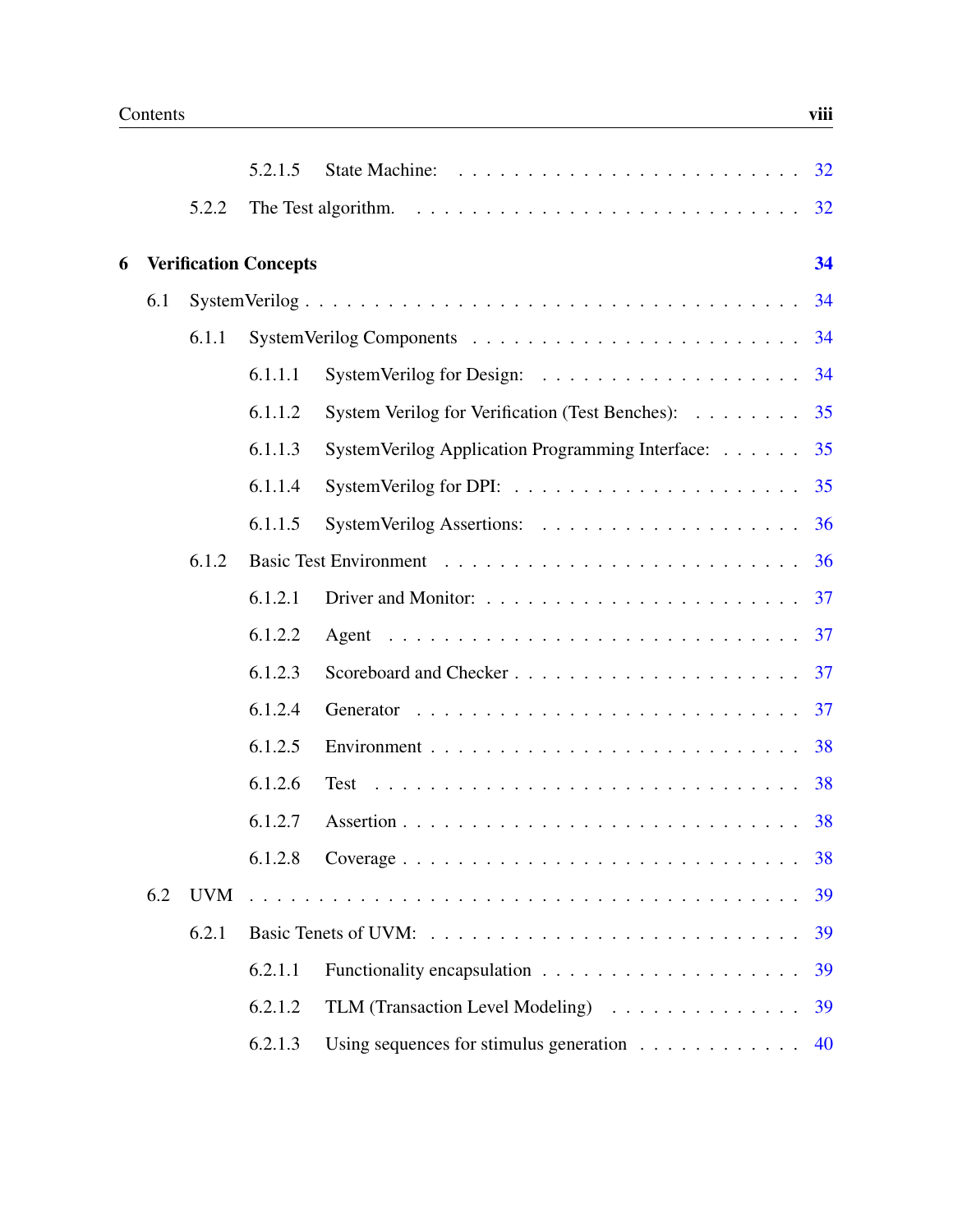|   |     |                         | 6.2.1.4 |                                                                               | 40 |
|---|-----|-------------------------|---------|-------------------------------------------------------------------------------|----|
|   |     |                         | 6.2.1.5 |                                                                               | 40 |
|   |     |                         | 6.2.1.6 |                                                                               | 40 |
|   |     | 6.2.2                   |         |                                                                               | 40 |
|   |     |                         | 6.2.2.1 |                                                                               | 41 |
|   |     |                         | 6.2.2.2 |                                                                               | 41 |
|   |     |                         | 6.2.2.3 |                                                                               | 41 |
|   |     | 6.2.3                   |         |                                                                               | 41 |
|   |     |                         | 6.2.3.1 | function void build_phase $\ldots \ldots \ldots \ldots \ldots \ldots$         | 41 |
|   |     |                         | 6.2.3.2 | function void connect_phase $\dots \dots \dots \dots \dots \dots$             | 42 |
|   |     |                         | 6.2.3.3 | function void end_of_elaboration                                              | 42 |
|   |     |                         | 6.2.3.4 | $task run\_phase \dots \dots \dots \dots \dots \dots \dots \dots \dots \dots$ | 42 |
|   |     |                         | 6.2.3.5 |                                                                               | 42 |
| 7 |     | <b>Test Methodology</b> |         |                                                                               | 43 |
|   | 7.1 |                         |         |                                                                               | 44 |
|   |     | 7.1.1                   |         |                                                                               | 45 |
|   |     |                         | 7.1.1.1 |                                                                               | 45 |
|   |     | 7.1.2                   |         |                                                                               | 46 |
|   |     |                         | 7.1.2.1 |                                                                               | 46 |
|   |     |                         | 7.1.2.2 |                                                                               | 46 |
|   |     | 7.1.3                   |         |                                                                               | 46 |
|   |     | 7.1.4                   |         |                                                                               | 47 |
|   |     |                         | 7.1.4.1 |                                                                               | 47 |
|   |     |                         | 7.1.4.2 |                                                                               | 47 |
|   |     |                         |         |                                                                               |    |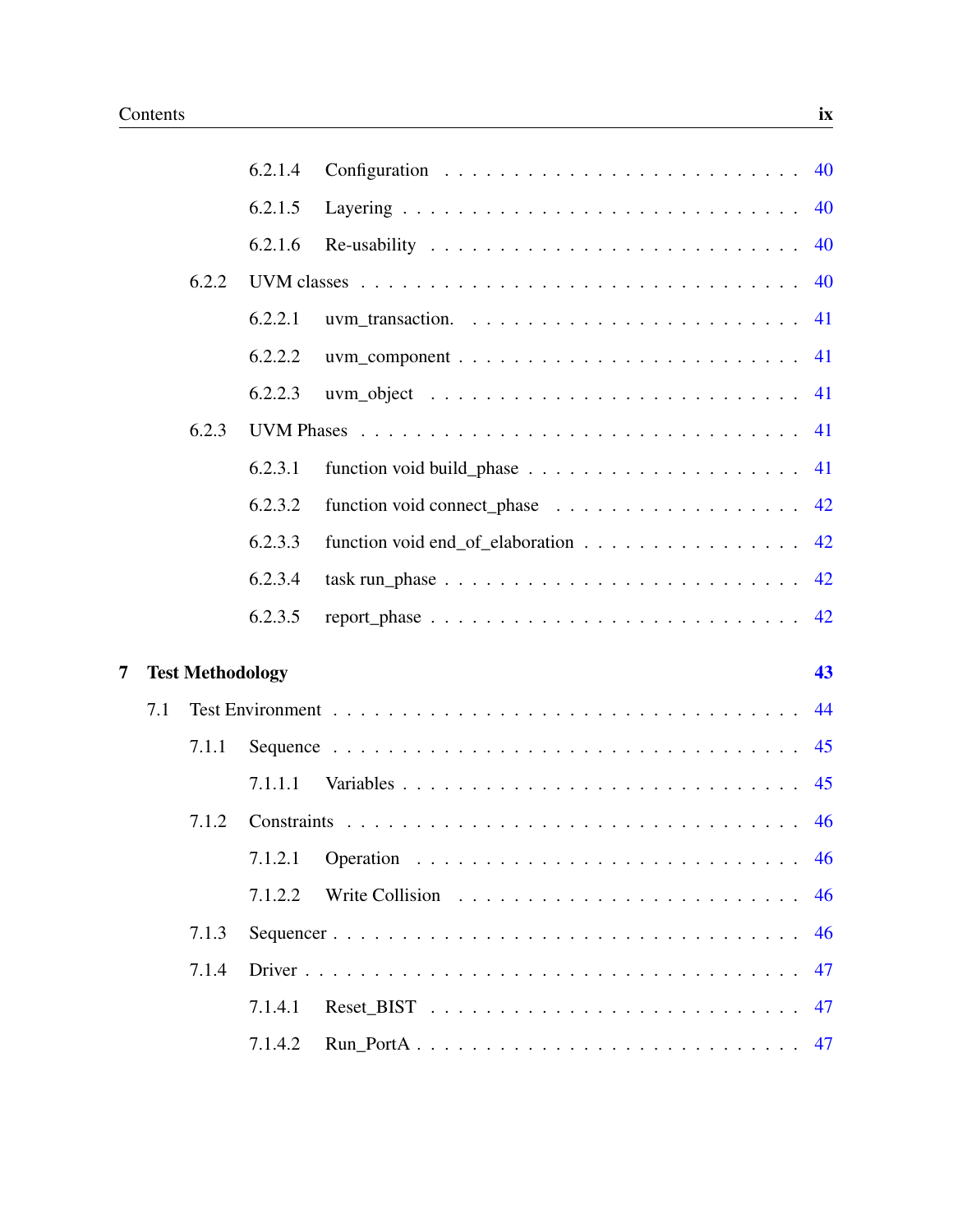|   |                   |                    | 7.1.4.3                                                                                        |            |  |  |  |  |  |  |  |  | 47 |
|---|-------------------|--------------------|------------------------------------------------------------------------------------------------|------------|--|--|--|--|--|--|--|--|----|
|   |                   |                    | 7.1.4.4                                                                                        | Write task |  |  |  |  |  |  |  |  | 47 |
|   |                   | 7.1.5              |                                                                                                |            |  |  |  |  |  |  |  |  | 48 |
|   |                   | 7.1.6              |                                                                                                |            |  |  |  |  |  |  |  |  | 48 |
|   |                   | 7.1.7              |                                                                                                |            |  |  |  |  |  |  |  |  | 48 |
|   |                   | 7.1.8              |                                                                                                |            |  |  |  |  |  |  |  |  | 48 |
|   | 7.2               |                    |                                                                                                |            |  |  |  |  |  |  |  |  | 48 |
|   |                   | 7.2.1              |                                                                                                |            |  |  |  |  |  |  |  |  | 49 |
| 8 |                   |                    | <b>Result and Discussion</b>                                                                   |            |  |  |  |  |  |  |  |  | 50 |
|   | 8.1               |                    |                                                                                                |            |  |  |  |  |  |  |  |  | 50 |
|   |                   | 8.1.1              |                                                                                                |            |  |  |  |  |  |  |  |  | 50 |
|   |                   | 8.1.2              |                                                                                                |            |  |  |  |  |  |  |  |  | 51 |
|   | 8.2               |                    |                                                                                                |            |  |  |  |  |  |  |  |  | 53 |
|   |                   |                    |                                                                                                |            |  |  |  |  |  |  |  |  |    |
| 9 |                   | <b>Conclusion</b>  |                                                                                                |            |  |  |  |  |  |  |  |  | 55 |
|   | 9.1               |                    |                                                                                                |            |  |  |  |  |  |  |  |  | 56 |
|   | <b>References</b> |                    |                                                                                                |            |  |  |  |  |  |  |  |  | 57 |
| L |                   | <b>Source Code</b> |                                                                                                |            |  |  |  |  |  |  |  |  | 61 |
|   | I.1               |                    | BIST RTL $\ldots \ldots \ldots \ldots \ldots \ldots \ldots \ldots \ldots \ldots \ldots \ldots$ |            |  |  |  |  |  |  |  |  |    |
|   | I.2               |                    |                                                                                                |            |  |  |  |  |  |  |  |  |    |
|   | I.3               |                    |                                                                                                |            |  |  |  |  |  |  |  |  |    |
|   | I.4               |                    |                                                                                                |            |  |  |  |  |  |  |  |  |    |
|   | I.5               |                    |                                                                                                |            |  |  |  |  |  |  |  |  |    |
|   | I.6               |                    |                                                                                                |            |  |  |  |  |  |  |  |  |    |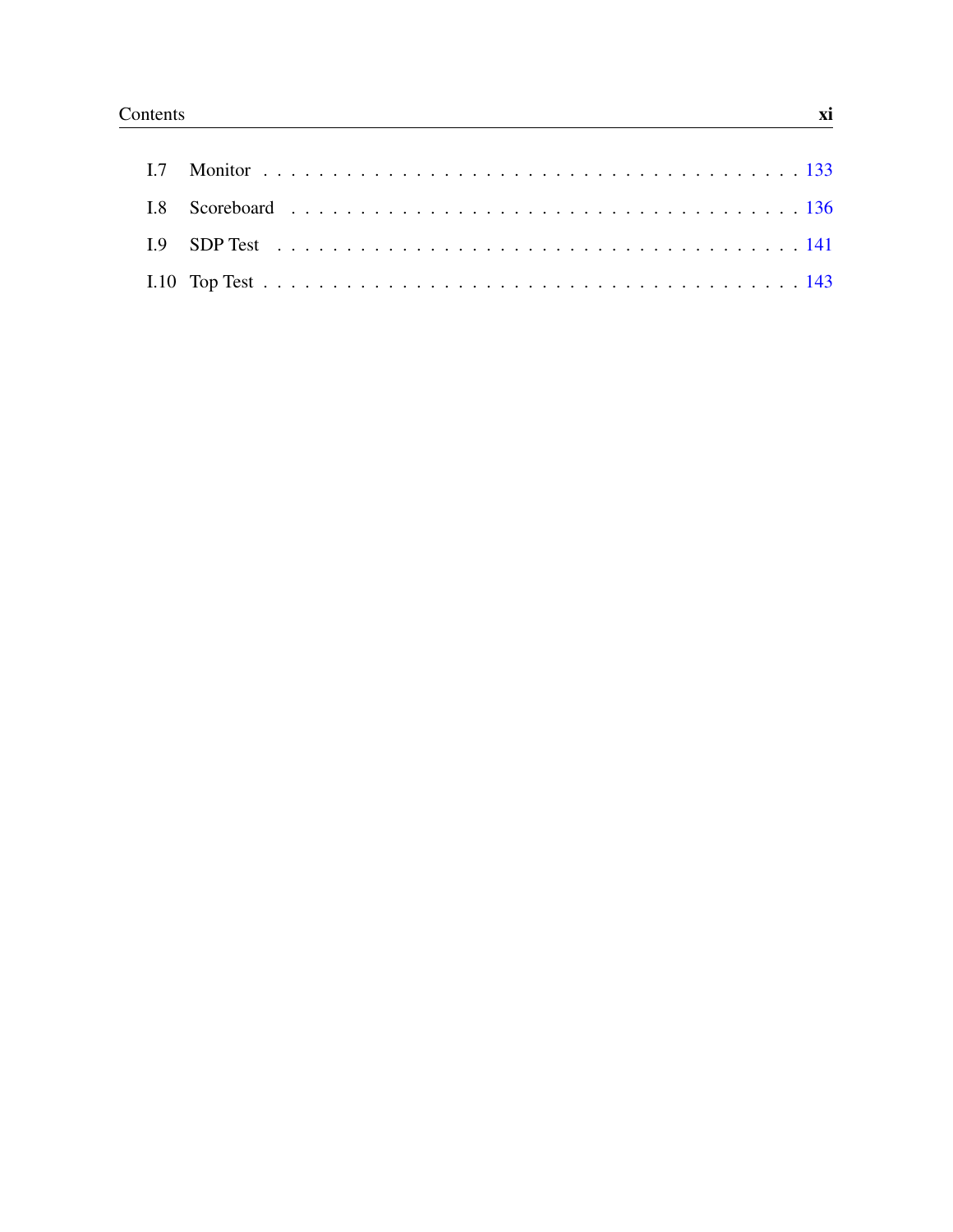# <span id="page-13-0"></span>List of Figures

| 5.2 |  |
|-----|--|
| 5.3 |  |
| 5.4 |  |
|     |  |
|     |  |
|     |  |
| 8.1 |  |
|     |  |
|     |  |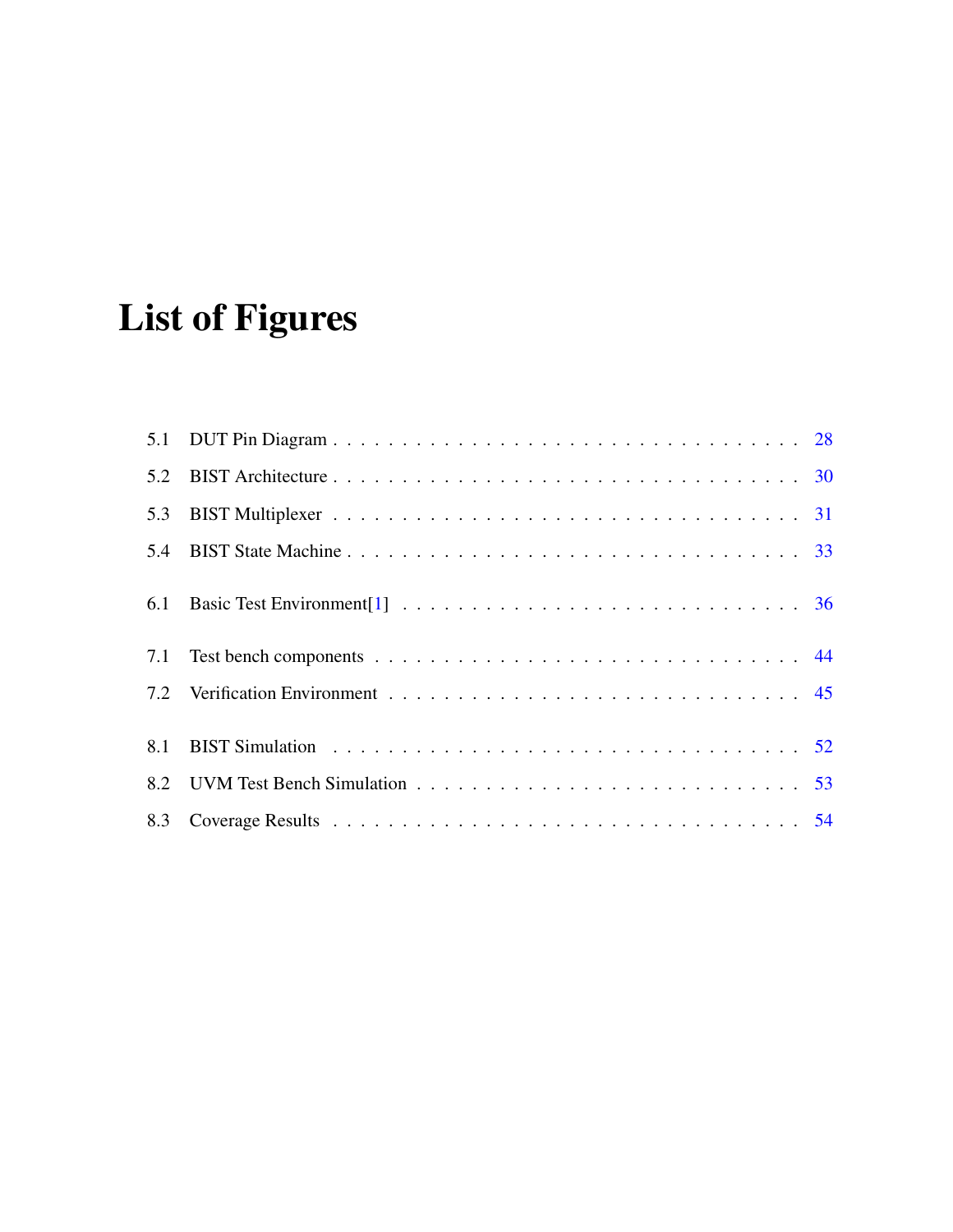# <span id="page-14-0"></span>List of Tables

| 8.2 Comparative Results on Synthesis of BIST using different Libraries 51 |  |
|---------------------------------------------------------------------------|--|
|                                                                           |  |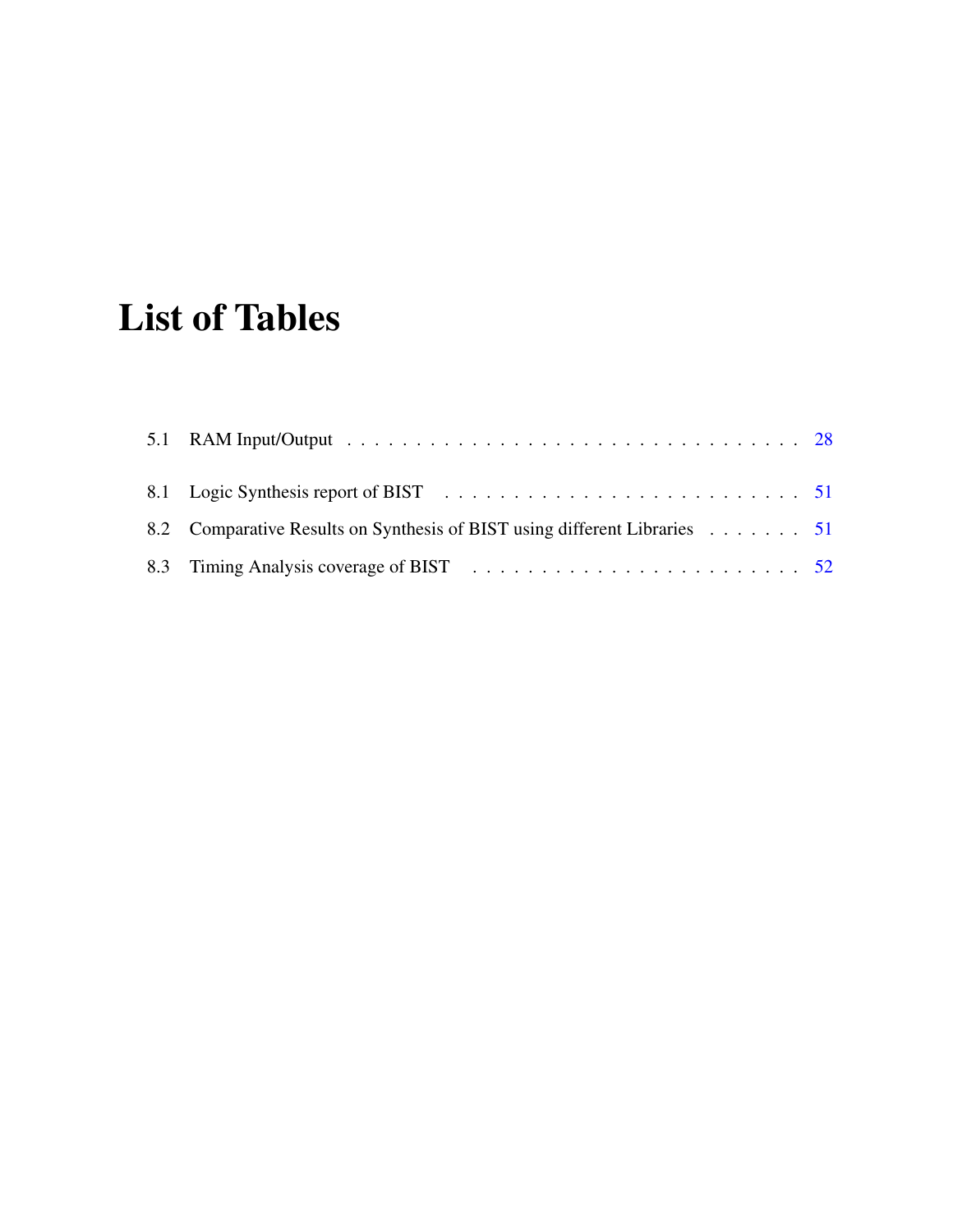## <span id="page-15-0"></span>Chapter 1

## Introduction

With the scaling of technology to smaller transistors, the scope of manufacturing defects has increased. Most of the semiconductor manufacturers and process technologists are rated based on their memory array technology. The demand of memory arrays is growing to a stage where embedded memory structures are on the verge of occupying 90% of the die area [\[2\]](#page-71-2). This is at the cost of high vulnerability to fabrication faults. The percentage defects for memory structures in a die has a higher probability than the logic structures. This is due to the tight packing of transistors for memory design. Design for Tests or testability has always been a least concentrated field in Very-large-scale integration (VLSI). Memory testing takes a great deal of effort as it is difficult compared to testing the logic design. Insufficient test access in testing memory results in more significant problems as the memory array designs are mostly layered deeper on a chip. Structure memory units cannot be represented using their gate level equivalents. This is due to the large sizes of memory and the number of flip-flops required to model them. For example, an 8K memory array with 32-bit word size almost requires 262 K flip-flops and also large-scale combinational decoder blocks. Unlike logic testing, memory testing is more complicated due to its defect-oriented testing nature. Due to the high-density nature of memory, it has a defect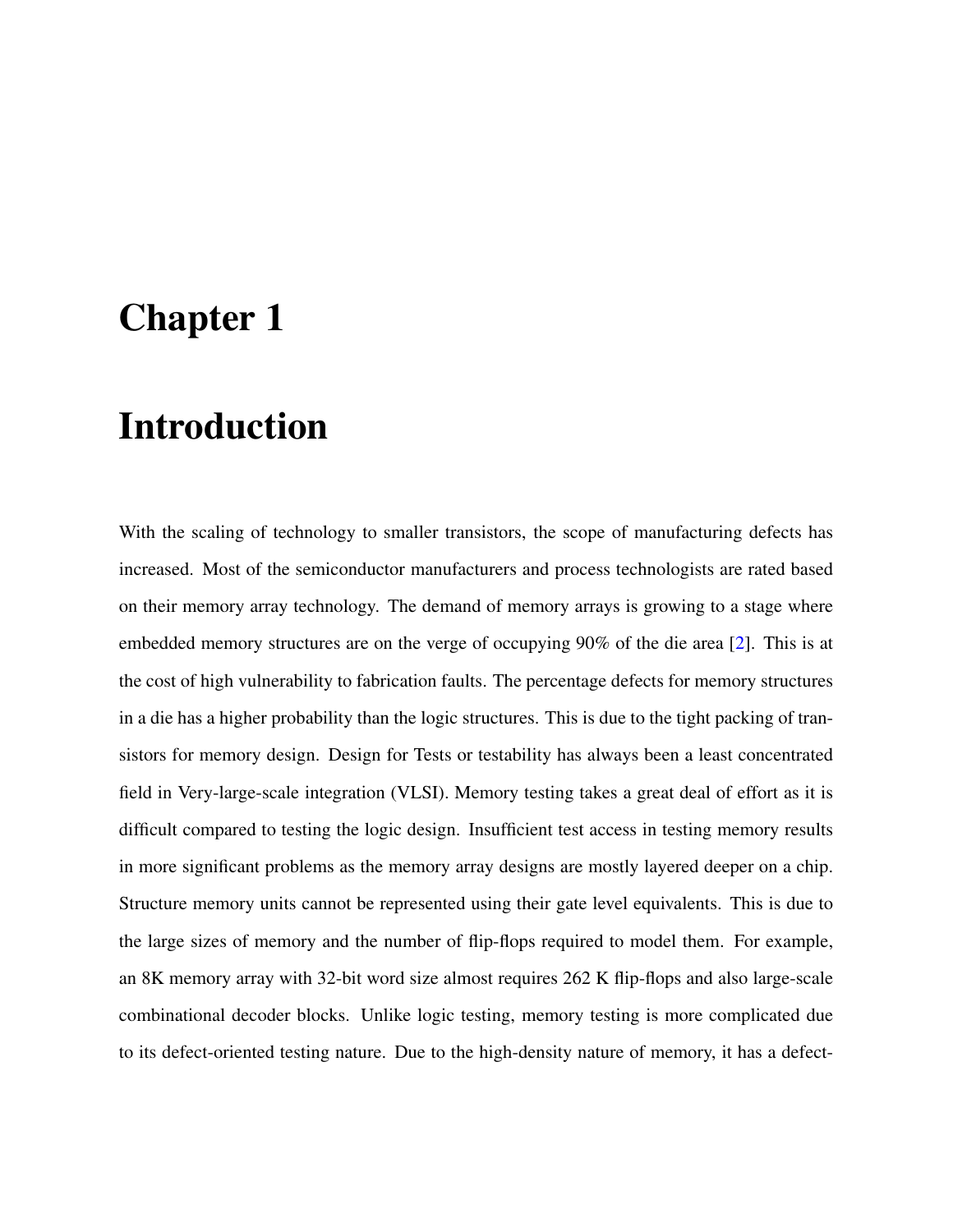sensitive pattern. Since memory is designed structurally and they are observable and controllable at the array level, test engineers develop an algorithmic test plan to identify the faults.

There are various technologies for designing memory. The selection of the technology depends on the design constraints such as area, power, and speed. For every such technology, the potential fault model changes according to its physical structure. A test engineer needs to consider those fault models and create the test support either co-existing inside the chip like built-in self-test (BIST) or accessing them through external structures. It must be noted that in the case of a BIST methodology, extra hardware resources are needed to be inbuilt inside the chip, and this should not violate the power, area, cost, and performance of the chip. The time required for the testing is also highly critical as the delay in bringing a chip to the market might even hit the return on the capital investment. Thus, there is a trade-off between the extensive fault testing and time constraints. Tests algorithms range from time constraint *O*( √  $\overline{n}$ ) *to O*( $n^3$ ) [\[3\]](#page-71-3). The test engineers try to cover most of the faults in linear time complexity. This paper proposes a test with a time constraint of  $O(23n)$  to test the faults.

Verification of the functional correctness of a design before the tape-out is more important than the validation after the tape-out. Verification takes more than 70% of the design cycle time. The languages preferred by the RTL design engineers and the verification engineers have a major difference in the aspect of synthesis. Verification engineers need a more simulationfriendly language while the design engineers need a synthesis friendly language. This made the design engineers prefer RTL languages such Verilog and VHDL, and verification engineers preferred languages such as Sugar OVA, VERA, SPECMAN, etc.

To unify design and verification languages, SystemVerilog (SV) was introduced as an extensive enhancement to IEEE 1364 Verilog standard. SystemVerilog has introduced many verification aides such as OOPS concepts, assertion, and coverage to the verification environment. To improve the reusability and automation, a uniform verification environment was required, and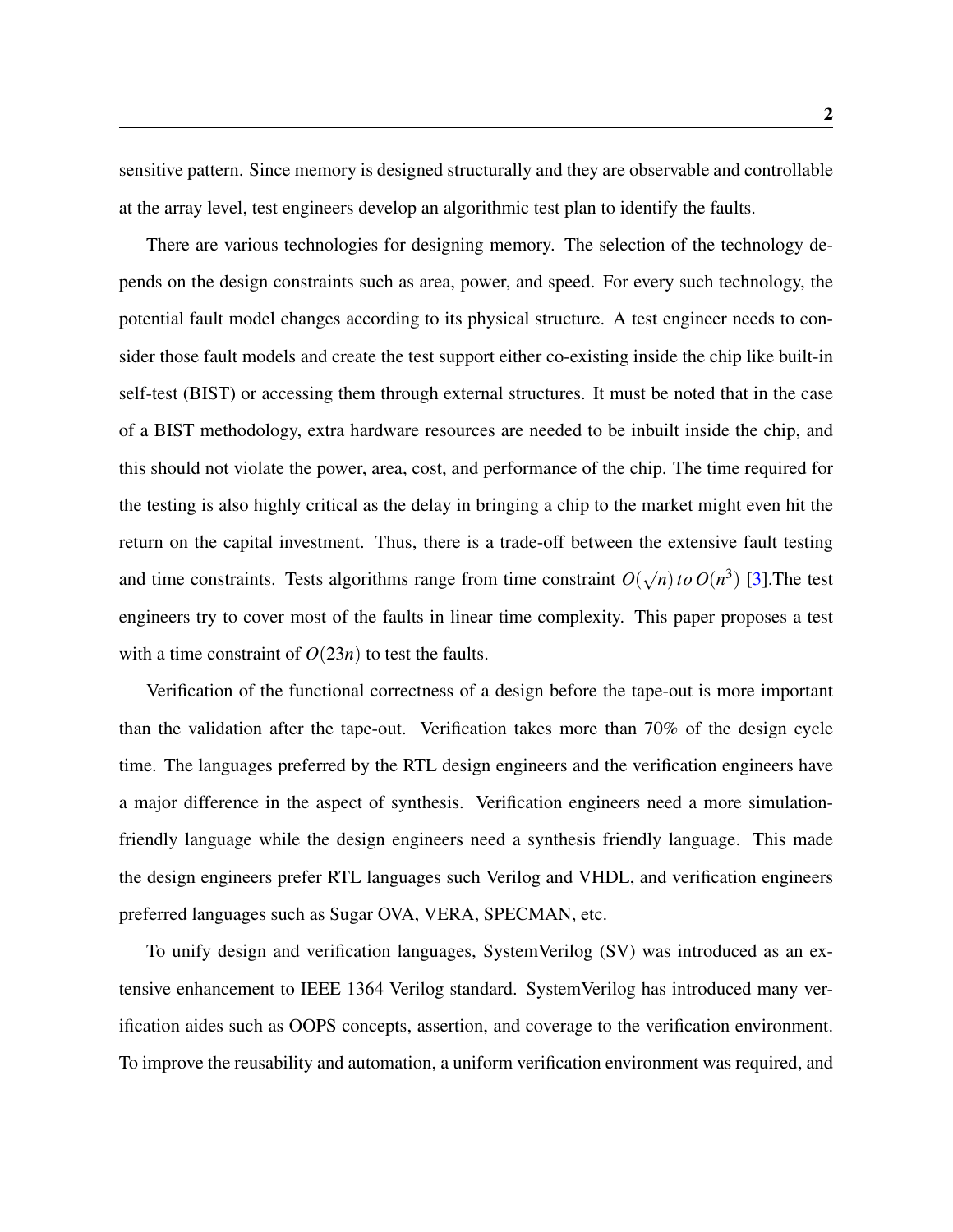thus many standard methodologies have been widely used in the industry [\[4\]](#page-71-4). Currently, the most widely accepted methodology is Universal Verification Methodology (UVM). Such methodologies ensure that the test bench is layered and separated into individual independent files. This layering initially takes up the verification cycle but will speed up the overall verification process and helps in reusability. In the proposed project, an industrial standard dual port RAM module is taken as the DUT and initially a memory BIST has been designed for the module. Then this module is verified using UVM methodology by creating independent transactors for each port of the RAM. The layered testbench has a scoreboard with an inbuilt checker. An associative array is implemented to work as an efficient model in the scoreboard. A neat coverage-driven constraint random sequence is generated by the sequencer for each port. The test is designed to run until it covers all the set cover-points.

### <span id="page-17-0"></span>1.1 Research Goals

The main goal of this project is to get hands-on experience on DFT concepts, and to design and implement an UVM based verification environment.

- To understand the importance of design for testability in a commercial chip.
- To understand the working of memory BIST and create an efficient BIST implementation.
- To be introduced to constraint random verification using UVM component classes and set up a proper testbench.

### <span id="page-17-1"></span>1.2 Contributions

The major contributions of this project are as below: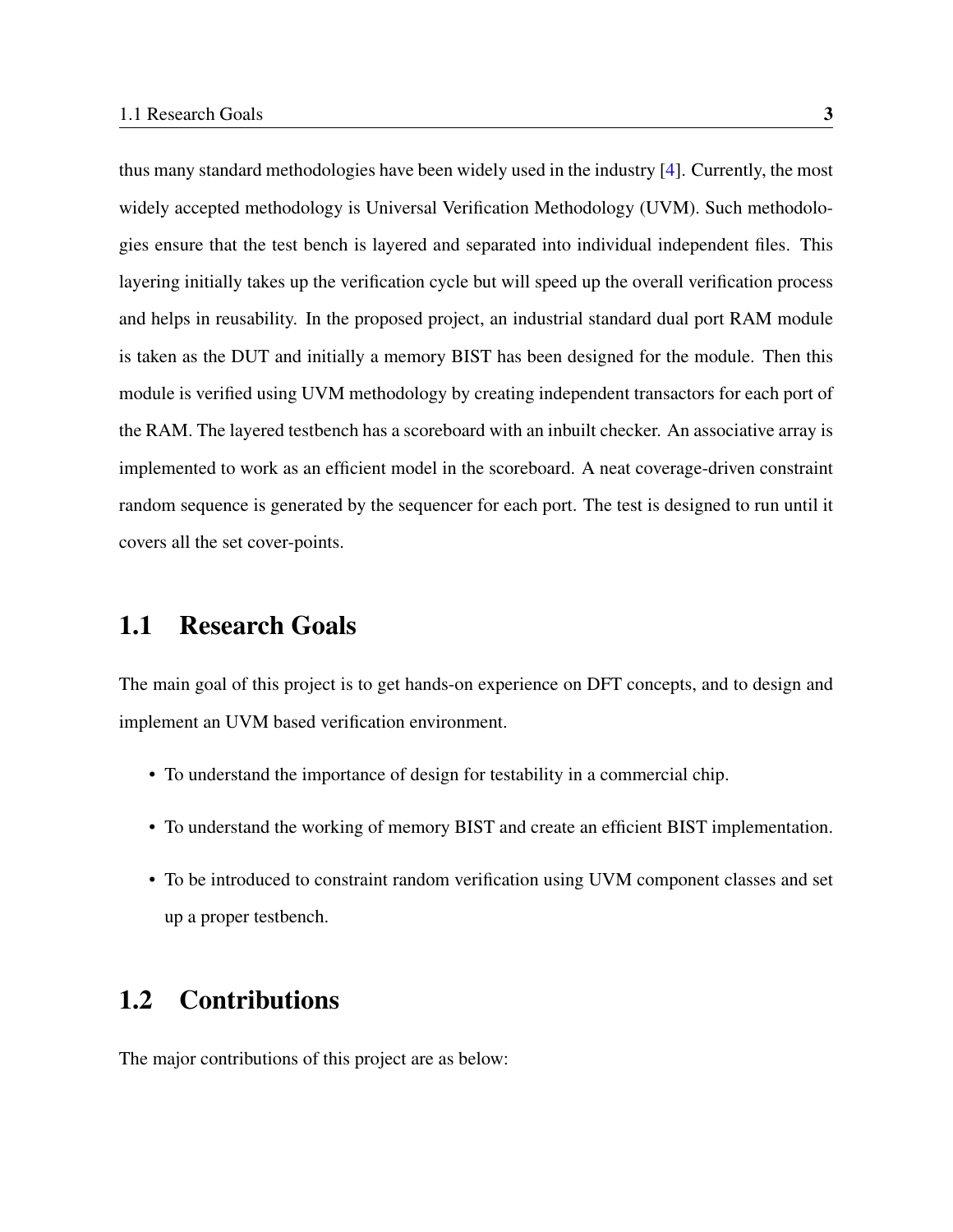- 1. A parameterized BIST environment was designed to test the Dual Port RAM.
- 2. A UVM based layered test bench was designed to verify the functionality of the Dual Port Ram.

### <span id="page-18-0"></span>1.3 Organization

The structure of the paper is as follows:

- Chapter [2:](#page-19-0) This chapter briefs about previous work done on various memory test architectures and verification techniques.
- Chapter [3:](#page-22-0) This chapter describes about different memory technologies.
- Chapter [4:](#page-30-0) This chapter covers the various fault models in memory and testing procedure.
- Chapter [5:](#page-41-0) This chapter explains the implementation of the proposed BIST architecture.
- Chapter [6:](#page-48-0) This chapter briefly explains about general verification concepts.
- Chapter [7:](#page-57-0) This chapter discusses about the test plan and verification environment used to verify the given DUT
- Chapter [8:](#page-64-0) This chapter comprises of the resultant simulations and findings from the tests.
- Chapter [9:](#page-69-0) The conclusion and possible future work are briefly discussed in this chapter.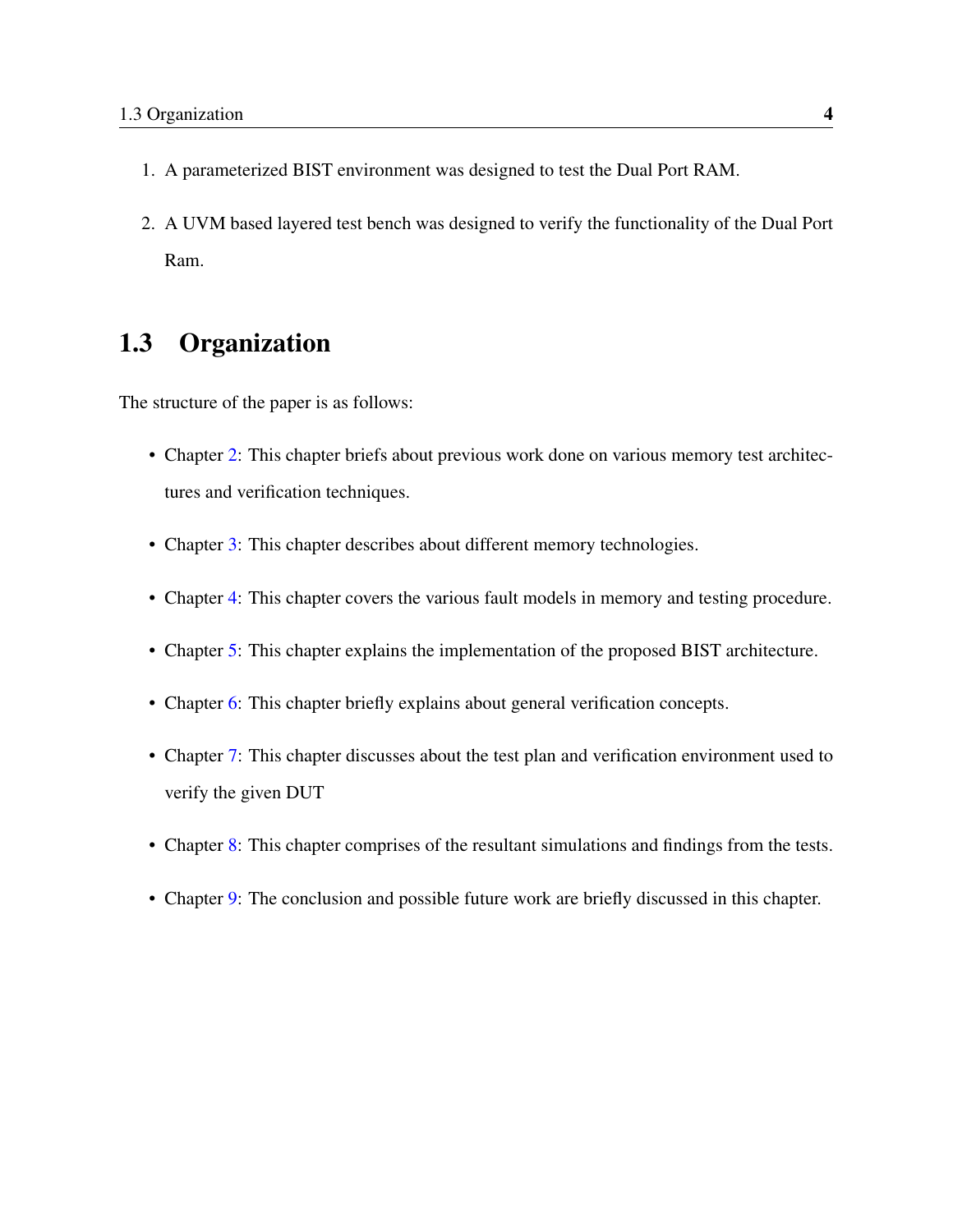## <span id="page-19-0"></span>Chapter 2

## Bibliographical Research

Due to advanced development in the field of fabrication, the feature size of transistors has scaled down to few nanometers. This has dramatically increased the density of memory on a SoC die. Unfortunately, the yield on the fabrication of these dense designs has significantly reduced. Thus, it is essential to test these memories for failures after manufacturing. A lot of research in the field of Design for Testability (DFT) has been dedicated to memory failure models. Unlike logic testing, the memory testing is strongly influenced by the technology and the application. BIST is an effective testing method for embedded memories. Many algorithms for such BIST environments have been proposed by test engineers. Each algorithm tries to target a specific requirement such as extensive fault coverage, low power consumption, small area, minimum time complexity, and cost of the design. Even though the test algorithm remains same, the BIST configuration varies depending on the targeted applications.

[\[5\]](#page-71-5) proposes a BIST configuration for block memories in reconfigurable Field Programmable Gate Array (FPGA) chips. The authors also discusses about a parametrized BIST which could be reused on multiple embedded models with least change to the configuration. [\[5\]](#page-71-5) highlights the uses of FPGA's or CPLD's blocks to implement the Test pattern generators (TPGs), logic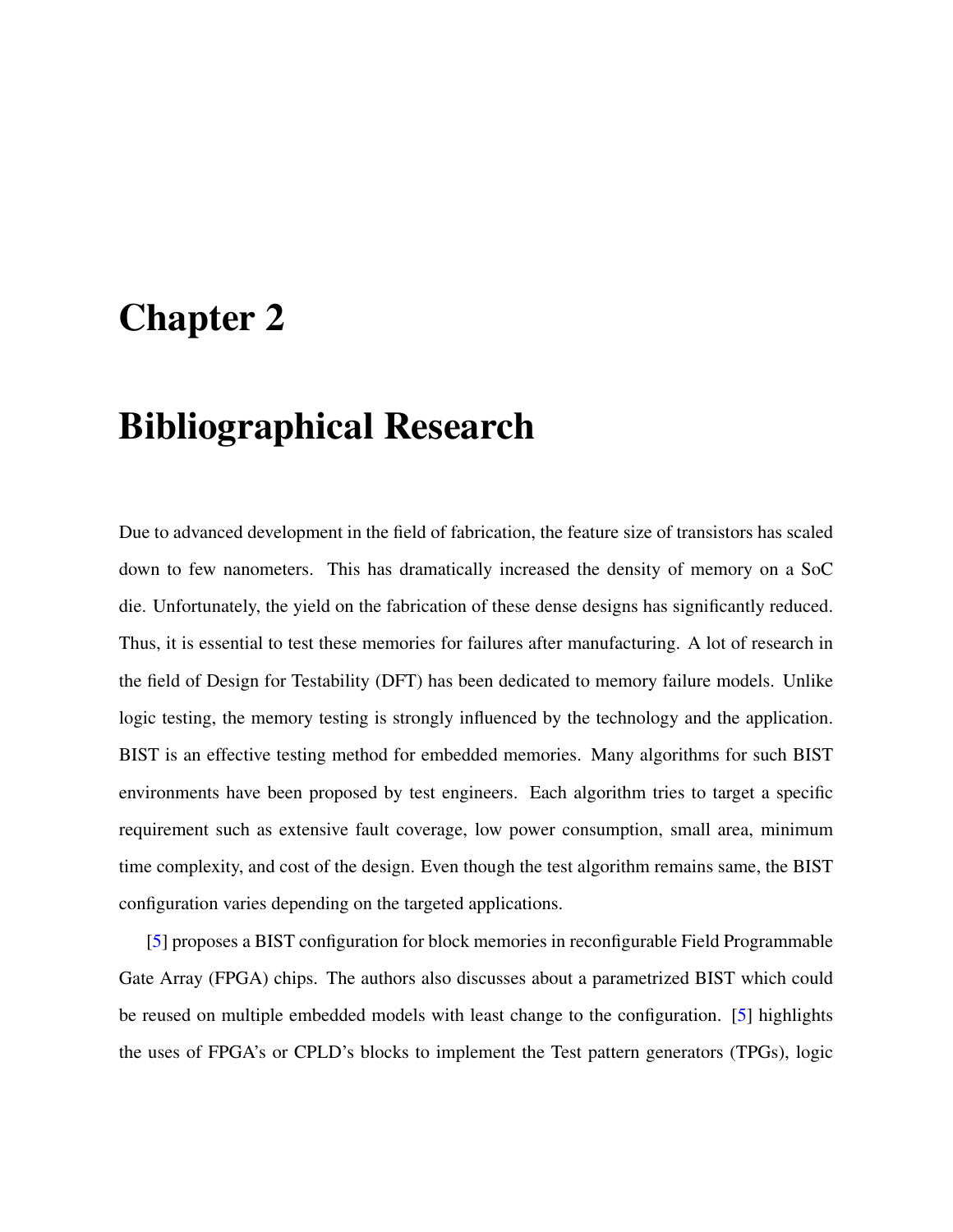structures and comparator circuits. This proposed design is highly effective for embedded signal or image processors. The tradeoff between flexibility and area of hardware design was addressed in [\[6\]](#page-71-6). It targeted multiple March algorithms and also an efficient repair mechanism for the faulty location. By implementing hardware-sharing, the authors also achieved area effectiveness. A dynamic march algorithm for testing was created by a software automation tool that was implemented using Tool Command language.

The test efficiency can be improved by identifying the actual geometric position of memory addresses[\[6\]](#page-71-6).An efficient way to identify coupling faults by exploiting the geometric nature of memory was proposed in [\[7\]](#page-71-7). Through thorough research on the physical design of the memory, an exact statistical model of possible coupling faults was planned [\[7\]](#page-71-7). Testing for faults only on the address predicted by the statistical model was efficient in the aspect of testing time. The limitation of the statistical model is the lack of support to target all memory technology. Microfabrication engineers have been coming up with various new physical concepts to understand and model random faults. Two such new fault models were proposed and an efficient algorithm was devised to cover them [\[8\]](#page-72-0). The new fault models were based on inter-port decoder faults and dynamic neighborhood coupling faults. An efficient algorithm for dynamic neighborhood faults were devised with the use of graph theory and statistics. An additional extension to the existing March algorithms were discussed in [\[9\]](#page-72-1) for targeting cost-effective testing. The suggested algorithm in [\[9\]](#page-72-1)also covers the recent fault models for simultaneous operation faults on dual-port DRAMs. Design constraints such as power, area, and cost are not directly affected by the test algorithm. Time is the only constraint directly dependent on test algorithm and is significantly reduced by implementing a fast memory simulator as explained in [\[10\]](#page-72-2). The authors have modeled plausible faults in a software model of memory to run possible test patterns and checked for the coverage. Thus, they came up with the shortest test pattern to cover the given fault models. The proposed system could achieve reducing complexity  $O(n^3)$  algorithms to  $O(n^2)$ .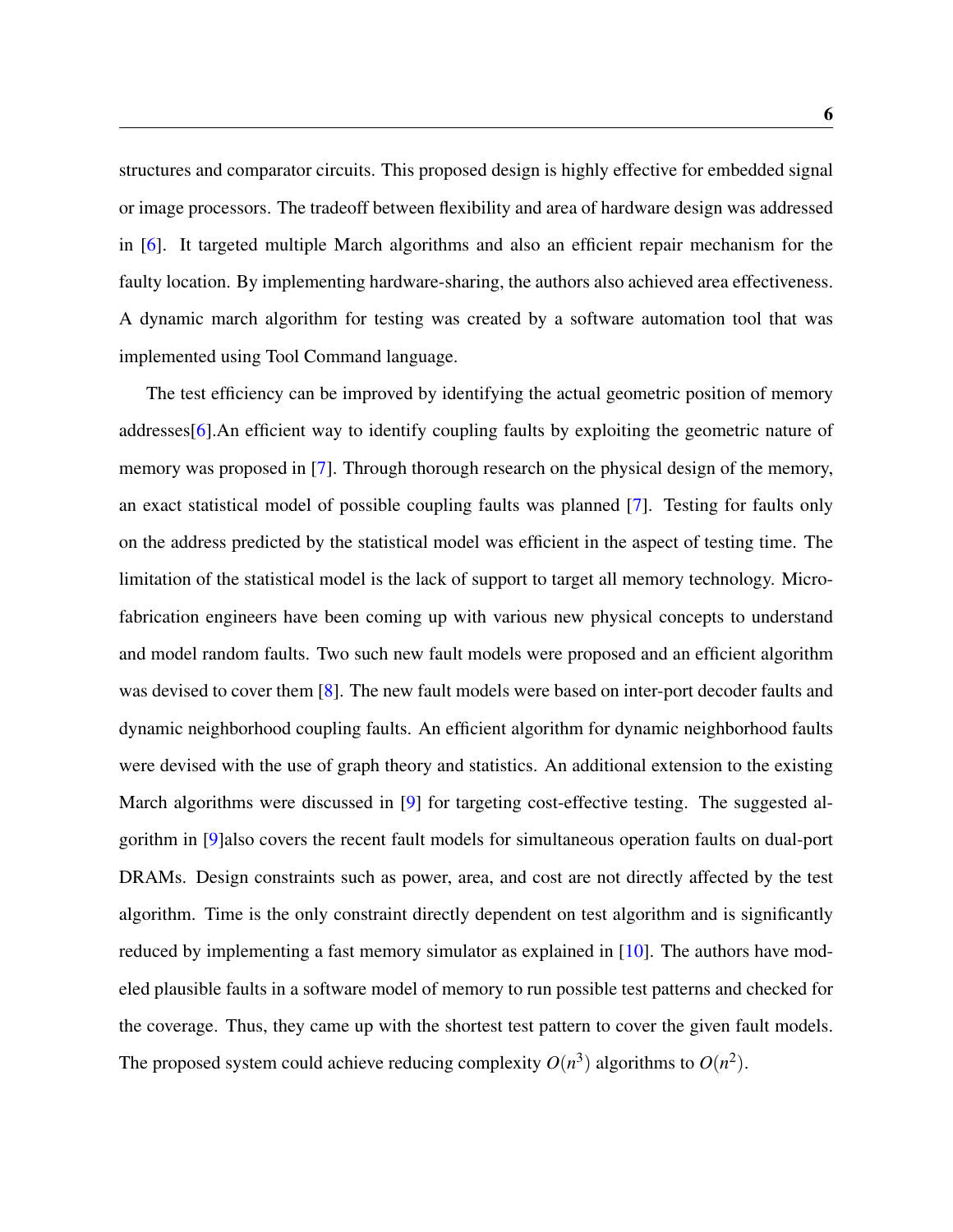A more advanced test design is the Built-In Self-Repair (BISR) architecture. With growing usage of embedded memories in critical applications, it is not sufficient enough if a fault is diagnosed but important that a repairing strategy for the faulty memory location is devised. An efficient BISR architecture was proposed in [\[2\]](#page-71-2) by using the least area and power. The BISR had a 100% fault repair with an area overhead of just 2%. With SV based layered test benches overtaking the traditional Verilog based test benches, testing has become simple and fast. Apart from the features for verification, SV was also useful for emulation testing through synthesizable assertion [\[11\]](#page-72-3). Verilog based test benches supported a directed testing approach while SV targeted a constraint-driven random testing approach. Using functional coverage, a proper test plan was designed to verify UART IP [\[12\]](#page-72-4). The authors clearly explain the differences in timing between directed and random testing. Directed testing takes a longer time to cover the functional cover points than a random testing [\[1\]](#page-71-1). A more efficient testing approach initially used a random test and later on targeted directed tests for uncovered function cover-points [\[12\]](#page-72-4). When UVM is used to verify SOC design, careful consideration is required since the engineers with different background experience on verification come together for a project. This issue is addressed in [\[13\]](#page-72-5) and a practical structure of flow for SOC verification is explained.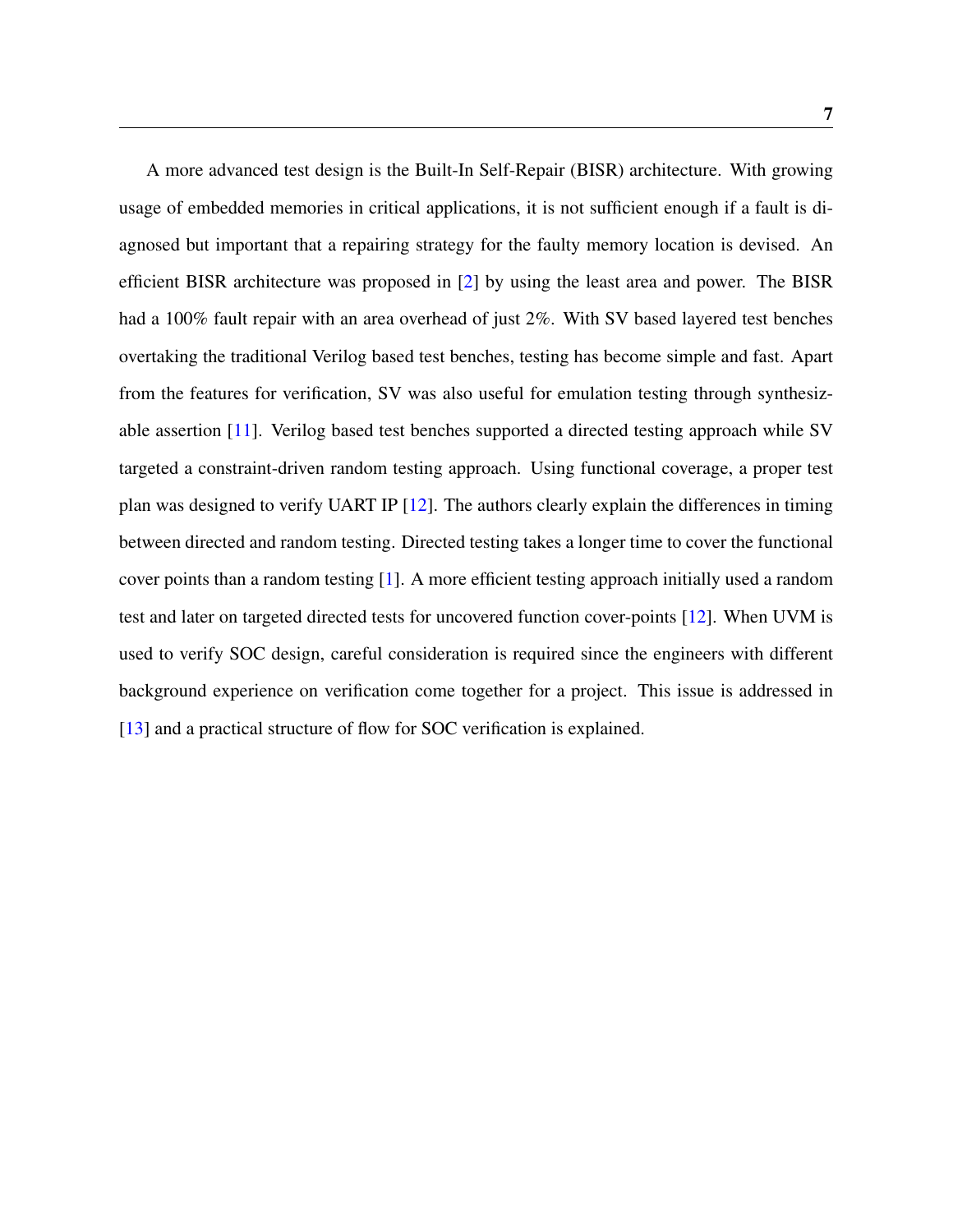## <span id="page-22-0"></span>Chapter 3

## Background on Memory Technologies

Right from the beginning of semiconductor industry, storing information has been under constant research and improvement. There has been a steep improvement in memory technologies since the invention of transistors, but unfortunately, the memory requirement has always been ahead of the technology's capability. For instance, during the boom of PC industry, Bill Gates stated that "640 kB memory ought to be enough for anybody", but in the current scenario users need Terabytes of data. As we go through the timeline, around the year 1961 Texas instruments manufactured and shipped the first commercial memory spanning up to a few hundred bits. Then around the year, 1965 Moore came up with his famous Moore's law stating memories would be built on integrated electronics. Later in less than a year's time, 16-bit Transistor-Transistor-Logic (TTL) was commercialized by Honeywell. In the same year, DRAM cell was invented using a single transistor. This created a huge impact, wherein, a few megabytes of memory were stacked into a considerably smaller area. Few decades ahead the present DRAM technology is fabricated on 30*nm* technology as DDR4 with 8 GB of capacity [\[14\]](#page-72-6). Furthermore, NAND flash memories are fabricated on 20nm scale and come in capacities that span up to as much as 64 GB [\[15\]](#page-72-7). These memories are of variegated kinds and are specially designed to cater specific needs.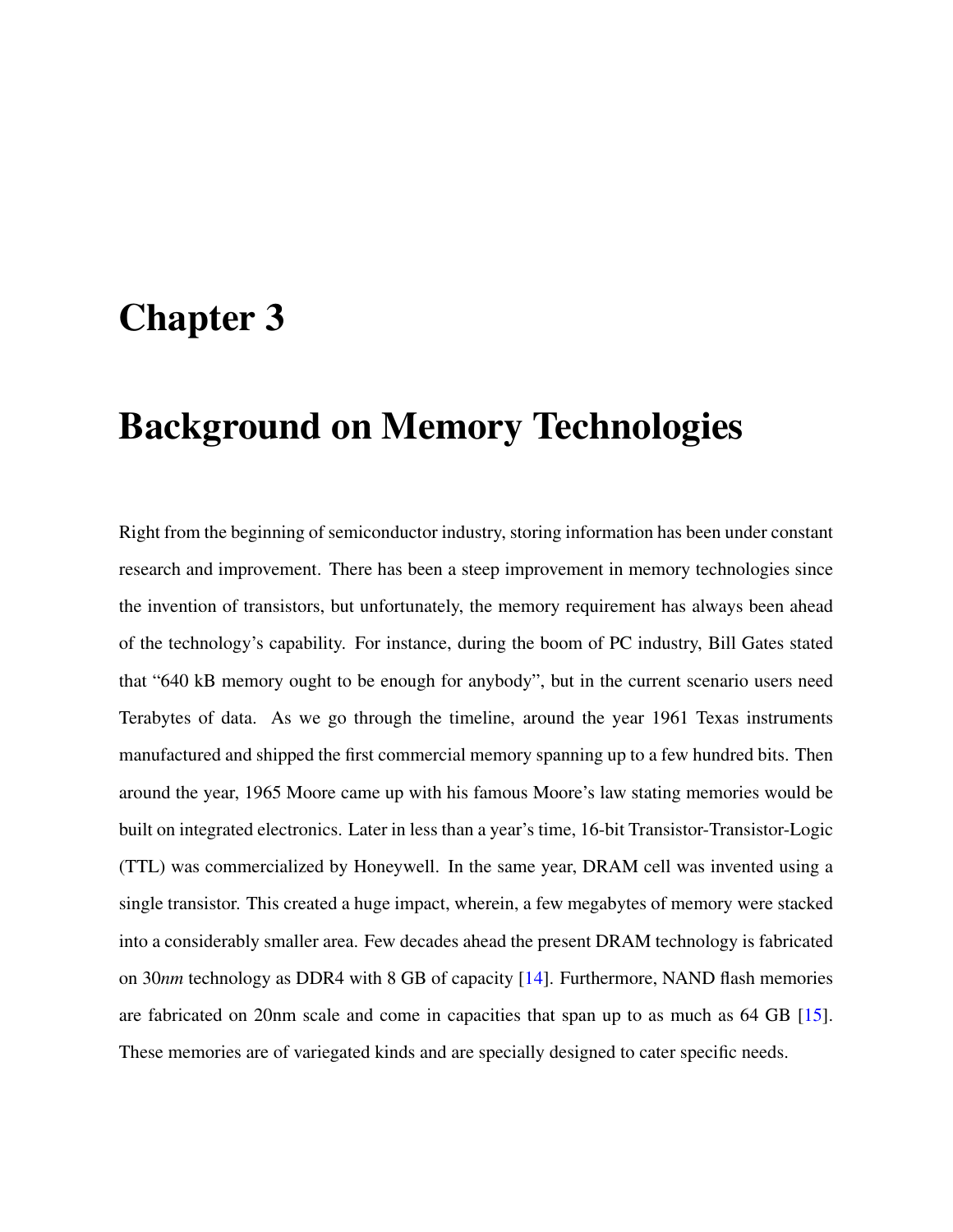Ideal requirements of any memory technology are as follows:

- 1. Low Cost.
- 2. High speed.
- 3. Higher Capacity.
- 4. Lower power and Energy efficiency.
- 5. High reliability.

Since there is always a trade-off between these design constraints, based on specific constraint requirements different memory technologies are fabricated. For example, in case of cache memory higher speed is a critical constraint. In many cases power also plays an important role in deciding the type of memory to be used since few memory technologies need power to hold data. This is highly critical in embedded devices where hand-held batteries would be the only available source of power. Memories can be broadly classified into three kinds. Volatile memories, Electronic based Non-Volatile memories, and Mechanical based Non-Volatile memories.

### <span id="page-23-0"></span>3.1 Types of Memory.

#### <span id="page-23-1"></span>3.1.1 Volatile memories :

Volatile memories require power to hold data. They hold data until power is provided and the moment the power is shut down they lose the data that they hold. Most of the embedded Complimentary Metal Oxide Semiconductor (CMOS) based memory arrays are volatile. The most commonly used volatile memories are Static Random Access memory (SRAM) and Dynamic Random access memory (DRAM).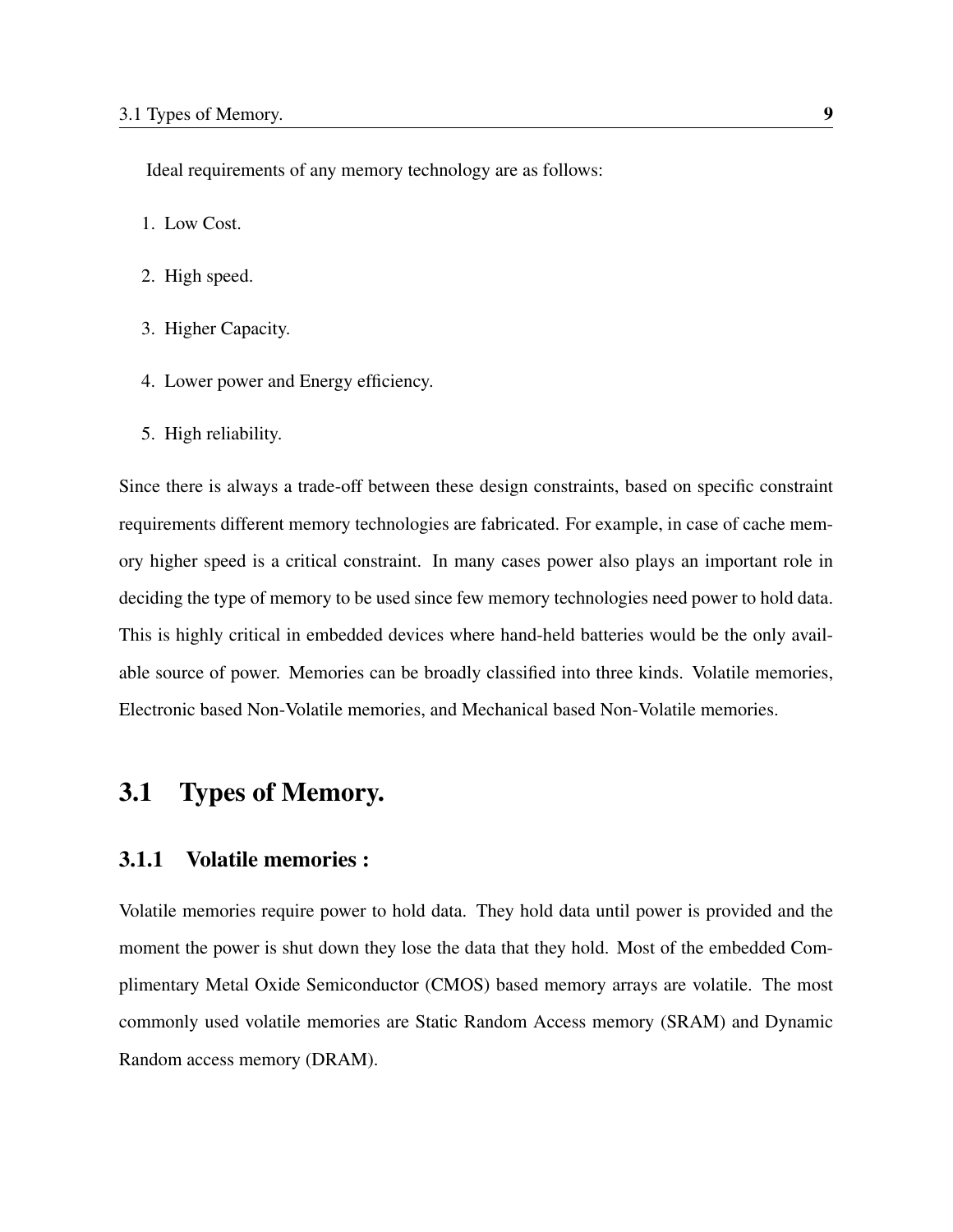#### <span id="page-24-0"></span>3.1.1.1 SRAM :

SRAM is the most commonly used embedded RAM. The main advantage of SRAM is its ability to operate at high speed. For the same reason, it is preferred in the cache memory, tag memory, and Content Addressable Memory. Though SRAM, in a nutshell, can hold data permanently until power is available, on a long run it could discharge data to lose information. But on removing power it cannot retain data for more than a few microseconds. The volatility is generally preferred on SRAM to secure information when removed from a device. SRAM, unlike DRAM, doesn't require a refresh circuit. It is also highly reliable compared to DRAM. Since it doesn't necessitate the use of additional units to maintain information, it is highly power efficient. The power requirement is directly proportional to the frequency of accesses performed. When SRAM is used in a high-frequency unit it can almost consume the same power as a DRAM. At the same time in case of an embedded process running at a lower clock frequency, it consumes negligible power. SRAM is completely designed using transistors. The number of transistors depends upon the number of ports. The most common design of single port SRAM consists of six transistors to make a single bit cell. In case of dual port RAM, the SRAM requires at least 8 transistors. These transistors make SRAM bulky, thereby making it inefficient in space and cost. SRAM has three modes of operation. They are- Standby, Reading or Writing. In standby mode, the word line is not asserted and there is no data movement. In the reading mode, the word line is asserted, and the cell is read through the single access transistor. In the writing mode, the data is supposed to be written to the bit line. The DUT taken up in this project is a synchronous dual port static RAM.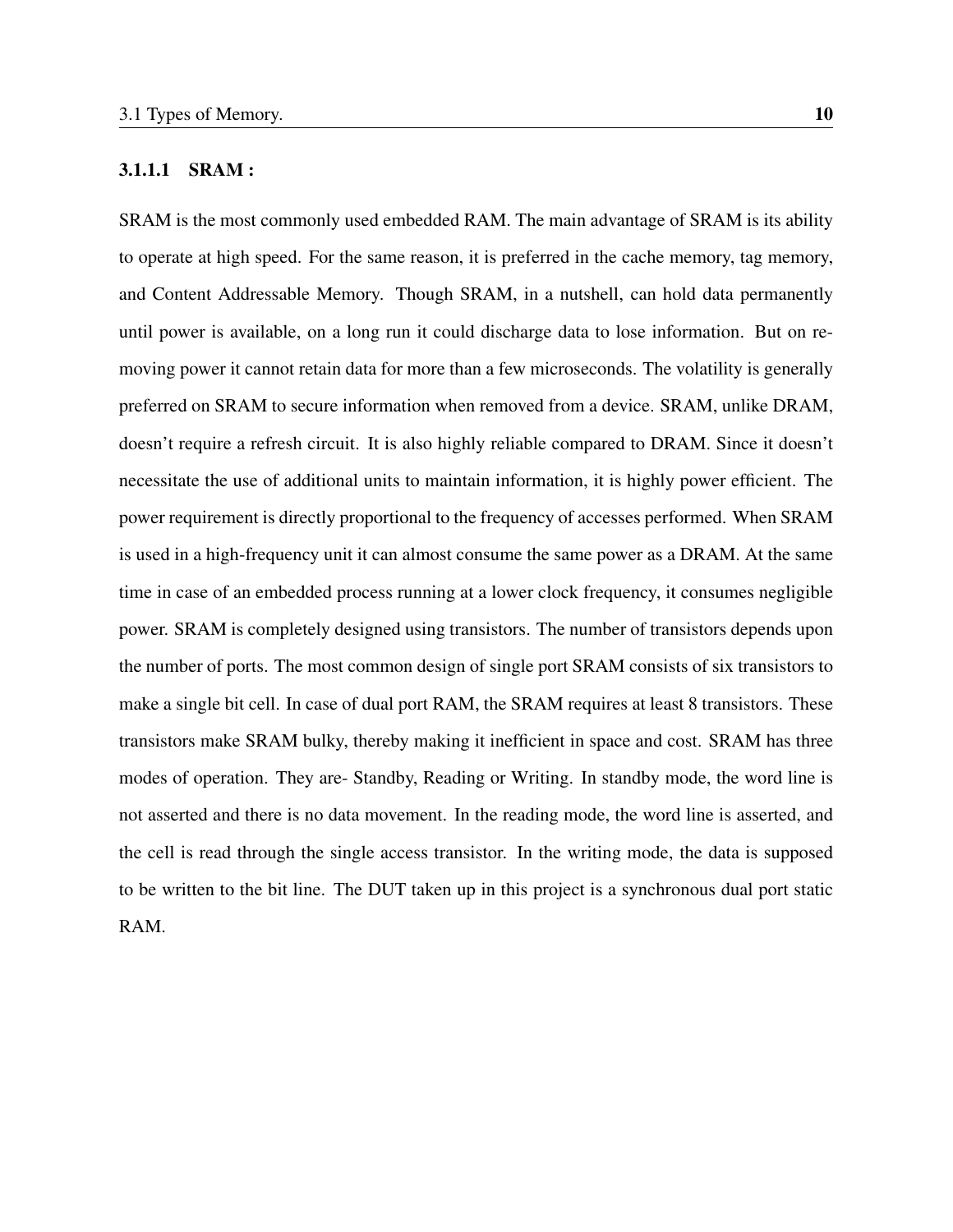#### <span id="page-25-0"></span>3.1.1.2 DRAM:

SRAM being bulky with 6 transistors was not the perfect solution for large memory. A more efficient solution was the DRAM. DRAM consists of only one transistor per bit memory, but it requires a complicated fabrication process to fabricate capacitor which actually holds the data. The capacitor is prone to leakage effects. This necessitates the DRAM circuitry to have a refreshing circuit to overcome leakage effects. The main task of the refresh circuit is, to make sure the capacitor holds the data. Therefore capacitances large enough to handle low leakage, high retention time and reliable sensing should be designed. The timing of the refresh circuit varies with capacitance and directly affects the power efficiency. Another disadvantage of capacitive storage is that, the reads are destructive i.e. reading a data, discharges the capacitor, that results in losing data and the capacitor should be recharged again to maintain the data. Sense amplifiers are used for reading purposes. DRAM's are slower when compared to the accessing speed of corresponding SRAM circuits. Despite the disadvantages of DRAM, DRAM circuits are still preferred for their cost and space efficiency. Current DRAM technology is based on DDR4 technology and runs on 266 MHz with a bandwidth of 3200mbps.

#### <span id="page-25-1"></span>3.1.2 Non-Volatile Memories

#### <span id="page-25-2"></span>3.1.2.1 ROM :

Read only memory (ROM) is generally used in processors to hold the primary boot data. They are non-volatile in nature and can hold data even when they are not powered. The most common type of ROM is the mask programmable ROM and the contents are burnt on it at the time of fabrication itself. Most of ROM memories are not re-writable. In order to write into a ROM special re-processing is required.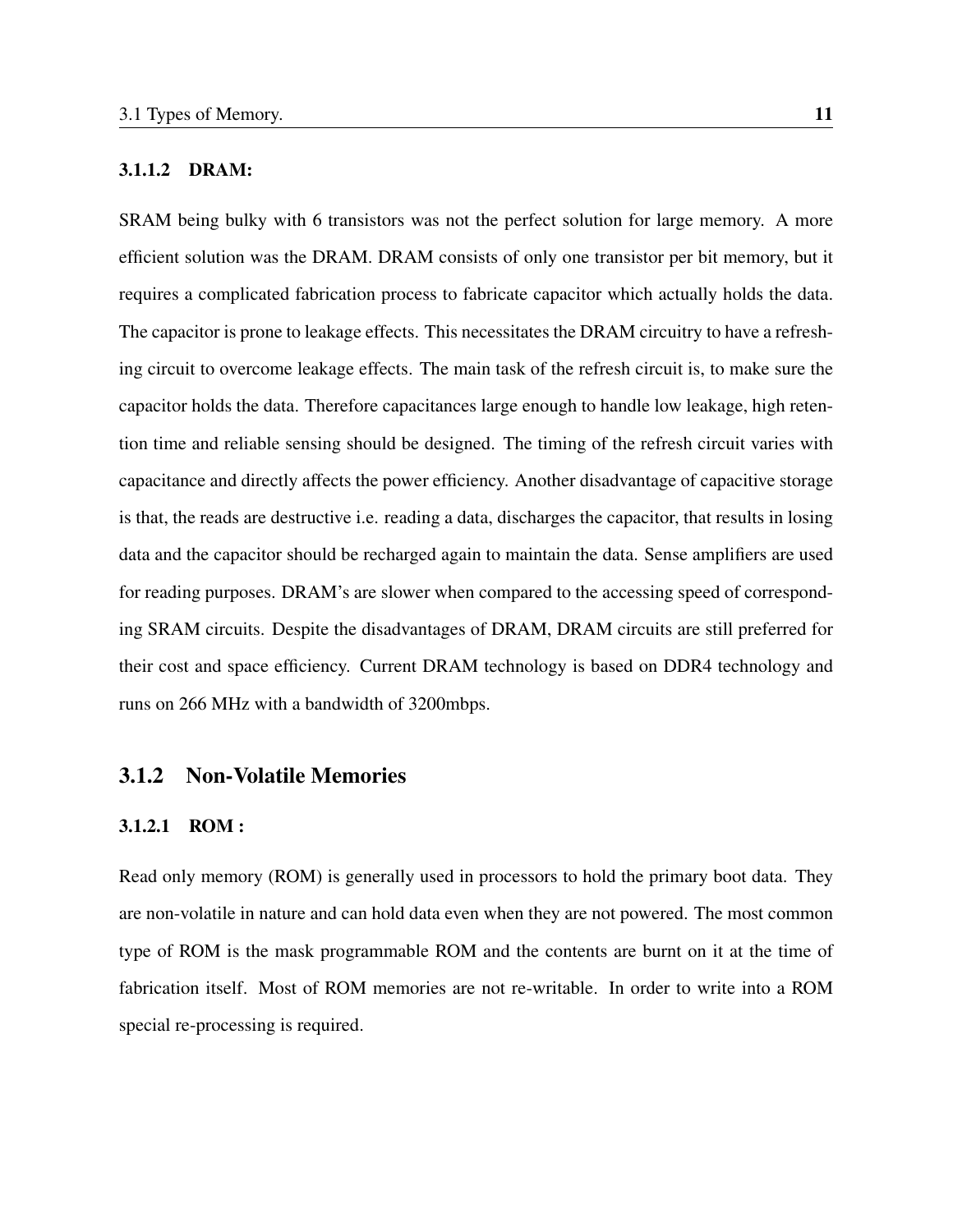#### <span id="page-26-0"></span>3.1.2.2 EEPROM :

Electronically Erasable Programmable read-only memory (EEPROM) is also another non-volatile read only memory. They are floating-gate transistors organized as arrays. By applying control signals, they can be erased or reprogrammed with different data. They are written by applying higher than normal voltage. They are considerably slow as compared to DRAM and SRAM, and generally not used as an on-chip memory. The main advantage of EEPROM is that it is byte addressable in case of erasing or programming.

#### <span id="page-26-1"></span>3.1.2.3 FLASH memory :

They belong to a non-volatile memory family. There are two most common FLASH memories, one is NAND and the other is NOR type FLASH memory. NOR memory has the ability to access random data and is byte addressable. It is comparatively slower to program/erase. They are direct alternatives to EEPROM. NAND type memories are faster to program/erase but are not directly byte addressable. They have relatively slower random memory access. They are the most common memory technology for file storage. The data storage demand recently has made NAND based FLASH the most preferred for their cheapest and smallest area per bit. It is said that the name FLASH came about due to how these memories are erased.

#### <span id="page-26-2"></span>3.1.3 Miscellaneous memories

Other upcoming cutting edge, memory technologies such as Resistive RAM (RRAM), Ion Conducting RAM, Phase Change RAM (PCRAM), Spin Torque Transfer RAM (STT-RAM) and Magnetization based devices are under constant research and have the potential to replace the existing technologies. In Magnetization based RAM, data is stored in dielectric packed between two ferromagnetic plates. One of the plates is constantly charged while the other plate is charged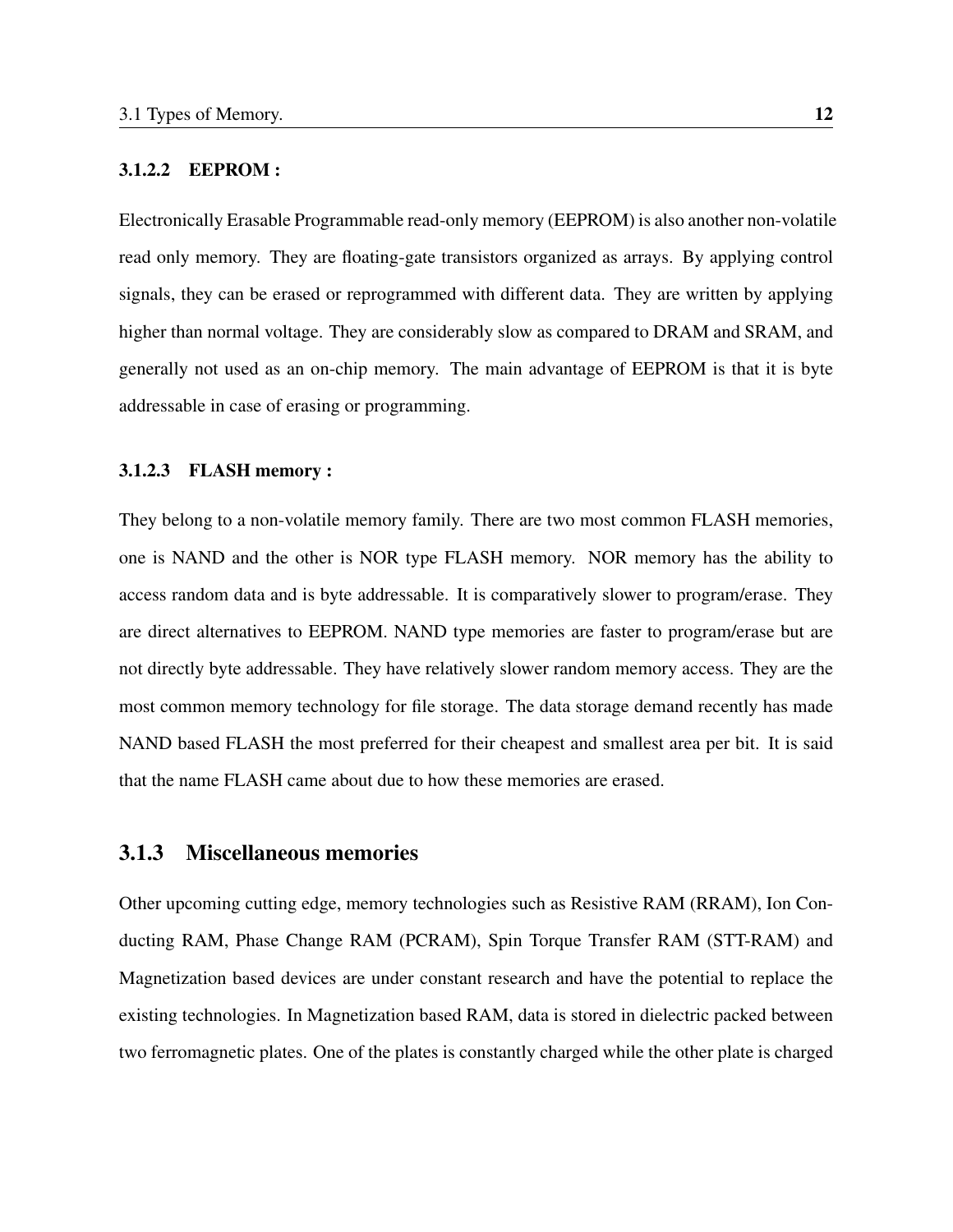or discharged as per the bit to be stored. The PCRAM could substitute the existing NAND flash since they have a better endurance and are stable at higher frequencies. The PCRAM has the ability to change their impedance with a change in their material property, which can be induced through heat or by passing electric current.

### <span id="page-27-0"></span>3.2 Concerns in Memory Designs

#### <span id="page-27-1"></span>3.2.1 Aspect Ratio:

A multitude of memory array technologies has a correlation between the height and the width. This ratio between the X-length and Y-width is called aspect ratio. The aspect ratio is more of a physical design constraint because in case of floor planning or while placing in a die it affects the ability to route or would affect the effective area of the cell. To meet the physical design constraints, designers try to change the orientation into square, horizontal or vertical rectangle, breaking down into smaller fragments. But this fragmentation can affect the performance of the overall memory. The number of rows or columns typically affects the decoder circuit which in turn affects the power dissipation and timing constraints.

#### <span id="page-27-2"></span>3.2.2 Access Time :

Performance of memory is dependent on the access time of the memory. To reduce the read request time or write request time, access time must be kept in consideration. In few technologies, the write time is faster than the read time like NAND FLASH while in few memories like NOR flash the read access time is faster. The access time can be reduced by reducing the number of rows or columns and improving the efficiency of the decoder unit. Designers also increase or upsize the capacitance/drive strength to get faster circuits.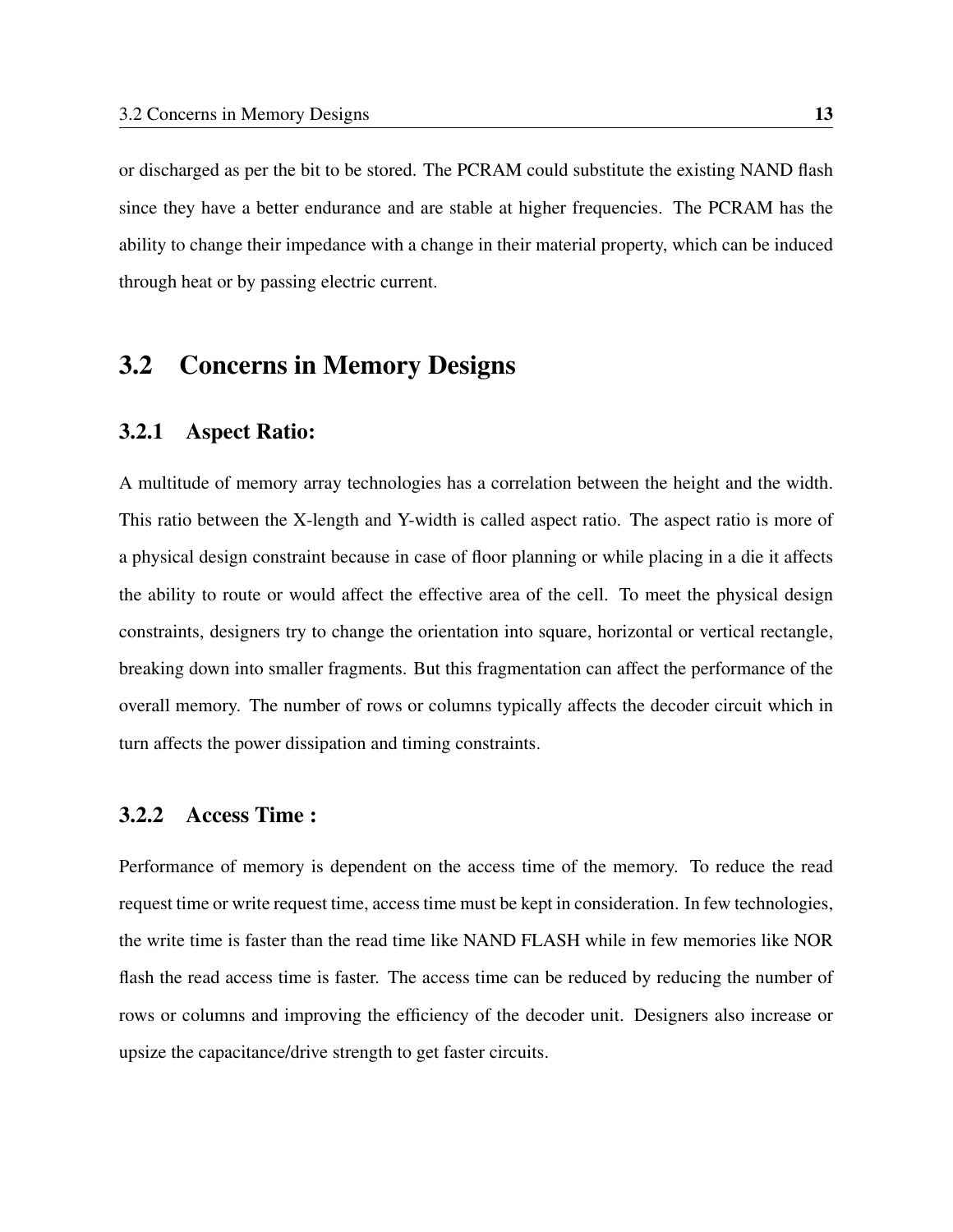#### <span id="page-28-0"></span>3.2.3 Power Dissipation:

An increased number of rows or columns can increase the power dissipation of the memory array. Stronger drive currents are required to make circuits faster which also results in higher power dissipation. The power dissipation is a direct function of the aspect ratio, timing and operation frequency and is represented in terms of *mW*/*MHz* per operation.

#### <span id="page-28-1"></span>3.2.4 Memory Integration issues :

The primary concern in integrating memories is the available area and required memory. This physical issue is directly related to the aspect ratio and the size of a single bit in the memory technology. Memory designers have started to prefer distributed memories over contiguous memory. Increase in the integration of modules per unit square area and reduction in the memory size has caused this trend. As the number of embedded memories are increasing, chip level decisions such as floor planning, centralized or distributed address selection and type of decoder unit must all be calculated initially. Memories have been historically placed in a specific side of a die and were accessed through a bus. Shrinking memory geometries have allowed memory a more of distributed locality. But this has posed potential problems regarding non-uniform routing delay. This routing delay on a sub-micron level is a major concern and directly affects the access time. Also, in case of a centralized memory, a simple address data bus would be sufficient, but distributed memory requires a wire intensive bus to be routed around the memories. The main point to consider while designing memory is the power dissipation and the ability of die to dissipate the power without affecting the performance. The worst-case power dissipation of the cell at clock's maximum frequency should be considered to test the efficiency of the power structure of chip and the packages.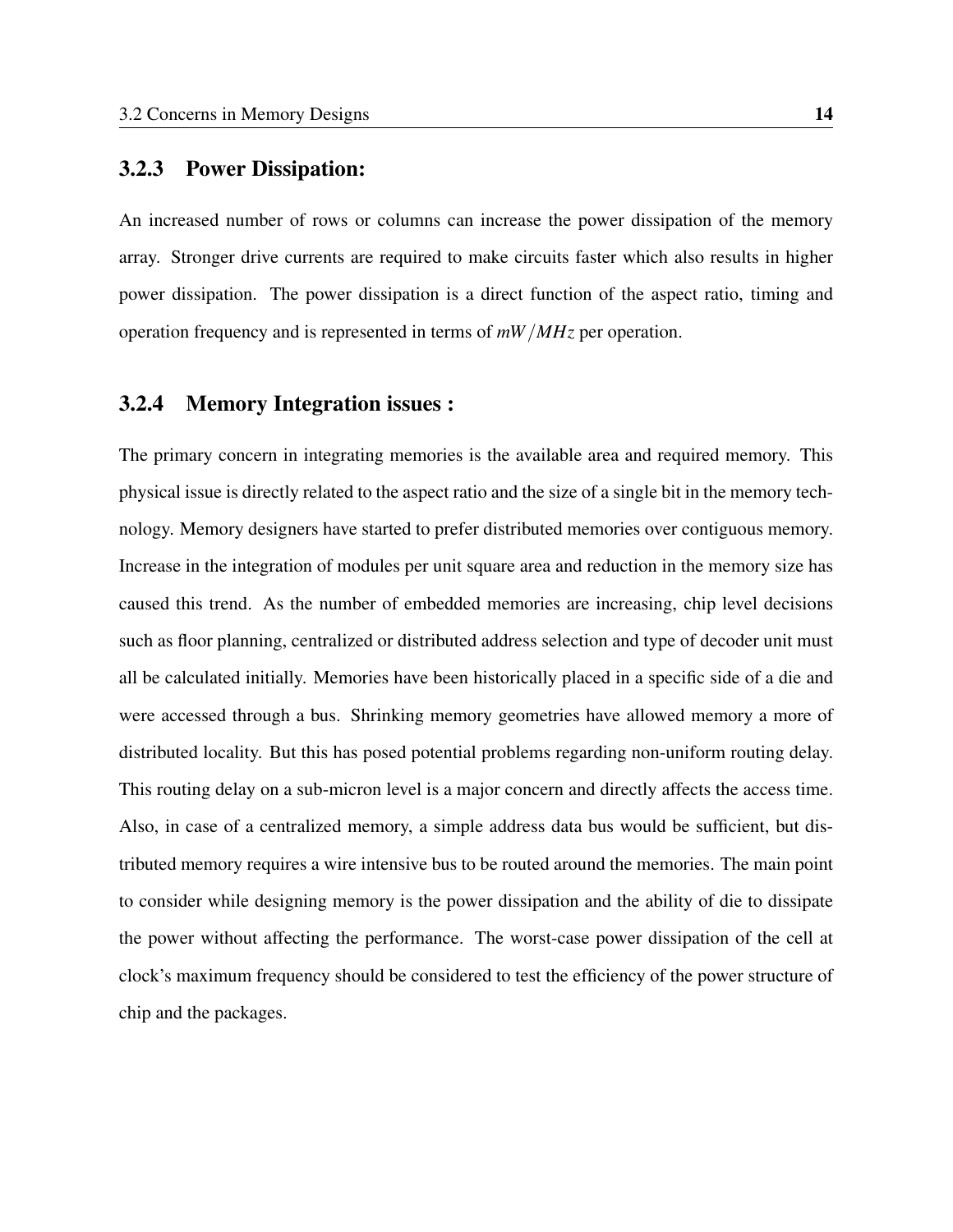## <span id="page-29-0"></span>3.3 DUT Model

The given Device Under Test (DUT\_ is manufactured by Faraday Technology Corporation. It is a Synchronous Dual Port-Static Random-Access Memory. The model number is FSC0H\_D\_SJ. It is possible to fabricate it in 0.13 micrometer UMC high-speed technology. It's operating voltage ranges between 1.08 V and 1.32 V. The operating temperature is between 0 degree Celsius to 85 degrees Celsius. Minimum of 5 metals is required to fabricate it. Both read and write are synchronous to individual clock ports. The module supports both byte write, and word write. It utilizes a distributed memory model, to make the best use of the aspect ratio. More about the pins would be discussed in chapter 3.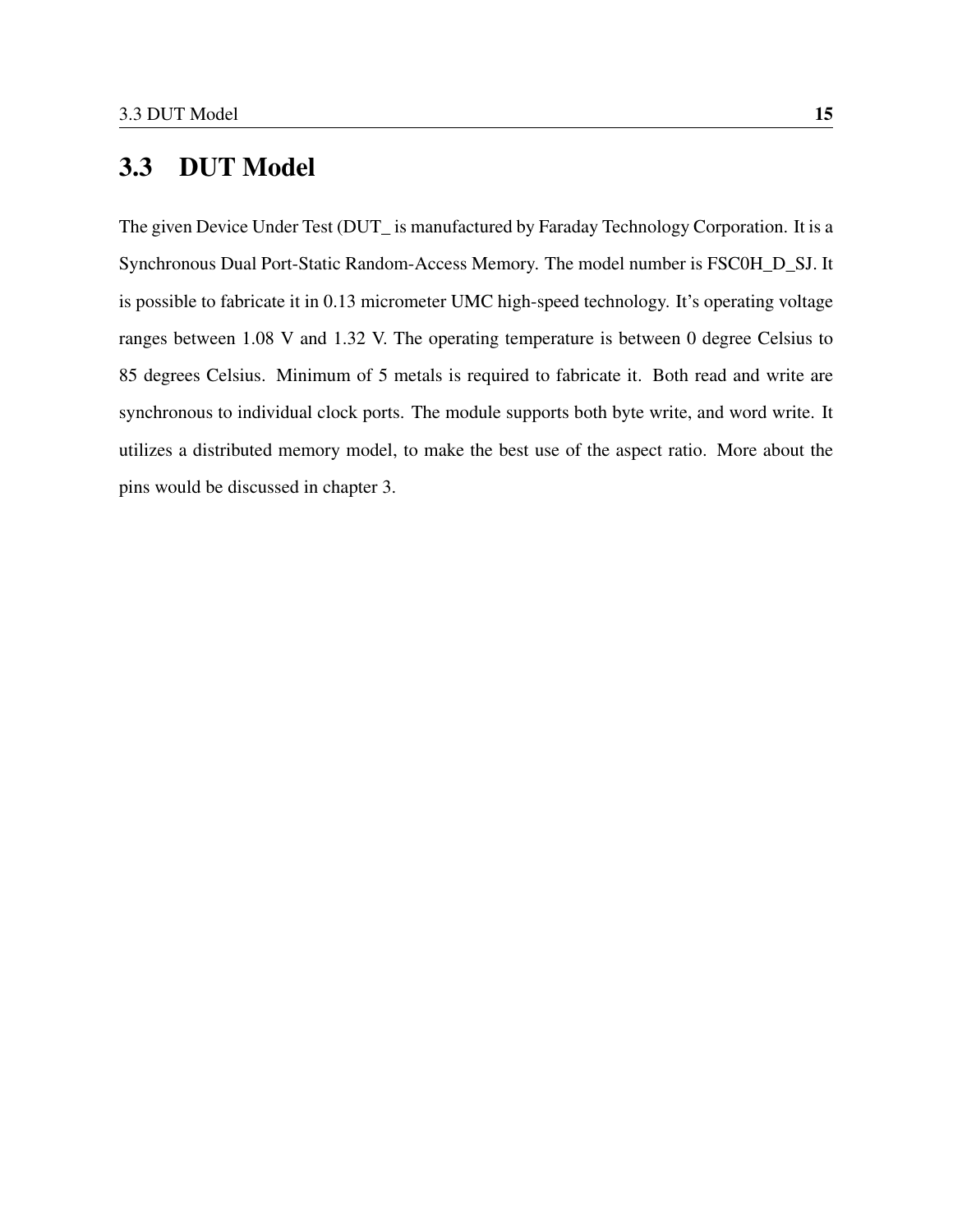## <span id="page-30-0"></span>Chapter 4

## Memory and Fault Models

### <span id="page-30-1"></span>4.1 Testing Methods

Direct functional access to an individual memory in an array of embedded memories if possible, is not usually not practical. This poses a serious test problem. Test engineers have come up with three common methods for testing the circuit. Each of these methods has their own design trade-offs in the aspect of cost, area, pins required, power and timing.

#### <span id="page-30-2"></span>4.1.1 Embedded Microprocessor Access

This was the first testing procedure initially followed by test engineers. An embedded microprocessor is connected and interfaced with the memory. The vectors are generated by compiled assembly code which is applied through the interface of the memory chip. These vectors need additional space inside the chip. These vectors are usually generated manually and not using an Automatic Test Pattern Generation (ATPG) tool. Only a functional or operational pattern can be generated using a processor-based tester. This cannot possibly guarantee complete testing for all faults. The result of the test is in processor level registers and the output from the processor must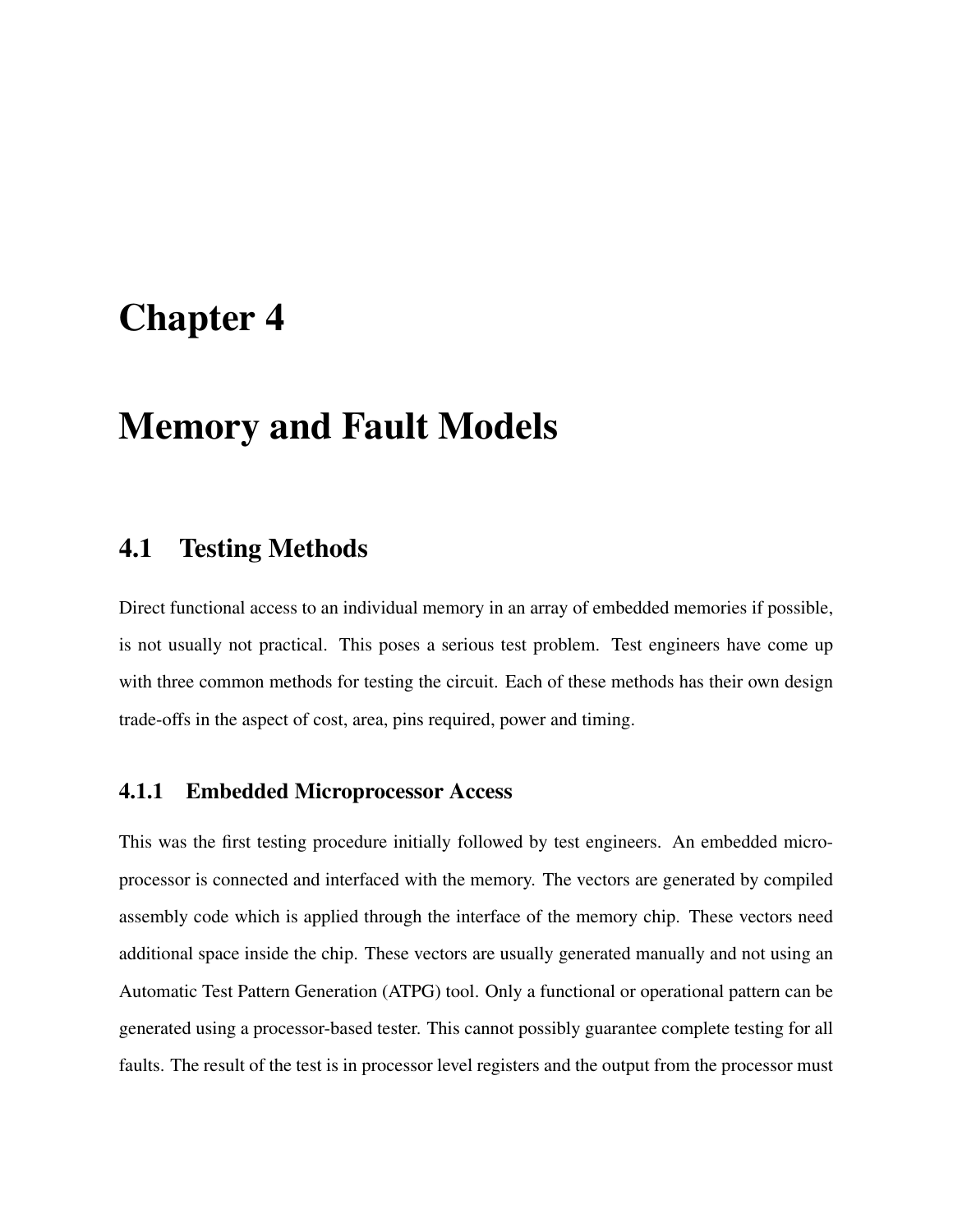be brought out to the external interface and further should be analyzed and processed to extract information. At times direct access to the memory might not exist after the integration and the vectors are developed after the tape-out.

#### <span id="page-31-0"></span>4.1.2 Direct Memory Access

In this test architecture, direct access to embedded memory arrays is allowed through pins on the IC package. The main drawback of this technique is that it requires a large number of pins to provide address, data, control signals, and modified support to direct testing. To provide these, it requires the memory bus architecture to be route intensively i.e. it should cover all the embedded memory. Unlike processor-based testing, the vectors can be generated by automatic test equipment using a memory test function.

#### <span id="page-31-1"></span>4.1.3 Memory BIST

To improve the speed of testing and to make testing more localized, engineers decided to include the tester function inside the silicon. This is done by synthesizing address generator, sequence data generator, and checker inside the silicon memory. A BIST environment is the most efficient testing method for memory in aspect of cost and time[\[9\]](#page-72-1). The main advantage of BIST is that it requires relatively fewer pin level interfaces. The basic pins for a memory BIST environment are reset, initiate, clock (optional), done and result. Once implemented the BIST algorithm it cannot be changed as it is synthesized. They are few programmable BIST, where you could change the implementation, but they are very complex in designing. A simpler programmable finite state machine (FSM) based BIST capable of transiting between various march tests was proposed in [? ]. This was implemented using multiple FSMs where a primary FSM chooses between the algorithm and secondary FSM implements the corresponding algorithm[? ].The FSM could also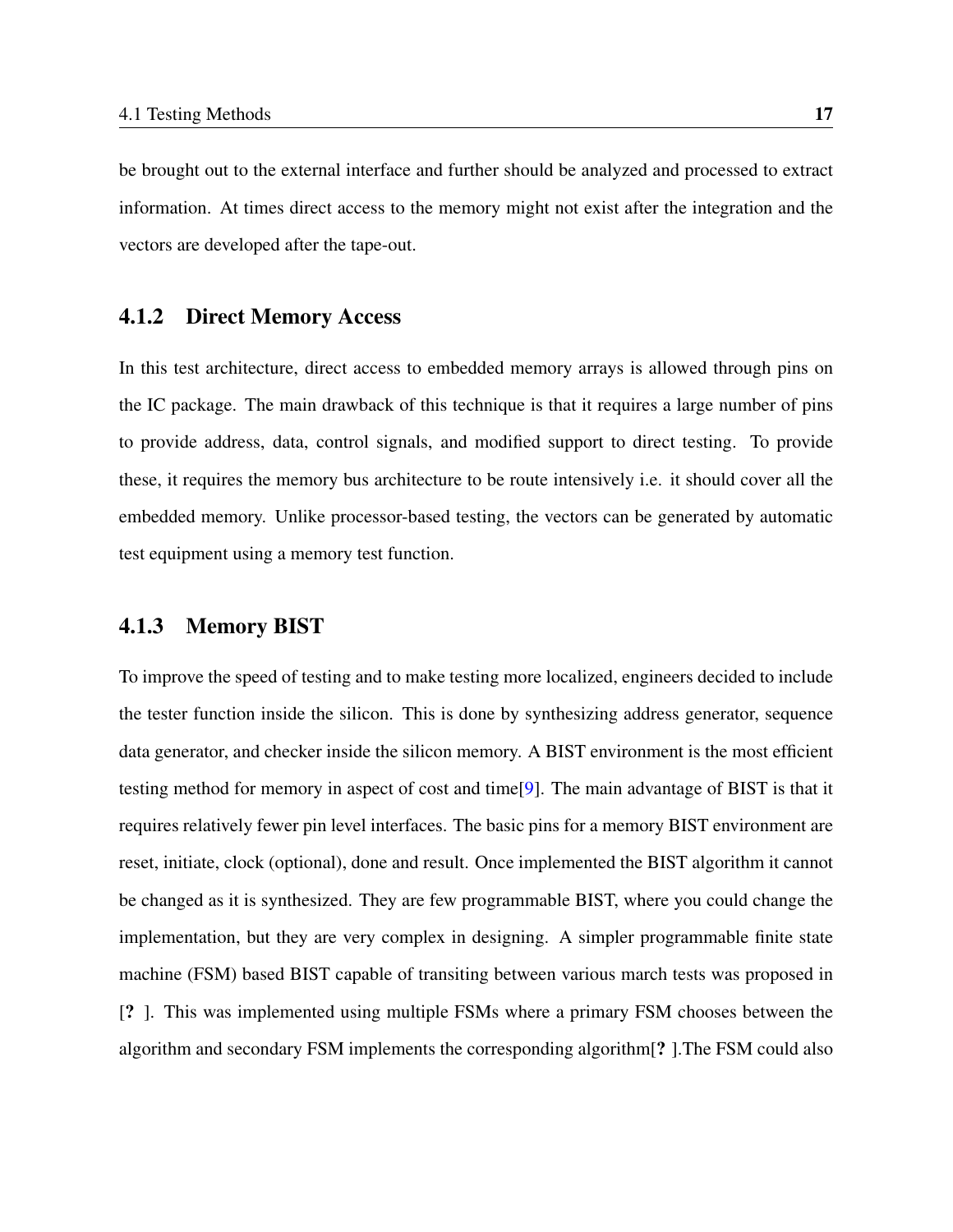be implemented on to a programmable CPLD or FPGA and fabricated along with the memory. A FPGA based FSM would be area efficient compared to synthesizing multiple FSM[\[16\]](#page-73-0). The clock to drive the BIST could be either taken from outside through a pin or could be driven through an internal clock generated from a PLL. Just like JTAG, the BIST environment could be serialized to connect multiple embedded memories. There are advanced BIST environments such as built-in self-repair (BISR) where it detects the instance where the memory fails and provides a redundant recovery option for those addresses. All the characteristic of the BIST test environment must be stored in ROM and executed by a processor or the entire BIST should be synthesized and placed next to the memory[\[17\]](#page-73-1).

### <span id="page-32-0"></span>4.2 Memory Testing Model

Memory circuits are different to logic circuits both in the context of testing and designing. The regularity in memory allows a dense packaging. Thus, making it more susceptible to silicon defects. Basic memory fault is that a memory i.e. a bit does not have the right value when observed. As a tester, it does not matter how or why a cell is faulty. But detecting the fault is of more significance. But in order to diagnose the issue, it's critical to know the mechanism or exact reason for the occurrence of the fault. Thus basic memory testing involves writing a value into a location and subsequently trying to read the same value from the location. Failure in memories are categorized into infant faults, faults during the initial stages of usage and failures due to wear-out[\[18\]](#page-73-2).

#### <span id="page-32-1"></span>4.2.1 Memory Failure Modes

Memory module being uniform in nature, the faults can be identified by writing a value in order and reading them in another order. This is because memory has certain failure modes which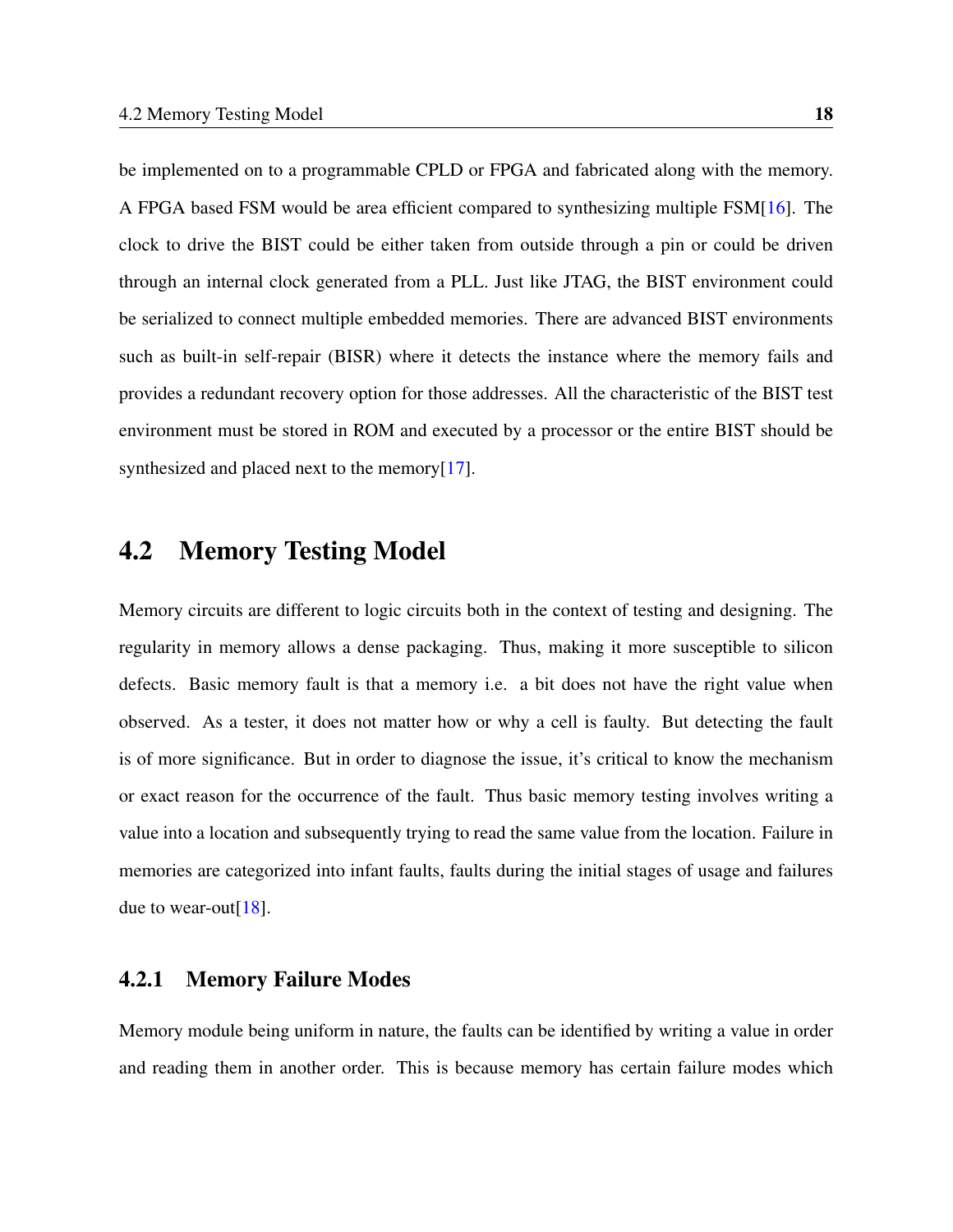could be identified by emulating different sequences. Generally, memory is susceptible to the following failure modes:

- 1. Data Storage: Bit cell can not accept a data.
- 2. Data Retention : Bit cannot hold on to a data, i.e. leakage effect.
- 3. Data Delivery: Bit delivers a wrong data through sense lines when read or written
- 4. Data Decode: Bit is read by the wrong sense line.
- 5. Data Recovery: Delay in accessing or sensing time.
- 6. Address Recovery: Delay in decoding time.
- 7. Address Decode: Error in decoding the address.
- 8. Bridging: Errors that occur when writing into one bit affects another bit (Coupling faults).
- 9. Linking: Freezing of one part of memory when another part is accessed.

### <span id="page-33-0"></span>4.3 Common Fault Models

Logic testing fault models are not enough to model memory testing faults. This is because of regularity in memory design. When memory cells are close to each other new defects occur due to the coupling effects. Most of the faults are result of a phenomenon called spot defects[\[19\]](#page-73-3). Sport defects occur in regions with excess materials unintentionally used during the process of fabrication and could be modeled electrically. Few of the most common fault models are described below: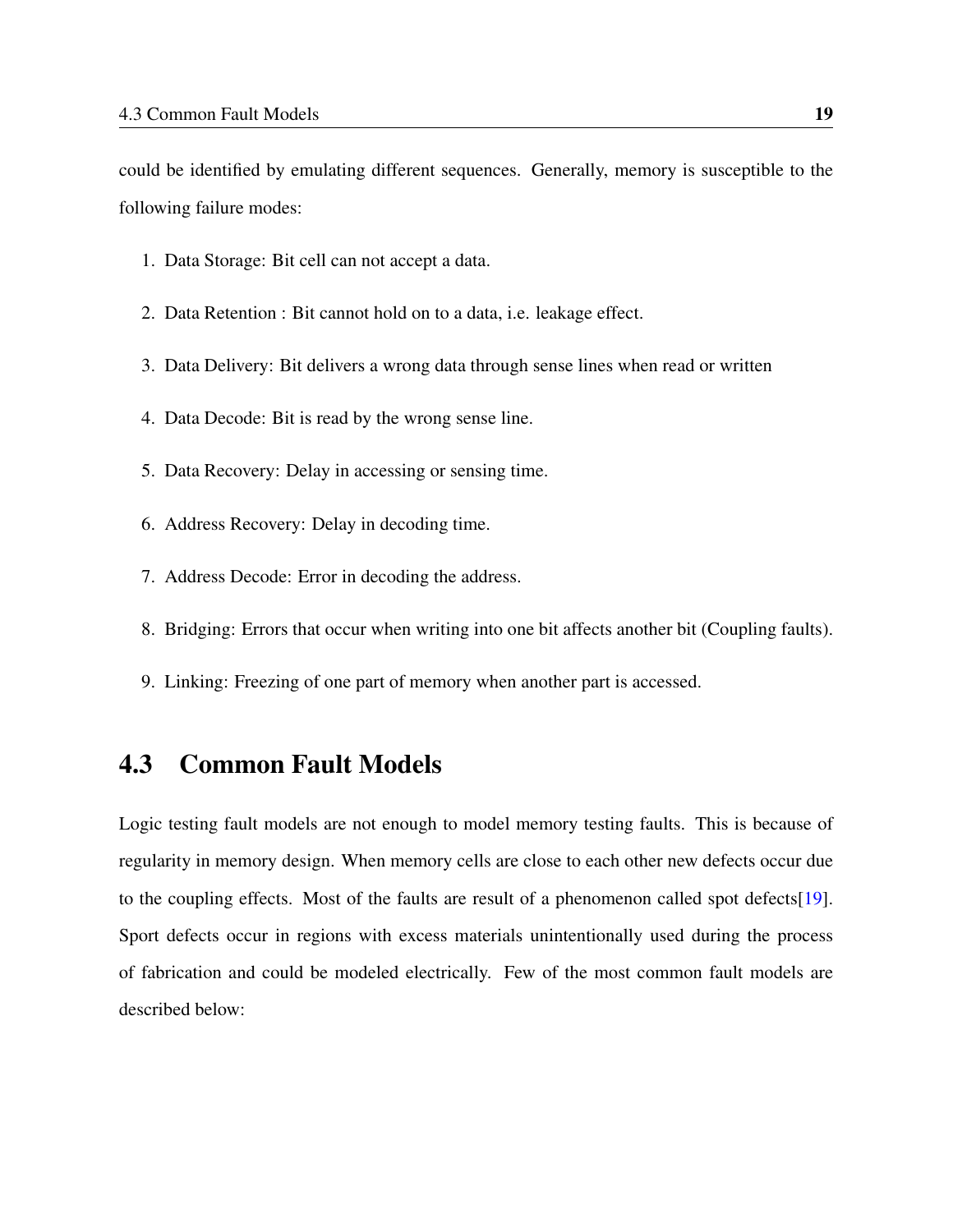#### <span id="page-34-0"></span>4.3.1 Stuck at Faults (SAF)

Similar to logic stuck at faults, memory also is inherent to stuck at faults. A stuck at fault occurs when a bit is always one or zero irrespective of the input. This can be detected by reading a zero and one.

#### <span id="page-34-1"></span>4.3.2 Transition Fault (TF)

The memory cell fails to switch from one to zero or vice-versa. This can be detected by subsequent reads of different value from the same address.

#### <span id="page-34-2"></span>4.3.3 Address Decoder Fault (AF)

A functional fault in the address decoder unit of a memory results in address decoder faults. There are 4 categories of address decoder faults:

- 1. For a given address no memory location is accessed.
- 2. A memory location is never accessed.
- 3. For a given address multiple memory locations are accessed.
- 4. For a given memory location multiple addresses can access.

#### <span id="page-34-3"></span>4.3.4 Stuck at Open Fault (SOF)

This fault occurs when a memory line cannot be accessed due to breakage in the word line. This forces the circuit to read previous read value again. This is a port fault.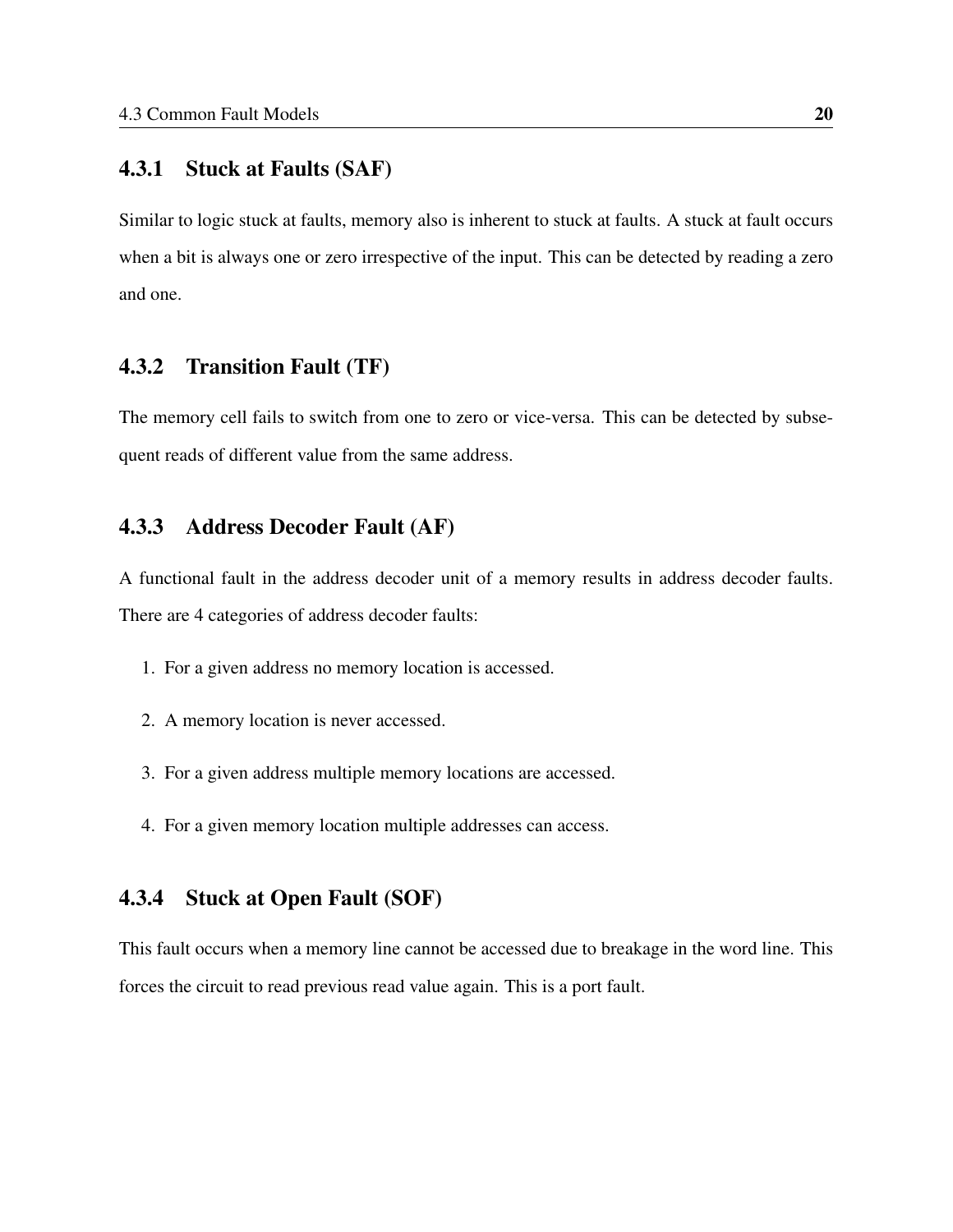#### <span id="page-35-0"></span>4.3.5 Coupling Faults (CF)

Coupling faults are the faults that occur when the value in a cell is influenced by a read or write operation in another cell. Coupling faults are caused by the dense fabrication of memory cells. Cells which get affected are called the victim cells and the cells that cause the fault are called the aggressors. Coupling faults are very difficult to model as they are totally unpredictable and the aggressor cell could be anywhere. Coupling effect need not necessarily be with a continuous address as the memory could be oriented in a totally different order compared to the physical memory address. In case of word-based memory, the coupling fault could be both inter-word or intra-word fault.

#### <span id="page-35-1"></span>4.3.5.1 Types of Coupling faults

- 1. State Coupling Fault: The state of the aggressor cell forces the value in the victim cell.
- 2. Inversion Coupling Fault: When there is a transition in the aggressor cell victim cell gets inverted.
- 3. Idempotent Coupling Fault: A transition forces a value in the victim cell.
- 4. Disturb Fault: A continuous operation (read/write) on the aggressor cell forces victim cell to be either zero or one.
- 5. Read Disturb Fault: This is a special case of disturb fault that affects even ROM. A continuous read on the aggressor cell will flip the value in the victim cell.

#### <span id="page-35-2"></span>4.3.6 Data Retention faults (DRF)

Since memories are actually charge stored in capacitance, they are always vulnerable to discharge. There is a specific time guaranteed by a manufacturer for cell to be valid without manual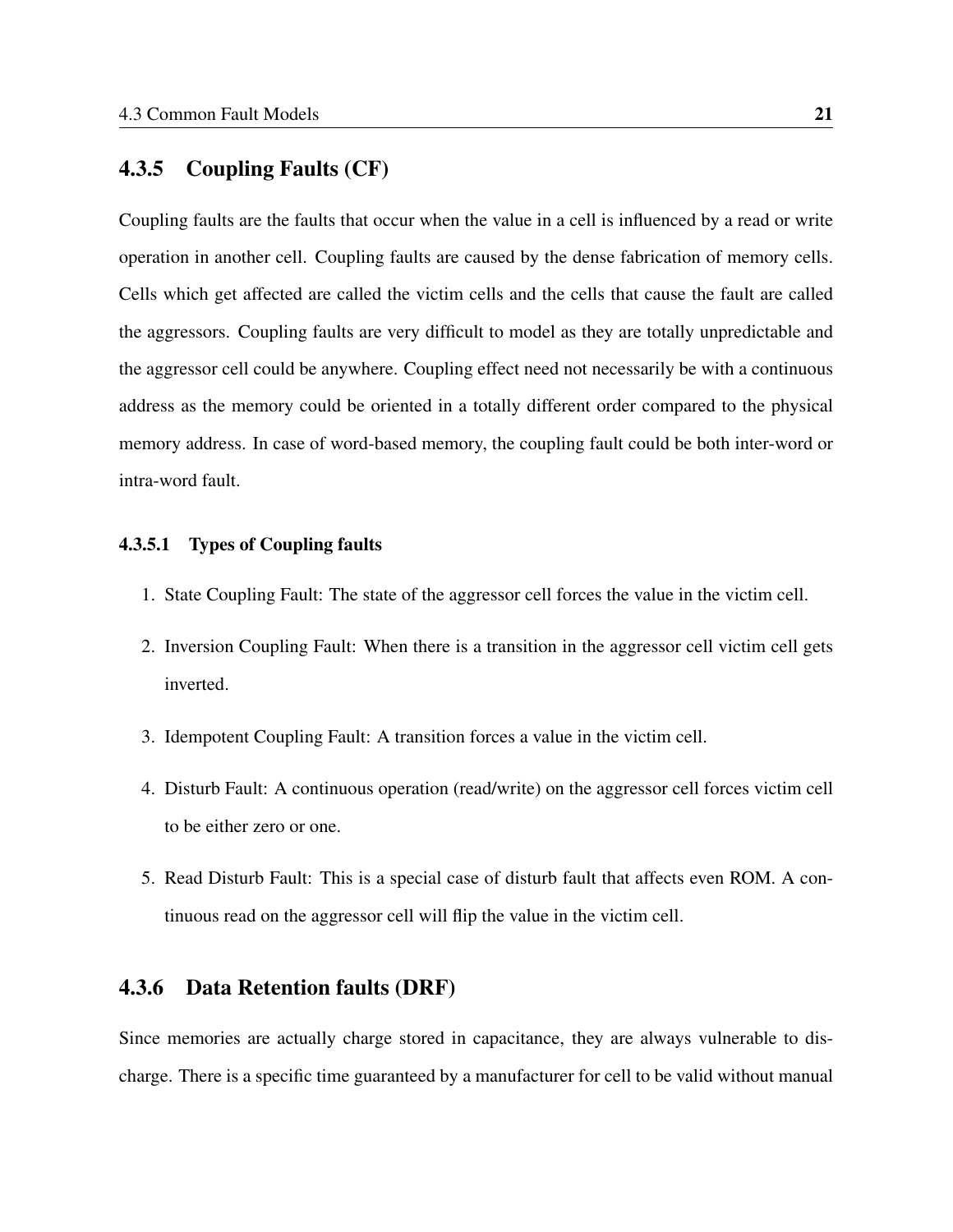recharging. When a cell discharges before the specific time it is called Data Retention fault. Depending upon the memory type different Data retention faults are possible.

#### 4.3.6.1 DRAM

DRAM has both refresh fault and leakage fault. DRAM requires continuous refreshing to retain value. It also needs refresh every time there is a read. If a cell fails before the designated refresh rate it is a DRF fault. DRAM is also susceptible to Leakage fault.

#### 4.3.6.2 SRAM

SRAM is only vulnerable to Leakage fault. A SRAM is supposed to hold on to a charge until there is power without needing any refresh unit. But if there is a internal leakage or shorting there are chances that a cell can lose its information before the expected time.

### 4.3.7 Multi-Port Faults

Mult-port memory cells are modules which have more than one port to access the data. Multi-Port cells are susceptible to all the above single port faults. These single port faults can be on individual ports or also as coupled between multiple ports. For example, address decoder faults could be coupled for two ports. Address faults in decoder circuit of multi-port RAM is highly complex to model since all individual address decoder blocks are coupled together [\[7\]](#page-71-0). Multi-port RAM are susceptible to coupling faults which are only visible when ports are accesses simultaneous [\[9\]](#page-72-0). Additionally, they have other faults like inter-word and intra-word line short fault. Inter-port faults cannot be covered when any of memory ports are idle and also it requires the exact port and exact word line to be triggered to identify a fault  $[20]$ .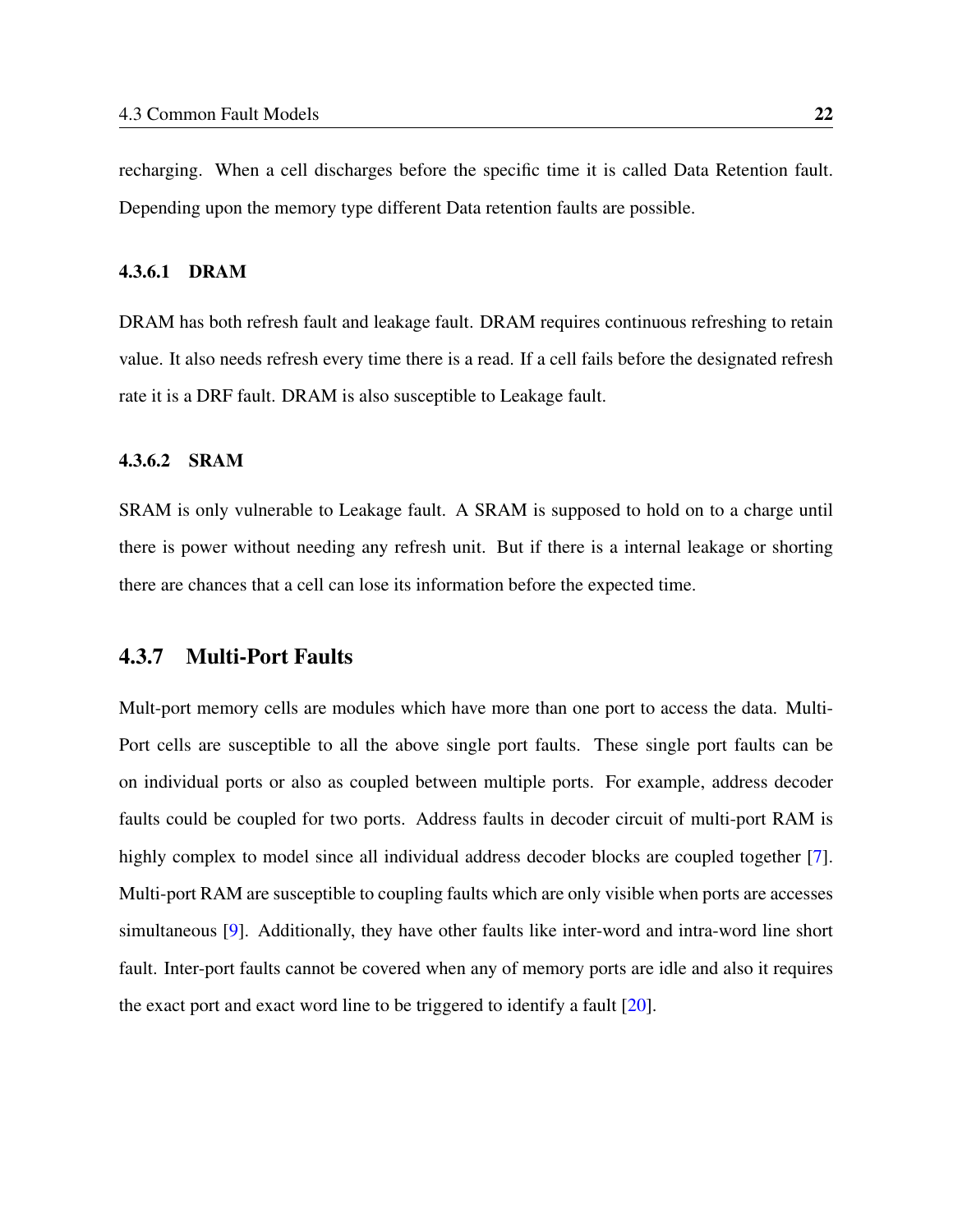## 4.4 RAM Test Algorithm

A test algorithm is a set of finite sequence to test various faults in a memory. The test algorithm basically controls the memory by providing the address, data, operation and other control signals. Most of these algorithms are called March algorithms as address are incremented or decremented one after the other, marching throughout the entire memory multiple times.In general test engineers come up with a proper functional model of a memory's faults to derive the testing algorithm [\[8\]](#page-72-1). The main characteristic of a test algorithm is the time constraint and the fault models covered by the algorithm. Few algorithms are capable of detecting faults while few algorithm also locate the fault and are useful in repair. Most cases the algorithm is implemented using FSMs. Once a test algorithm is decided a algorithmic state machine is designed which is later translated into FSM [\[21\]](#page-73-1). For Word accessible memory 0 and 1 represents any two complimentary words. The most common Test algorithms are

### 4.4.1 ZERO-ONE Algorithm

This is the simplest Test algorithm. It has a complexity of O(4N). It covers SAFs and few address decoder faults. The basic test plan is to write 0 in all the location and read 0. Immediately write 1 and read 1.

↑(*w*0);↑(*r*0);↑(*w*1);↑(*r*1);

## 4.4.2 Checkerboard Algorithm

This is similar to Zero-One algorithm but the value written is not constant and a checker board is used to compare the value. This can be used to detect few CFs, SAFs, AFs.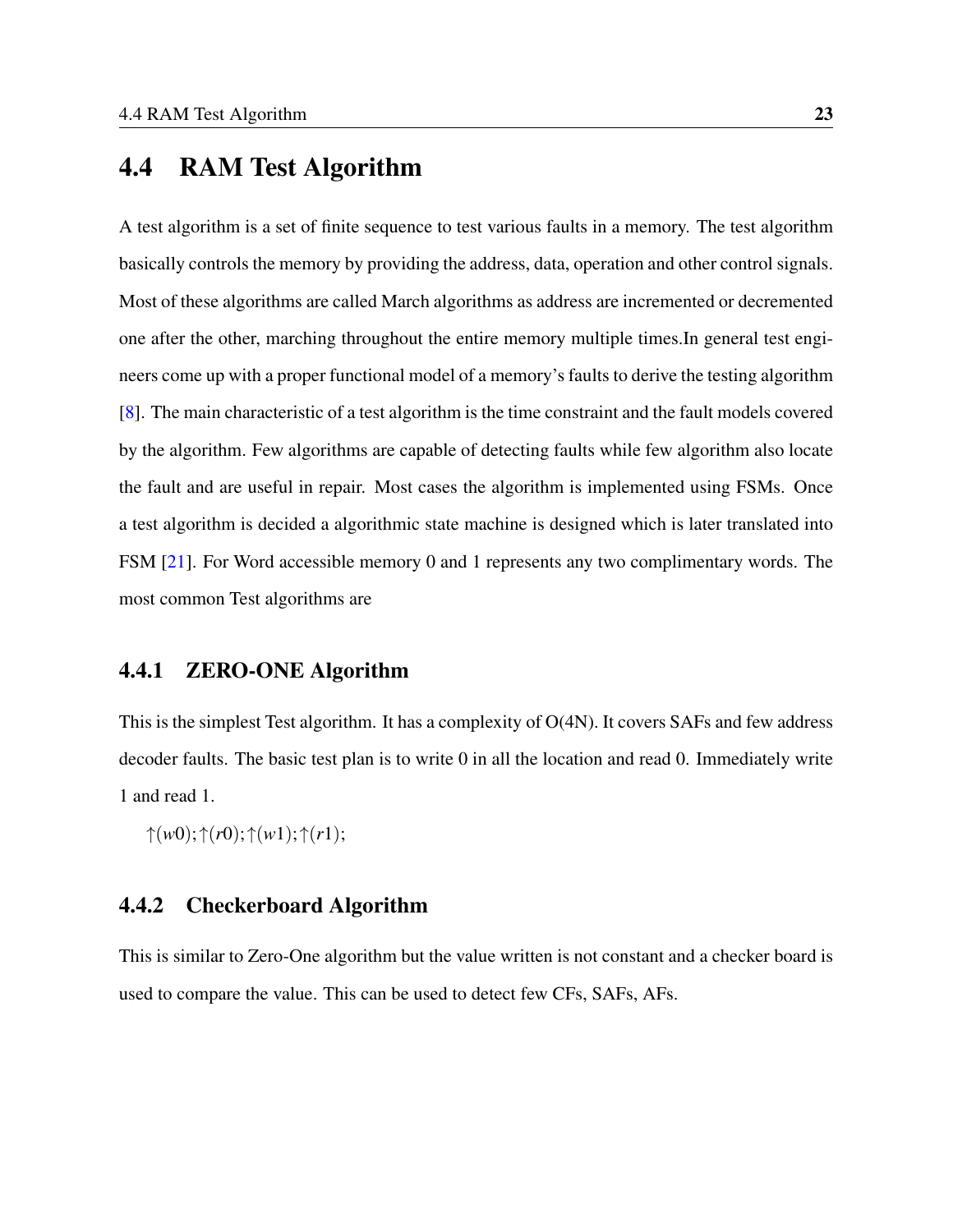#### 4.4.3 GALPAT

Galloping Pattern is the most complex and the strongest test pattern. It is of the time constraint of  $O(4*N^2)$ . It is used to detect all AFs, TFs, CFs and SAFs. 1. 0 is written in all address. 2. Compliment one by starting from address 0 to N-1. 3. Once an address location is complimented the address is read and then all other cell other than that cell is read. 4. Write 1 in all cells. 5. Repeat Step 2.

## 4.4.4 WALPAT

It is similar to GALPAT but the in the step 3 of GALPAT it reads the address only after reading all other location thus taking the half the time of GALPAT. The time constraint of WALPAT is  $O(2*N^2)$ .

## 4.4.5 MATS

Modified Algorithmic Test Sequences are used to find OR-type or AND-type address faults. Address faults might occur when two address are coupled as AND or OR type.

#### 4.4.5.1 OR-type Faults

In OR-type faults the two coupled addresses result in high logic if either of the address is written high. It is identified by reading a zero and writing a one in every address. If any of the address acts as an aggressor, then the subsequent read zero fails for the victim cell.

$$
\mathcal{L}(W0); \mathcal{L}(R0, W1); \mathcal{L}(R1)
$$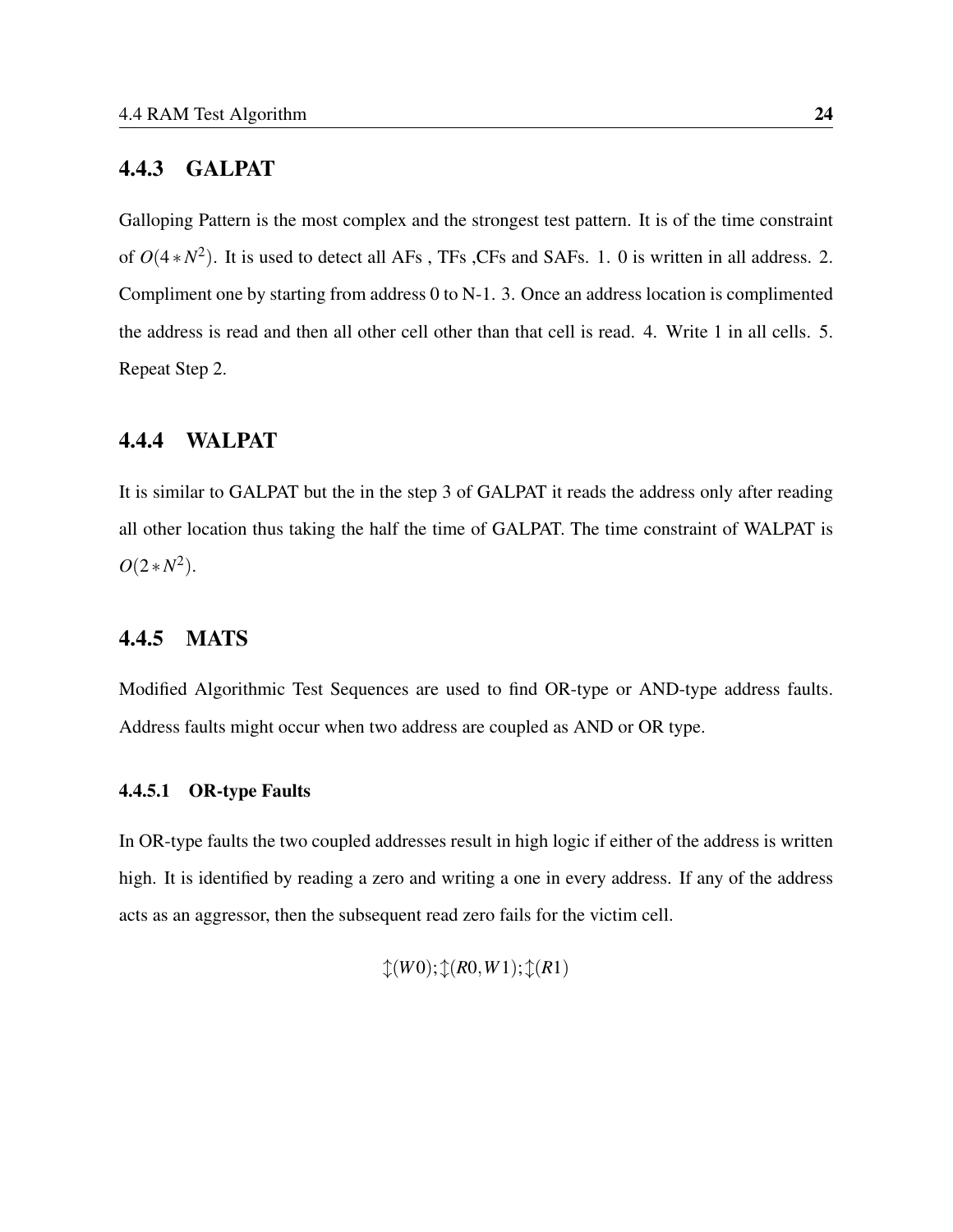#### 4.4.5.2 AND-TYPE Faults

In AND-type faults the two coupled addresses result in high logic if and only if both the address is written high. It is identified by reading a one and writing a zero in every address. If any of the address acts as an aggressor, then the subsequent read one fails for the victim cell.

↕(*W*1);↕(*R*1,*W*0);↕(*R*0)

## 4.4.6 MATS+

Used for both OR and AND type faults.

$$
\mathcal{L}(W0); \mathcal{L}(R0, W1); \mathcal{L}(R1, W0)
$$

## 4.4.7 MATS ++

This takes care of TFs along with AFs.

{↕ (*W*0);↑ (*R*0,*W*1);↓ (*R*1,*W*0,*R*0}}

## 4.4.8 March-1/0

It is a complete test and covers most of the faults. But it is not highly efficient as there are redundant stages.

↑(*W*0);↑(*R*0,*W*1,*R*1);↓(*R*1,*W*0,*R*0);↑(*W*1);↑(*R*1,*W*0,*R*0);↓(*R*0,*W*1,*R*1)

## 4.4.9 MARCH C

For most of AFs, TFs, SAFs and CFs.

↕(*W*0)↑(*R*0,*W*1);↓(*R*1,*W*0);↕(*R*0)↓(*R*0,*W*1);↓(*R*1,*W*0);↕(*R*0)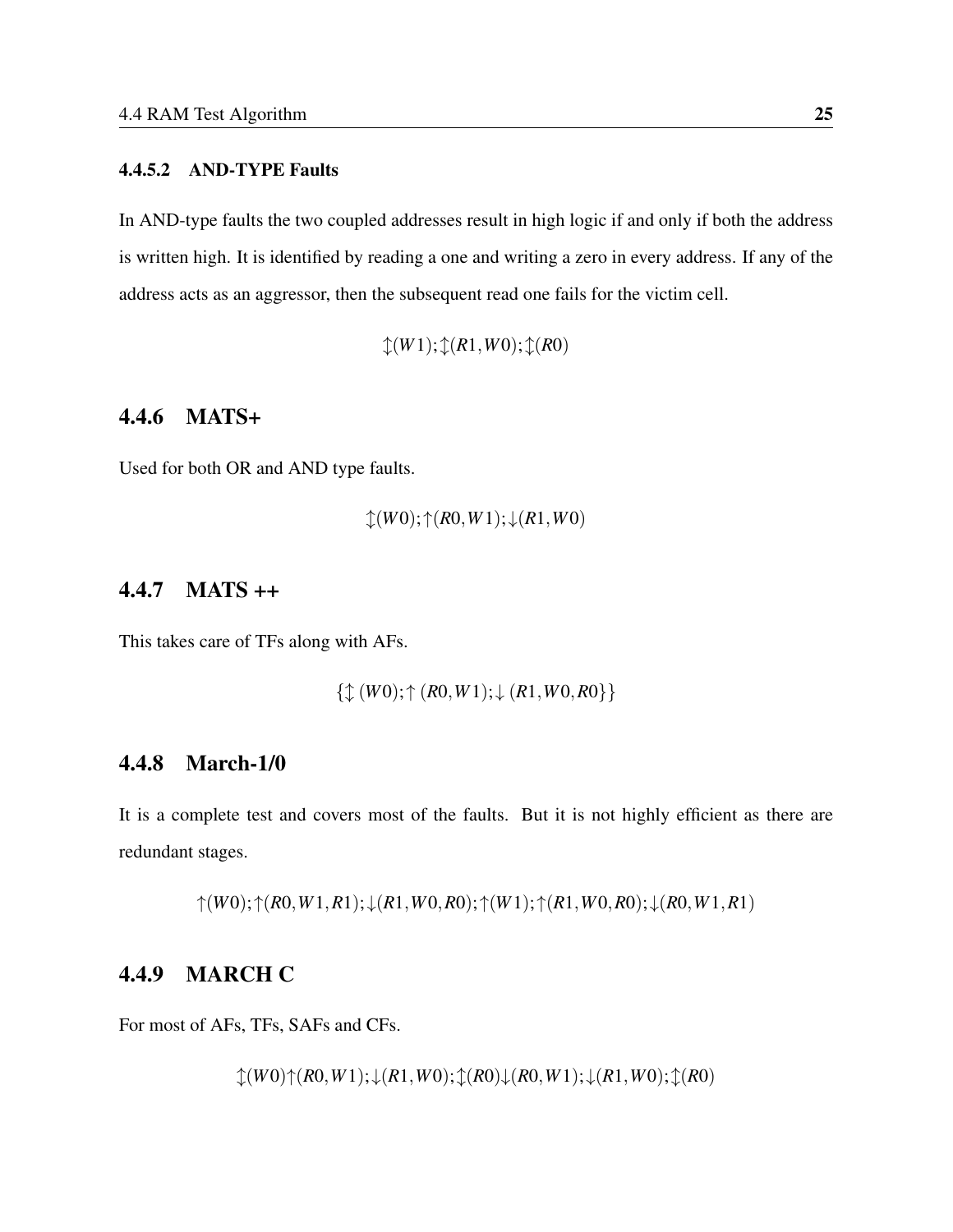# 4.4.10 MARCH Extended March C-

Reduced redundancy compared to MARCH C but also covers SOF.

↕(*W*0)↑(*R*0,*W*1,*W*1);↑(*R*1,*W*0);↓(*R*0)↓(*R*0,*W*1);↓(*R*1,*W*0);↕(*R*0)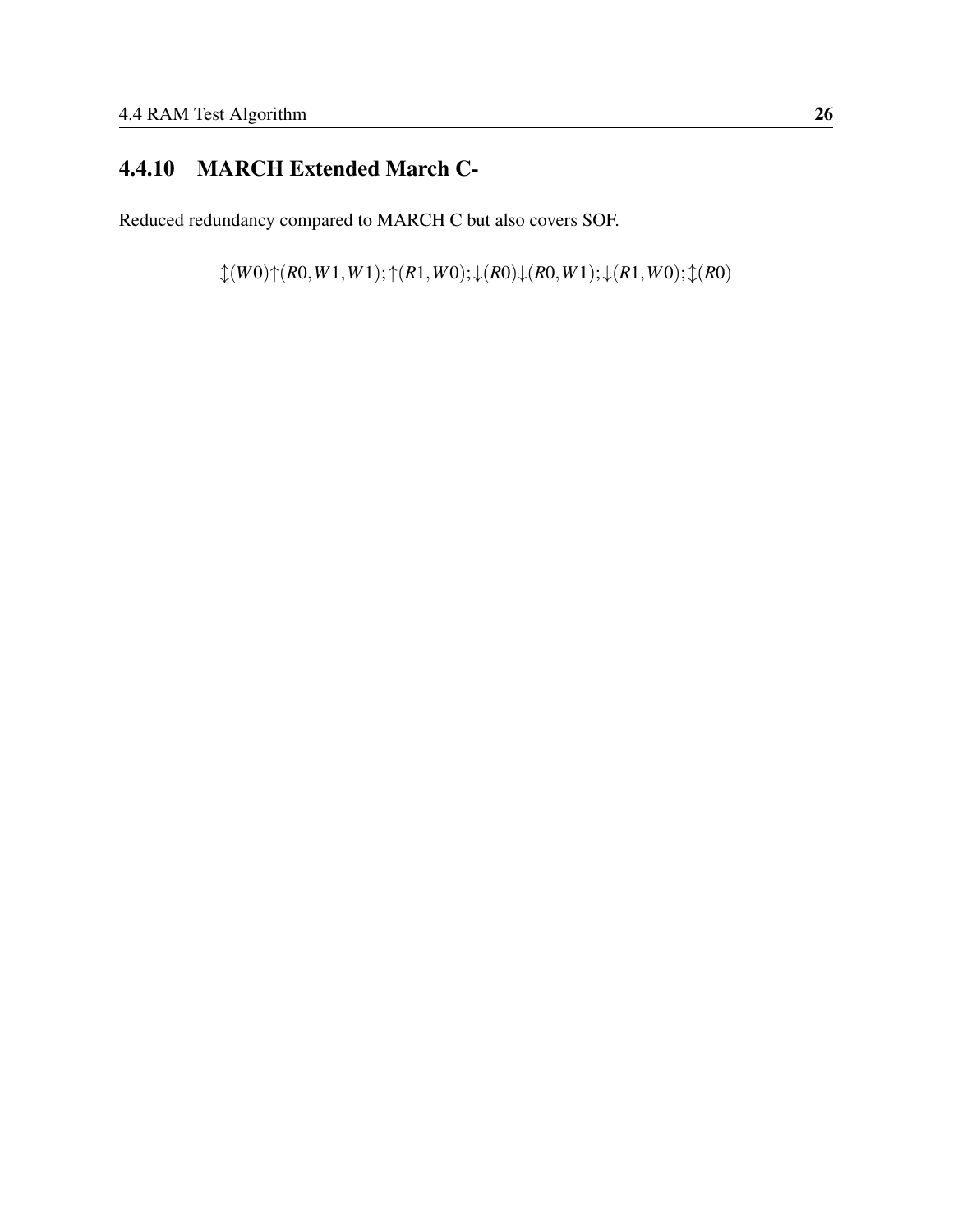# Chapter 5

# DUT and BIST Environment

## 5.1 DUT Introduction

The given memory model is FSC0H\_D\_SJ manufactured by Faraday Technology Corp. It is a Synchronous Dual Port SRAM. It is capable of synthesizing on UMC's 0.13 um 1P8M library which could be powered on 1.2 V. It works on high-speed CMOS process. It allows various combinations of words, bits and aspect ratios. The complete module is re-configurable to adapt different size, word size, and timing constraint. The valiant features of the modules are

- 1. Read and write operation are synchronous
- 2. The layout is completely customizable.
- 3. Supports voltage between 1.08 ~ 1.32 V.
- 4. Power efficient: Turns Power downs to eliminate DC discharge
- 5. All the inputs are clocked with respect to the corresponding port's clock input
- 6. Supports duty cycle less than 50 percent, provided setup and hold time are not violated.
- 7. Supports both Byte write or Word write.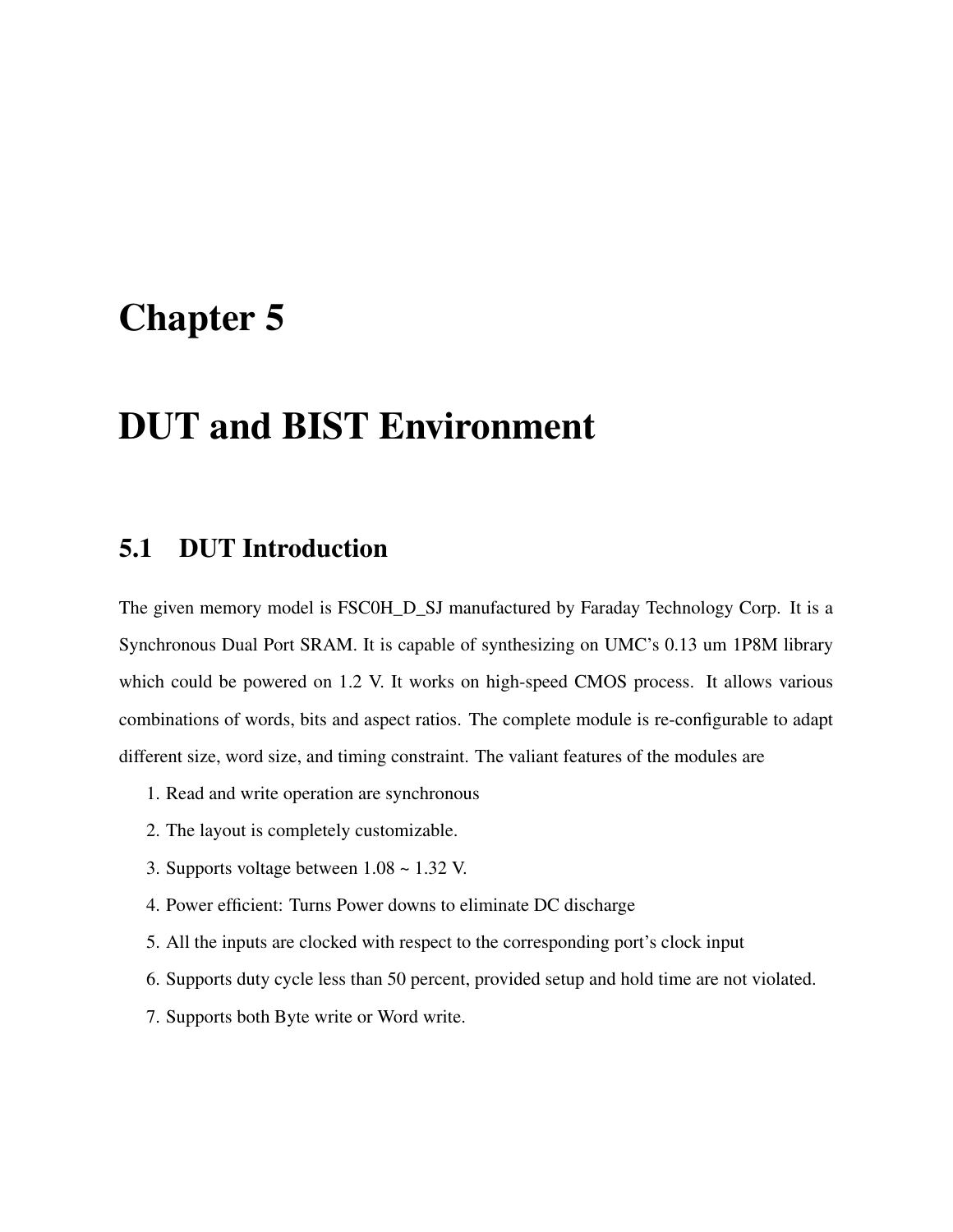| <b>PIN Name</b> | <b>Direction</b> | <b>Size</b> | Capacitance | <b>Description</b>               |
|-----------------|------------------|-------------|-------------|----------------------------------|
| A               | Input            | [6:0]       | $0.018$ pF  | Port A address                   |
| <b>CKA</b>      | Input            |             | $0.082$ pF  | Port A clock                     |
| <b>CSA</b>      | Input            | 1           | $0.025$ pF  | Port A chip select               |
| <b>OEA</b>      | Input            | 1           | $0.017$ pF  | Port A output enable             |
| WEAN            | Input            | [3:0]       | $0.075$ pF  | Port A write enable (active low) |
| <b>DIA</b>      | Input            |             | $0.010$ pF  | Port A input data                |
| <b>DOA</b>      | Output           | [31:0]      | $0.013$ pF  | Port A output data               |
| B               | Input            | [6:0]       | $0.018$ pF  | Port B address                   |
| <b>CKB</b>      | Input            |             | $0.082$ pF  | Port B clock                     |
| CSB             | Input            | 1           | $0.025$ pF  | Port B chip select               |
| <b>OEB</b>      | Input            | 1           | $0.017$ pF  | Port B output enable             |
| <b>WEBN</b>     | Input            | [3:0]       | $0.075$ pF  | Port B write enable (active low) |
| <b>DIB</b>      | Input            | L           | $0.010$ pF  | Port B input data                |
| <b>DOB</b>      | Output           | [31:0]      | $0.013$ pF  | Port B output data               |

Table 5.1: RAM Input/Output



Figure 5.1: DUT Pin Diagram

With respect to the project, the DUT SDPRAM is of 128\*8\*4 bit memory i.e. 128 locations with word size of 32 bit.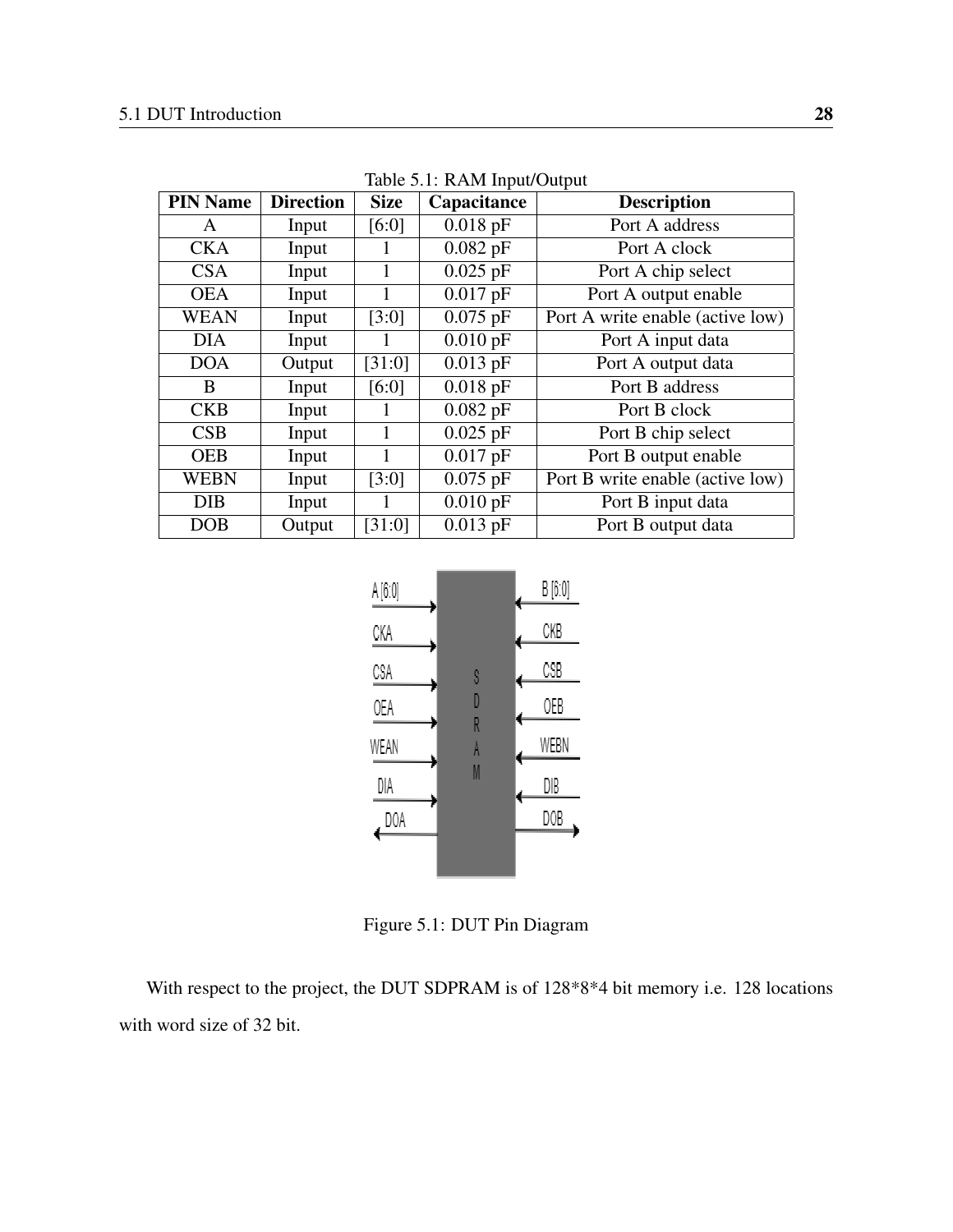## 5.2 Memory BIST

Dual Ported memory is difficult to test as there are additional faults to be covered compared to a single port. Most of the existing March algorithms for dual port RAM, apply march algorithm on independent ports. There are also attempts to test a dual port ram through writing in one port and reading in another port. But these are insufficient to check the complicated dual port designs, as there are compound coupling effect in the multi-port embedded memory designs. Thus special marching algorithms supporting concurrent operations are designed to test efficiently multi-port ram operations. A primary issue in concurrency test is to know the limitation of the design. A test engineer should know what level of concurrency is supported by the module. These limitations include concurrent writes, concurrent reads, and simultaneous read and write to the same address. The module tested in this paper supports only concurrent reads for the same address. Thus, the algorithm implemented does not try to read or write when other port writes to the same address. Another critical consideration is the effect of clock domain crossing. Usage of different clocks can result in meta-stability, and this could be falsely diagnosed as a fabrication fault. A basic BIST environment tries to run both the clocks at the same frequency and phase, so that clock domain crossing does not affect the testing. This is achieved by using multiplexers to choose the same clock for both the ports during testing. Complex coupling effects might be discovered when operating at different frequency but for simplicity purpose, the BIST implemented runs in only single frequency. The coupling effects are the most difficult faults to be identified and this BIST algorithm tests them by perturbing multitude of operations and arbitrating the address pair on the RAM. The testing environment includes conditions such as:

- 1. Port A and Port B writing to different address.
- 2. Port A and Port B reading from different address.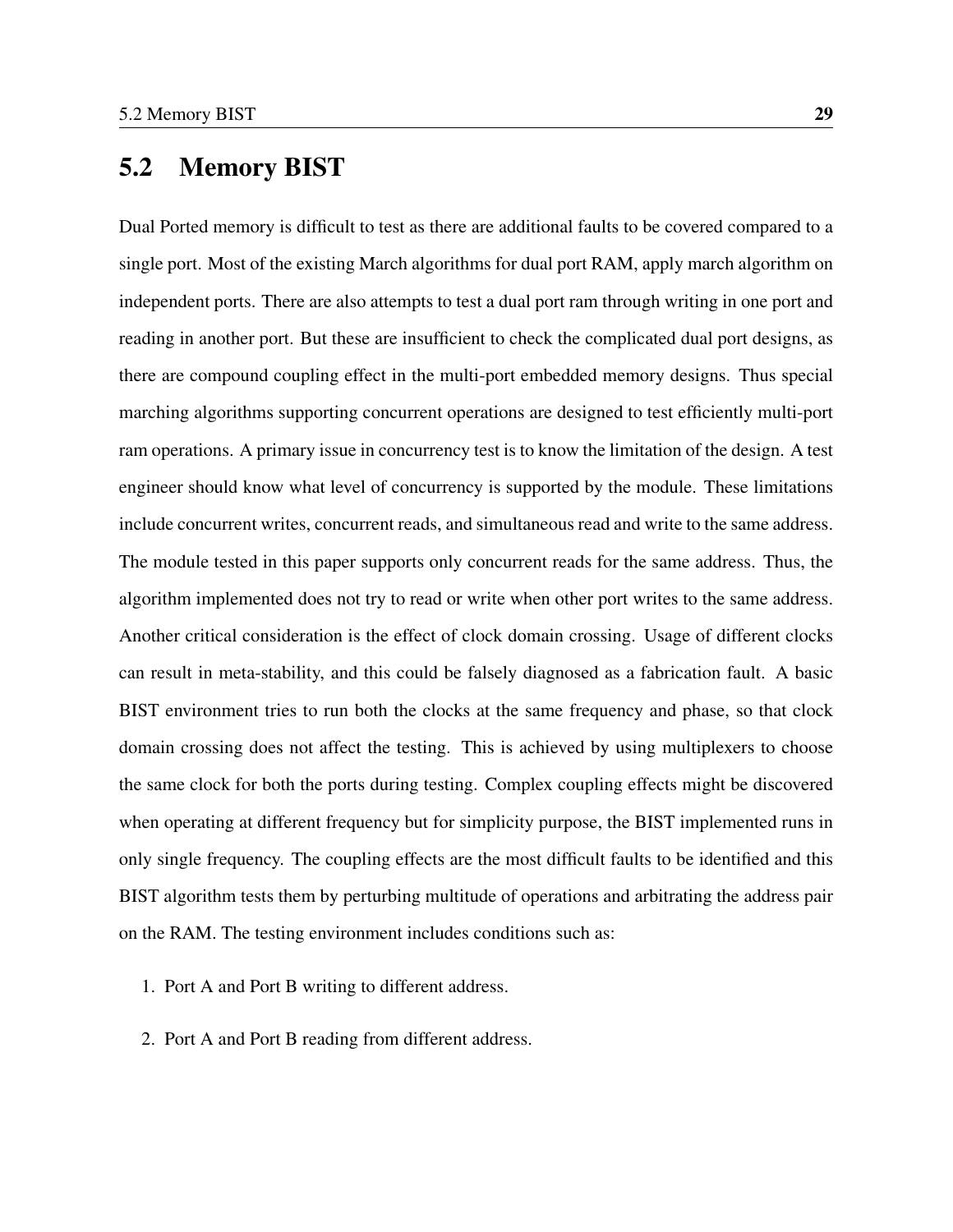- 3. Port A and Port B reading from same address.
- 4. Port A writing and Port B reading from different address.
- 5. Port A reading and Port B writing from different address.
- 6. Also when a port is idle, it should not affect the operation of other port.

## 5.2.1 Hardware Resource.

The BIST environment consists of the following hardware elements.



Figure 5.2: BIST Architecture

#### 5.2.1.1 Multiplexers:

The multiplexers are used to choose between the external inputs of the RAM module and the BIST nets connecting to the RAM. The select signal to the Multiplexers are provided by the BIST control signals.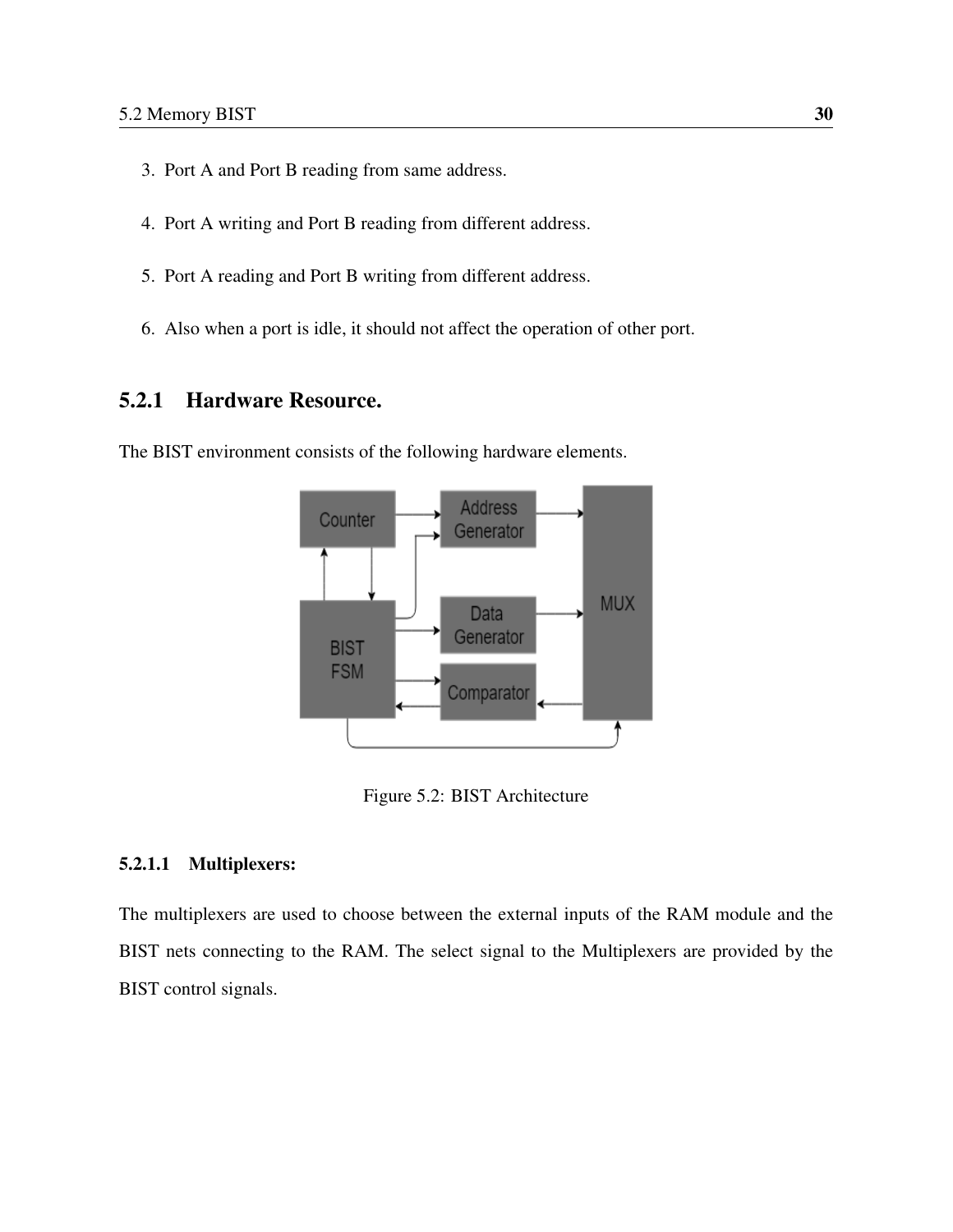

Figure 5.3: BIST Multiplexer

#### 5.2.1.2 Counter :

This counter is used to increment or decrement the address for marching purpose. The control signals to counter are sent through the BIST state machine. Usage of a linear feedback shift register would be a more efficient address generator but for simplicity purpose an add/sub counter is used in the paper. The counter resets only if the state machine requests it to do so or if it has reached the set target given by the state machine. An area efficient programmable BIST was implemented by using shared address generator and BIST controller in [\[6\]](#page-71-1).

#### 5.2.1.3 Address Selector:

This block is a simple mux that helps in choosing the exact address to be translated to the individual address pins of ports. This helps us to use just single counter for both the ports. The control signal to this address selector is provided by the state machine.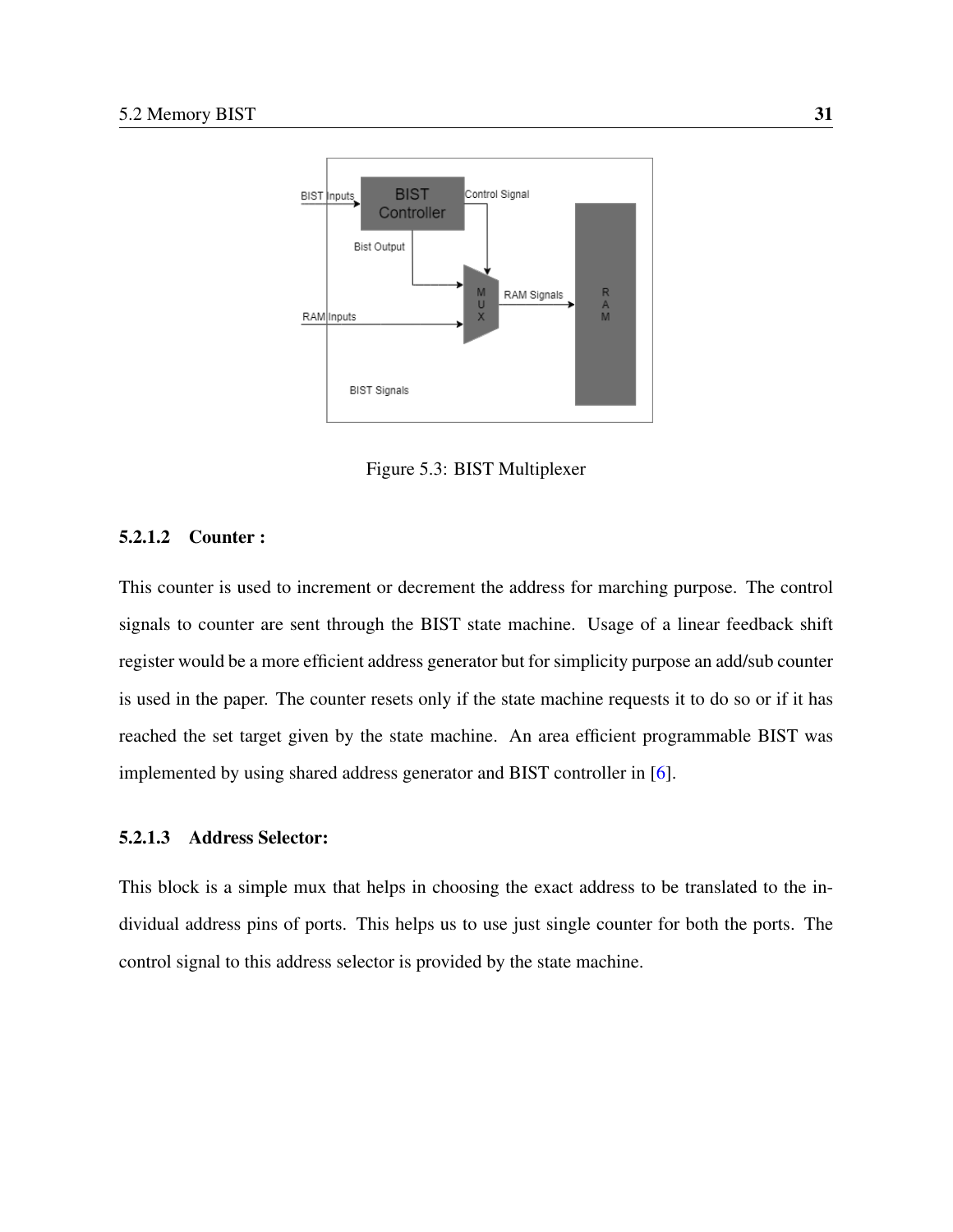#### 5.2.1.4 Checker Block:

The only role of checker block is to compare the output of the data out port of the ram module with the compare word generated by the state machine and return the result to state machine. Enabling other control signals to this is also generated by the state machine. It is also the role of the comparator to report the address and the port information of where exactly the fault has occurred.

#### 5.2.1.5 State Machine:

This is the main control part of the BIST environment. It has 23 states in it and instructs the other units of the BIST to perform their task. The state machine is also responsible to set the exact control signals to the RAM module for the required operation. The state transition occurs based on the counter value generated or error value generator by the counter and checker block respectively.

### 5.2.2 The Test algorithm.

This march testing algorithm tries to exploits the concurrency in operation by marching through each half of the addresses through two different ports thereby taking half execution time of complete marching. The address selector bus helps us to make sure there is no write collision. Address selector either inverts all the address bits between the two ports or inverts the most significant bit on the two ports, as per the control signal from the BIST state machine. Since the half address concept can make the testing faster, it should be noted that the individual ports must see Read 0 Write 1 followed by Read 1 Write 0 and vice versa for the entire address range for both directions. The 23 states ensure this and thus makes sure that the memory is tested for most of the faults in the given linear time. The state S1 writes the default constant word A in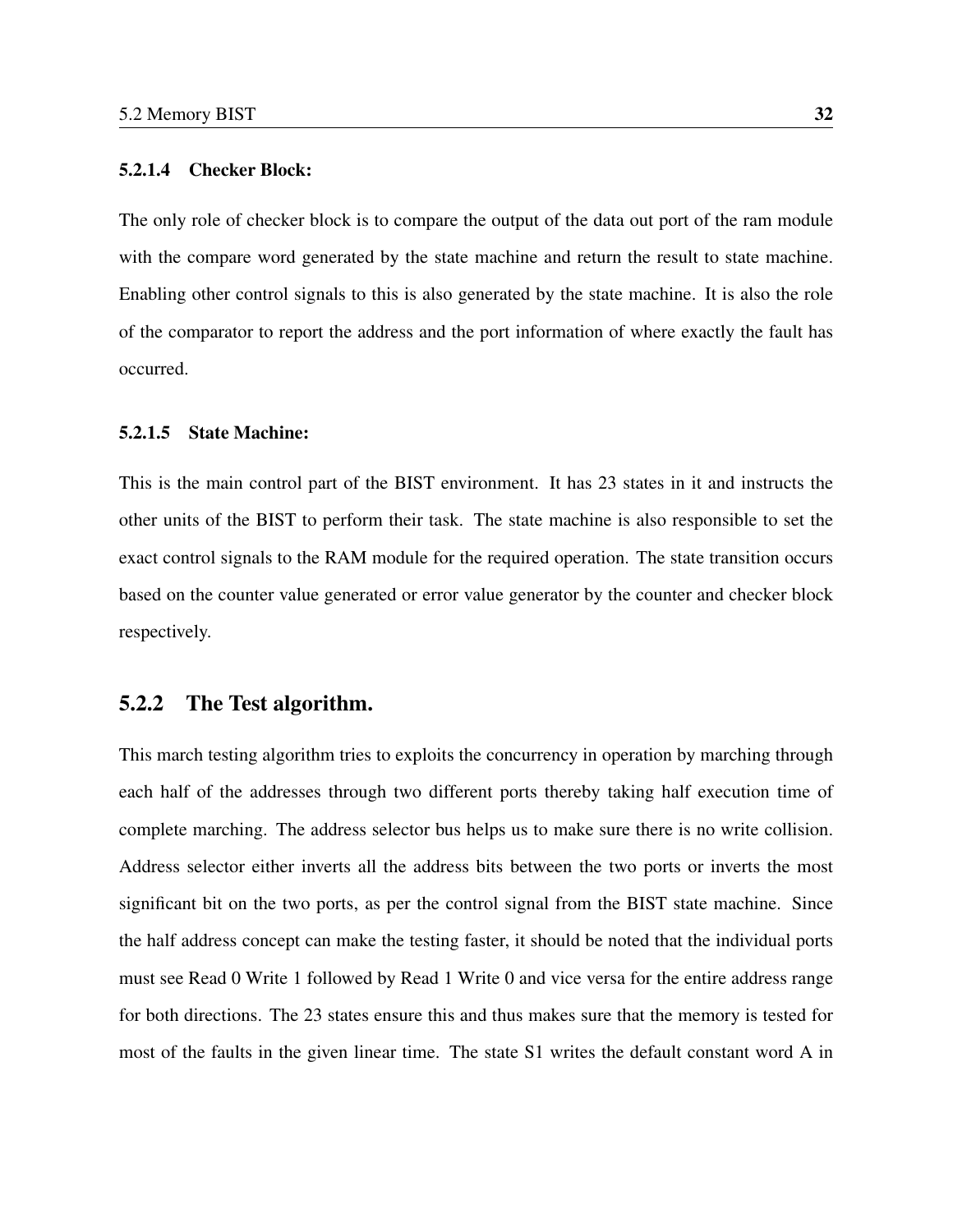all the ports through the two ports. The transition to next state occurs when the counter reaches the half-max value. In next state, it reads the value from all the addresses and compares with constant word A value and then writes the value B in all the ports. This process is repeated for multiple times in different directions. The states are designed to move to the Error\_state and report the error in case a fault is detected. The main aspect of this BIST environment is that it tests the RAM by providing six different combinations of values and also at the end of the test, resets the memory to zero for easier operation of the memory. After the successful marching of all the 23 states, the BIST reports a succes to the external interface.



Figure 5.4: BIST State Machine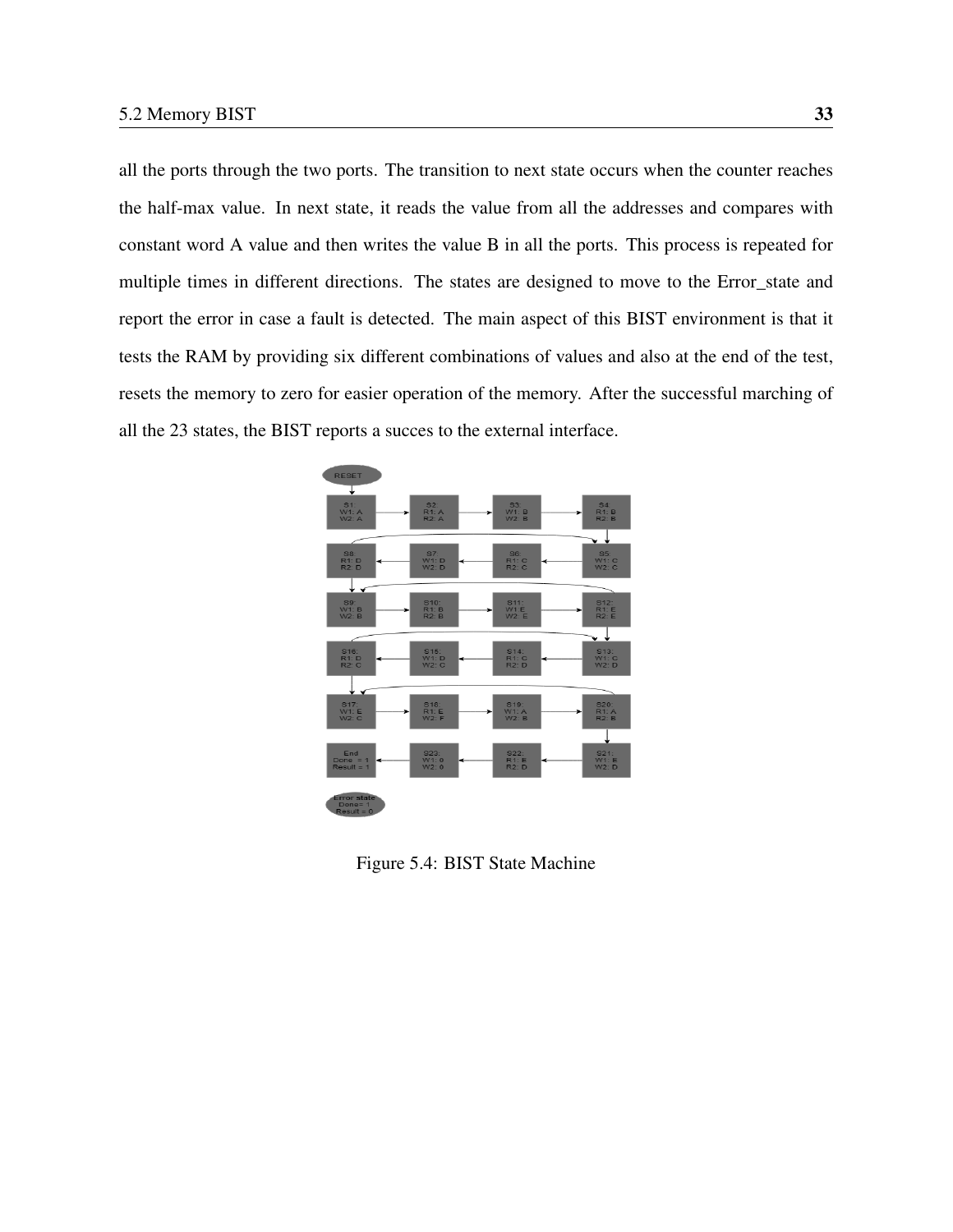# Chapter 6

# Verification Concepts

## 6.1 SystemVerilog

Since the introduction of SystemVerilog (SV), SV has been the preferred language for verification engineers. SV has provided a perfect verification environment by inheriting features from other existing verification language. SystemVerilog has adapted the powerful OOPS concept from JAVA language and has eased the work of verification engineers. The first version of SV was introduced in the year 1983 as an addition to the existing Verilog language reference manual and then later an updated version was released in the year 2012 [IEEE 1800 Standard].

## 6.1.1 SystemVerilog Components

#### 6.1.1.1 SystemVerilog for Design:

This is the synthesizable subset of the SystemVerilog language. Most constructs are similar to Verilog but a lot of additional features were added to SV. 4 state Logic and 2 state bit data type were introduced compared to the traditional reg data type in Verilog. Designers were now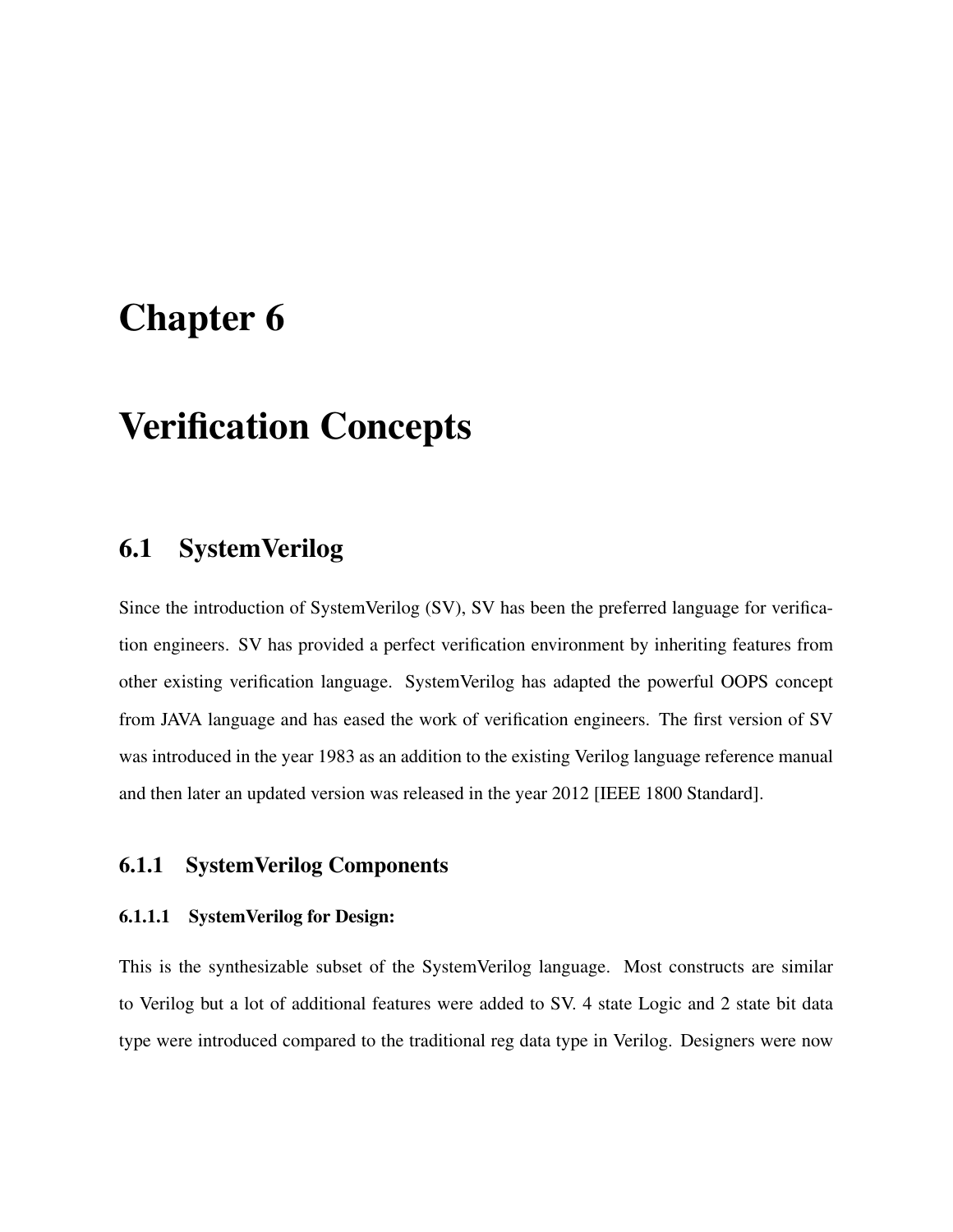able to control the synthesis of their code by specifying manually whether an always block is combinational or flip-flop, or latch. Though this added a lot visibility on the RTL designers side, design compilers are not completely successful in designing the intended specification.

#### 6.1.1.2 System Verilog for Verification (Test Benches):

Introduction of Object Oriented Programming into verification has made it possible for engineers to layer their test bench and reuse components. SV only supports overriding and not overloading. Like JAVA, SV doesn't support multiple inheritance. Inheritance, data abstraction and run time-overiding has made way for many methodologies such as OVM and UVM. These methodologies have abstracted the view of verification engineers and eased their work. Use of mailboxes, semaphores and event triggers have helped engineers synchronize despite having multiple threads running on the layered components. SV also has dynamic data structures such as queues, FIFOs, mailboxes and associative arrays to help in verification.

#### 6.1.1.3 SystemVerilog Application Programming Interface:

These are additional features of SV that helps in integrating coverage and assertion with external application.

#### 6.1.1.4 SystemVerilog for DPI:

This is similar to Verilog's Programming Language Interface(PLI). But the Direct Programming Interface (DPI) is more sophisticated and has made easy integration of external languages such as C, C++, and more in SV. Most of the initial architectural design are programmed in C or SystemC. With DPI, engineers are able to use the C interface as a reference model for checking correctness of the design.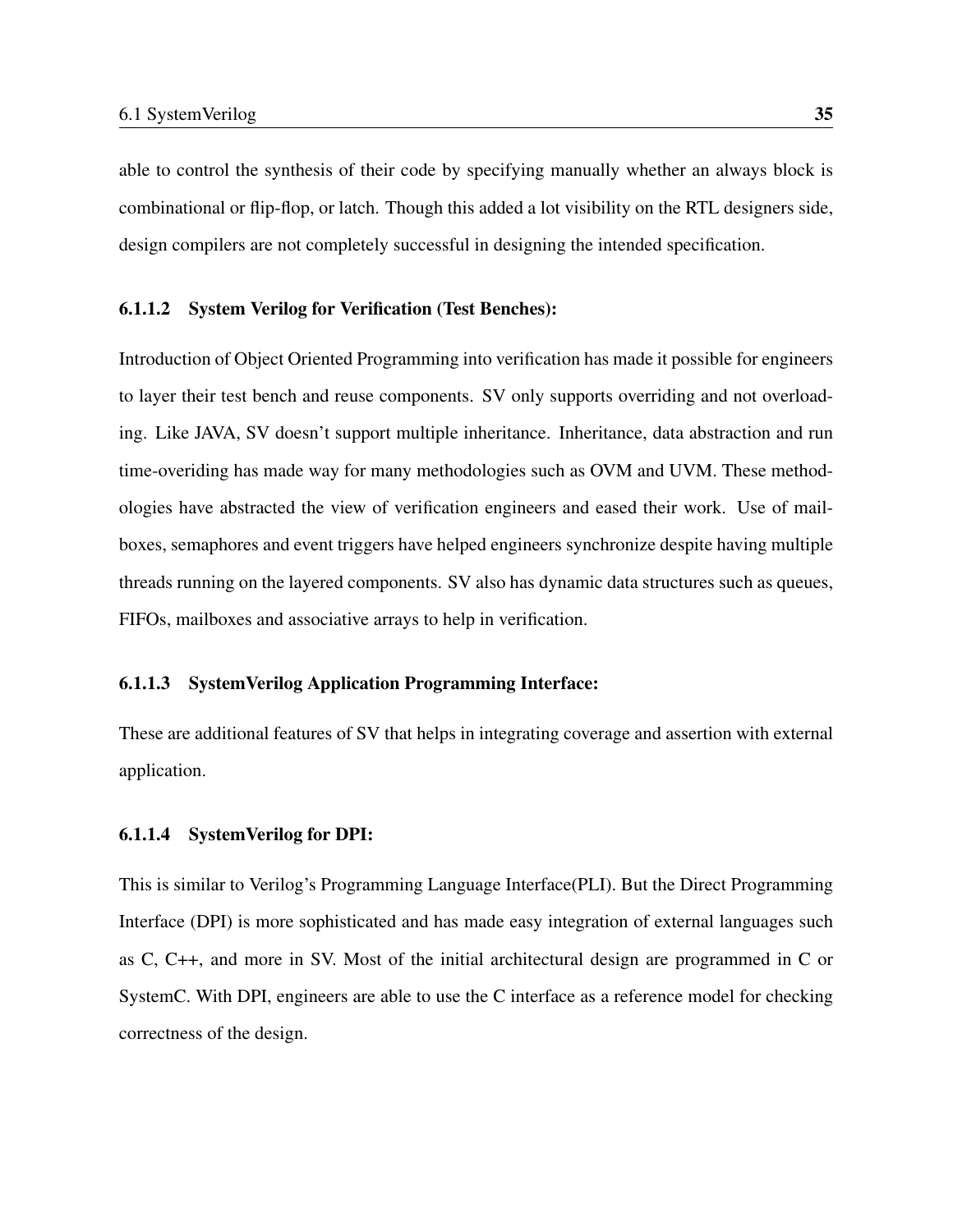#### 6.1.1.5 SystemVerilog Assertions:

Assertions are a huge subset of SV library and most of them are directly adapted from languages like Vera and SPEC. Assertion are basically categorized into immediate and concurrent assertion. Immediate assertion are used for verifying properties that happen in an instant, while concurrent assertions are used to assert properties that overlaps few cycles. SV provides a dynamic environment for assertion by turning them on or off selectively during the run time. This features has enabled design engineers to use assertion in the RTL code during the initial design phase that is later turned off. This is to ensure those assertions do not cost simulation cycles. A small subset of assertion are synthesizable and are used for emulation purpose [\[22\]](#page-73-2).

## 6.1.2 Basic Test Environment



Figure 6.1: Basic Test Environment<sup>[\[1\]](#page-71-2)</sup>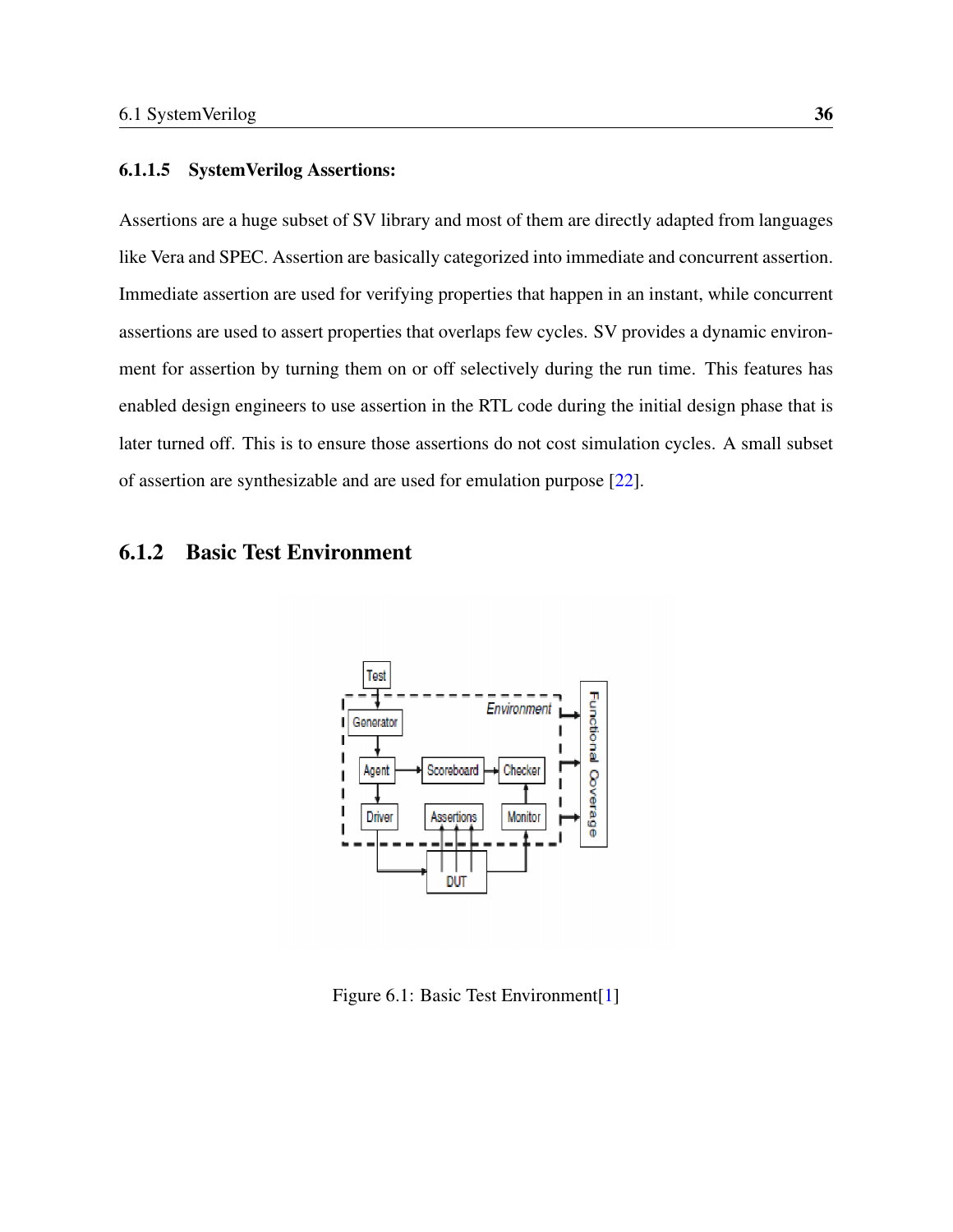The main advantage of layered test bench is that it has allowed engineers to work independently and also simplified verification by allowing re-usability. The basic components of layered test bench are

### 6.1.2.1 Driver and Monitor:

Driver and monitor are the actual components that communicates with DUT. Driver is used to drive the inputs while the monitor monitors the outputs.

#### 6.1.2.2 Agent

Agent internally consist of driver, monitor and sequencer in case of UVM. In simple SV testbenches, agents are considered as the sequence generator specific to the given DUT of bus functional model. The agents provide the sequence or number of transaction packets to both driver and scoreboard. The former drives the DUT while the later feeds it to model to predict the expected outcome.

#### 6.1.2.3 Scoreboard and Checker

Scoreboard gets the transactions from agent and monitor. It has an internal reference model which predicts the expected output and the checker module verifies them.

#### 6.1.2.4 Generator

The generator consists of the basic stimulus data and generates the actual packets that are later sequenced and packed by agent. The stimulus generator is governed by strict constraints.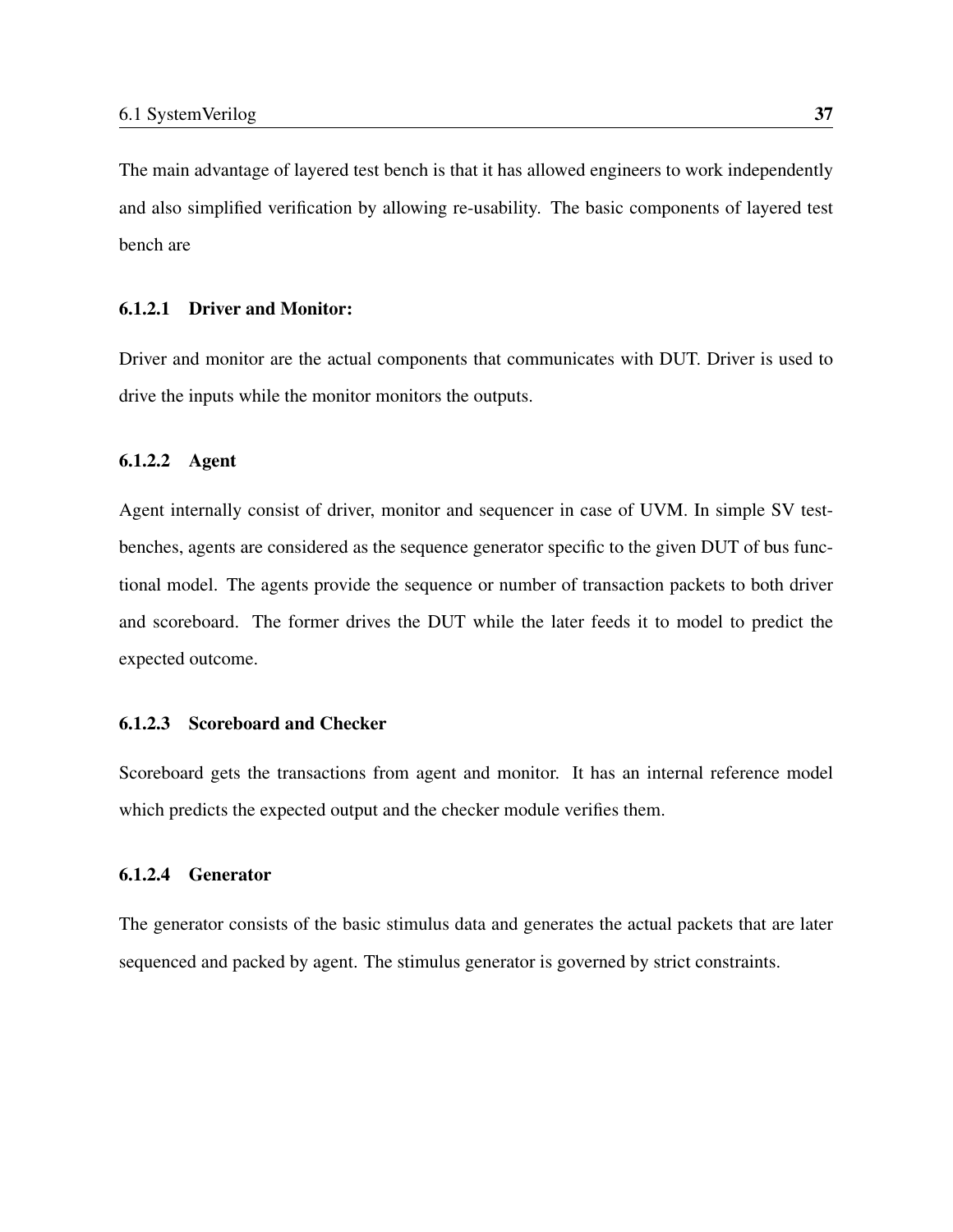#### 6.1.2.5 Environment

The environment holds the entire test components. The environment instantiates other components and supports by providing the interface and other connection between the various test components.

#### 6.1.2.6 Test

The test is the actual top module for verification. It instantiates the environment and other blocks.

#### 6.1.2.7 Assertion

Assertion are written to ensure known properties of the DUT not violated. It is similar to software assertion found in languages like python. The assertion continuously observes every simulation cycle for correctness of asserted property.

#### 6.1.2.8 Coverage

Function coverage is the fundamental goal of a constraint driven random testing. It is almost impossible to test a design completely for all the possible combination of inputs in the given allocated time for testing [\[23\]](#page-74-0). For simpler designs formal verification techniques were used to verify the functional aspect of the design to reduce the duration of verification [\[24\]](#page-74-1). But the mathematical equivalence of a complex design was difficult to model and also the formal verification was not able to verify the performance and the timing correctness of a design. This has forced verification engineers to come up with the function coverage [\[23\]](#page-74-0). The coverage blocks samples the random test variables at specified intervals and matches the bins. Finally, it reports if all coverpoints are covered. SV allows special features like cross coverage where bins are created for mutual intersection of two coverpoint bins.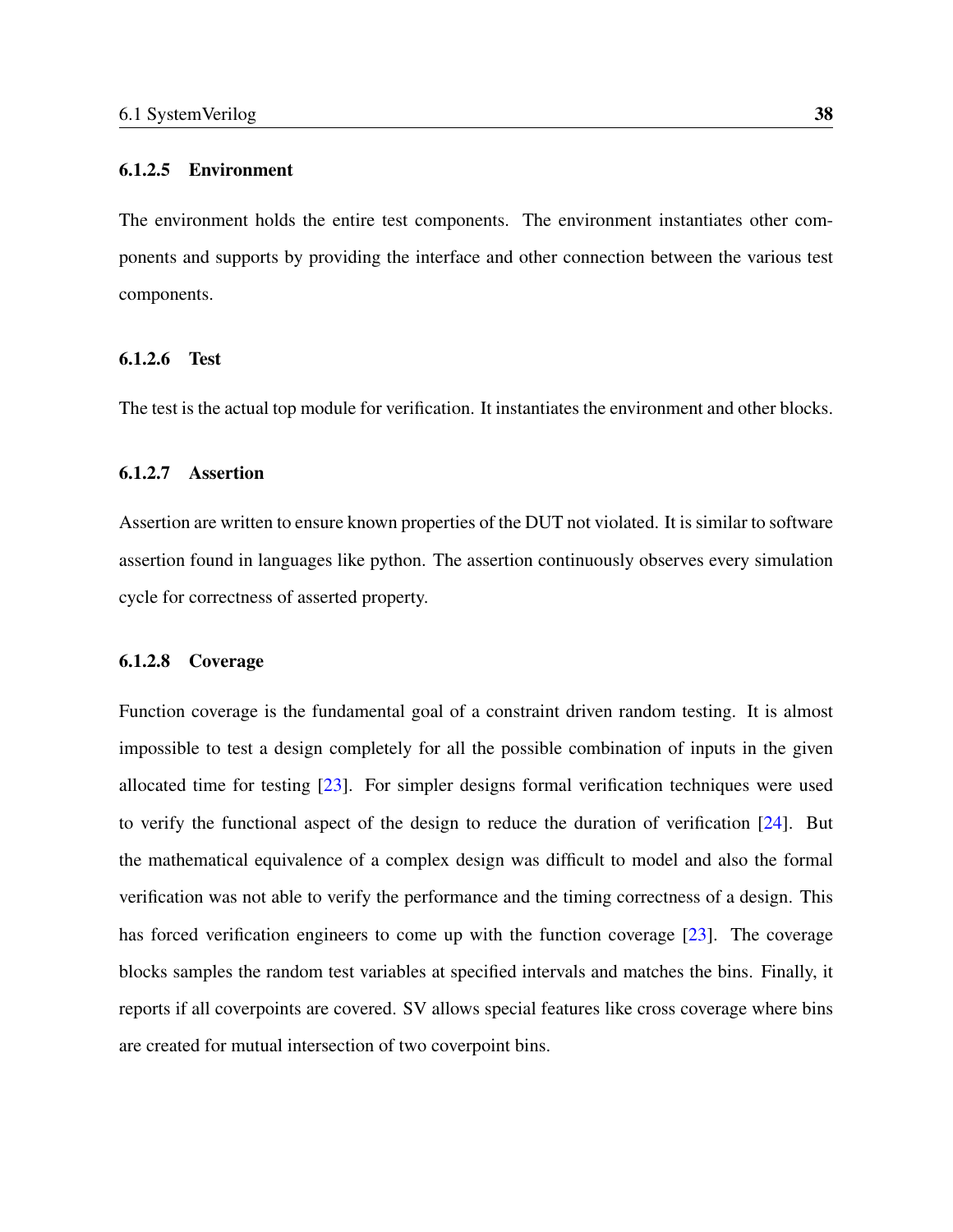## 6.2 UVM

Though SV was used as standard verification language, a new problem was created in industry with engineers implementing test environment arbitrarily. Although this enabled them to verify the individual module, it became difficult to reuse or integrate other modules to the existing test environment. For verifying large designs that have a lot of modules instantiated, an upgrade to the existing common techniques is needed. The basic test structure of SV shows all the modules are hardwired to each other and this reduces re-usability [\[25\]](#page-74-2). This is when UVM comes into picture. UVM is used by many IT industries as a standard verification methodology. It was developed by Accellera Systems Initiative for aiding the verification community [\[26\]](#page-74-3). It represents rapid advancements that enables the user to create reusable and robust verification IP and test bench components.

#### 6.2.1 Basic Tenets of UVM:

#### 6.2.1.1 Functionality encapsulation

UVM enables the user to compose an encapsulating functionality that extends a UVM defined block uvm\_component. This block has a run task inbuilt that acts as an executable thread that helps to implement functionality of the DUT.

#### 6.2.1.2 TLM (Transaction Level Modeling)

Various components of the testbench communicate to each other using TLM ports. This is possible because UVM defines various components in a standard way and can be modified as long as they are interfacing with the test bench architecture remaining the same. Ovm\_sequence wrapper is used around a body().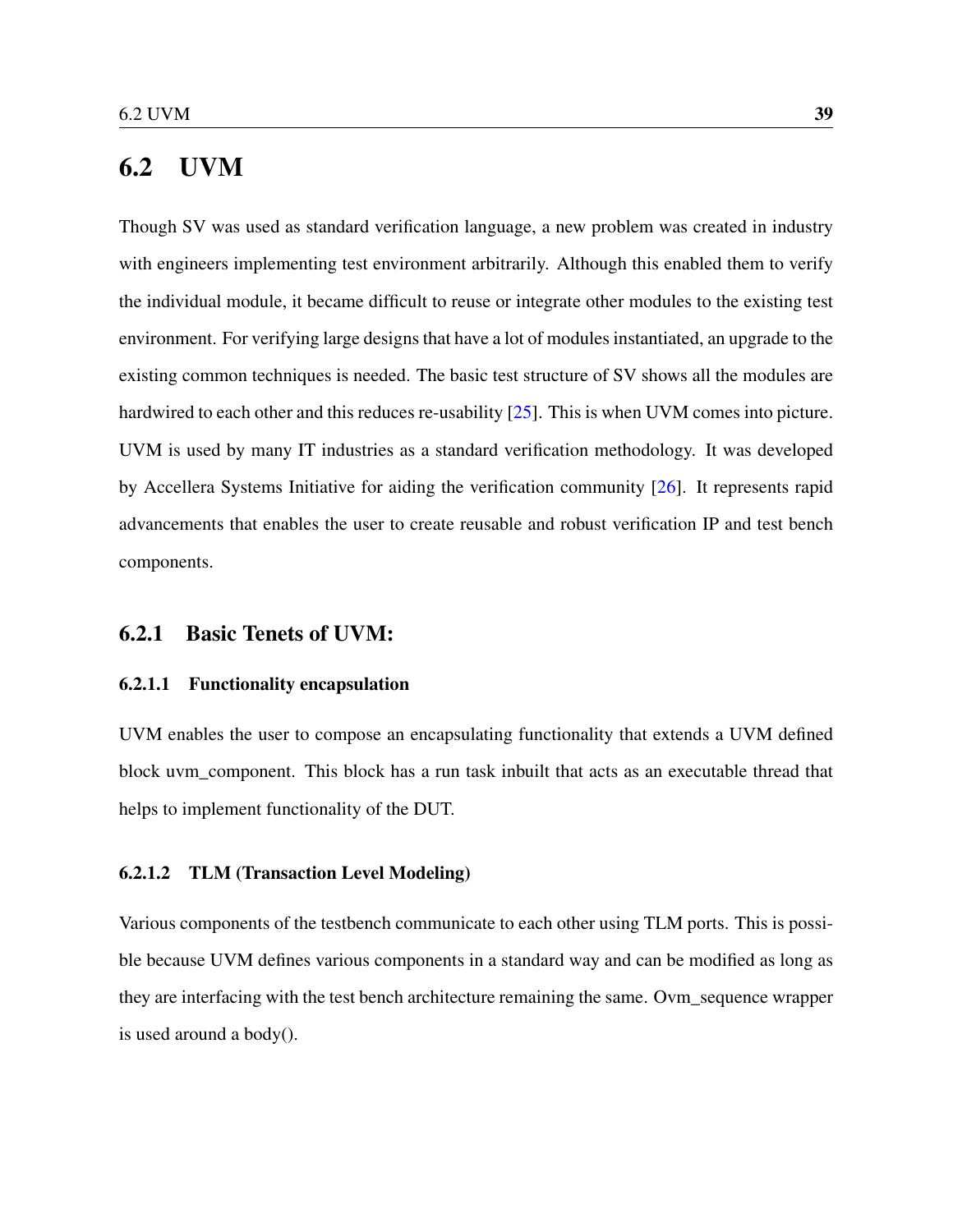#### 6.2.1.3 Using sequences for stimulus generation

Transactions that run the DUT have to be generated by a class in the UVM environment. Letting a component generate these sequences would result in changing the component time and again to match the specification required

#### 6.2.1.4 Configuration

Having a configurable testbench empowers you to improve productivity of the testbench, and hence, it is a key element of a UVM test environment. The behavior of an already instantiated component can be changed by using a configurable API, factory overrides and callbacks.

#### 6.2.1.5 Layering

Layering is a powerful way which takes care of the details that relate to specific layers. This layering can be applied to the UVM environment and is used to create hierarchy and compositions. Layering the stimulus is a very efficient way of reducing the complexity of generating the stimulus.

#### 6.2.1.6 Re-usability

All the above points in this chapter reiterate reusability. Extending the contents of the classes to create more features, including configurability and layering is possible due to massive reuse of UVM classes.

## 6.2.2 UVM classes

UVM base class library supports three basic classes for building environment.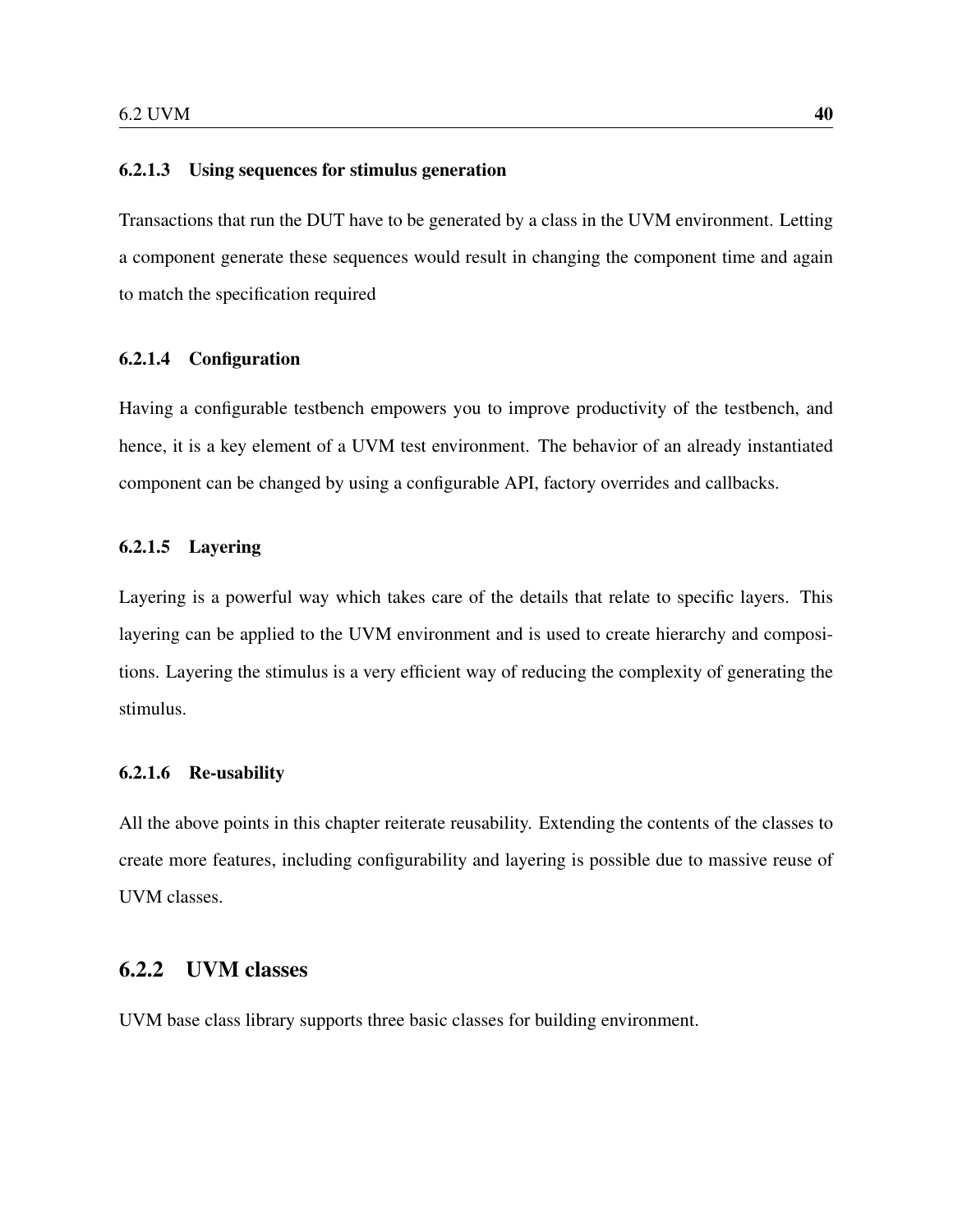#### 6.2.2.1 uvm\_transaction.

It is the main base class for all transactions and are transient in nature. It extends to the base class uvm\_object. Most of the simple transactions can be extended to uvm\_transaction while advance sequences extend to uvm\_sequence\_item which in turn extends to uvm\_transaction.

#### 6.2.2.2 uvm\_component

All the main component blocks of the UVM environment extends to uvm\_component base class. Phases such as build, connect, report, config and others are called through function defined inside this base class.

#### 6.2.2.3 uvm\_object

uvm\_object is the top most base class in UVM and all component and transaction extends to this class by default. All core transaction based task such deep copy, copy, create, etc. are defined inside the uvm\_object.

## 6.2.3 UVM Phases

UVM execution is synchronized based on the phases. Unlike Verilog which has only 3 phases: build elaboration and run, UVM has number of phases to ease synchronization. The most common phases of UVM are

#### 6.2.3.1 function void build\_phase

The build phase is the first phase executed and it has the instantiation of all uvm\_component objects declared inside the class. Instantiation in other phases are not possible.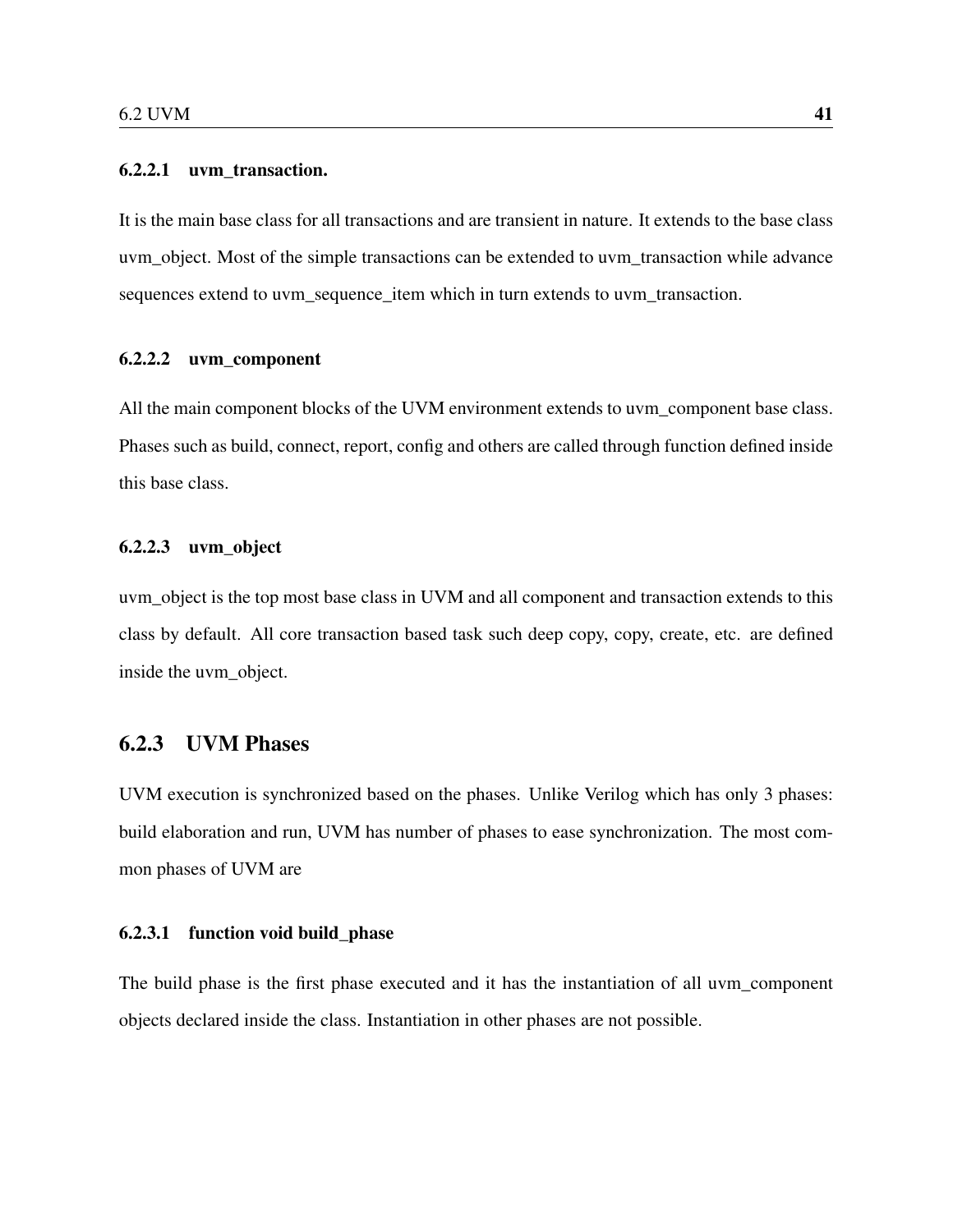#### 6.2.3.2 function void connect\_phase

In the connect phase, the instantiated object from the build phase are connected. For example, analysis export and import, subscriber port and FIFO ports are connected to one another classes through the connect phase.

#### 6.2.3.3 function void end\_of\_elaboration

End of elaboration is used to change the configuration of test bench after the hierarchy is built. It is called after the Build phase and the connect phase.

#### 6.2.3.4 task run\_phase

This is the only task phase. All other phases are functions which implies they can't take simulation cycles. All the actual executions are written in the run phase. It is important to know all the classes in the run phase are executed simultaneous as independent threads. The duration of run time of these run\_phase tasks are decided by the function raise\_objection and drop\_objection.

#### 6.2.3.5 report\_phase

This phase is the final phase and is called when all the objection are dropped. UVM provides sophisticated inbuilt tasks for reporting information. They could be dynamically controlled through verbosity defined by UVM\_ceiling.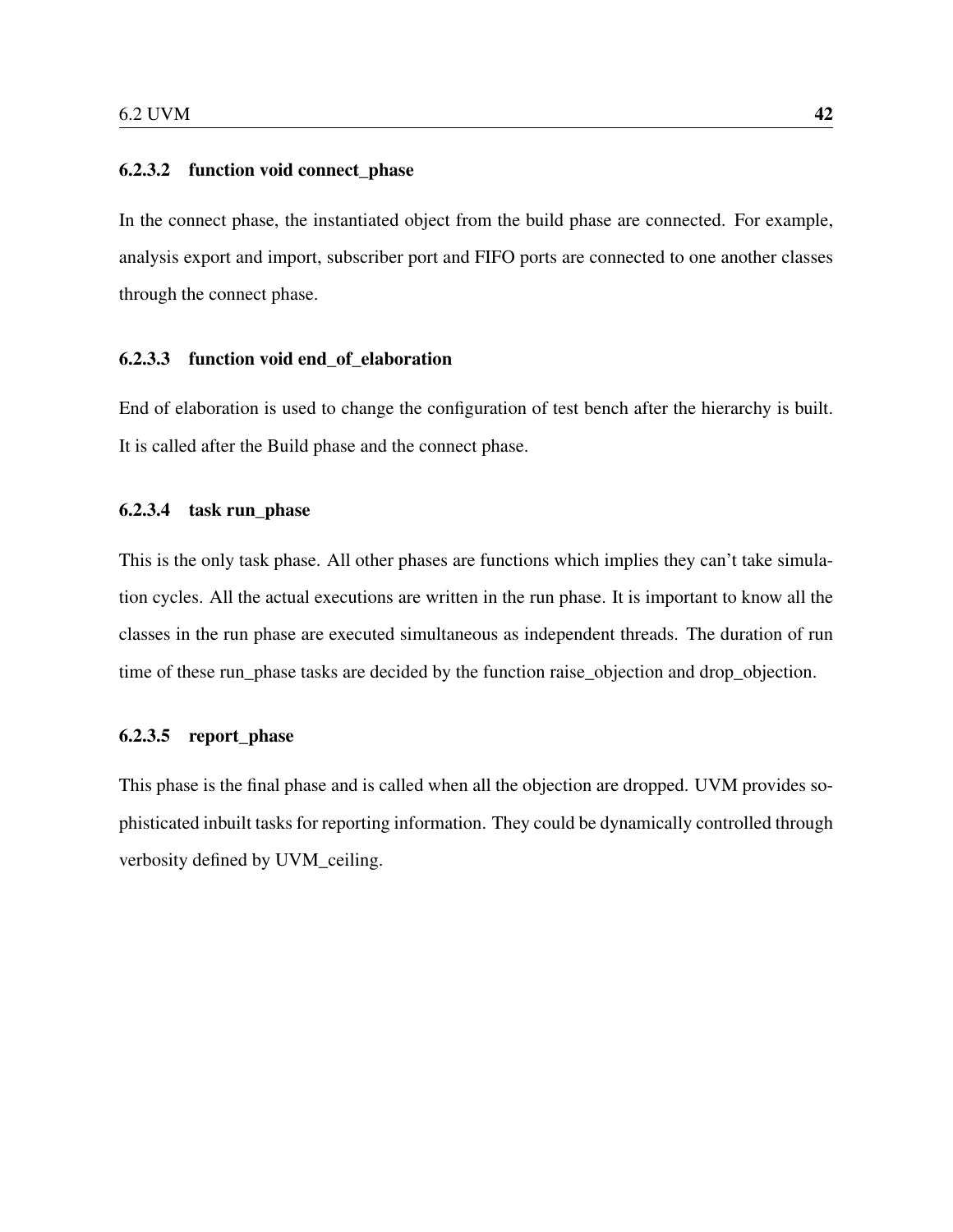# Chapter 7

# Test Methodology

A test-bench is an environment where a DUT can be verified for functional correctness. A basic test-bench should have an input stimulus generator, DUT output observer, and comparator to verify whether the intended output for corresponding input is received. For a very basic circuit, these three individual blocks are enough to verify a design. But as design gets complex, there are various condition to be tested and the testing also needs to be easily reconfigurable to a change in the implementation of the DUT. Basically testing could be done for the reset state of a DUT or could drive the DUT into a known state and then verify for a special scenario. Based on the test stimulus, testing is categorized into Directed Testing and Random testing. During Directed testing all the possible inputs are tested for a condition. This is a time intensive method. Random testing involves setting up a test plan and feeding random inputs until the test plan requirements are verified, In this verification plan, we use random testing with functional coverage on the inputs. Usually, the test is run until we get a 100% test coverage on the set coverpoints.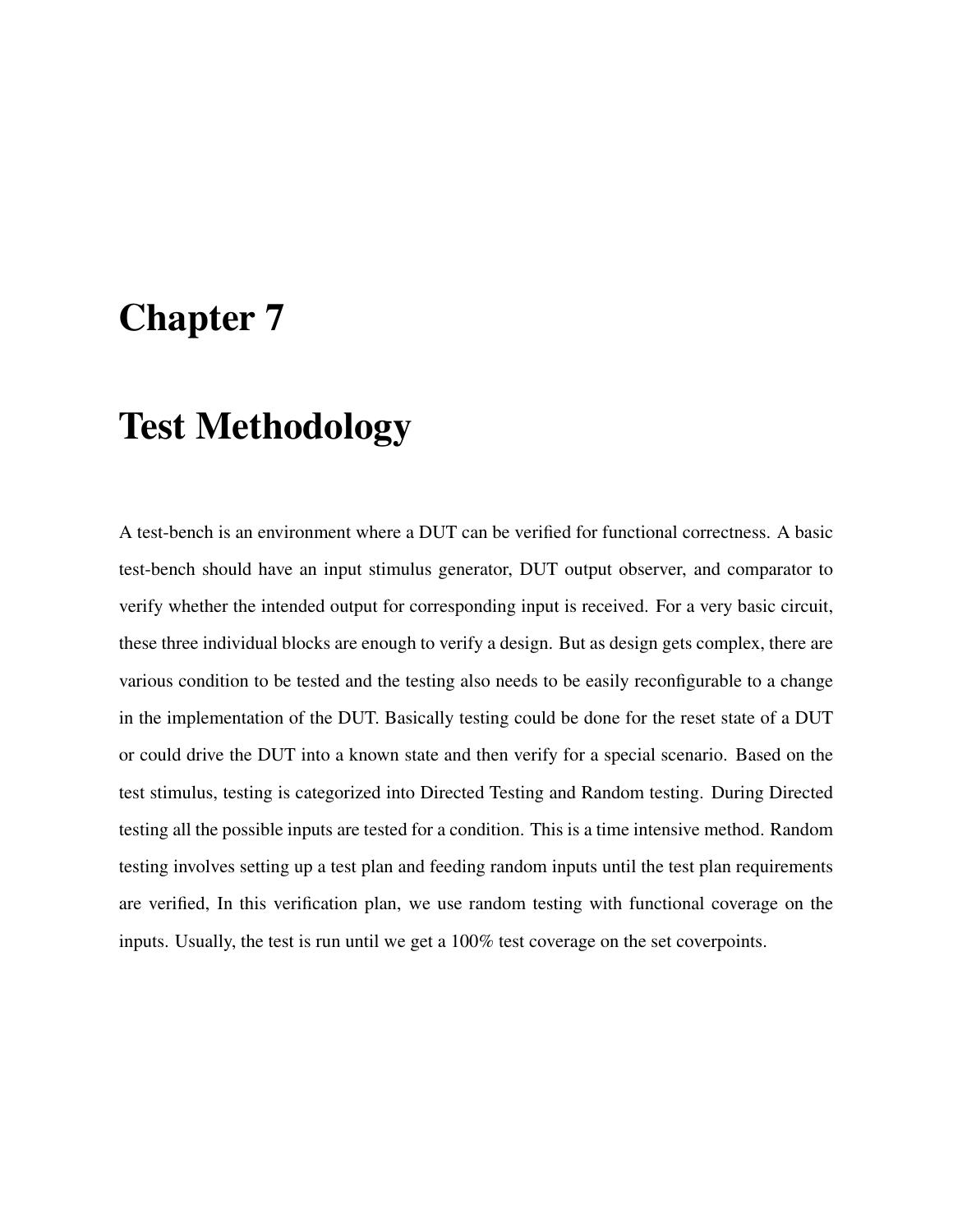

Figure 7.1: Test bench components

## <span id="page-58-0"></span>7.1 Test Environment

The environment is separated from the DUT using interface. The interface is the set of signals that are grouped together and are interfaced between the test environment and the DUT. Only the Driver and Monitor hold the pointer the interface. The components linked directly with the interface are DUT specific and are difficult to be reused with another DUT. A top-level outline of components are shown in Figure [7.1.](#page-58-0)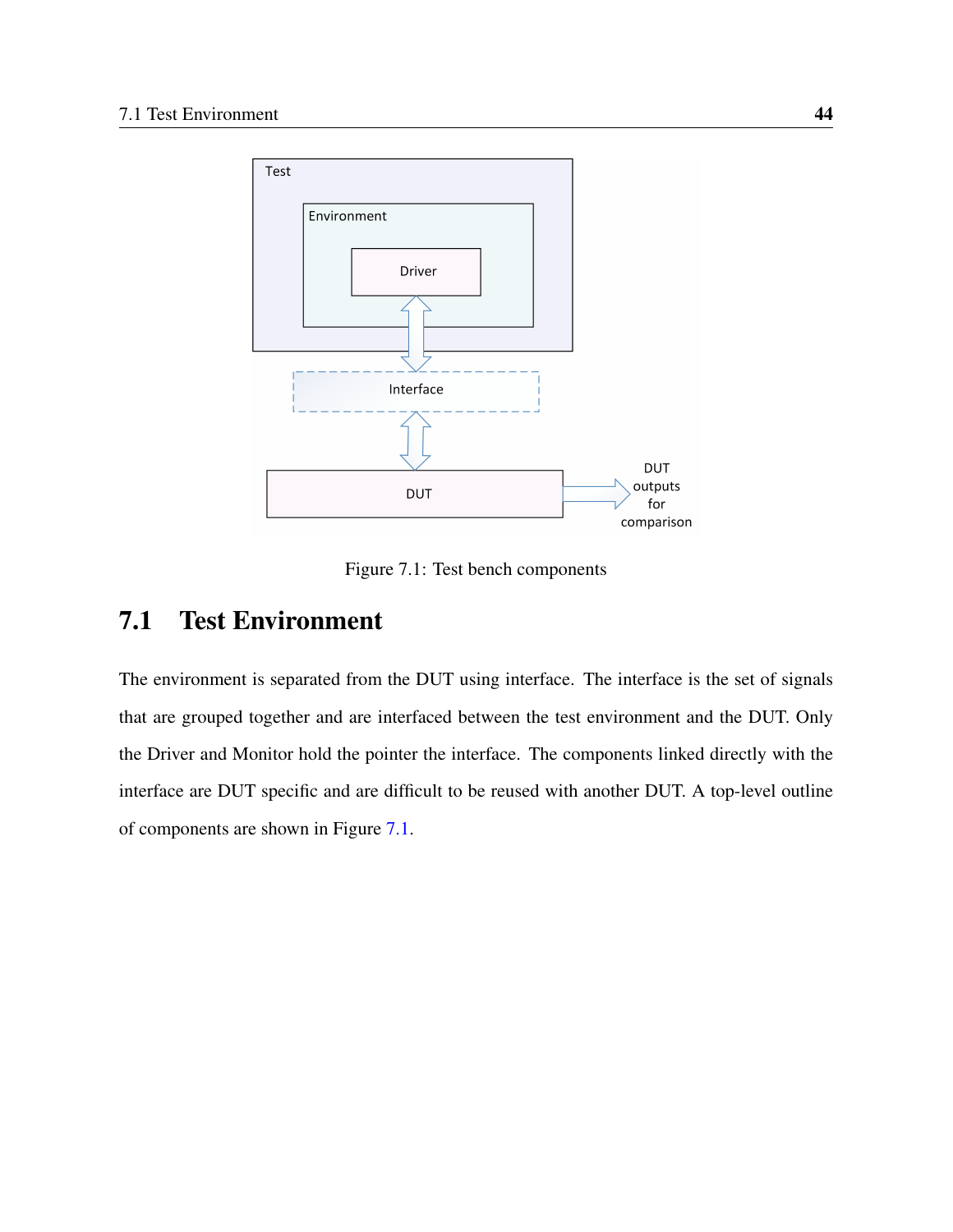

Figure 7.2: Verification Environment

## 7.1.1 Sequence

The sequence or the transaction is a packet of stimulus data that is generated through randomization. All the interface signals need not be generated as few signals could be a function of the generated stimulus and can be emulated using a bus functional model.

### 7.1.1.1 Variables

- 1. opA: It is a 2-bit variable that decides the operation on Port A. 0 implies Idle, 1 implies reading, and 2 implies writing.
- 2. opA: It is a 2-bit variable that decides the operation on Port B. 0 implies Idle, 1 implies reading, and 2 implies writing.
- 3. datA: It is a 32-bit data that is written on write operation on Port A.
- 4. datB: It is a 32-bit data that is written on write operation on Port B.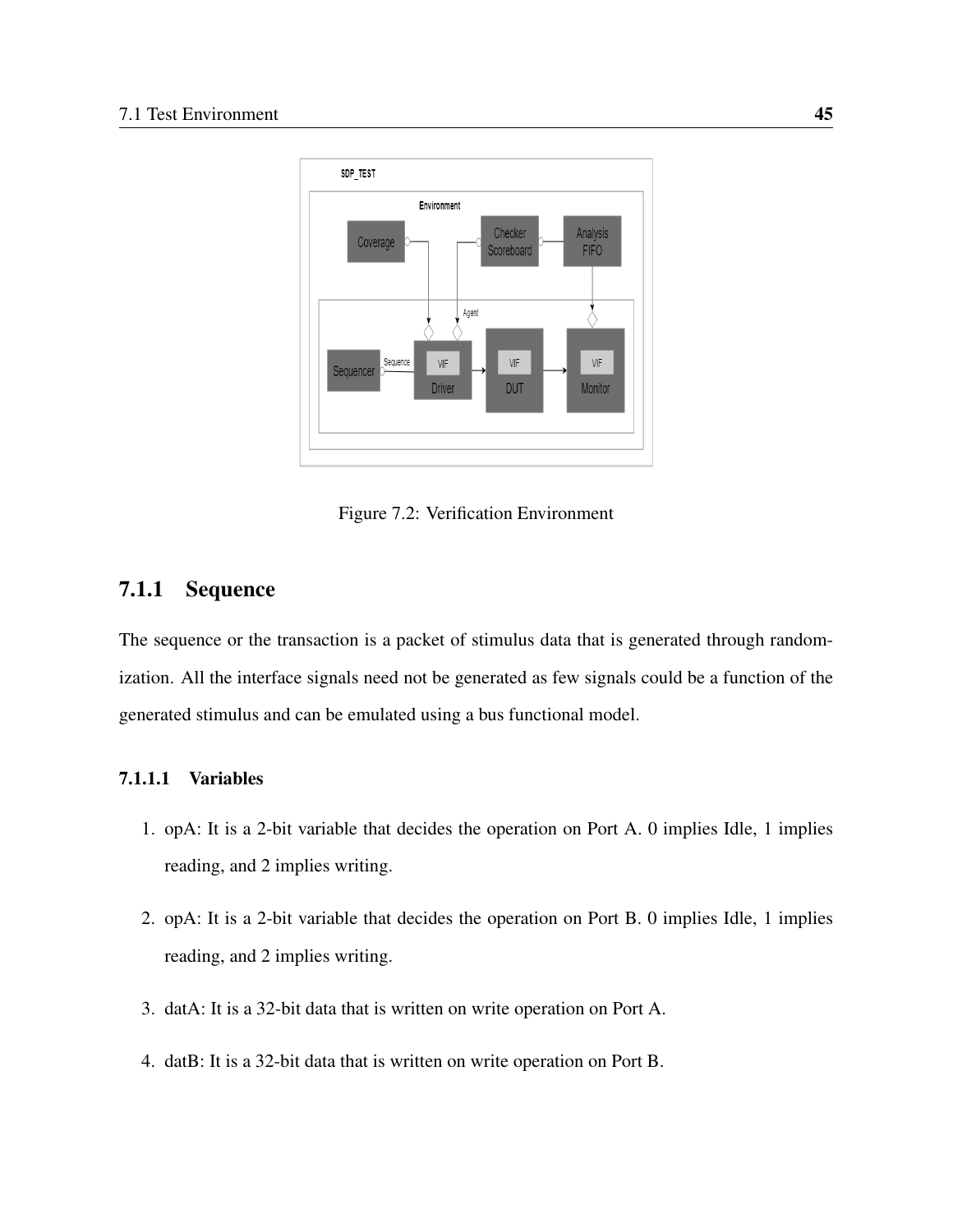- 5. wrA: It is a 4-bit write enable data for Port A.
- 6. weB: It is a 4-bit write enable data for Port B.
- 7. adrA: It is 7-bit variable that gives the write/read address for Port A.
- 8. adrB: It is a 7-bit variable that provides the write/read address for Port B

## 7.1.2 Constraints

There are two major constraints on the random generator

#### 7.1.2.1 Operation

The operation variable for both port A and port B are 2-bit . But the possible operations are only 3: read, write, and idle respectively. So this constraint makes sure the variable opA and Op B doesn't get a value other than the three.

### 7.1.2.2 Write Collision

As discussed earlier the SDPRAM doesn't support concurrent operation on the same address other than reading simultaneously. Write\_collision constraint makes sure when any one of the operation is write, then the address of the two port are not same.

## 7.1.3 Sequencer

The sequencer generates the sequences, stack them in order and then transmits them to the driver through analysis ports.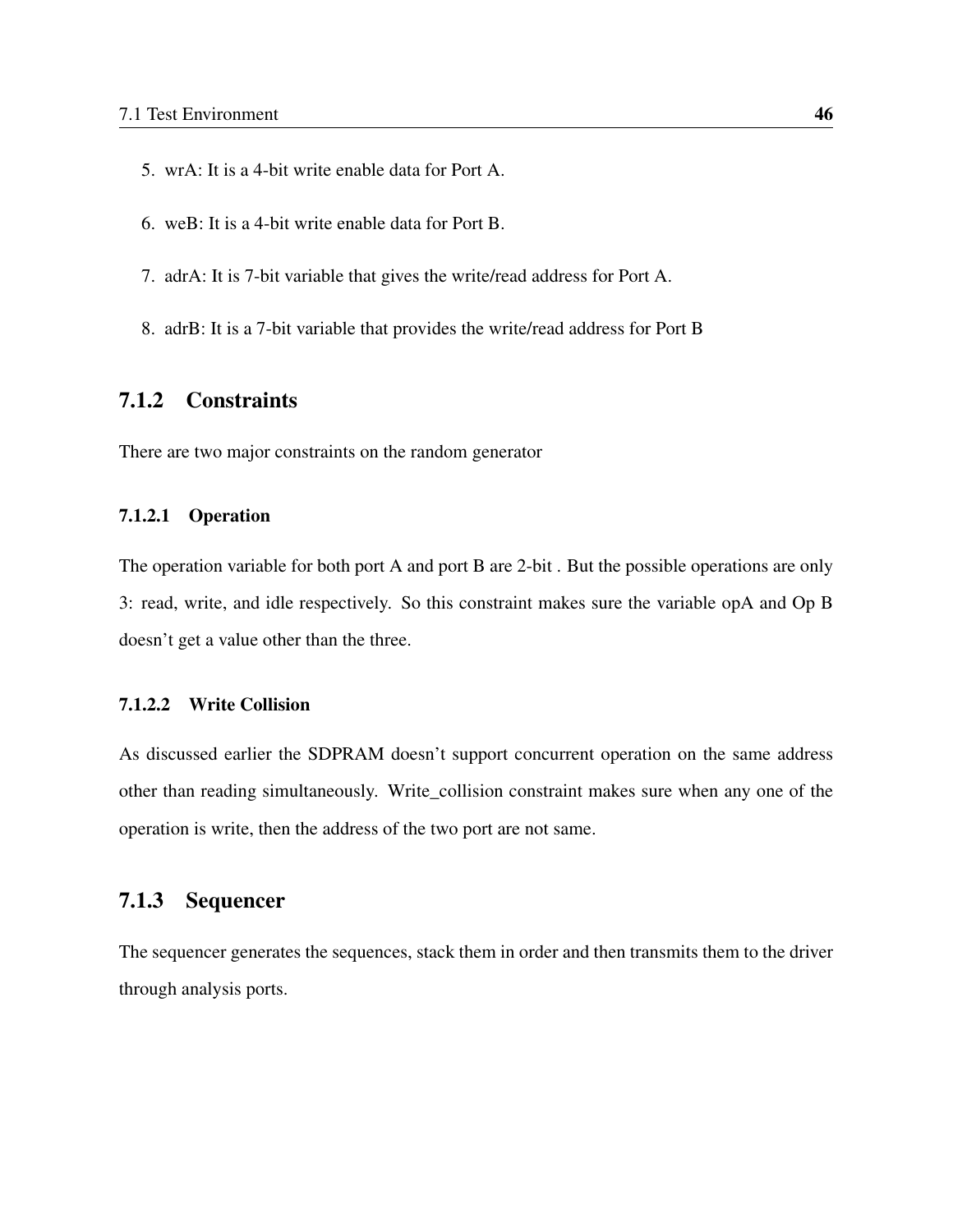## 7.1.4 Driver

The main role of the driver is to drive the inputs on the DUT. The driver receives the transaction from the sequencer and based on the transaction information a bus function model performs the task of emulating all the inputs on the DUT interface.

The driver designed in this project has four tasks.

#### 7.1.4.1 Reset\_BIST

This task performs the operation of running the internal BIST environment of the DUT. By running the BIST the test could reset all the location in the memory to zero. In this task, the BIST\_start pin is driven and the BIST\_done signal is awaited.

#### 7.1.4.2 Run\_PortA

This task performs the PortA operation at the posedge of Port A Clock based on the opA, datA, wrA, and adrA variables from the transaction.

#### 7.1.4.3 Run\_PortB

This task performs the PortB operation at the posedge of Port B Clock based on the opB, datB, wrB, and adrB variables from the transaction.

#### 7.1.4.4 Write task.

This task triggers the write block in the subscriber blocks. This is done using analysis ports. The scoreboard and the coverage blocks are connected to the driver through analysis port. Whenever write task is performed in the driver, individual write task in driver and scoreboard are triggered.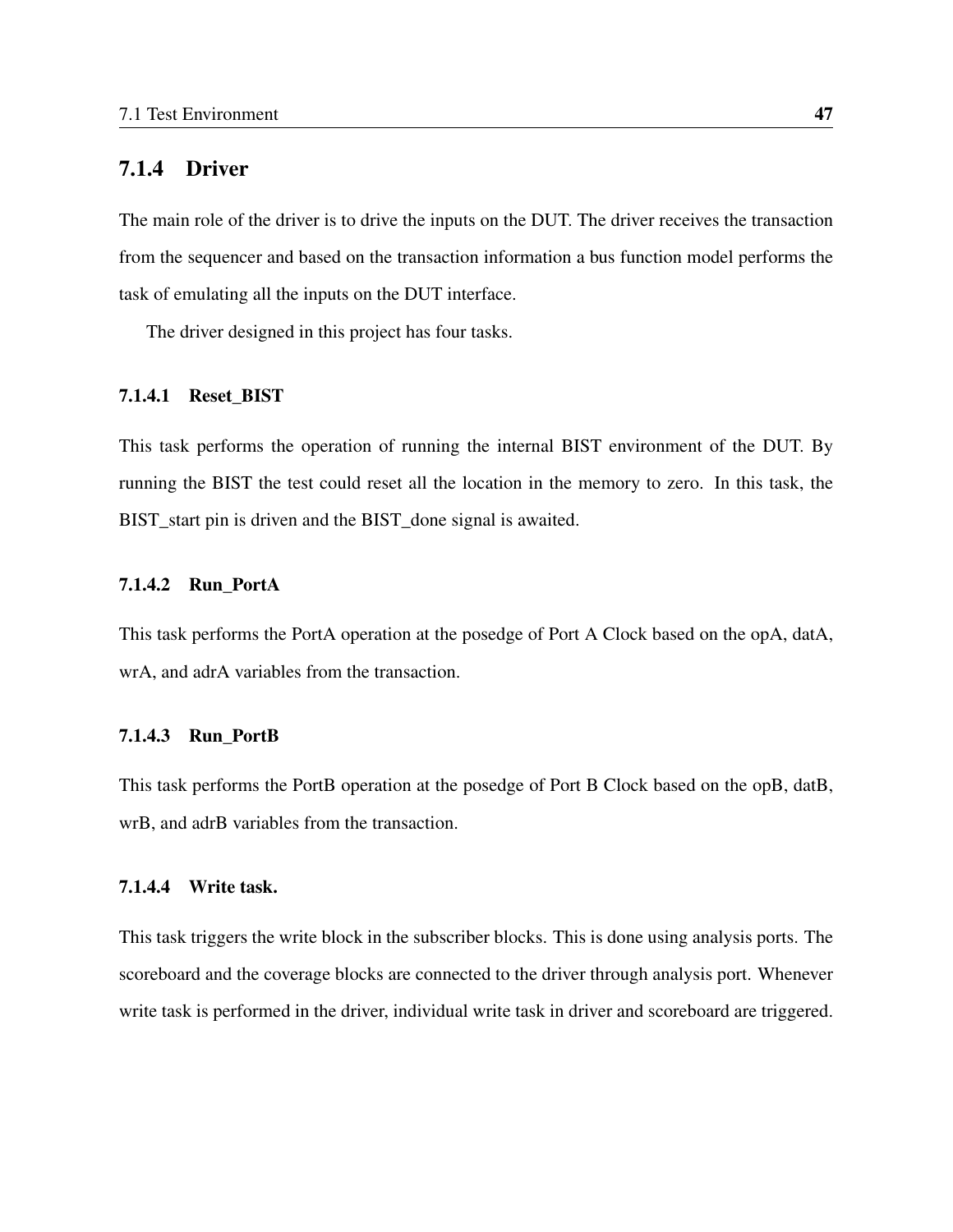#### 7.1.5 Monitor

The monitor samples the output of the RAM ports and sends them to the checker through the put task provided by the TLM FIFO,

### 7.1.6 Agent

The agent has the driver monitor and the sequencer in it. The reason for categorizing them into a single block, is to separate the DUT dependent blocks from other blocks of the environment.

## 7.1.7 Scoreboard

The scoreboard receives the a transaction from the driver and performs the same task on the model. For the given memory DUT an associative array is used as model. The scoreboard also receives the output from the DUT and compares them with the expected output.

## 7.1.8 Environment

The environment instantiates all the other modules in build phase and also connect them in the connect phase.

## 7.2 Test Planning

Constraint random testing requires specific functional coverage goals set up . The test plan requires a good understanding of the DUT. Most of the simulators do not allow covering internal signals of the DUT. Apart from functional coverage, code coverage is automatically generated by the simulator.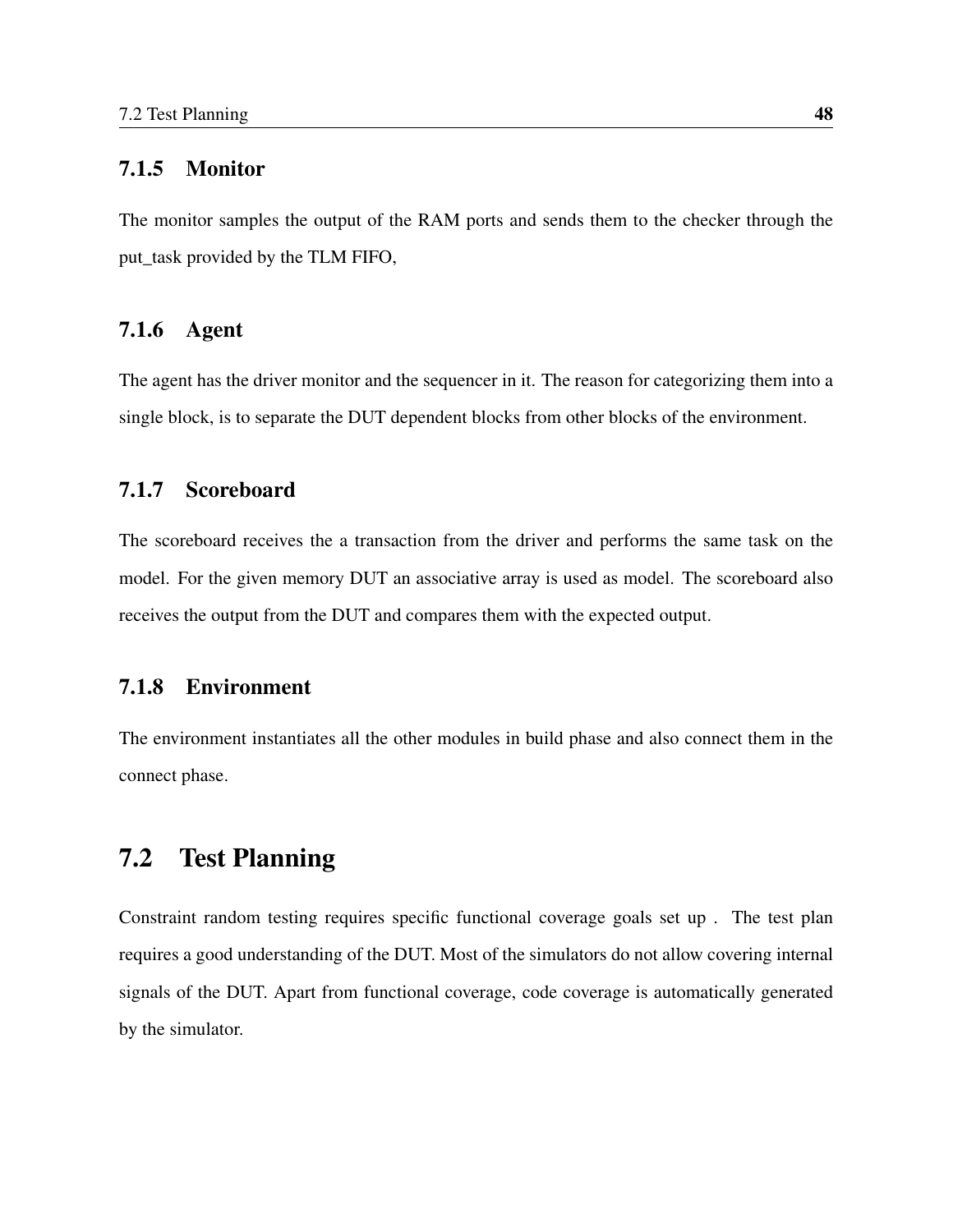## 7.2.1 Functional Coverage Plan

- Being a dual port RAM, all the three operations must be covered independently on both the ports.
- Also they should be crossed for seeing all the combination of operation on two ports.
- Its not critical to cover all the address ports in the memory. Thus 8 addressees are set for a single bin and also the extreme addresses are specified in separate bins.
- The data bus for each port is divided into 8 values for a bin and this coverpoint is crossed with the operation write and read for each individual port.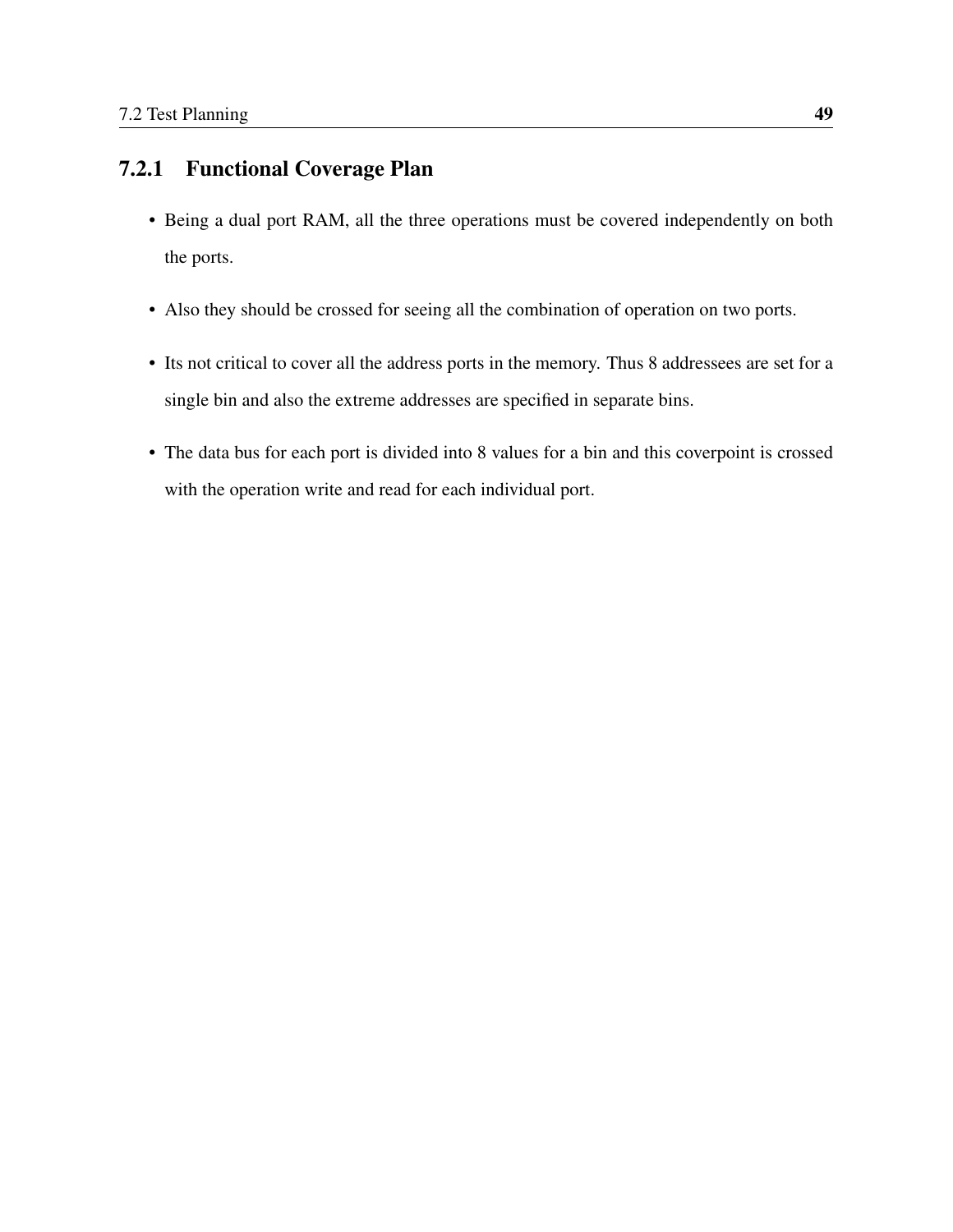# Chapter 8

# Result and Discussion

The Synchronous Dual Port RAM was successfully tested using a BIST and verified using a UVM methodology in System Verilog.

## 8.1 BIST Results

The BIST starts executing when the BIST\_TEST mode is selected and the start signal is asserted high. The completion of the BIST operation is implied by assertion of done signal. The result of BIST is implied by the result bit when the done signal is set. If the result bit is high the BIST test is successful and if the result bit is low the BIST has failed. The BIST test takes 1607 clock cycles for setting the done signal on the successful completion. The synthesis report of the BIST environment is tabulated below. The RTL code is synthesized using Synopsys Design Compiler.

## 8.1.1 Synthesis Report of BIST

The final design was synthesized on 180nm on TSMC library is tabulated in [8.1.](#page-65-0) The comparative results with TSMC 65nm library and SAED 32 nm are tabulated in [8.2.](#page-65-1) The timing report is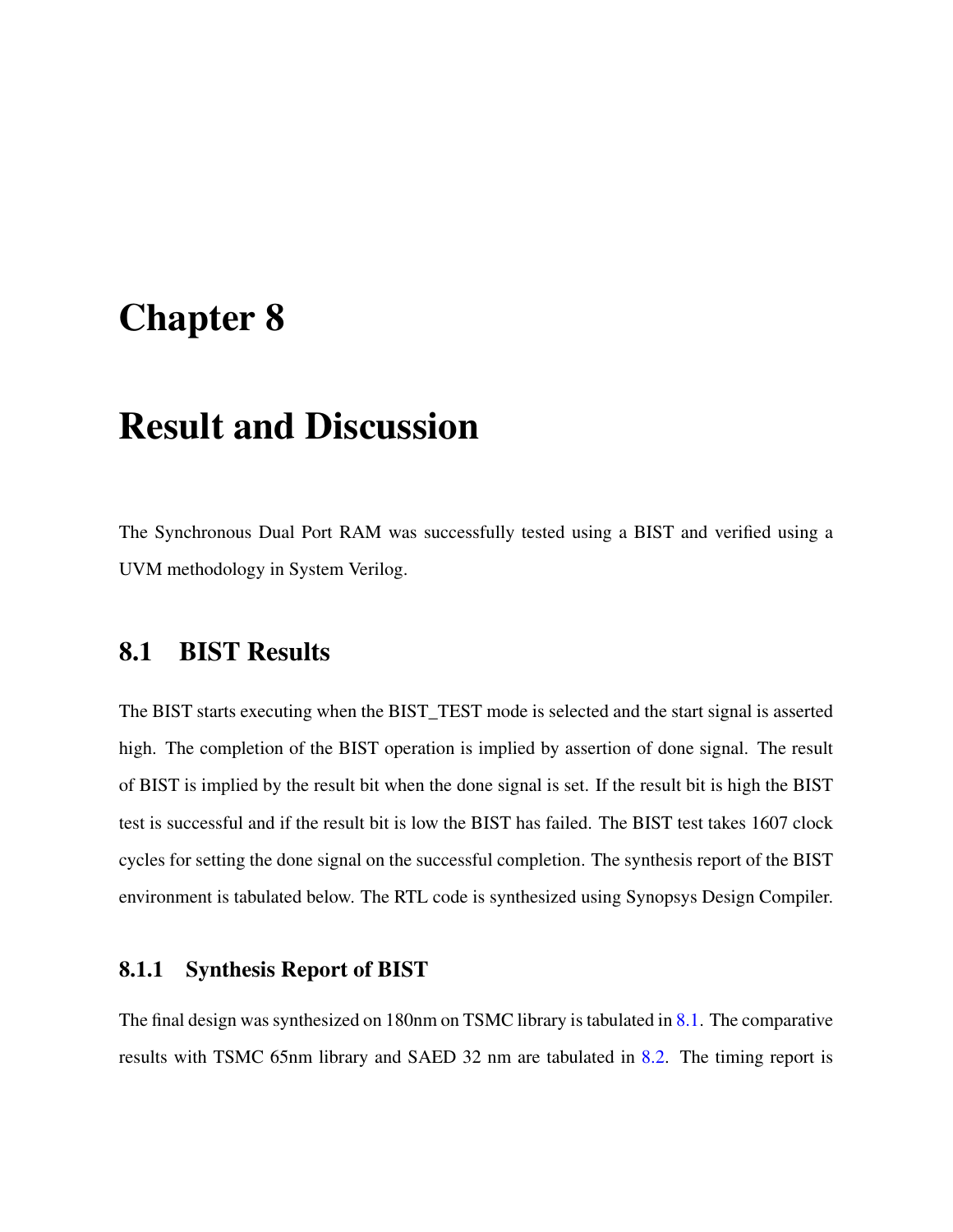<span id="page-65-0"></span>

|                        | <b>Parameter</b>            | <b>Pre-scan Netlist</b> | <b>Post-scan Netlist</b> |
|------------------------|-----------------------------|-------------------------|--------------------------|
|                        | Total cell area $(\mu m^2)$ | 86602.545931            | 89526.452209             |
|                        | Total no. of cells          | 1178                    | 1159                     |
| Worst-case timing path | Data required time (ns)     | 19.5153                 | 19.4526                  |
|                        | Data arrival time (ns)      | $-5.1775$               | $-6.1963$                |
|                        | slack (ns)                  | 14.3378                 | 13.2563                  |
|                        | DFT coverage                |                         | 87.41%                   |

Table 8.1: Logic Synthesis report of BIST

Table 8.2: Comparative Results on Synthesis of BIST using different Libraries

<span id="page-65-1"></span>

|                     |                                    | 32nm                                                                       | 65nm      | 180nm     |
|---------------------|------------------------------------|----------------------------------------------------------------------------|-----------|-----------|
|                     | Combinational Area $(\mu m^2)$     | 2118.8                                                                     | 1447.20   | 12743     |
| Area                | Non-Combinational Area $(\mu m^2)$ | 2143.9                                                                     | 2679.8    | 18434     |
|                     | Total Area $(\mu m^2)$             | 64416.76                                                                   | 62525.04  | 89526.45  |
| Power               | Internal Power $(W)$               | 0.00668                                                                    | 0.000734  | 0.00813   |
|                     | Switching Power $(W)$              | 0.000450                                                                   | 0.0000597 | 0.0121    |
|                     | Leakage Power $(W)$                | 6.55E-04                                                                   | 2.32 E-05 | 3.800E-06 |
|                     | Total Power $(W)$                  | $1.37e-3$<br>$8.17e-4$<br>15.90<br>18.70<br>88.73<br>85.41<br>1607<br>1607 | 0.0934    |           |
| Timing              | Slack (ns)                         |                                                                            |           | 13.2563   |
| <b>DFT</b> Coverage | $(\%)$                             |                                                                            |           | 87.41     |
| Latency (BIST Test) |                                    |                                                                            |           | 1607      |

tabulated in [8.3.](#page-66-0)

## 8.1.2 Simulation Result of BIST

The BIST is simulated using a normal Verilog test bench. The test bench sets up the basic legal values to the DUT input and provides the clock. The test bench also asserts the BIST\_Mode signal and start signal to start the BIST mode operation. The test bench runs until the done signal is asserted. The simulation is done using Cadence NC Verilog simulator. The simulation of BIST is shown in [8.1.](#page-66-1)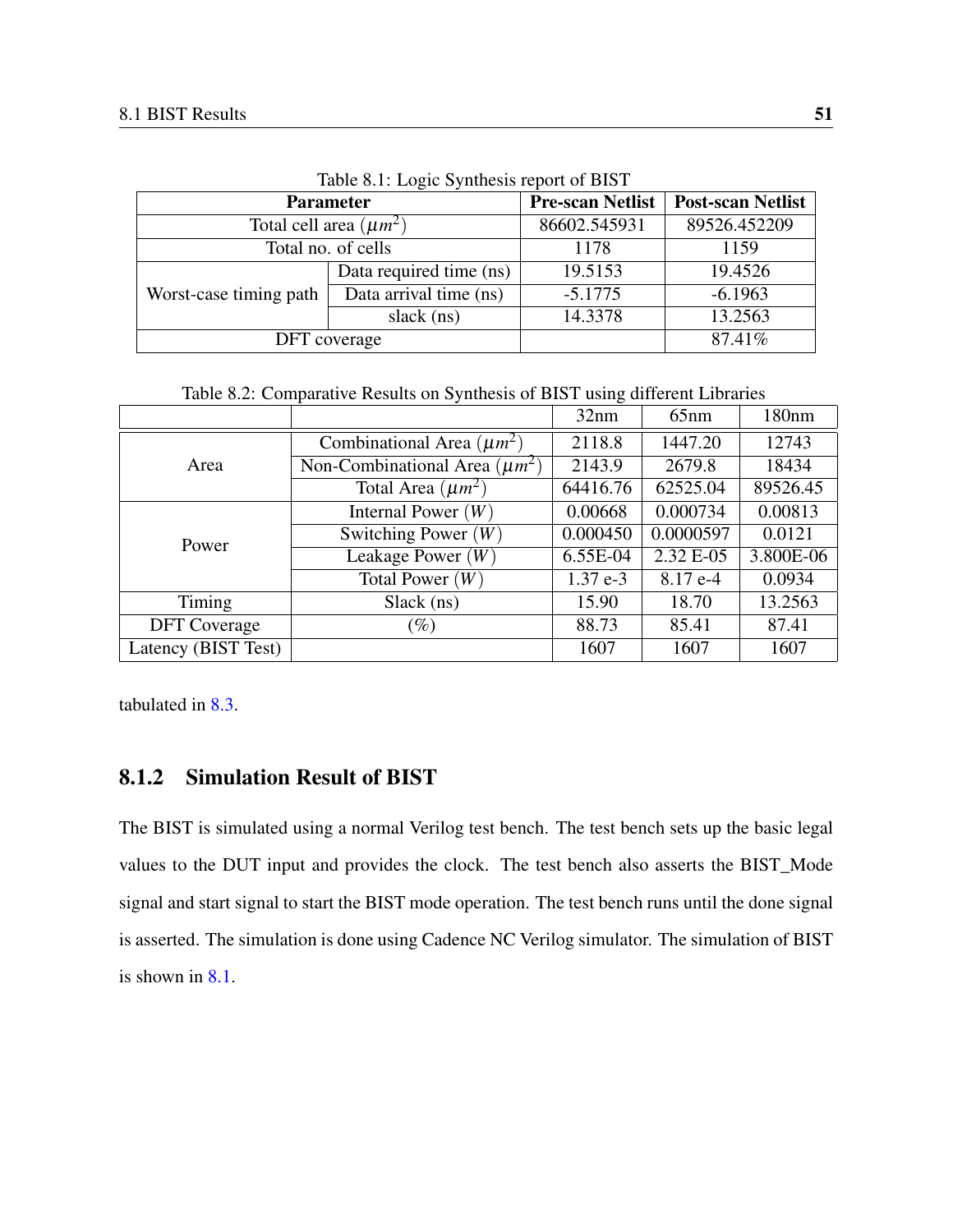<span id="page-66-0"></span>

| <b>Type of clock</b>    | <b>Total</b> | <b>MET</b>  | V isolated  |
|-------------------------|--------------|-------------|-------------|
| Setup $(41\%)$          | 754          | 444(59%)    | $0(0\%)$    |
| Hold $(41\%)$           | 754          | 444(59%)    | $0(0\%)$    |
| Recovery $(100\%)$      | 222          | $0(0\%)$    | $0(0\%)$    |
| Min_period $(100\%)$    | 2            | $0(0\%)$    | $0(0\%)$    |
| Min_pulse_width $(34%)$ | 670          | 444(66%)    | $0(0\%)$    |
| Out_setup $(0\%)$       | 67           | $0(0\%)$    | $67(100\%)$ |
| Out $hold(0\%)$         | 67           | $67(100\%)$ | $0(0\%)$    |
| All check $(42\%)$      | 2536         | 1399(55%)   | 67(3%)      |

Table 8.3: Timing Analysis coverage of BIST



<span id="page-66-1"></span>Figure 8.1: BIST Simulation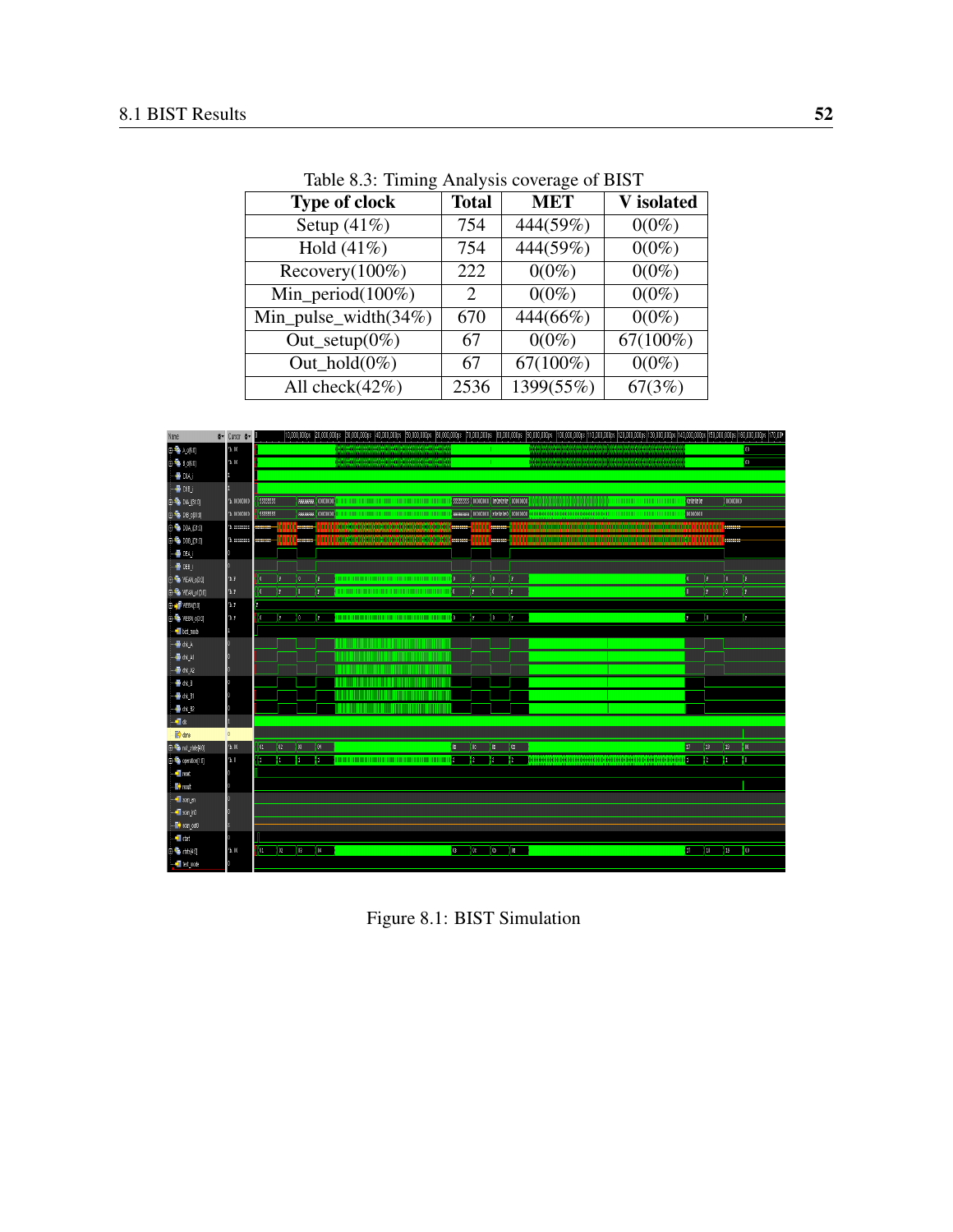# 8.2 BIST UVM\_Testbench

The UVM Test bench is created using different components of UVM library and a layered test bench. The main goal was to randomize data and make sure the functional coverage bins were covered. The UVM test bench simulation is shown in [8.2.](#page-67-0) The Coverage on a run of 1000000 operation was 99.24 % and the detailed coverage report is shown in [8.3.](#page-68-0) The coverage clearly shows the individual statistics for each coverpoint and cross coverpoints.

| a<br>Basinev: 0<br>M Cursor-Baseline v = 18,592,791ps |                            |           |              |          |              |        |              |           |                 |          |               |          |              |              |              |          |              |           |              |               |               |                |
|-------------------------------------------------------|----------------------------|-----------|--------------|----------|--------------|--------|--------------|-----------|-----------------|----------|---------------|----------|--------------|--------------|--------------|----------|--------------|-----------|--------------|---------------|---------------|----------------|
| Name.                                                 | <b>Qv</b> Cursor <b>Qv</b> |           | 16,320,000ps |          | 16,340,000ps |        | 16,360,000ps |           | 16,380,000ps    |          | 16,400,000ps  |          | 16,420,000ps |              | 16,440,000ps |          | 16,460,000ps |           | 16,480,000ps |               | 16,500,000ps  |                |
| p.¶a                                                  | $h$ fo                     |           | $\mathbf{1}$ | Ϊz       | I IO         | h,     | ¦kt          | B         | <b>B</b>        | l 23     | M             | B        | $\omega$     | $\mathbb{R}$ | <b>B</b>     | T        | M            |           | IN.          | $\omega$      | $\hbar$       | <b>In</b>      |
| $\frac{1}{2}$                                         | $h$ 10                     | 'n        | 15           | Ï۱       | И            | Ŀю     | ŀш           | п         | 10 <sup>1</sup> | <b>I</b> | H.            | Ø        | $\mathbf{0}$ |              | ĨШ           | 30       | H            | <b>OT</b> | B            | $\kappa$      | 47            | $\blacksquare$ |
| <b>B</b> CKA                                          | 1                          |           |              |          |              |        |              |           |                 |          |               |          |              |              |              |          |              |           |              |               |               |                |
| $-\blacksquare$ CXB                                   |                            |           |              |          |              |        |              |           |                 |          |               |          |              |              |              |          |              |           |              |               |               |                |
| – <mark>®</mark> CX                                   |                            |           |              |          |              |        |              |           |                 |          |               |          |              |              |              |          |              |           |              |               |               |                |
| ∥— <mark>⊠</mark> ∎ C88                               |                            |           |              |          |              |        |              |           |                 |          |               |          |              |              |              |          |              |           |              |               |               |                |
| ė¶ DA                                                 | 100000                     | 2482519   | (01010)      | 40281157 | 100000       |        | 20091234     | 101010    | 3M11015         | 21032757 | <b>QUOTOU</b> | P3450237 | (01010)      |              |              | разстас  | 0101010      |           | <b>BHASE</b> | 010101        |               |                |
| 99608                                                 | 110000                     | 24102105  | (01010)      | 18310552 | 1001010      |        |              | 200549.84 | 00000           |          |               |          |              |              | 1940225      | 3847100R | 0101010      |           |              |               |               |                |
| <b>E-%</b> DOAD1.0)                                   | 'h z7b91224                | 8:49.1903 | 24432519     | 010101   | 40281757     |        | 101010       | 27091234  | <b>MODIO</b>    | 30110925 | E1132F67      | (010010) | 73450237     |              | 0101010      | 0101010  | 102507040    |           |              | <b>Blaise</b> |               | <b>TOION</b>   |
| <b>B-Th</b> DOB(31.0)                                 | 15 ap757c0a                | 01001001  | 24202106     | 010101   | 9880692      | 100000 | 000000       |           | <b>EIS549M</b>  |          | 010101        | 00000    | 00000        |              |              | 6740025  | BAFILER      | 010101    |              | orono)        | <b>OIOIOI</b> | <b>O</b>       |
| 一個明                                                   |                            |           |              |          |              |        |              |           |                 |          |               |          |              |              |              |          |              |           |              |               |               |                |
| $\blacksquare$ OEB                                    |                            |           |              |          |              |        |              |           |                 |          |               |          |              |              |              |          |              |           |              |               |               |                |
| <b>B-46</b> WEAN<br><b>B-TA</b> WEBN                  | h.                         |           | h.           | 'n       | Þ            |        | b            | ь         | M.              |          | h.            | Ъ        | Ty.          |              |              | 'n.      | ь            |           | Τ            | T,            |               |                |
|                                                       | h.                         |           | H.           | п        | Þ            |        |              | л         | h.              |          |               |          |              |              | л            |          | Ŧ.           |           |              |               |               |                |
| - <b>B</b> bist_mode                                  |                            |           |              |          |              |        |              |           |                 |          |               |          |              |              |              |          |              |           |              |               |               |                |
| 慢水                                                    |                            |           |              |          |              |        |              |           |                 |          |               |          |              |              |              |          |              |           |              |               |               |                |
| - <b>D</b> doe                                        |                            |           |              |          |              |        |              |           |                 |          |               |          |              |              |              |          |              |           |              |               |               |                |
| - <mark>n</mark> omat<br>- <mark>A</mark> rat         |                            |           |              |          |              |        |              |           |                 |          |               |          |              |              |              |          |              |           |              |               |               |                |
| - <b>D</b> estantin                                   |                            |           |              |          |              |        |              |           |                 |          |               |          |              |              |              |          |              |           |              |               |               |                |
| - <b>D</b> iscontril                                  |                            |           |              |          |              |        |              |           |                 |          |               |          |              |              |              |          |              |           |              |               |               |                |
| - <b>D</b> e scan publi                               |                            |           |              |          |              |        |              |           |                 |          |               |          |              |              |              |          |              |           |              |               |               |                |
| <b>一個</b> start                                       |                            |           |              |          |              |        |              |           |                 |          |               |          |              |              |              |          |              |           |              |               |               |                |
| - let test_mode                                       |                            |           |              |          |              |        |              |           |                 |          |               |          |              |              |              |          |              |           |              |               |               |                |
|                                                       |                            |           |              |          |              |        |              |           |                 |          |               |          |              |              |              |          |              |           |              |               |               |                |

<span id="page-67-0"></span>Figure 8.2: UVM Test Bench Simulation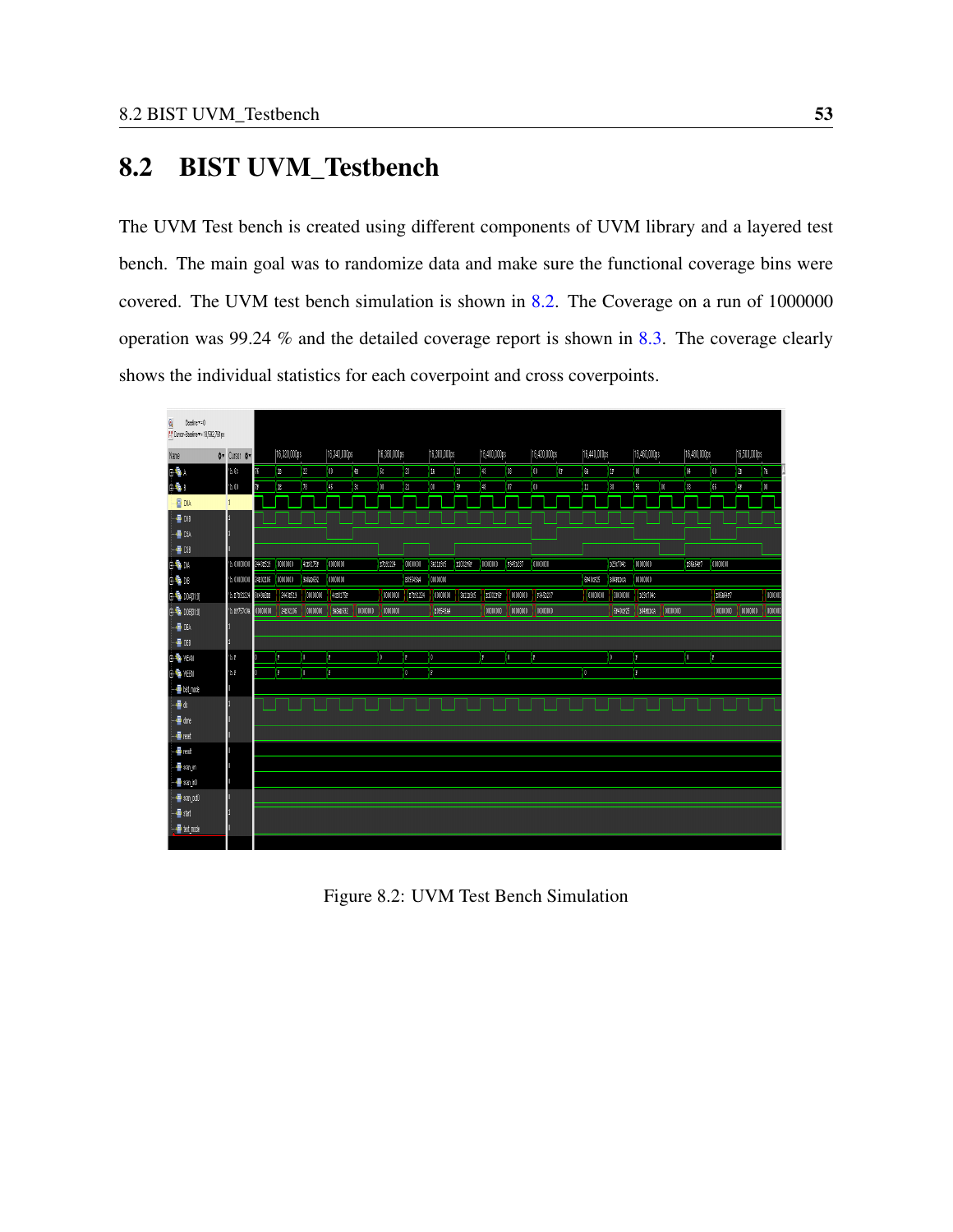| ē                                                                                   |                                                           |                                                                                                |                                                                                            | IMC (64) [Analysis - Functional: uvm pkg]                                                  |                                                                                                                                      |                                      |                             |                         |
|-------------------------------------------------------------------------------------|-----------------------------------------------------------|------------------------------------------------------------------------------------------------|--------------------------------------------------------------------------------------------|--------------------------------------------------------------------------------------------|--------------------------------------------------------------------------------------------------------------------------------------|--------------------------------------|-----------------------------|-------------------------|
| File View Analysis Help                                                             |                                                           |                                                                                                |                                                                                            |                                                                                            |                                                                                                                                      |                                      |                             |                         |
| ∍<br>$^{\circ}$<br>٠<br>Source<br>Load<br>Context<br>Data<br>info<br>Map<br>Context | a,<br>IIII CoverGro -<br>lten<br>Advanced<br><b>Views</b> | $\mathcal{S}$<br>$E_3^0$<br>⊡<br>Exclude Exclude Exclude<br>Local<br>Local<br>Analyze Locality | вĩ<br>ø<br>EÏ<br>н<br>Show<br>Show<br>Comment<br>Affected Affecting<br>Smart<br>Refinement | r.<br>凹<br>囲<br>M<br>Un<br>Read<br>Save<br>Report<br>Exclude<br>Refine<br>Refine<br>Report |                                                                                                                                      |                                      |                             |                         |
|                                                                                     | $\blacksquare$                                            | Instance (default scope):                                                                      | <b>母 uvm pkg</b>                                                                           |                                                                                            |                                                                                                                                      |                                      |                             |                         |
| $~\sim~$ Metrics                                                                    |                                                           |                                                                                                |                                                                                            |                                                                                            | Overall Covered Grade: 0 37.22%   Functional Covered Grade: 37.22%   CoverGroup Covered Grade: 37.22%   Assertion Covered Grade: 1/8 |                                      |                             |                         |
| Functional: uvm pkg                                                                 |                                                           | Cover Gro., Assertions                                                                         |                                                                                            |                                                                                            |                                                                                                                                      |                                      |                             |                         |
|                                                                                     |                                                           | ■ Cover groups                                                                                 |                                                                                            |                                                                                            | <b>ET</b>                                                                                                                            | $B$ Bins<br>opa_datA                 |                             | $\theta =$              |
|                                                                                     |                                                           | Bx 188 Name                                                                                    |                                                                                            | Overall Average Grade                                                                      | Overall Covered                                                                                                                      | Abstract Expand                      | 4 0 国                       |                         |
|                                                                                     |                                                           |                                                                                                | (no filter)                                                                                | (no filter)                                                                                | (no filter)                                                                                                                          | Ex Use Name                          | opA                         |                         |
|                                                                                     |                                                           | input_coverage                                                                                 |                                                                                            | 99.24%                                                                                     | 6117515 / 6292233 (97.22%)                                                                                                           | (no filter)                          |                             | ž                       |
|                                                                                     |                                                           |                                                                                                |                                                                                            |                                                                                            |                                                                                                                                      | g read, auto[0:4095]                 | read                        | Ê                       |
|                                                                                     |                                                           |                                                                                                |                                                                                            |                                                                                            |                                                                                                                                      | g read, auto[4096:8191]              | read                        |                         |
|                                                                                     |                                                           |                                                                                                |                                                                                            |                                                                                            |                                                                                                                                      | "e read, auto[8192:12287]            | read                        |                         |
|                                                                                     |                                                           |                                                                                                |                                                                                            |                                                                                            |                                                                                                                                      | g read, auto[12288:16383]            | read                        |                         |
|                                                                                     |                                                           |                                                                                                |                                                                                            |                                                                                            |                                                                                                                                      | g read, auto[16384:20479]            | read                        |                         |
|                                                                                     |                                                           |                                                                                                |                                                                                            |                                                                                            |                                                                                                                                      | g read, auto[20480:24575]            | read                        |                         |
|                                                                                     |                                                           |                                                                                                |                                                                                            |                                                                                            |                                                                                                                                      | g read, auto[24576:28671]            | read                        |                         |
|                                                                                     |                                                           |                                                                                                |                                                                                            |                                                                                            |                                                                                                                                      | g read, auto[28672:32767]            | read                        |                         |
|                                                                                     |                                                           |                                                                                                |                                                                                            |                                                                                            |                                                                                                                                      | e read, auto[32768:36863]            | read                        |                         |
|                                                                                     |                                                           |                                                                                                |                                                                                            |                                                                                            |                                                                                                                                      | g read, auto[36864:40959]            | read                        |                         |
|                                                                                     |                                                           |                                                                                                |                                                                                            |                                                                                            |                                                                                                                                      | g read, auto[40960:45055]            | read                        |                         |
|                                                                                     |                                                           |                                                                                                |                                                                                            |                                                                                            |                                                                                                                                      | g read, auto[45056:49151]            | read                        |                         |
|                                                                                     |                                                           |                                                                                                |                                                                                            |                                                                                            |                                                                                                                                      | a read, auto[49152:53247]            | read                        |                         |
|                                                                                     |                                                           |                                                                                                |                                                                                            |                                                                                            |                                                                                                                                      | "e read, auto[53248:57343]           | read                        |                         |
|                                                                                     |                                                           |                                                                                                |                                                                                            |                                                                                            |                                                                                                                                      | a read, auto[57344:61439]            | read                        |                         |
|                                                                                     |                                                           |                                                                                                |                                                                                            |                                                                                            |                                                                                                                                      | g read, auto[61440:65535]            | read                        |                         |
|                                                                                     |                                                           |                                                                                                |                                                                                            |                                                                                            |                                                                                                                                      | g read, auto[65536:69631]            | read                        | $\overline{\mathbb{R}}$ |
|                                                                                     |                                                           |                                                                                                |                                                                                            |                                                                                            |                                                                                                                                      | $-11$                                |                             |                         |
|                                                                                     |                                                           | Showing 1 items                                                                                |                                                                                            |                                                                                            |                                                                                                                                      | Showing 2097150 items                |                             |                         |
|                                                                                     |                                                           | e Items                                                                                        | input_coverage                                                                             |                                                                                            |                                                                                                                                      | <b>E</b> Details<br>opa datA         | $\oplus$ .                  |                         |
|                                                                                     |                                                           | Ex US Name                                                                                     |                                                                                            | Overall Average Grade                                                                      | Overall Covered                                                                                                                      | <b>Attributes</b><br>Source          | 4 0 田                       |                         |
|                                                                                     |                                                           |                                                                                                | (no filter)                                                                                | (no filter)                                                                                | (no filter)                                                                                                                          | Col # Name                           | <sup>A</sup> Value          |                         |
|                                                                                     |                                                           | <b>A</b> opA                                                                                   |                                                                                            | $-2100%$                                                                                   | $3/3(100\%)$                                                                                                                         | (no filter)                          | (no filter)                 |                         |
|                                                                                     |                                                           | g opB                                                                                          |                                                                                            | $\sim 100\%$                                                                               | $3/3(100\%)$                                                                                                                         | At Least                             | $\mathbf{1}$                | E                       |
|                                                                                     |                                                           | A adrA                                                                                         |                                                                                            | $ \frac{100\%}{100\%}$                                                                     | 128 / 128 (100%)                                                                                                                     | Comment                              |                             |                         |
|                                                                                     |                                                           | a adrB                                                                                         |                                                                                            | $\sim 100\%$                                                                               | 128 / 128 (100%)                                                                                                                     | Cover Group                          | input coverage              |                         |
|                                                                                     |                                                           | A data                                                                                         |                                                                                            | 99.99%                                                                                     | 1048494 / 1048575 (99.99%)                                                                                                           | CoverGroup Average Grade             | 95.8292%                    |                         |
|                                                                                     |                                                           | a datB                                                                                         |                                                                                            | $-$ 99.99%                                                                                 | 1048494 / 1048575 (99.99%)                                                                                                           | CoverGroup Covered                   | 2009682.0                   |                         |
|                                                                                     |                                                           | AIB opA_opB                                                                                    |                                                                                            | $\sim 100\%$                                                                               | 9/9(100%)                                                                                                                            | CoverGroup Excluded                  | 0.0                         |                         |
|                                                                                     |                                                           | A-B opA adrA                                                                                   |                                                                                            | $-2100%$                                                                                   | 256 / 256 (100%)                                                                                                                     | CoverGroup Total                     | 2097150.0                   |                         |
|                                                                                     |                                                           | A/B opB_adrB                                                                                   |                                                                                            | $\sim 100\%$                                                                               | 256 / 256 (100%)<br>2009682 / 2097150 (95.83%)                                                                                       | CoverGroup Total Weighted.           | 2009682.0                   |                         |
|                                                                                     |                                                           | A-B opa datA<br>A/B opb datB                                                                   |                                                                                            | 95.83%<br>95.85%                                                                           | 2010062 / 2097150 (95.85%)                                                                                                           | CoverGroup Total Weights             | 2097150.0                   |                         |
|                                                                                     |                                                           |                                                                                                |                                                                                            |                                                                                            |                                                                                                                                      | CoverGroup Uncovered<br>Covered Bins | 87468.0<br>2009682.0        |                         |
|                                                                                     |                                                           |                                                                                                |                                                                                            |                                                                                            |                                                                                                                                      | ⋤<br>Cross Num Print Missing         | 2147483647                  |                         |
|                                                                                     |                                                           | Showing 11 items                                                                               |                                                                                            |                                                                                            |                                                                                                                                      | Enclosing Entity                     | ison also ison tast too ed. | E                       |

<span id="page-68-0"></span>Figure 8.3: Coverage Results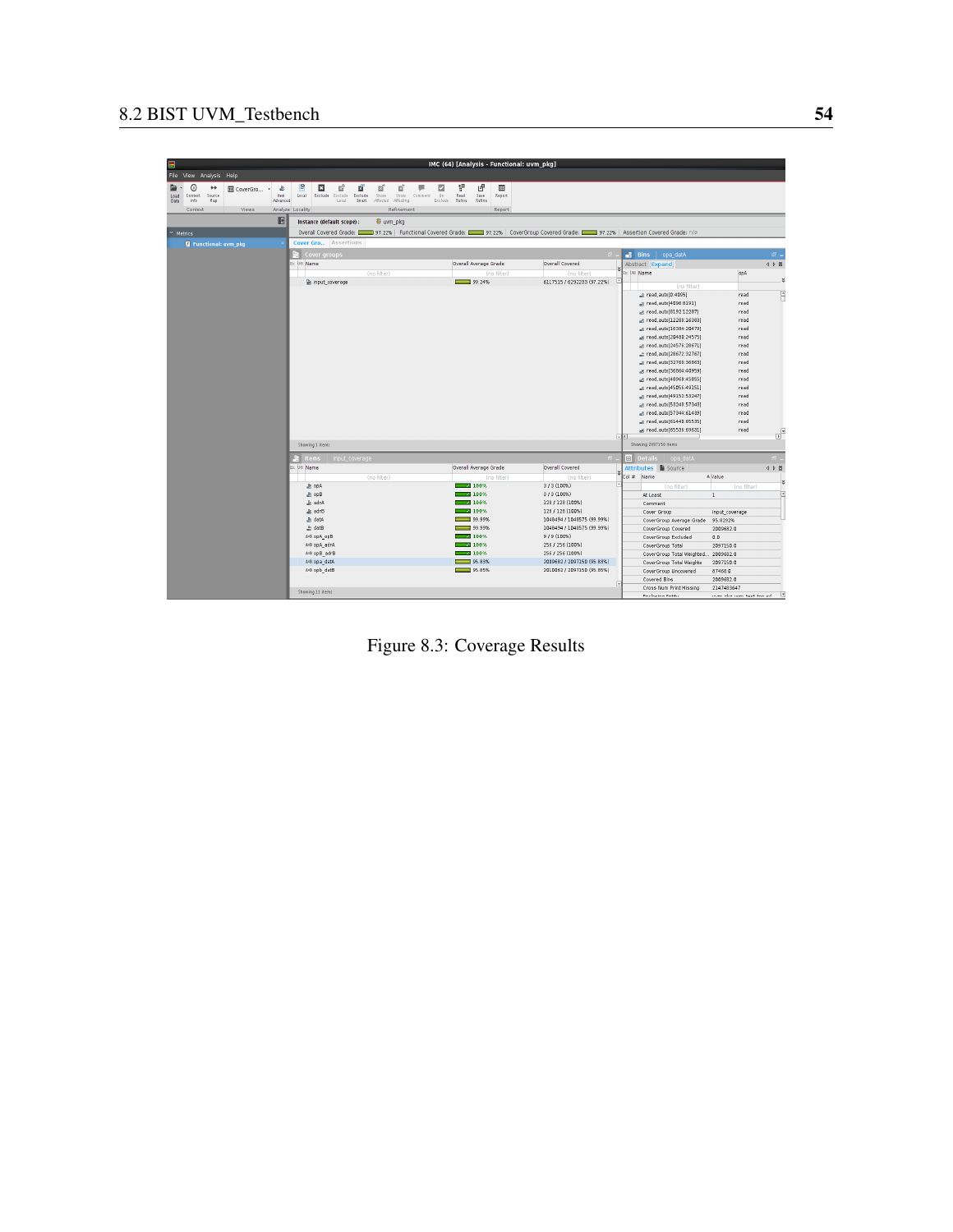# Chapter 9

# Conclusion

An efficient BIST environment was successfully implemented for the given Synchronous Dual Port RAM. The BIST environment is parameterized for different block size and word size. The BIST has 23 states and it took 1607 cycles for a successful run. The initial state of designing BIST included understanding DFT concepts, MBIST algorithms and understanding the functioning of the module. An efficient approach for MBIST was selected and a finite state machine flow chart was created. The RTL coding started with non-synthesizable procedural coding and then complete code was separated into blocks and was written in synthesizable constructs. The BIST environment can be used for embedded memories by serializing the start and done signal.

The UVM test bench was capable of randomizing the operation and data. This ensured the memory module was verified for different addresses and different data. The test plan was set up based on constraint random testing. The testing achieved 99.4 % functional coverage and the testing was successful for all the runs. All the corner cases were set up as separate bin. Two assertions were proposed for asserting whether the done signal was received within 1607 cycles and asserting that the output matched with the expected output.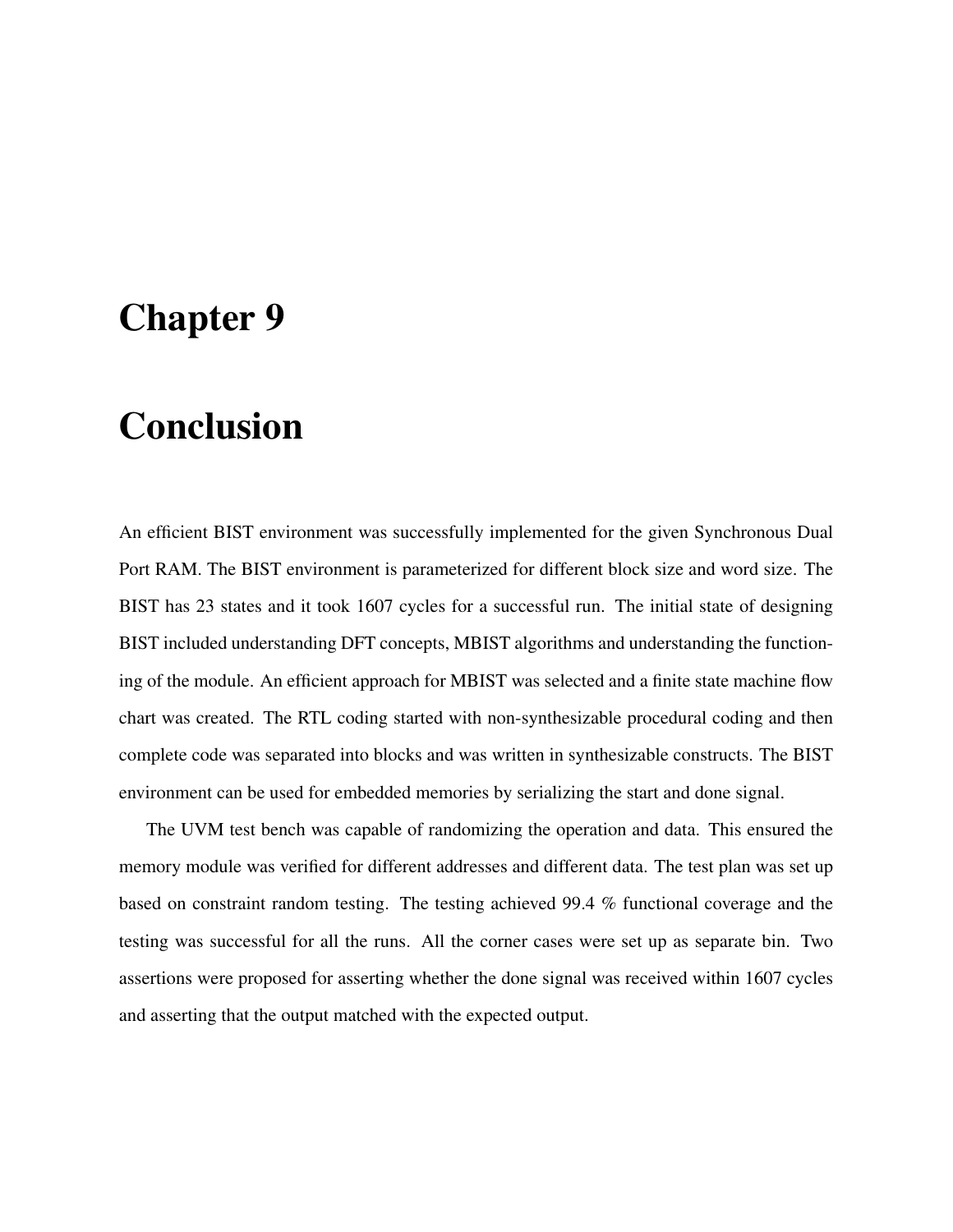## 9.1 Future Work

- Complete capabilities of UVM were not explored in this project. The main advantage of UVM is re-usability. For most classes a base class library should be created and a working class module must extend the base rather than directly writing only single class.
- The complete test runs until an arbitrary number of data operation cycles are complete. This could be made dependent on the function coverage result by getting coverage result using get\_coverage() function and stopping the simulation once functional coverage goals are achieved .
- The test performed in this project is not exhaustive. Neither BIST nor the Test Environment check for faults/errors when transitions occur on ports close enough to create clock crossing faults inside the RAM.
- The BIST environment is parameterized to adapt different word size and memory size. A Perl script could be implemented to generate BIST RTL code for memories based on the memory type, fault models to cover and the given time constraint. The RAMSES simulator to generate test function would be useful to implement this idea.
- The BIST covers exhaustive fault models, but not all the possible faults. There are ongoing researches in exploring faults and there is always a scope for development of a more efficient algorithm.
- The BIST could be extended to be implented as BISR. BISR is more preferred for designs whose operations are critical and real time.
- The test engineers could use the current state of art technologies like Machine learning and deep learning to model the memory's random faults.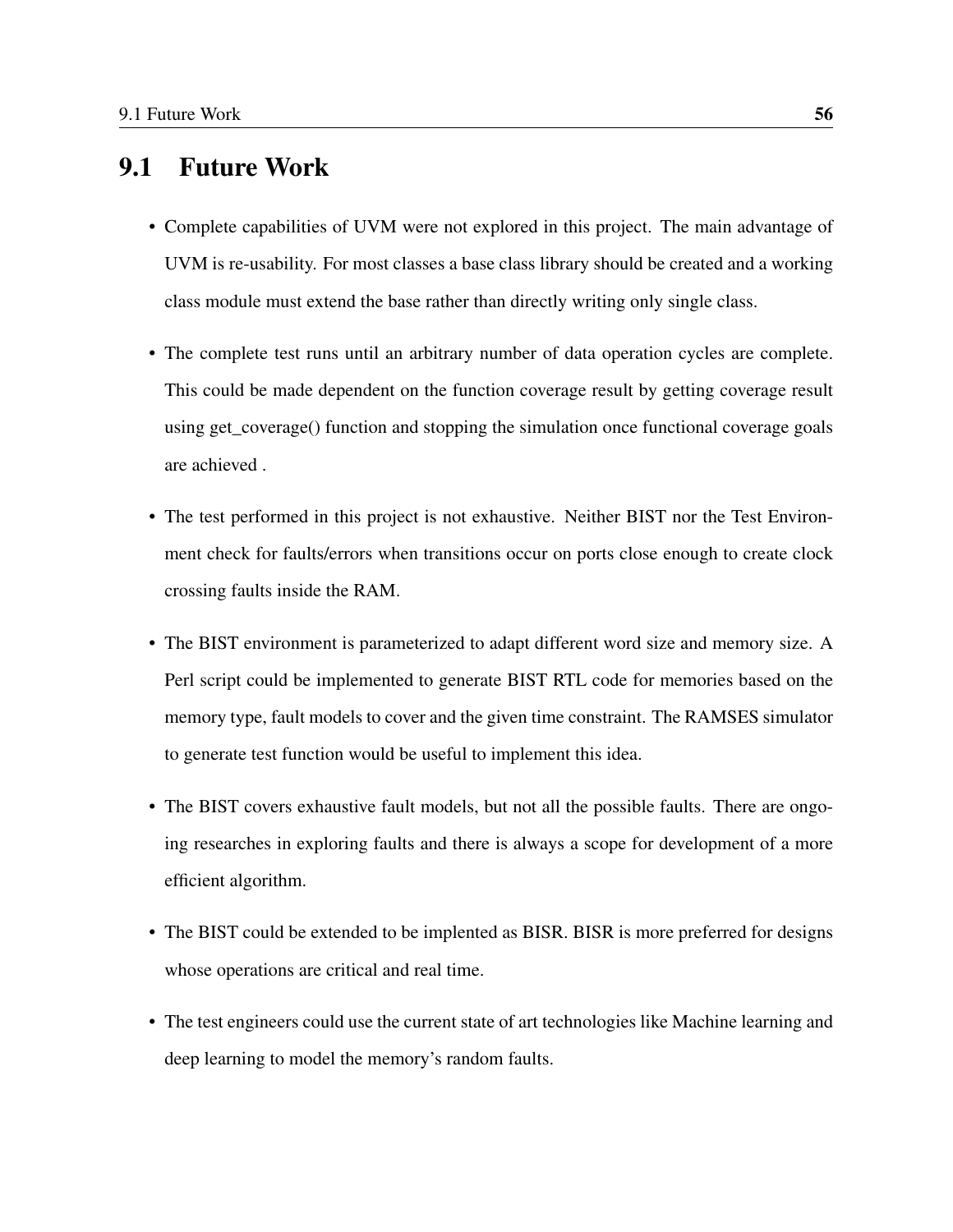# References

- <span id="page-71-2"></span>[1] C. Spear and G. Tumbush, *SystemVerilog for Verification, Third Edition: A Guide to Learning the Testbench Language Features*. Springer Publishing Company, Incorporated, 2012.
- [2] K. Pekmestzi, N. Axelos, I. Sideris, and N. Moshopoulos, "A bisr architecture for embedded memories," in *2008 14th IEEE International On-Line Testing Symposium*, July 2008, pp. 149–154.
- [3] D. Youn, T. Kim, and S. Park, "A microcode-based memory bist implementing modified march algorithm," in *Proceedings 10th Asian Test Symposium*, 2001, pp. 391–395.
- [4] W. Ni and J. Zhang, "Research of reusability based on uvm verification," in *2015 IEEE 11th International Conference on ASIC (ASICON)*, Nov 2015, pp. 1–4.
- [5] Z. Zhang, Z. Wen, and L. Chen, "Bist approach for testing embedded memory blocks in system-on-chips," in *2009 IEEE Circuits and Systems International Conference on Testing and Diagnosis*, April 2009, pp. 1–3.
- <span id="page-71-1"></span>[6] C.-F. Lin and Y.-J. Chang, "An area-efficient design for programmable memory built-in self-test," in *2008 IEEE International Symposium on VLSI Design, Automation and Test (VLSI-DAT)*, April 2008, pp. 17–20.
- <span id="page-71-0"></span>[7] H. Yokoyama, H. Tamamoto, and X. Wen, "Built-in random testing for dual-port rams,"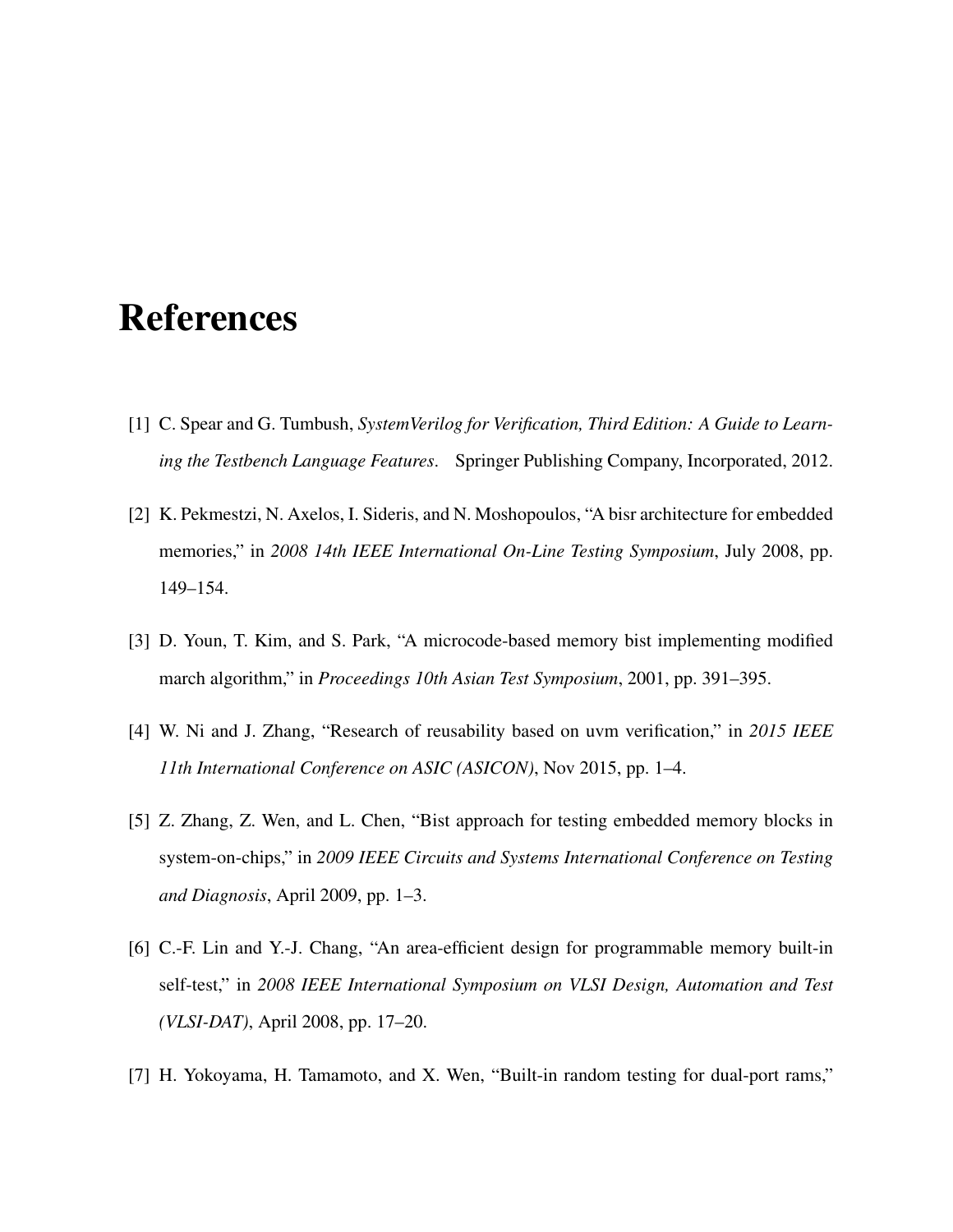in *Proceedings of IEEE International Workshop on Memory Technology, Design, and Test*, Aug 1994, pp. 2–6.

- [8] A. A. Amin, M. Y. Osman, R. E. Abdel-Aal, and H. Al-Muhtaseb, "New fault models and efficient bist algorithms for dual-port memories," *IEEE Transactions on Computer-Aided Design of Integrated Circuits and Systems*, vol. 16, no. 9, pp. 987–1000, Sep 1997.
- [9] M. Karunaratne and B. Oomman, "Optimized bist for embedded dual-port rams," in *2010 53rd IEEE International Midwest Symposium on Circuits and Systems*, Aug 2010, pp. 125– 128.
- [10] C.-F. Wu, C.-T. Huang, and C.-W. Wu, "Ramses: a fast memory fault simulator," in *Defect and Fault Tolerance in VLSI Systems, 1999. DFT '99. International Symposium on*, Nov 1999, pp. 165–173.
- [11] I. Kastelan and Z. Krajacevic, "Synthesizable systemverilog assertions as a methodology for soc," in *2009 First IEEE Eastern European Conference on the Engineering of Computer Based Systems*, Sept 2009, pp. 120–127.
- [12] W. Ni and X. Wang, "Functional coverage-driven uvm-based uart ip verification," in *2015 IEEE 11th International Conference on ASIC (ASICON)*, Nov 2015, pp. 1–4.
- [13] Y. N. Yun, J. B. Kim, N. D. Kim, and B. Min, "Beyond uvm for practical soc verification," in *2011 International SoC Design Conference*, Nov 2011, pp. 158–162.
- [14] A. L. Crouch, *Design-for-test for Digital IC's and Embedded Core Systems*. The Rosen Publishing Group, 1999, vol. 1.
- [15] S. Hong, "Memory technology trend and future challenges," in *2010 International Electron Devices Meeting*, Dec 2010, pp. 12.4.1–12.4.4.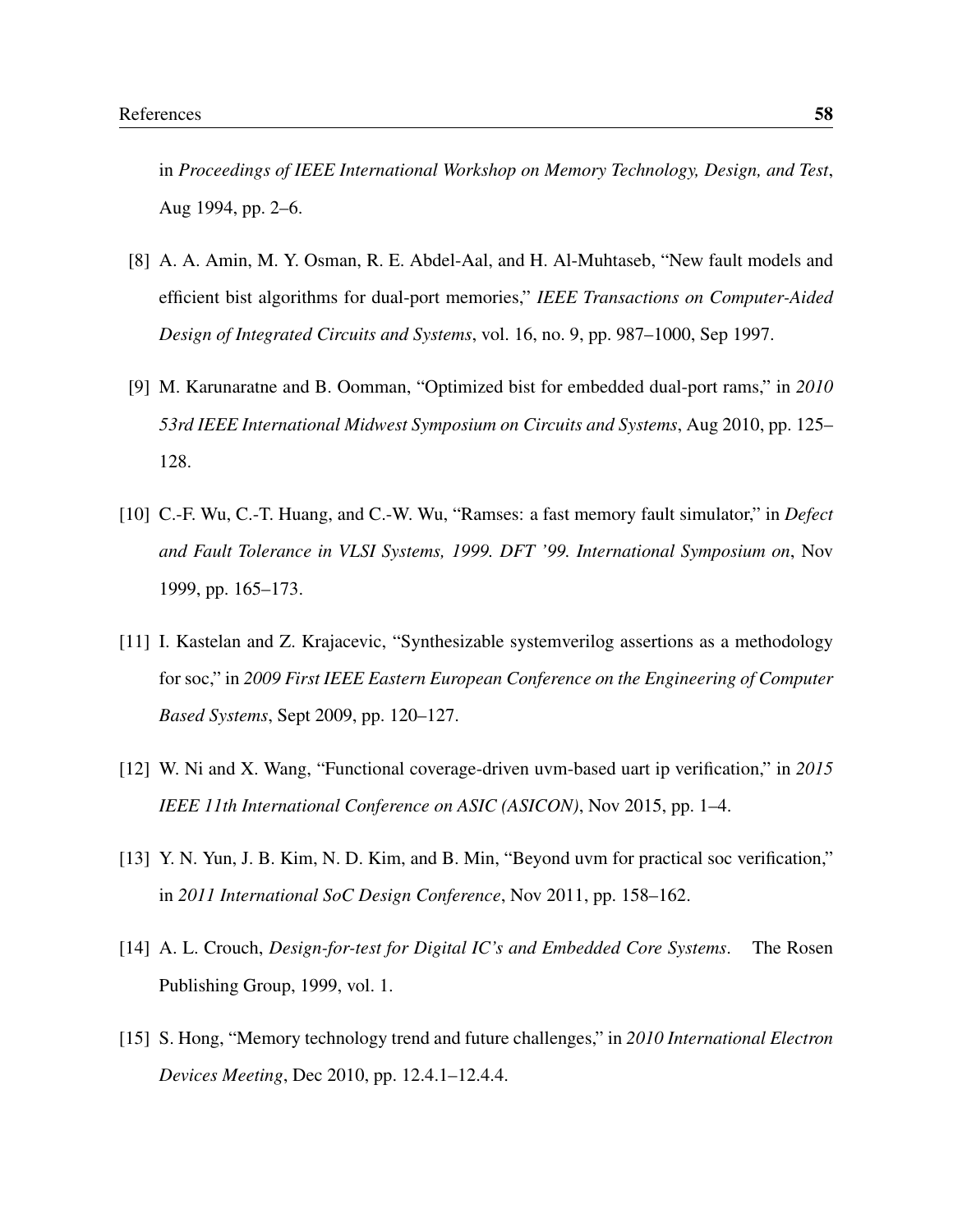- [16] N. Maneshinde, P. Hegade, R. Mittal, N. Palecha, and M. S. Suma, "Programmable fsm based built-in-self-test for memory," in *2016 IEEE International Conference on Recent Trends in Electronics, Information Communication Technology (RTEICT)*, May 2016, pp. 194–199.
- [17] W.-L. Wang, K.-J. Lee, and J.-F. Wang, "An embedded march algorithm test pattern generator for memory testing," in *1999 International Symposium on VLSI Technology, Systems, and Applications. Proceedings of Technical Papers. (Cat. No.99TH8453)*, 1999, pp. 211– 214.
- [18] A. K. Sharma, *Memory Fault Modeling and Testing*. Wiley-IEEE Press, 1997, pp. 480–. [Online]. Available: [https://ieeexplore-ieee-org.ezproxy.rit.edu/xpl/articleDetails.](https://ieeexplore-ieee-org.ezproxy.rit.edu/xpl/articleDetails.jsp?arnumber=5264193) [jsp?arnumber=5264193](https://ieeexplore-ieee-org.ezproxy.rit.edu/xpl/articleDetails.jsp?arnumber=5264193)
- [19] S. Hamdioui, A. J. van de Goor, D. Eastwick, and M. Rodgers, "Realistic fault models and test procedure for multi-port srams," in *Proceedings 2001 IEEE International Workshop on Memory Technology, Design and Testing*, 2001, pp. 65–72.
- [20] P. Nagaraj, S. Upadhyaya, K. Zarrineh, and D. Adams, "Defect analysis and a new fault model for multi-port srams," in *Proceedings 2001 IEEE International Symposium on Defect and Fault Tolerance in VLSI Systems*, 2001, pp. 366–374.
- [21] S. Alsubaei, S. M. Qaisar, and W. Alhalabi, "A vhdl based moore and mealy fsm example for education," in *2017 IEEE 2nd International Conference on Signal and Image Processing (ICSIP)*, Aug 2017, pp. 456–459.
- [22] S. Das, R. Mohanty, P. Dasgupta, and P. P. Chakrabarti, "Synthesis of system verilog assertions," in *Proceedings of the Design Automation Test in Europe Conference*, vol. 2, March 2006, pp. 1–6.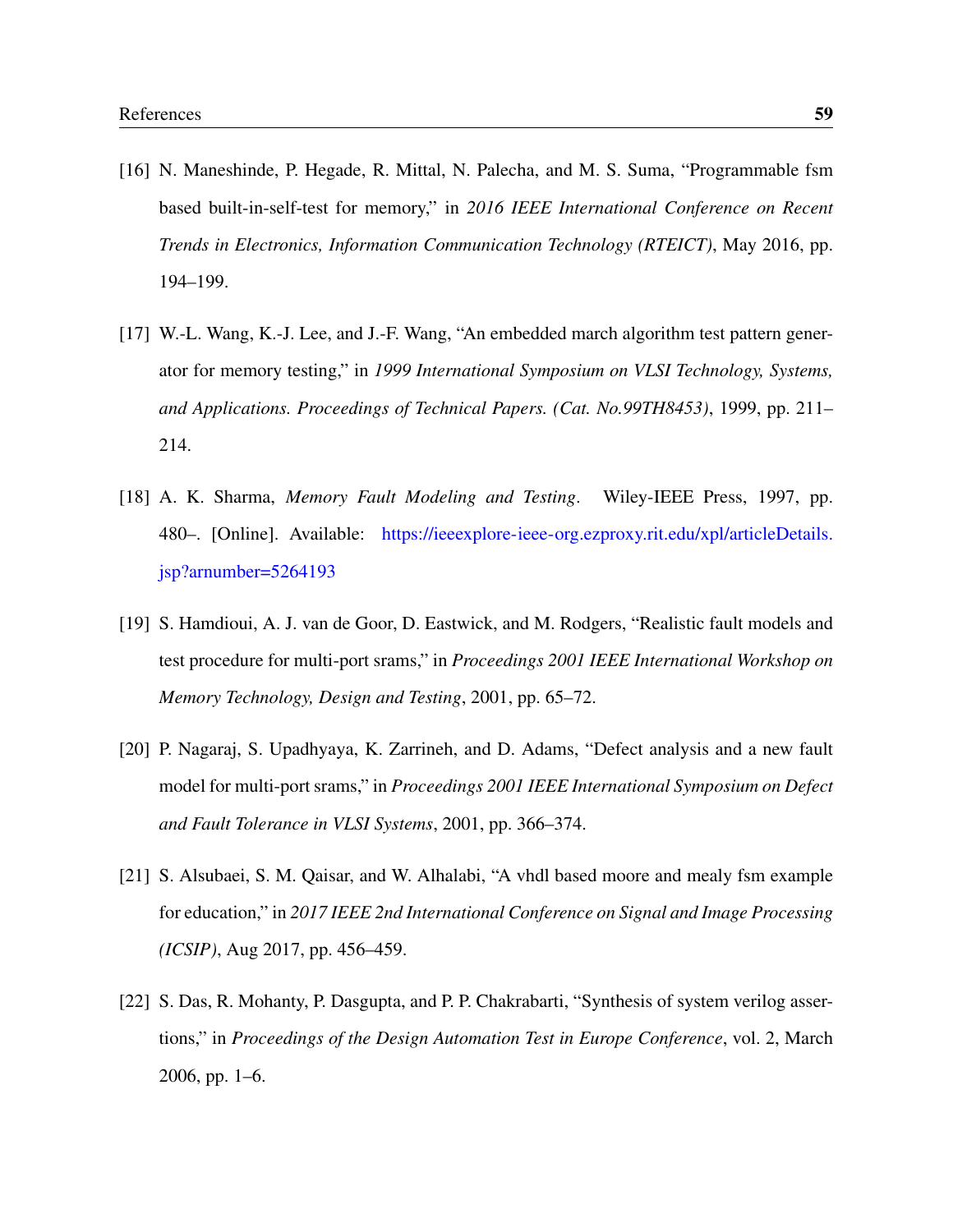- [23] I. Stotland, D. Shpagilev, and N. Starikovskaya, "Uvm based approaches to functional verification of communication controllers of microprocessor systems," in *2016 IEEE East-West Design Test Symposium (EWDTS)*, Oct 2016, pp. 1–4.
- [24] T. Kam and P. A. Subrahmanyam, "Comparing layouts with hdl models: a formal verification technique," *IEEE Transactions on Computer-Aided Design of Integrated Circuits and Systems*, vol. 14, no. 4, pp. 503–509, Apr 1995.
- [25] J. Francesconi, J. A. Rodriguez, and P. M. Juli $\tilde{A}$ <sub>i</sub>n, "Uvm based testbench architecture for unit verification," in *2014 Argentine Conference on Micro-Nanoelectronics, Technology and Applications (EAMTA)*, July 2014, pp. 89–94.
- [26] R. Salemi, *The UVM Primer: An Introduction to the Universal Verification Methodology*. Boston Light Press, 2013.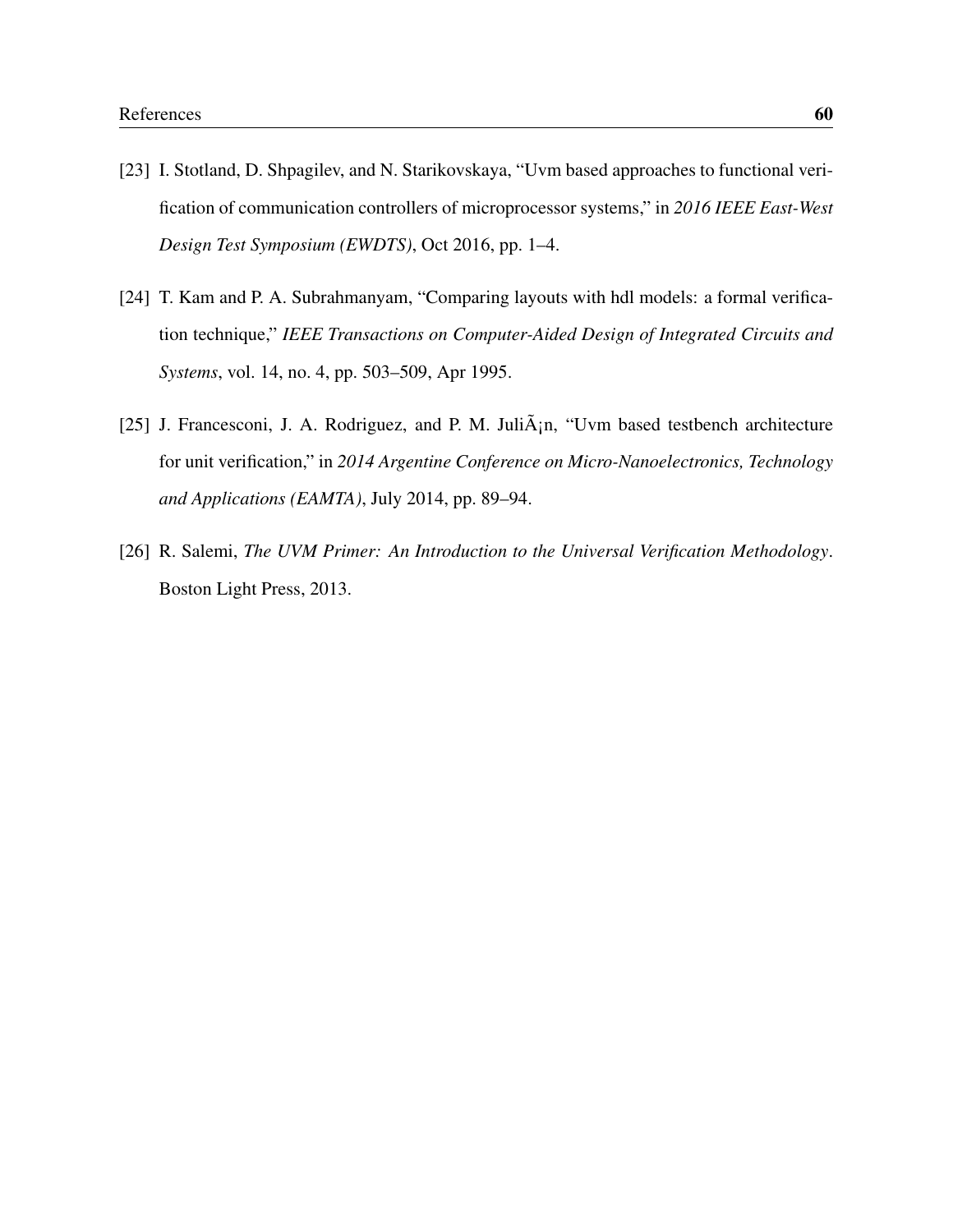## Appendix I

## Source Code

## I.1 BIST RTL

1 module SDPRAM (DOA,DOB, DIA , DIB ,WEAN,WEBN,OEA, OEB, CSA, CSB ,CKA, CKB, A, B ,

| $\overline{2}$          | reset,         |
|-------------------------|----------------|
| $\overline{\mathbf{3}}$ | clk,           |
| $\overline{4}$          | $scan\_in0$ ,  |
| 5                       | scan_en,       |
| 6                       | start,         |
| $\overline{7}$          | test_mode,     |
| 8                       | bist_mode,     |
| 9                       | done,          |
| 10                      | $result$ ,     |
| 11                      | $scan\_{out}0$ |
| 12                      | $)$ ;          |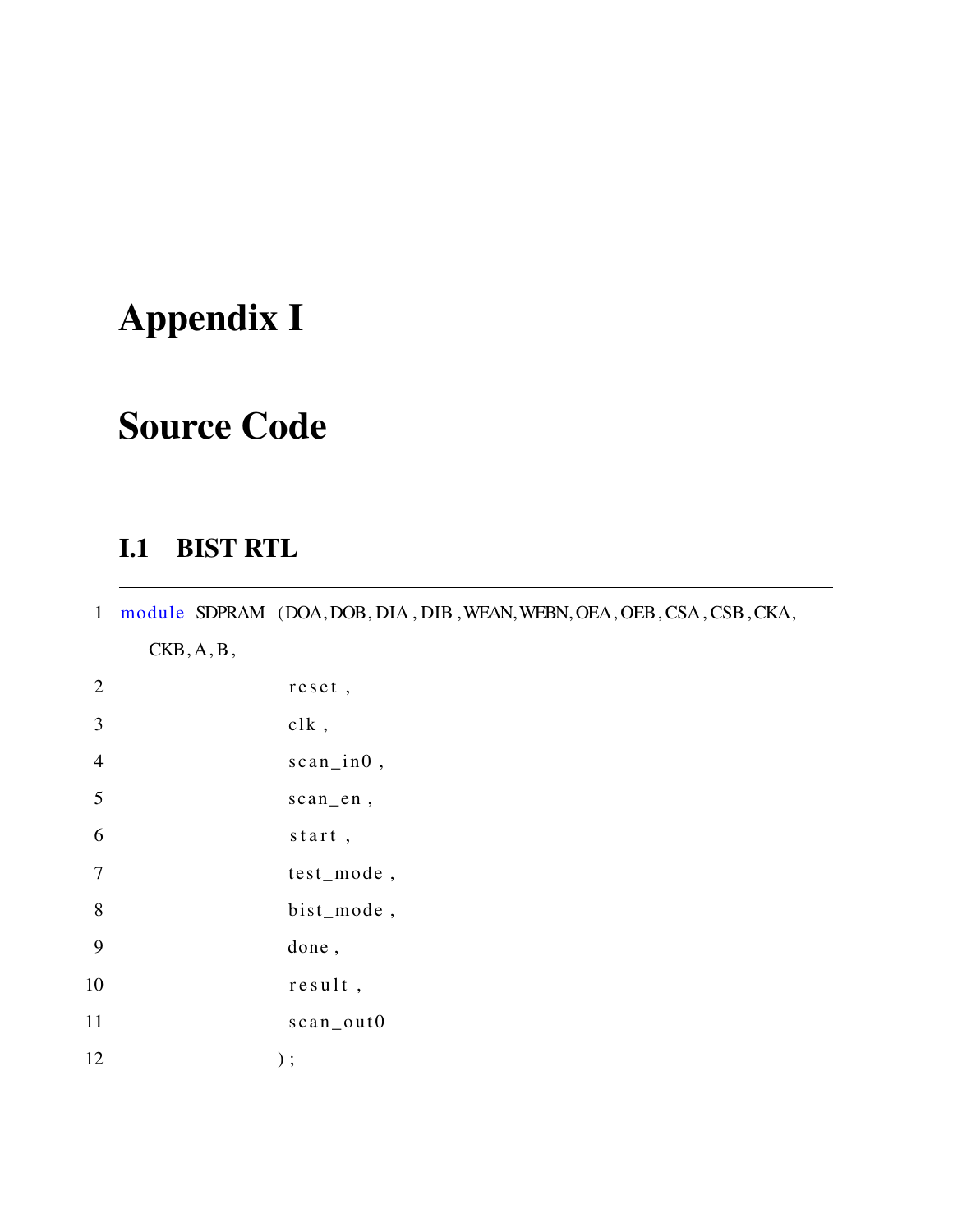```
13
14 input
15 reset, \frac{1}{3} reset, \frac{1}{3} system reset
16 clk; \frac{1}{s} // system clock
17
18 input
19 scan_in0, \frac{1}{1} test scan mode data input
20 scan en, \frac{1}{1} t e s t s can mode e n a b l e
21 test_mode, // test mode select
22 bist_mode; // bist mode test select
23
24 output
25 scan_out0; \frac{1}{1} test scan mode data output
26
27
28
29 parameter WSIZE =32;
30 parameter MSIZE = 128;
31 parameter ASIZE = \text{\$clog2(MSIZE)};
32 parameter WRSIZE = WSIZE/8;
33 parameter WRALL = \{WRSIZE\{1' b0\}\};34 parameter WRNONE = \{WRSIZE\{1' b1\}\};35
36
37 \text{ reg} [4:0] state, nxt_state;
```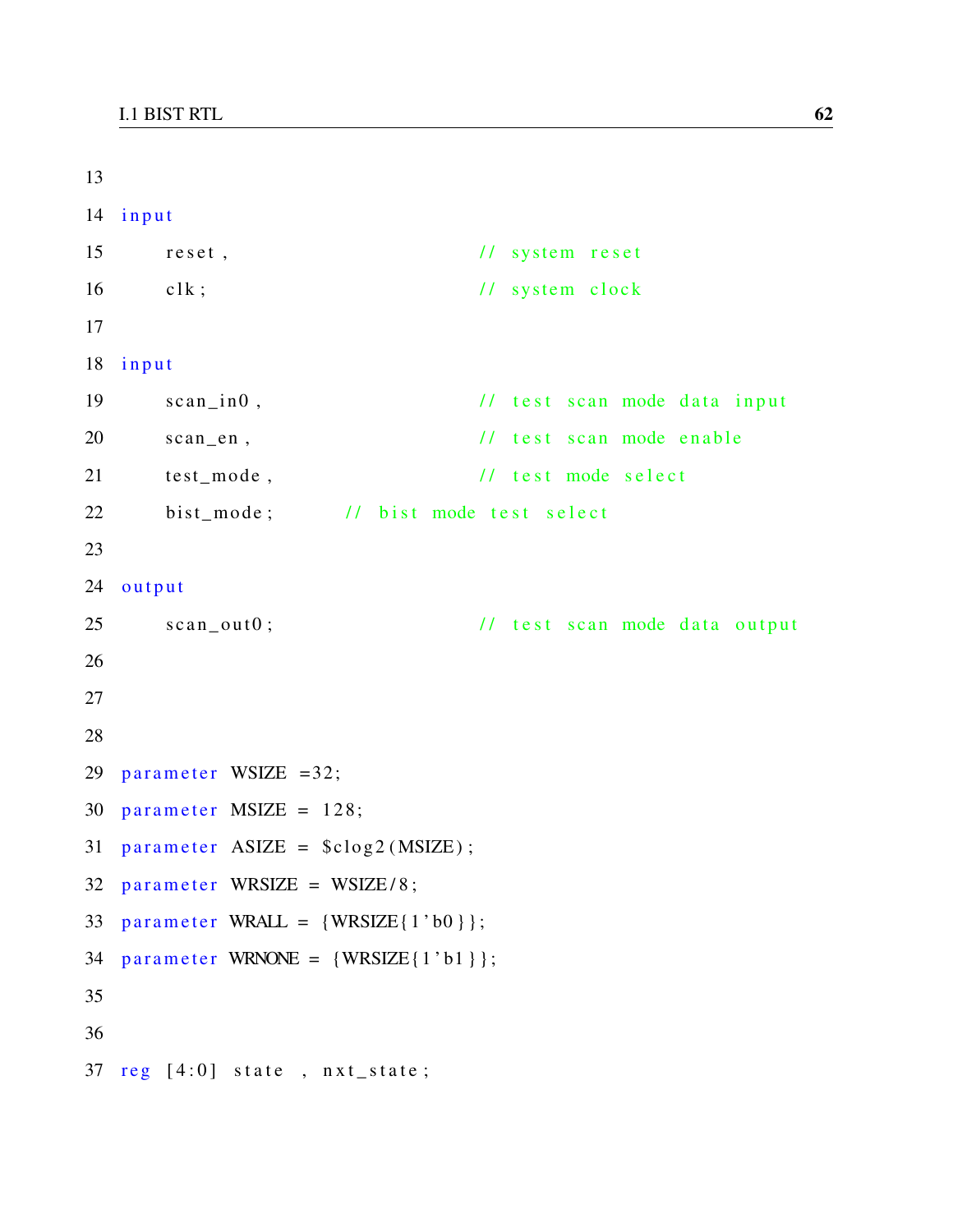```
38 parameter S0 = 0, S1 = 1, S2 = 2, S3 = 3, S4 = 4, S5 = 5, S6 = 6, S7 = 7, S8 = 8, S9 = 9, S10=10, S11 = 11, S12 = 12, S13 = 13, S14 = 14, S15 = 15, S16 = 16, S17 = 17, S18 = 18,S19 = 19, S20 = 20, S21 = 21, S22 = 22, S23 = 23, S24 = 24, S25 = 25;
39 parameter DONE_STATE=26;
40 parameter ERROR_STATE=27;
41
42
43
44 parameter CONSA = \{WSIZE/2\{2\} b01\};
45 parameter CONSB = \{WSIZE/2\{2\text{ 'b10}\}\};46 parameter CONSC = \{WSIZE/8\{8\}b00001111\};
47 parameter CONSD = \{WSIZE/8\{8\text{ 'b11110000 }\}\};48 parameter CONSE = \{WSIZE/16\{16' hFFFF\}\};49 parameter CONSF = \{WSIZE/16\{16\}10000\}\;;50 parameter ZERO = \{ASIZE\{1\text{'b0}\}\};51 parameter UX = \{WSIZE\{1'bX\}\};52 parameter UZ= \{WSIZE\{1' b0\}\};53 parameter MAX\_SIZE = \{ASIZE\} \{1' b1\};
54 parameter HALF_SIZE=MAX_SIZE>>1;
55
56
57
58 output [WSIZE-1:0] DOA, DOB;
59 input [WSIZE-1:0] DIA, DIB;
60 input [ASIZE-1:0] A, B;
```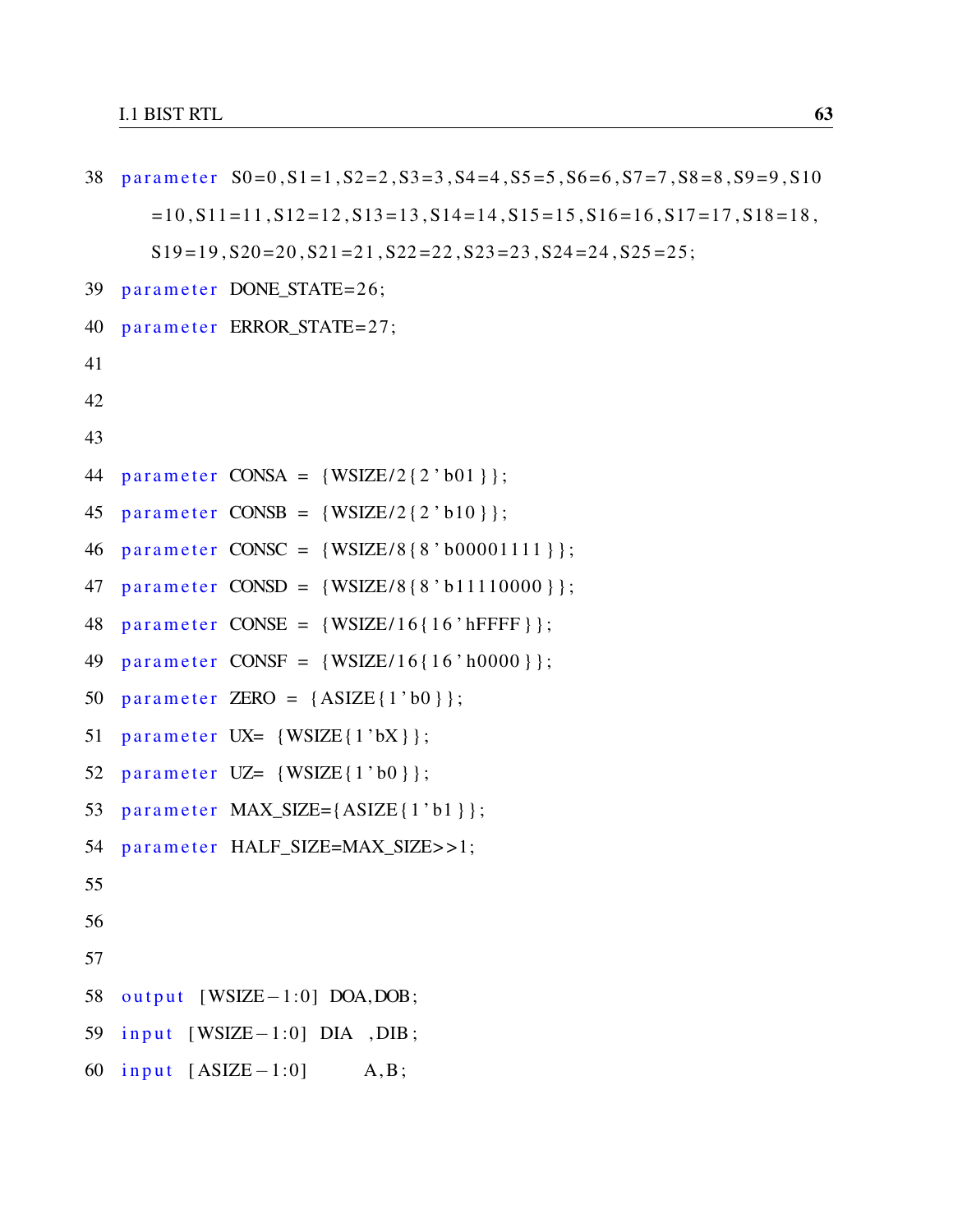| 61 | input | OEA;                     |                                                                |
|----|-------|--------------------------|----------------------------------------------------------------|
| 62 | input | OEB;                     |                                                                |
| 63 |       | $input$ [WRSIZE $-1:0$ ] | WEAN;                                                          |
| 64 |       | $input$ [WRSIZE-1:0]     | WEBN;                                                          |
| 65 | input | CKA;                     |                                                                |
| 66 | input | CKB;                     |                                                                |
| 67 | input | $CSA$ ;                  |                                                                |
| 68 | input | CSB;                     |                                                                |
| 69 | input | start;                   |                                                                |
| 70 |       | output reg done, result; |                                                                |
| 71 |       |                          |                                                                |
| 72 |       |                          |                                                                |
| 73 | wire  |                          | DOA0, DOA1, DOA2, DOA3, DOA4, DOA5, DOA6, DOA7, DOA8,          |
| 74 |       |                          | DOA9, DOA10, DOA11, DOA12, DOA13, DOA14, DOA15, DOA16, DOA17,  |
|    |       | DOA18,                   |                                                                |
| 75 |       |                          | DOA19, DOA20, DOA21, DOA22, DOA23, DOA24, DOA25, DOA26, DOA27, |
|    |       | DOA28,                   |                                                                |
| 76 |       | DOA29, DOA30, DOA31;     |                                                                |
| 77 | wire  |                          | DOB0, DOB1, DOB2, DOB3, DOB4, DOB5, DOB6, DOB7, DOB8,          |
| 78 |       |                          | DOB9, DOB10, DOB11, DOB12, DOB13, DOB14, DOB15, DOB16, DOB17,  |
|    |       | DOB18,                   |                                                                |
| 79 |       |                          | DOB19, DOB20, DOB21, DOB22, DOB23, DOB24, DOB25, DOB26, DOB27, |
|    |       | DOB28,                   |                                                                |
| 80 |       | DOB29, DOB30, DOB31;     |                                                                |
| 81 | wire  |                          | DIA0, DIA1, DIA2, DIA3, DIA4, DIA5, DIA6, DIA7, DIA8,          |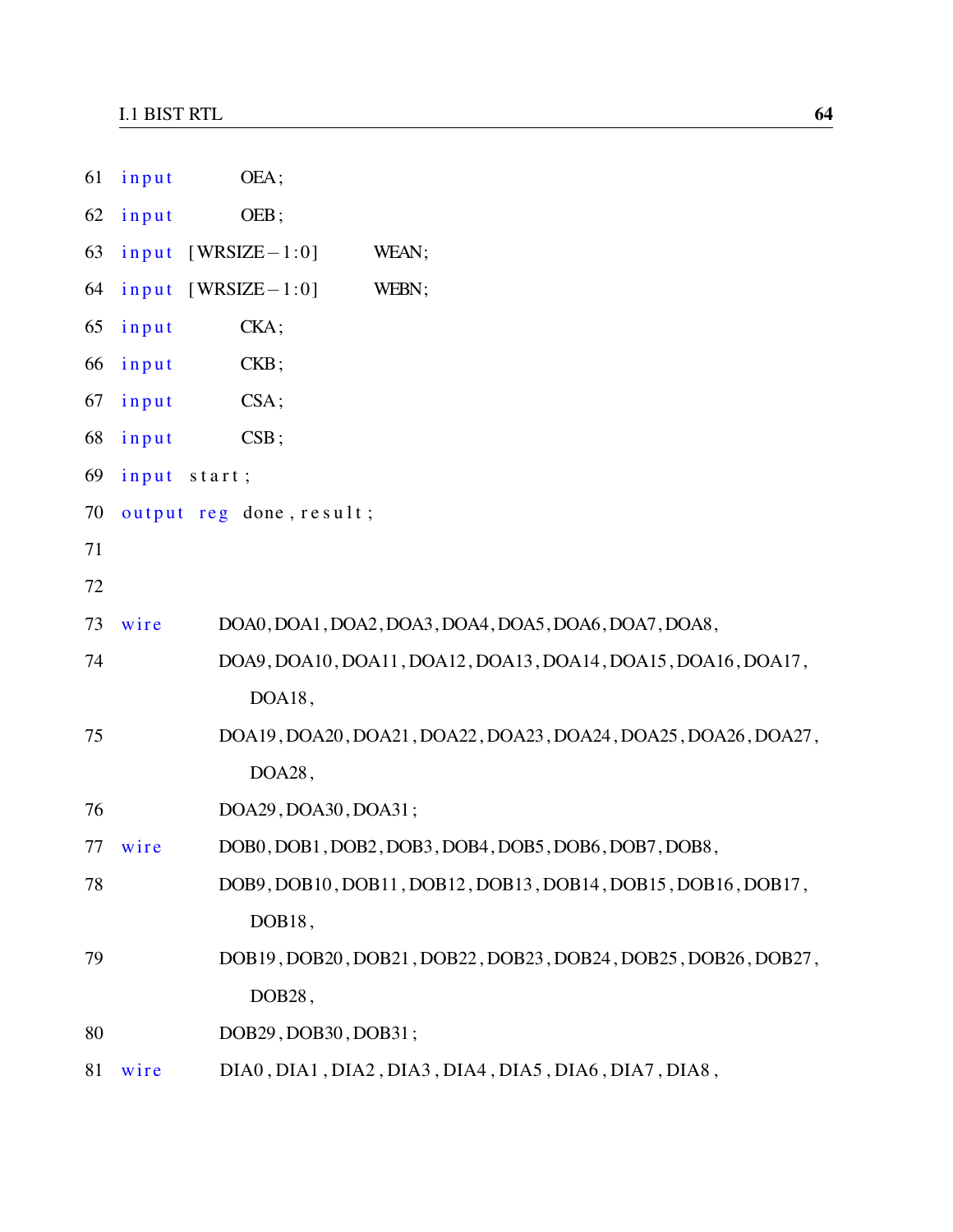| 82  |      | DIA9, DIA10, DIA11, DIA12, DIA13, DIA14, DIA15, DIA16, DIA17,  |
|-----|------|----------------------------------------------------------------|
|     |      | $DIA18$ ,                                                      |
| 83  |      | DIA19, DIA20, DIA21, DIA22, DIA23, DIA24, DIA25, DIA26, DIA27, |
|     |      | DIA28,                                                         |
| 84  |      | DIA29, DIA30, DIA31;                                           |
| 85  | wire | DIBO, DIB1, DIB2, DIB3, DIB4, DIB5, DIB6, DIB7, DIB8,          |
| 86  |      | DIB9, DIB10, DIB11, DIB12, DIB13, DIB14, DIB15, DIB16, DIB17,  |
|     |      | DIB18,                                                         |
| 87  |      | DIB19, DIB20, DIB21, DIB22, DIB23, DIB24, DIB25, DIB26, DIB27  |
|     |      | , DIB28,                                                       |
| 88  |      | DIB29, DIB30, DIB31;                                           |
| 89  |      |                                                                |
| 90  | wire | A0, A1, A2, A3, A4, A5, A6;                                    |
| 91  | wire | B0, B1, B2, B3, B4, B5, B6;                                    |
| 92  | wire | WEAN0;                                                         |
| 93  | wire | WEAN1;                                                         |
| 94  | wire | WEAN <sub>2</sub> ;                                            |
| 95  | wire | WEAN3;                                                         |
| 96  | wire | WEBN0;                                                         |
| 97  | wire | WEBN1;                                                         |
| 98  | wire | WEBN2;                                                         |
| 99  | wire | WEBN3;                                                         |
| 100 |      |                                                                |
| 101 |      |                                                                |

102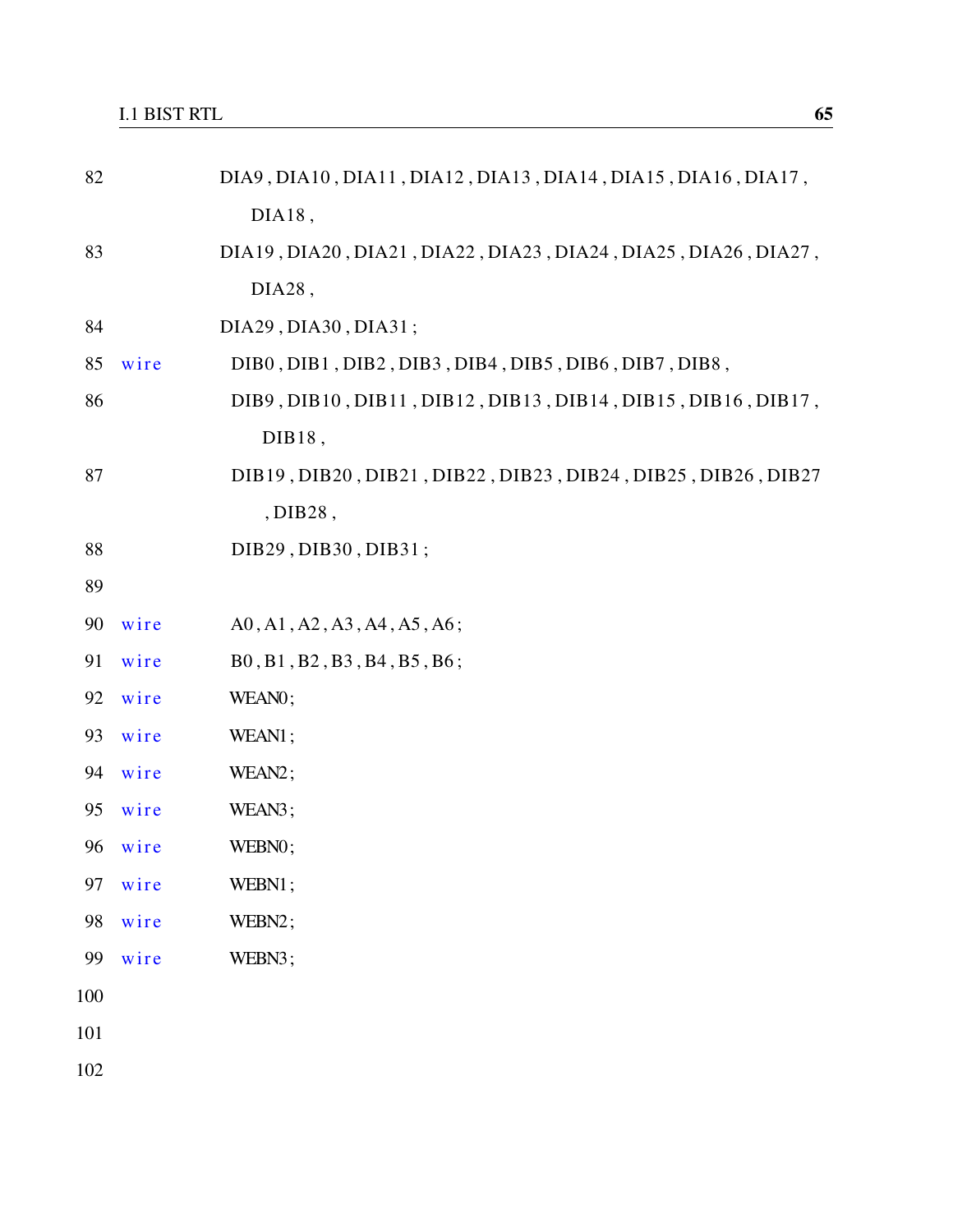```
103
104 wire [WSIZE-1:0] DOA_i, DOB_i;
105 wire [WSIZE−1:0] DIA_i, DIB_i;
106 wire [ASIZE-1:0] A_i, B_i;
107
108 wire [WRSIZE−1:0] WEAN_i;
109 wire [WRSIZE−1:0] WEBN_i;
110
111
112
113 reg [ WSIZE - 1:0] DIA_o, DIB_o, DIA_o1, DIB_o1;
114 wire [ASIZE-1:0] A_o, B_o;
115 \text{ reg} OEA_o, OEA_o1;
116 reg OEB_0, OEB_01;117 \text{ reg} [WRSIZE - 1:0] WEAN_0, WEAN_01;
118 reg [WRSIZE−1:0] WEBN_0, WEBN_01;
119
120 \text{ reg} CSA_o,CSA_o1;121 \text{ reg} CSB_o, CSB_o1;122
123
124
125
126 SJHD130_128X8X4CM4 RAM( A0 , A1 , A2 , A3 , A4 , A5 , A6 , B0 , B1 , B2 , B3 , B4 , B5 ,
       B6 , DOA0, DOA1,
```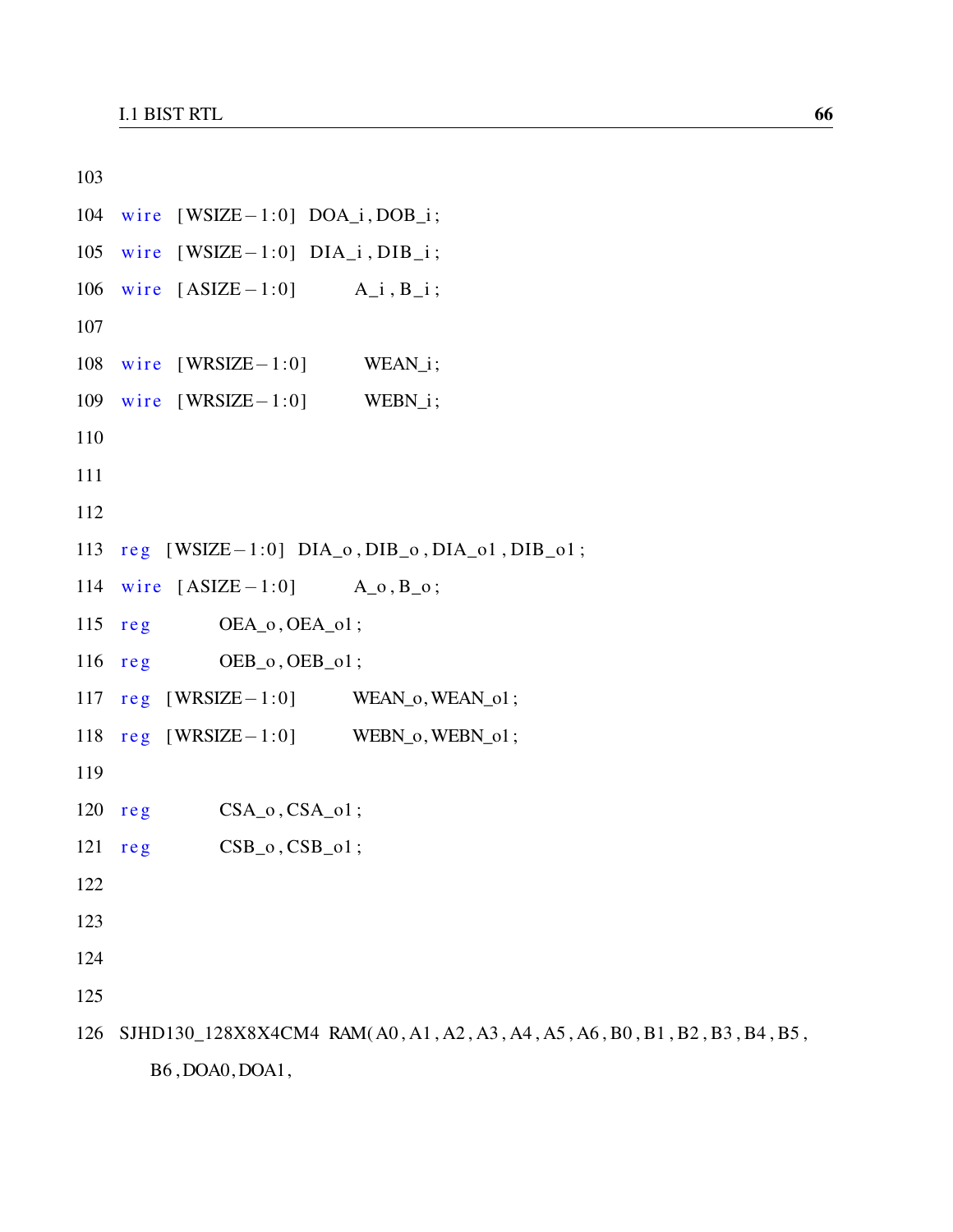| 127 | DOA2, DOA3, DOA4, DOA5, DOA6, DOA7, DOA8, DOA9, |
|-----|-------------------------------------------------|
| 128 | DOA10, DOA11, DOA12, DOA13, DOA14, DOA15,       |
|     | DOA16,                                          |
| 129 | DOA17, DOA18, DOA19, DOA20, DOA21, DOA22,       |
|     | DOA23,                                          |
| 130 | DOA24, DOA25, DOA26, DOA27, DOA28, DOA29,       |
|     | DOA30,                                          |
| 131 | DOA31, DOB0, DOB1, DOB2, DOB3, DOB4, DOB5, DOB6 |
|     | $\pmb{\mathcal{I}}$                             |
| 132 | DOB7, DOB8, DOB9, DOB10, DOB11, DOB12, DOB13,   |
| 133 | DOB14, DOB15, DOB16, DOB17, DOB18, DOB19,       |
|     | DOB <sub>20</sub> ,                             |
| 134 | DOB21, DOB22, DOB23, DOB24, DOB25, DOB26,       |
|     | DOB27,                                          |
| 135 | DOB28, DOB29, DOB30, DOB31, DIA0, DIA1, DIA2,   |
| 136 | DIA3, DIA4, DIA5, DIA6, DIA7, DIA8, DIA9, DIA10 |
|     | $\pmb{\mathcal{I}}$                             |
| 137 | DIA11, DIA12, DIA13, DIA14, DIA15, DIA16,       |
|     | DIA17,                                          |
| 138 | DIA18, DIA19, DIA20, DIA21, DIA22, DIA23,       |
|     | DIA24,                                          |
| 139 | DIA25, DIA26, DIA27, DIA28, DIA29, DIA30,       |
|     | DIA31,                                          |
| 140 | DIB0, DIB1, DIB2, DIB3, DIB4, DIB5, DIB6, DIB7, |
| 141 | DIB8, DIB9, DIB10, DIB11, DIB12, DIB13, DIB14,  |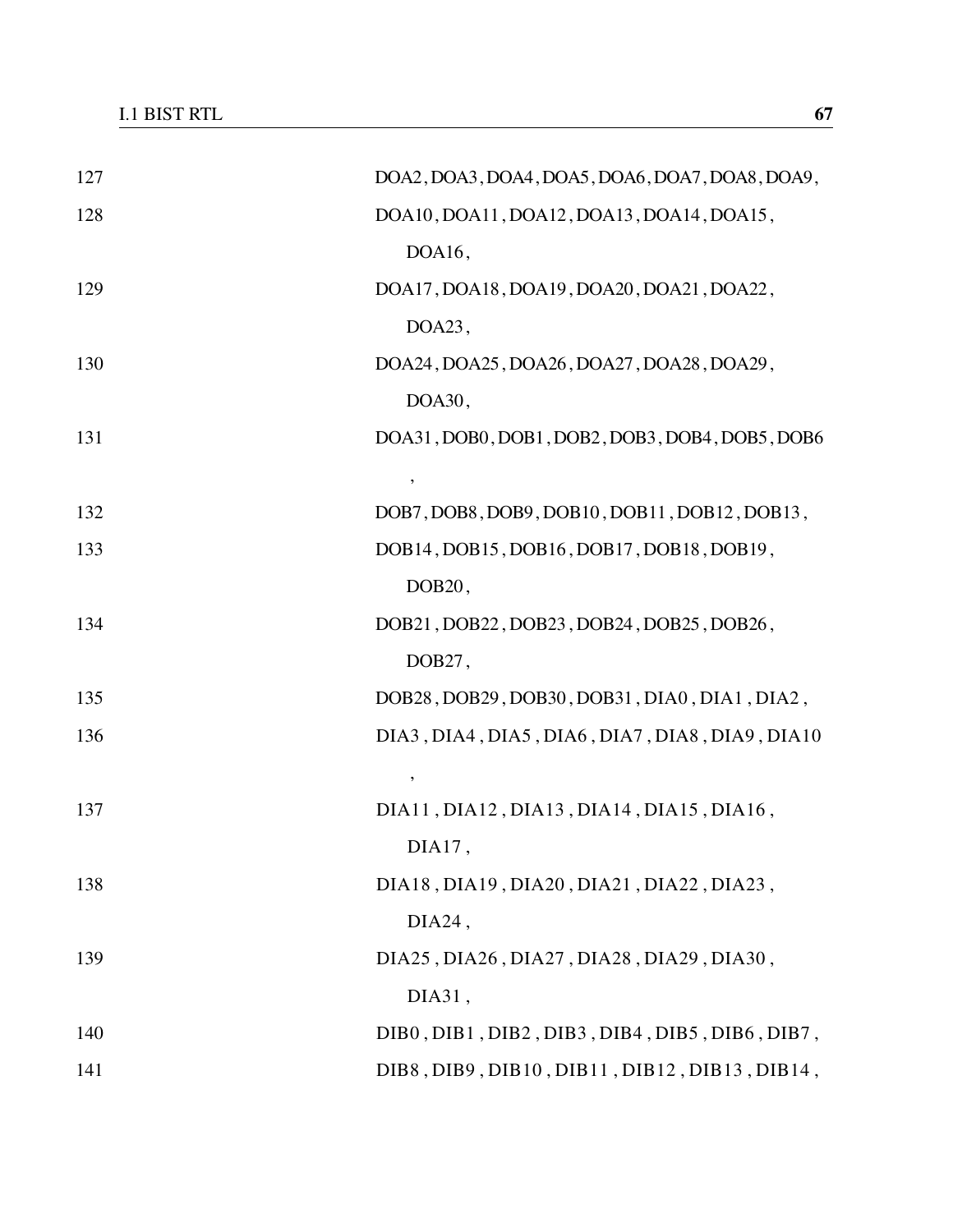| 142 | DIB15, DIB16, DIB17, DIB18, DIB19, DIB20,                                  |
|-----|----------------------------------------------------------------------------|
|     | $DIB21$ ,                                                                  |
| 143 | DIB22, DIB23, DIB24, DIB25, DIB26, DIB27,                                  |
|     | DIB28,                                                                     |
| 144 | DIB29, DIB30, DIB31, WEAN0, WEAN1, WEAN2,                                  |
|     | WEAN3,                                                                     |
| 145 | WEBN0, WEBN1, WEBN2, WEBN3, CKA_i, CKB_i,                                  |
|     | $CSA_i$ , $CSB_i$ , $OEA_i$ , $OEB_i$ ;                                    |
| 146 |                                                                            |
| 147 |                                                                            |
| 148 |                                                                            |
| 149 |                                                                            |
| 150 |                                                                            |
| 151 |                                                                            |
| 152 | assign $DOA_i = \{DOA31, DOA30, DOA29, DOA28, DOA27, DOA26, DOA25, DOA24,$ |
|     | DOA23,                                                                     |
| 153 | DOA22, DOA21, DOA20, DOA19, DOA18, DOA17, DOA16, DOA15,                    |
|     | DOA14, DOA13,                                                              |
| 154 | DOA12, DOA11, DOA10, DOA9, DOA8, DOA7, DOA6, DOA5, DOA4,                   |
|     | DOA3,                                                                      |
| 155 | $DOA2, DOA1, DOA0$ ;                                                       |
| 156 |                                                                            |
| 157 | assign DOB_i={DOB31, DOB30, DOB29, DOB28, DOB27, DOB26, DOB25, DOB24,      |
|     | DOB23,                                                                     |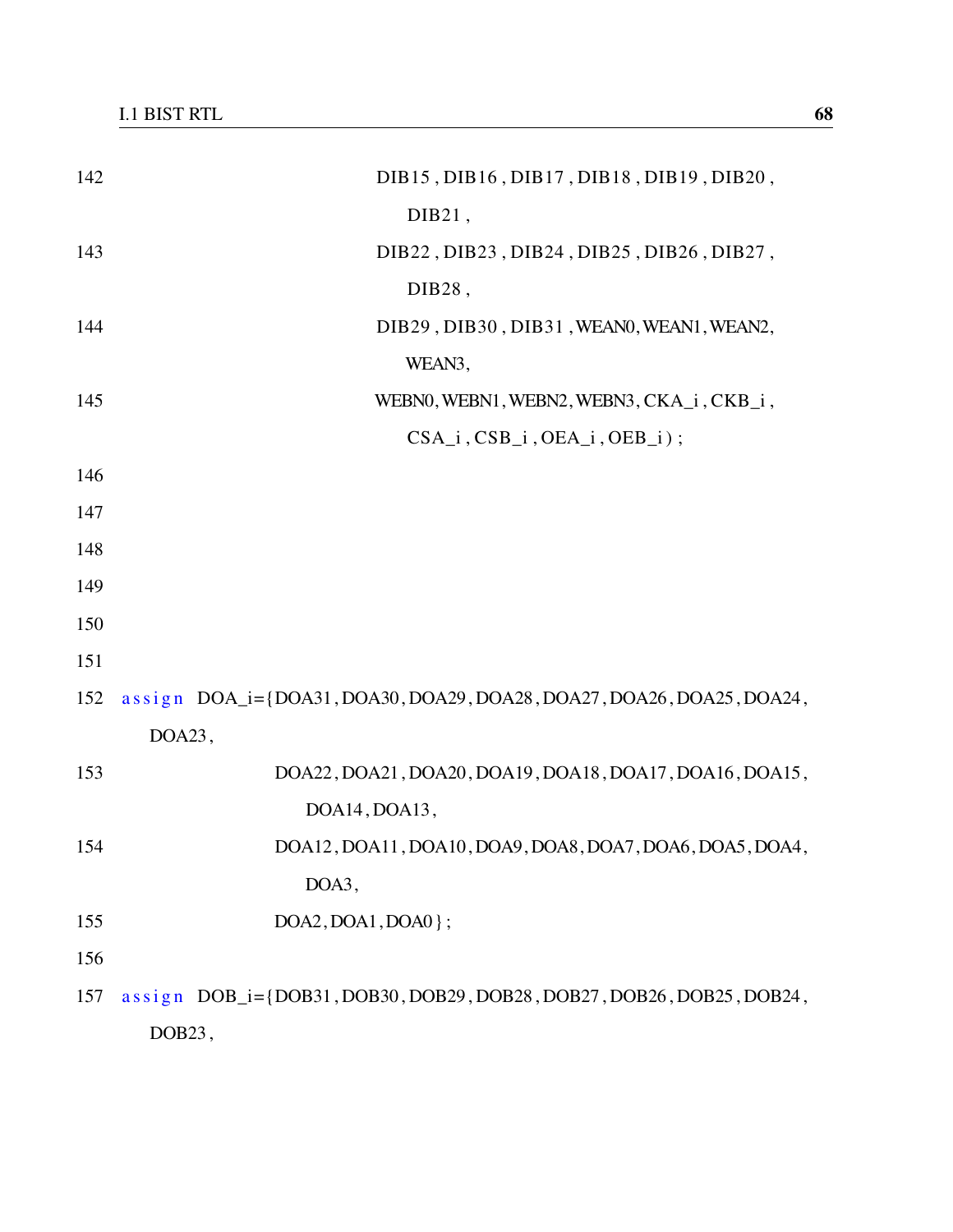| 158 | DOB22, DOB21, DOB20, DOB19, DOB18, DOB17, DOB16, DOB15,                |
|-----|------------------------------------------------------------------------|
|     | DOB14, DOB13,                                                          |
| 159 | DOB12, DOB11, DOB10, DOB9, DOB8, DOB7, DOB6, DOB5, DOB4,               |
|     | DOB <sub>3</sub> ,                                                     |
| 160 | $DOB2$ , $DOB1$ , $DOB0$ };                                            |
| 161 |                                                                        |
| 162 | assign {DIA31, DIA30, DIA29, DIA28, DIA27, DIA26, DIA25, DIA24, DIA23, |
| 163 | DIA22, DIA21, DIA20, DIA19, DIA18, DIA17, DIA16, DIA15, DIA14,         |
|     | DIA13,                                                                 |
| 164 | DIA12, DIA11, DIA10, DIA9, DIA8, DIA7, DIA6, DIA5, DIA4, DIA3,         |
| 165 | $DIA2$ , $DIA1$ , $DIA0$ } = $DIA_i$ ;                                 |
| 166 |                                                                        |
| 167 | assign {DIB31, DIB30, DIB29, DIB28, DIB27, DIB26, DIB25, DIB24, DIB23, |
| 168 | DIB22, DIB21, DIB20, DIB19, DIB18, DIB17, DIB16, DIB15, DIB14,         |
|     | $DIB13$ ,                                                              |
| 169 | DIB12, DIB11, DIB10, DIB9, DIB8, DIB7, DIB6, DIB5, DIB4, DIB3,         |
| 170 | $DIB2$ , $DIB1$ , $DIB0$ } = $DIB_i$ ;                                 |
| 171 | $assign \{A6, A5, A4, A3, A2, A1, A0\} = A_i;$                         |
| 172 | $assign {B6, B5, B4, B3, B2, B1, B0} = B_i;$                           |
| 173 |                                                                        |
| 174 | $assign$ {WEAN3, WEAN2, WEAN1, WEAN0}=WEAN_i;                          |
| 175 | $assign$ {WEBN3, WEBN2, WEBN1, WEBN0}=WEBN_i;                          |
| 176 |                                                                        |
| 177 |                                                                        |
| 178 | assign DOA=(test_mode)?DIA:(bist_mode)?UZ:DOA_i;                       |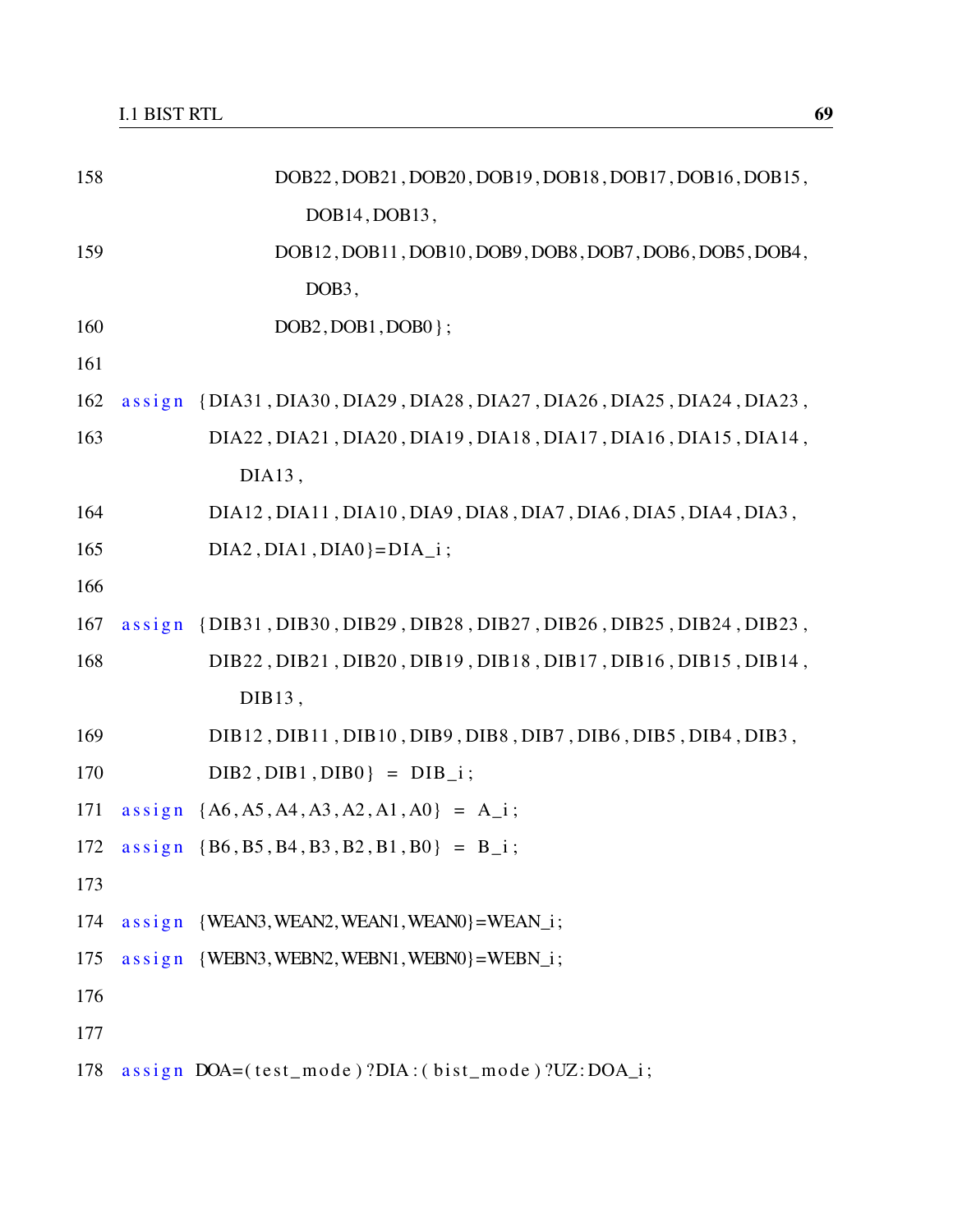```
179 assign DOB = (test_model) ?DIB : (bist_model) ?UZ: DOB_i ;
```
180

- $181$  assign  $DIA_i = (bist_model ? DIA_0 : DIA;$
- $182$  assign  $DIB_i = (hist_model ? DIB_o : DIB ;$

```
183
```
- 184  $\text{assign } A_i = (\text{bist_model}) ? A_0 : A;$
- $185$  assign  $B_i = (bist_model) ? B_0 : B;$
- 186 assign OEA  $i = ($  bist mode  $)$  ?OEA  $o$  :OEA;
- $187$  assign OEB\_i=(bist\_mode)?OEB\_o:OEB;
- 188 assign WEAN\_i=(bist\_mode)?WEAN\_o:WEAN;
- 189  $\text{assign}$  WEBN\_i=(bist\_mode)?WEBN\_o:WEBN;
- 190  $\text{assign } \text{CKA}_i = (\text{bist}_model) ? \text{clk} : \text{CKA};$
- 191  $\text{assign } \text{CKB}_i = (\text{bist}_model) ? \text{clk} : \text{CKB};$
- 192 assign CSA  $i = ($  bist mode  $)$  ?CSA  $o$  : CSA;
- 193 assign  $CSB_i = (bist_model) ?CSB_o : CSB;$
- 194
- 195
- 196
- 
- 197
- 198
- 199
- 200 reg [ASIZE−1:0] Counter, Counter1 ;
- 201  $reg$   $[1:0]$  operation;
- 202  $reg$  [ASIZE-1:0] O\_Reset\_Value;
- $203$  reg  $\lceil 1:0 \rceil$  A\_Address\_Generator, B\_Address\_Generator;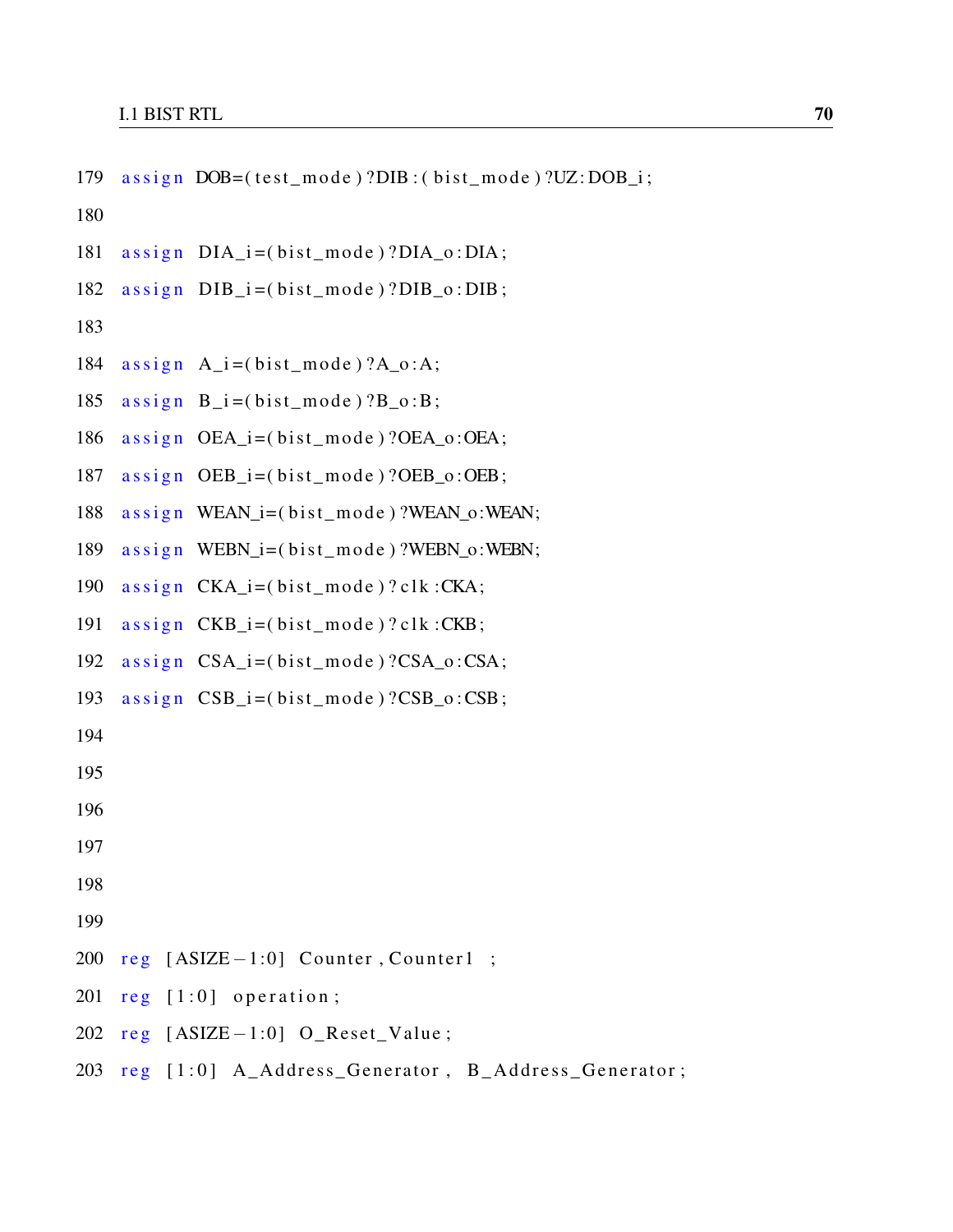| 204 |                   |                                                                                     |
|-----|-------------------|-------------------------------------------------------------------------------------|
| 205 |                   |                                                                                     |
| 206 |                   | assign $A_0 = (A\_Address\_Generator == 2' b00)?$ Counter1:                         |
| 207 |                   | $(A_\text{--}Address_\text{Generator==2'}b01)?$ {Counter1[6],~Counter1              |
|     |                   | $[5:0]$ :                                                                           |
| 208 |                   | (A_Address_Generator==2'b10)? {!Counter1[6], Counter1                               |
|     |                   | $[5:0]$ :                                                                           |
| 209 |                   | $(A_{\text{--}}Address_{\text{--}}Generator == 2' b11)?$ ~ Counter1 : Counter1 ;    |
| 210 |                   |                                                                                     |
| 211 |                   |                                                                                     |
| 212 |                   |                                                                                     |
| 213 |                   |                                                                                     |
| 214 |                   | assign $B_0 = (B_A d d r e s_S_G \theta e n e r a t \theta r = 2' b 00)?$ Counter1: |
| 215 |                   | $(B_A ddress_Generator==2'b01)?$ {Counter1 [ASIZE-1],~                              |
|     |                   | Counter1 $[(ASIZE-2):0]$ :                                                          |
| 216 |                   | $(B_A ddress_CGenerator == 2'b10)?$ $(!(Counter1[ASIZE-1]))$ ,                      |
|     |                   | Counter1 $[(ASIZE-2):0]$ :                                                          |
| 217 |                   | $(B_A ddress_CGenerator == 2' b11)?$ Counter1 : Counter1 ;                          |
| 218 |                   |                                                                                     |
| 219 | $/$ *             |                                                                                     |
| 220 |                   | always@(A_Address_Generator)                                                        |
| 221 | begin             |                                                                                     |
| 222 | if (reset)        |                                                                                     |
| 223 | $A_0 \leq ZERO$ ; |                                                                                     |
|     |                   | 224 else if (bist_mode)                                                             |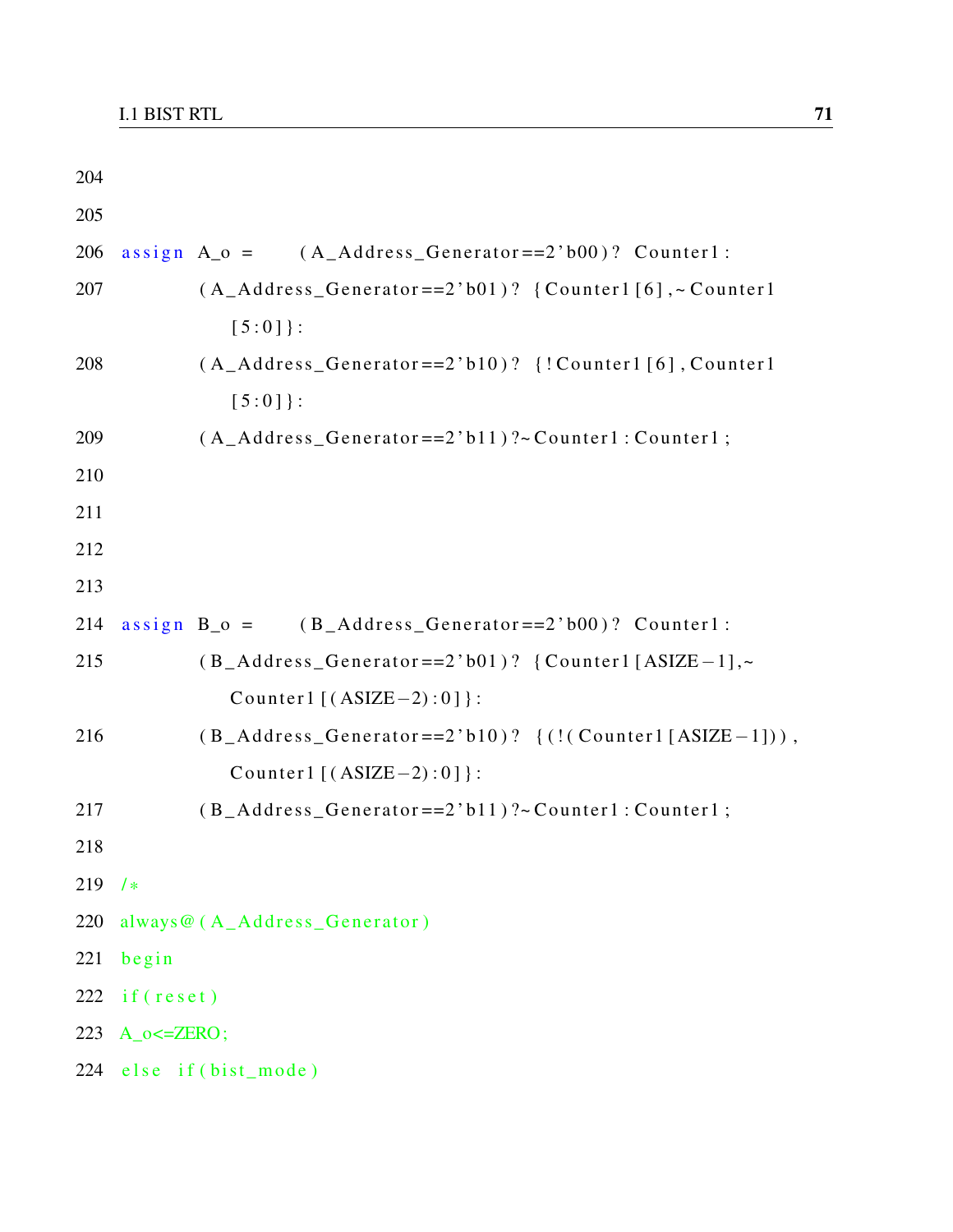|          | 225 begin                             |
|----------|---------------------------------------|
|          | $226$ case:                           |
| $227 *1$ |                                       |
| 228      |                                       |
| 229      | always@(posedge clk or posedge reset) |
|          | 230 begin                             |
| 231      | if (reset)                            |
| 232      | begin                                 |
| 233      | Counter <= ZERO;                      |
| 234      | Counter1 $\le$ =ZERO;                 |
| 235      | $DIA_0 \leq 0;$                       |
| 236      | $DIB_0 \lt = 0;$                      |
| 237      | $OEA_0 \lt = 0;$                      |
| 238      | $OEB_0 \lt = 0;$                      |
| 239      | WEAN_o<=WRNONE;                       |
| 240      | WEBN_o<=WRNONE;                       |
| 241      | $CSA_0 \leq 0;$                       |
| 242      | $CSB_0 \lt = 0;$                      |
| 243      | end                                   |
| 244      |                                       |
| 245      | else if (bist_mode)                   |
| 246      |                                       |
| 247      | begin                                 |
| 248      | Counter $1 \leq C$ ounter;            |
| 249      |                                       |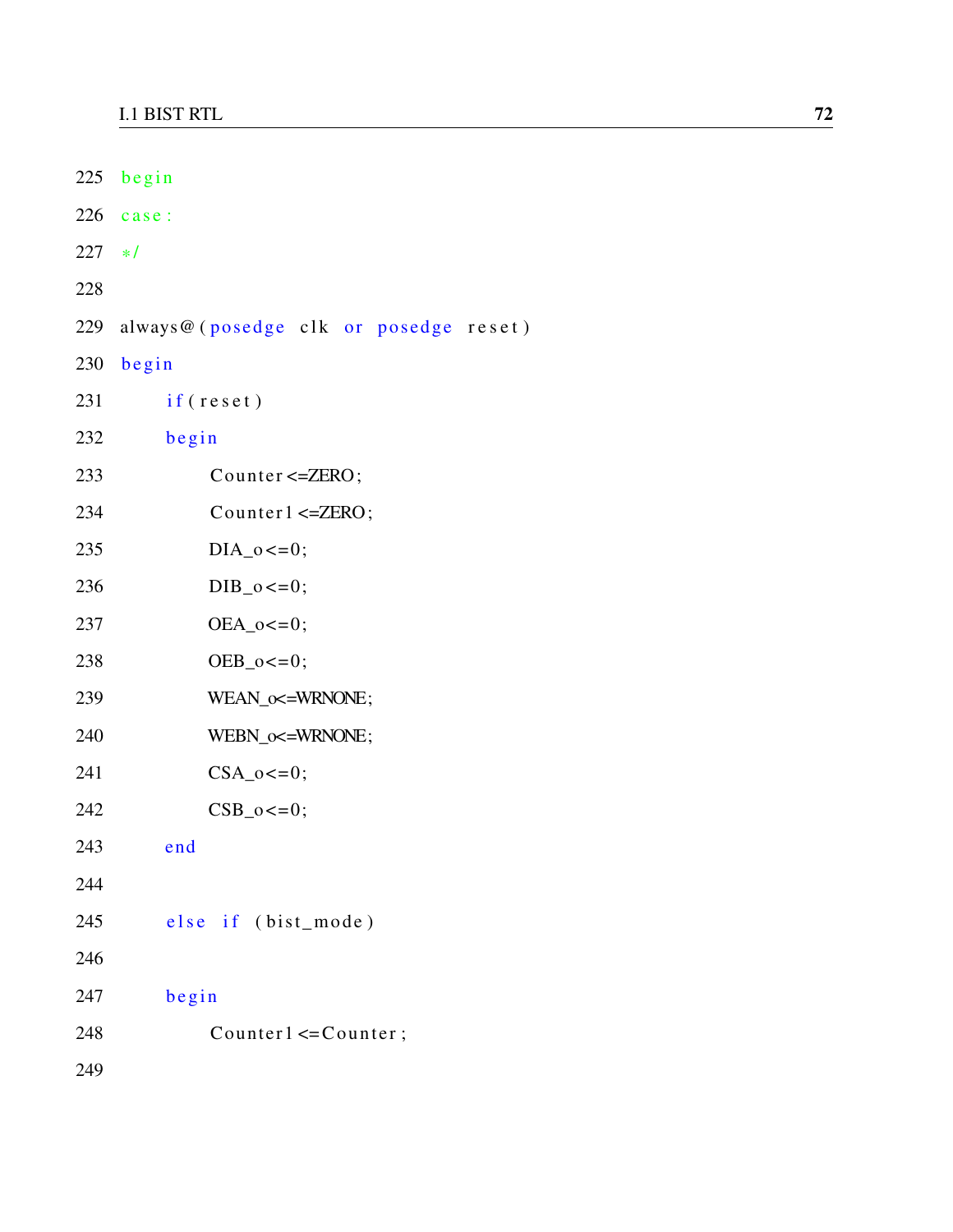| 250 | case (operation)                        |
|-----|-----------------------------------------|
| 251 | $0:$ Counter $\leq$ Counter;            |
| 252 | $1: Counter \le Counter + 1;$           |
| 253 | 2: Counter $\leq$ Counter $-1$ ;        |
| 254 | $3: Counter \leftarrow O\_Reset_Value;$ |
| 255 | default: Counter <= Counter;            |
| 256 | endcase                                 |
| 257 | $DIA_0 \leq DIA_01$ ;                   |
| 258 | $DIB_0 \leq DIB_01$ ;                   |
| 259 | $OEA_0 \leq OEA_01$ ;                   |
| 260 | $OEB_0 \leq OEB_01$ ;                   |
| 261 | $WEAN_{\sim} \times = WEAN_{01};$       |
| 262 | $WEBN_{\infty}=\text{WEBN}_01;$         |
| 263 | $CSA_0 \leq CSA_01$ ;                   |
| 264 | $CSB_0 \leq -CSB_01$ ;                  |
| 265 | end                                     |
| 266 | else                                    |
| 267 | begin                                   |
| 268 | $DIA_0 \leq DIA_0$ ;                    |
| 269 | DIB $o \leq DIB$ $o$ ;                  |
| 270 | $OEA_0 \leq OEA_0$ ;                    |
| 271 | $OEB_0 \leq OEB_0$ ;                    |
| 272 | WEAN_o <= WEAN_o;                       |
| 273 | WEBN_o <= WEBN_o;                       |
| 274 | $CSA_0 \leq CSA_0$ ;                    |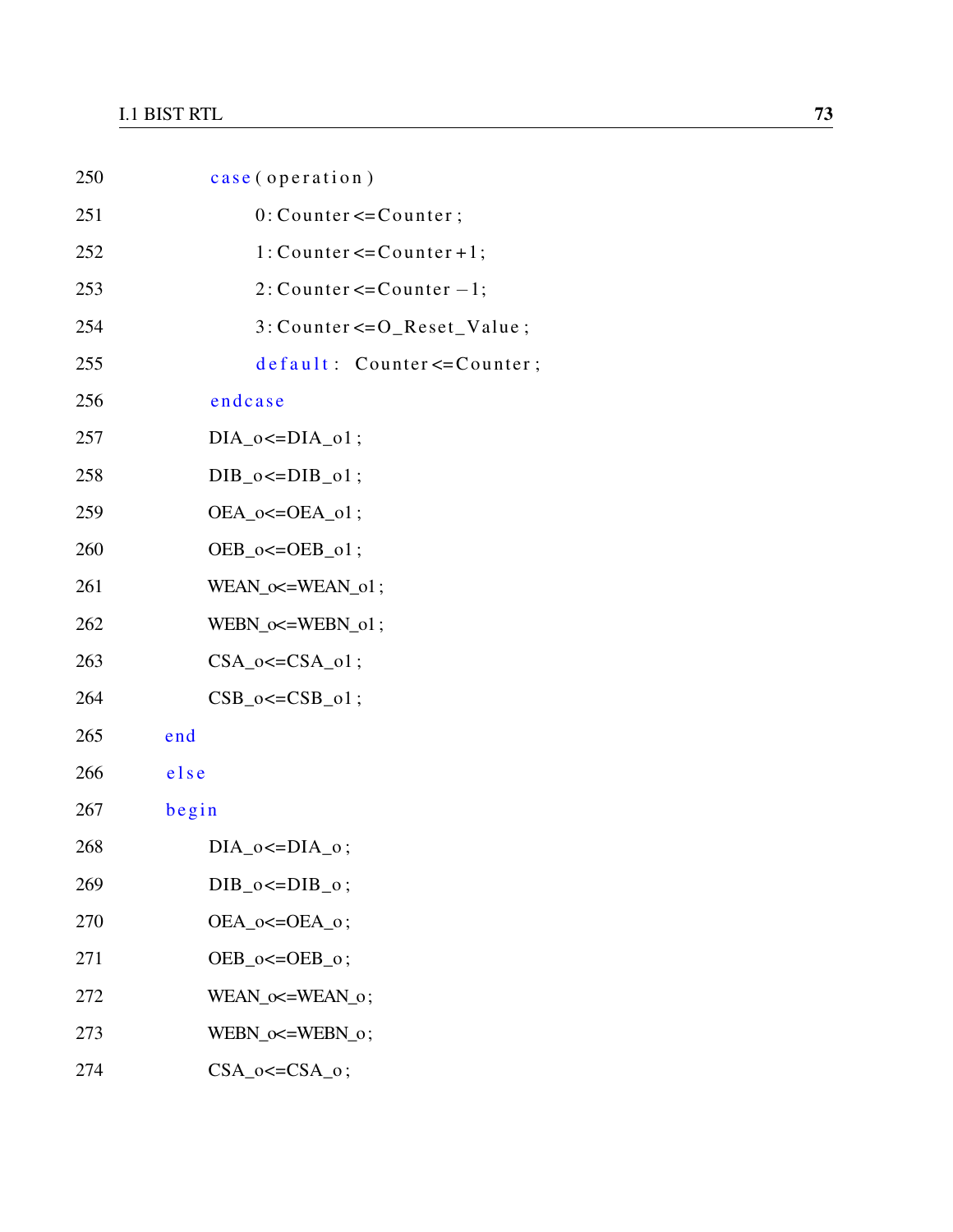```
275 CSB_0 \leq -CSB_0;
276 Counter <= Counter;
277 Counter1 <= Counter1 ; end
278 end
279
280
281
282
283
284 reg [ASIZE-1:0] AADR1, BADR1;
285 reg Error_Reg1, Error_Reg2;
286 reg [ASIZE:0] Error_ADR1, Error_ADR2;
287 reg chk_A, chk_B, chk_A1, chk_B1, chk_A2, chk_B2;
288 reg [WSIZE−1:0] Exp_OP_A, Exp_OP_B, Exp_OP_A1, Exp_OP_B1, Exp_OP_B2
      , Exp\_OP_A2;
289 always@ (posedge clk or posedge reset)
290 begin
291 if (reset)
292 begin
293 AADR1<=ZERO;
294 BADR1<=ZERO;
295 chk A1 \le 0;
296 chk_B1 <= 0;
297 chk_A2 <= 0;
298 chk_B2\lt=0;
```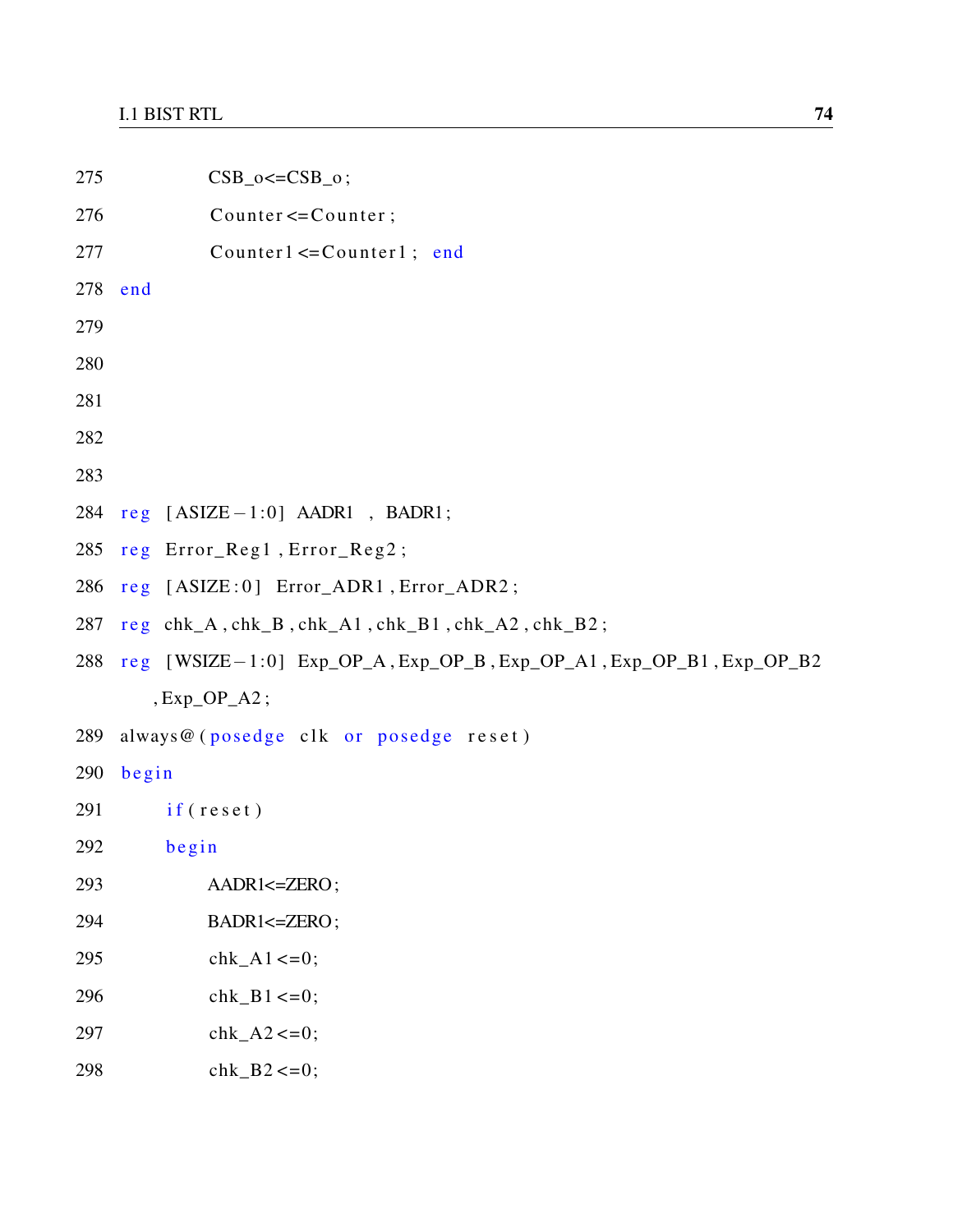| 299 | $Error\_Reg1 \leq 1' b0;$                 |
|-----|-------------------------------------------|
| 300 | $Error_{ADR2} \leq {\frac{1' b0}{ZERO}};$ |
| 301 | $Error\_Reg2 \leq 1' b0;$                 |
| 302 | $Error_ADR1 \leq {\{1' b0, ZERO\}}$ ;     |
| 303 | $Exp_OP_B1 \leq 0;$                       |
| 304 | $Exp_OP_A1 \leq 0;$                       |
| 305 | $Exp\_OP_B2 \leq 0$ ;                     |
| 306 | $Exp_OP_A2 \leq 0;$                       |
| 307 | end                                       |
| 308 | else if (bist_mode)                       |
| 309 | begin                                     |
| 310 | $AADR1 \leq A_0$ ;                        |
| 311 | $chk_A1 \leq chk_A;$                      |
| 312 | $chk_B1 \leq chk_B$ ;                     |
| 313 | $chk_A2 \leq chk_A1$ ;                    |
| 314 | $chk_B2 \leq chk_B1$ ;                    |
| 315 | $BADR1 \le B_0$ ;                         |
| 316 | $Exp\_OP_B1 \leq Exp_OP_B$ ;              |
| 317 | $Exp_OP_A1 \leq Exp_OP_A$ ;               |
| 318 |                                           |
| 319 | $Exp_OP_B2 \leq Exp_OP_B1$ ;              |
| 320 | $Exp\_OP_A2 \leq Exp_OP_A1$ ;             |
| 321 |                                           |
| 322 | $if (chk_A2 \&& !Error_Reg1)$             |
| 323 | begin                                     |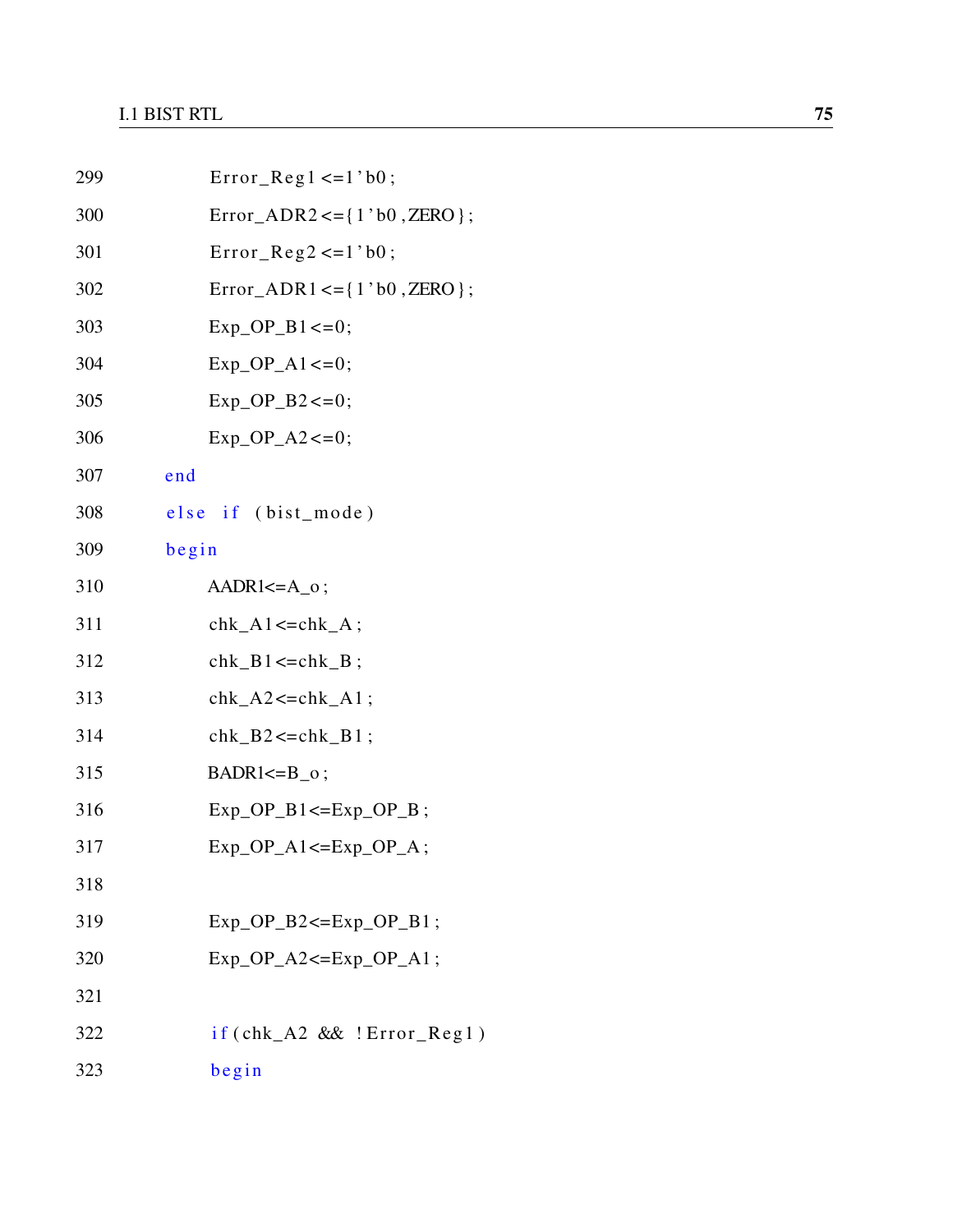| 324 | $if (DOA_i!=Exp_OP_A2)$                                       |
|-----|---------------------------------------------------------------|
| 325 | begin                                                         |
| 326 | // \$display ("A %d Error found %h Expected @ %h              |
|     | but we got %h ", state, Exp_OP_A2, AADR1, DOA_i               |
|     | $)$ ;                                                         |
| 327 | $Error\_Reg1 \leq 1' b1;$                                     |
| 328 | $Error_\text{ADR1} \leq \{1, b0, \text{A} \leq 1\}$ ; end     |
| 329 | else                                                          |
| 330 | begin $Error\_Reg1 \leq Error\_Reg1$ ;                        |
| 331 | Error_ADR1<=Error_ADR1; end                                   |
| 332 | end                                                           |
| 333 | else                                                          |
| 334 | begin $Error\_Reg1 \leq Error\_Reg1$ ;                        |
| 335 | $Error_ADR1 \leq Error_ADR1$ ; end                            |
| 336 |                                                               |
| 337 |                                                               |
| 338 | $if (chk_B2 \&& !Error_{Reg2})$                               |
| 339 | begin                                                         |
| 340 | $if (DOB_i!=Exp_OP_B2)$                                       |
| 341 | \$display ("B %d Error found %h Expected @ %<br>$\frac{1}{2}$ |
|     | h but we got %h ", state, Exp_OP_B2, BADR1,                   |
|     | $DOB_i$ ;                                                     |
| 342 | begin $Error_{Reg2} \le -1$ 'b1;                              |
| 343 | $Error_\text{ADR2} \leq \{1, b0, \text{BADR1}\};$ end         |
| 344 | else begin                                                    |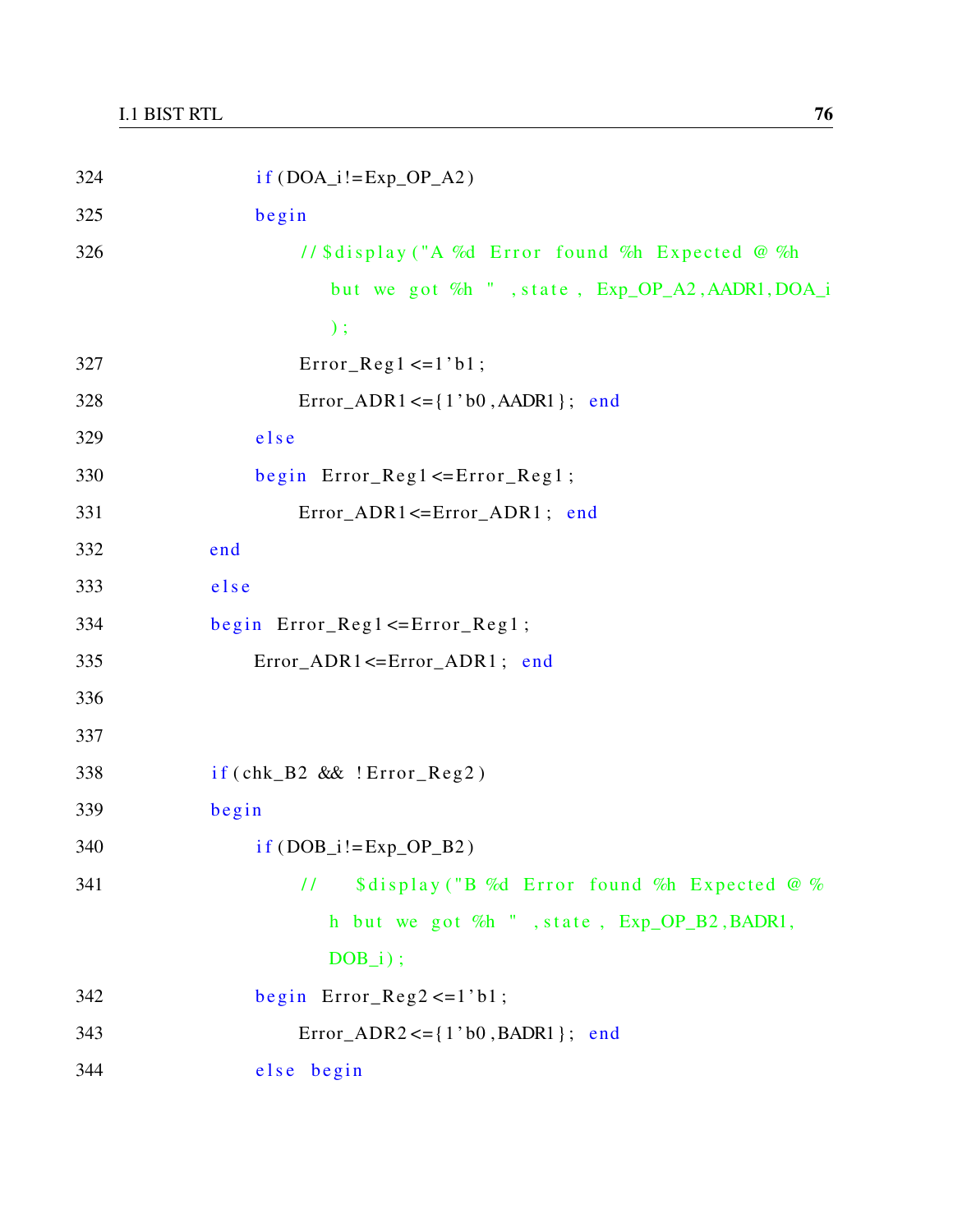| 345 | $Error\_Reg2 \leq Error\_Reg2$ ;      |
|-----|---------------------------------------|
| 346 | Error_ADR2<=Error_ADR2; end           |
| 347 | end                                   |
| 348 | begin<br>$e$ lse                      |
| 349 | $Error\_Reg2 \leq Error\_Reg2$ ;      |
| 350 | Error_ADR2<=Error_ADR2;               |
| 351 | end end                               |
| 352 | else                                  |
| 353 | begin                                 |
| 354 | $Error\_Reg2 \leq Error\_Reg2$ ;      |
| 355 | Error_ADR2<=Error_ADR2;               |
| 356 | $Error\_Reg1 \leq Error\_Reg1;$       |
| 357 | Error_ADR1 <= Error_ADR1;             |
| 358 | end                                   |
| 359 |                                       |
| 360 | end                                   |
| 361 |                                       |
| 362 |                                       |
| 363 |                                       |
| 364 |                                       |
| 365 | always@(posedge clk or posedge reset) |
| 366 | begin                                 |
| 367 | if (reset)                            |
| 368 | state $\leq$ =S0;                     |
| 369 | else if (bist_mode)                   |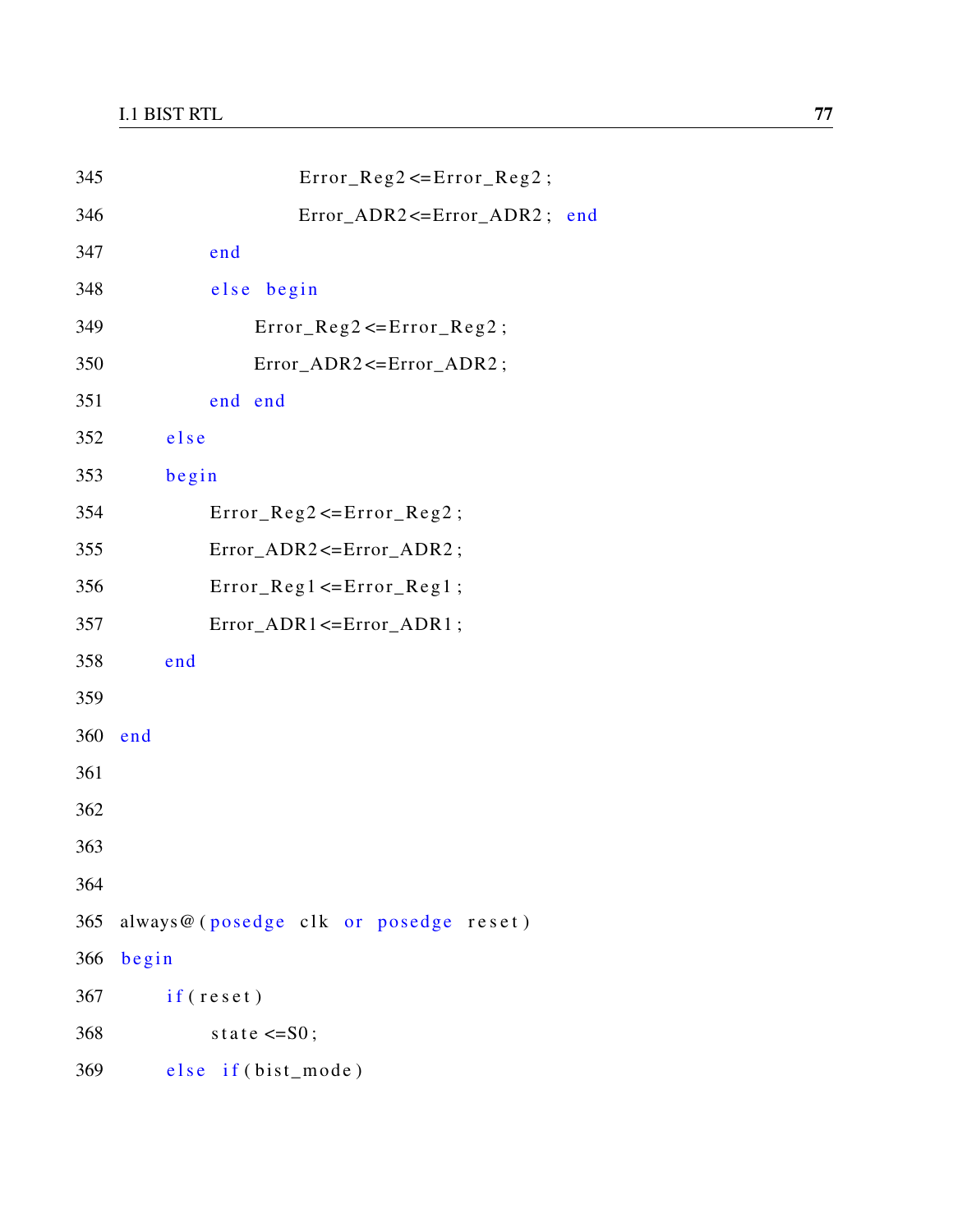| 370 | begin                          |
|-----|--------------------------------|
| 371 | if (Error_Reg1     Error_Reg2) |
| 372 | state <= ERROR_STATE;          |
| 373 | else                           |
| 374 | state $\leq n \times t$ state; |
| 375 | end                            |
| 376 | else                           |
| 377 | state $\leq$ state;            |
| 378 | end                            |
| 379 |                                |
| 380 |                                |
| 381 |                                |
| 382 |                                |
| 383 |                                |
|     | 384 always@(*)                 |
| 385 | begin                          |
| 386 |                                |
| 387 |                                |
| 388 |                                |
| 389 |                                |
| 390 | if (bist_mode)                 |
| 391 | begin                          |
| 392 |                                |
| 393 | case (state)                   |
| 394 | S0:begin                       |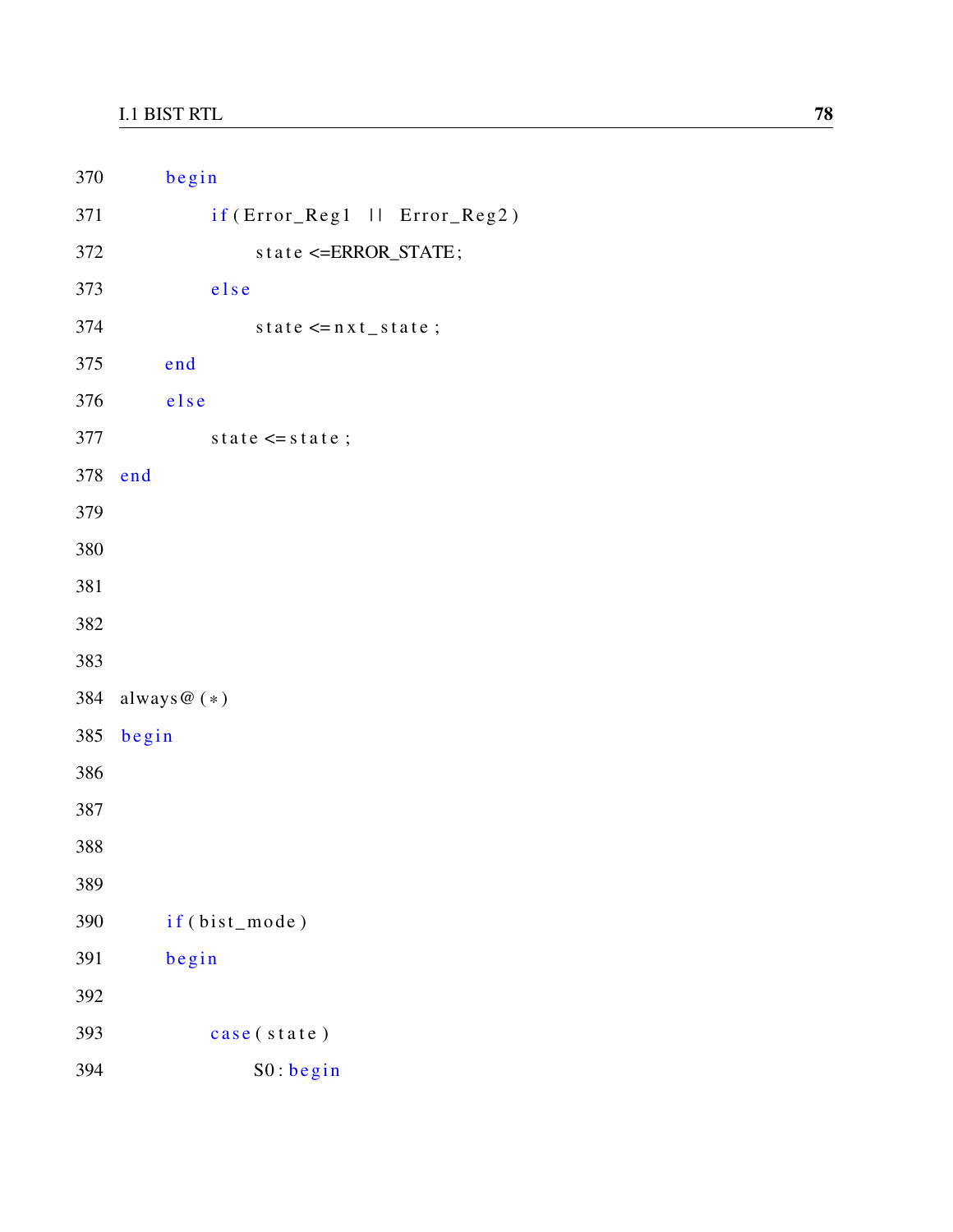| 395 |                            |
|-----|----------------------------|
| 396 | $DIA_01=0;$                |
| 397 | $DIB_01=0;$                |
| 398 | $OEA_01=0$ ;               |
| 399 | $OEB_01=0;$                |
| 400 | WEAN_o1=WRNONE;            |
| 401 | WEBN_o1=WRNONE;            |
| 402 | $CSA_01=0;$                |
| 403 | $CSB_01=0;$                |
| 404 | $chk_A=0;$                 |
| 405 | chk $B=0$ ;                |
| 406 | O_Reset_Value=ZERO;        |
| 407 | A_Address_Generator=0;     |
| 408 | $B\_Address\_Generator=0;$ |
| 409 | $Exp\_OP_A=0;$             |
| 410 | $Exp\_OP$ <sub>B</sub> =0; |
| 411 | $done = 0;$                |
| 412 | $re$ sult=0;               |
| 413 |                            |
| 414 | $if (start == 1)$          |
| 415 | begin                      |
| 416 | $nx t$ _ state = S1;       |
| 417 | operation = $2$ 'b $11$ ;  |
| 418 | end                        |
| 419 | else                       |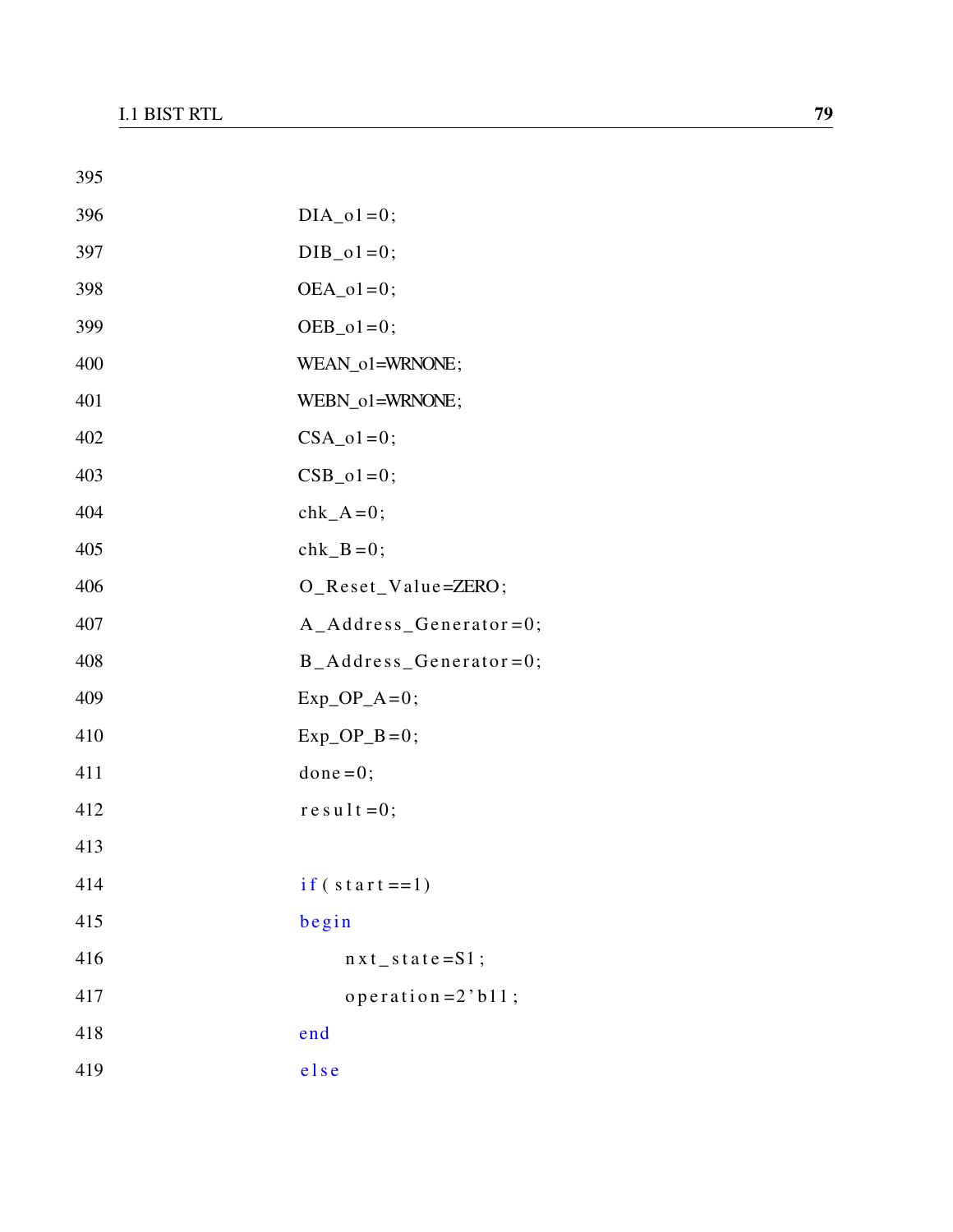| 420 | begin                                   |
|-----|-----------------------------------------|
| 421 | $nx t$ state=S0;                        |
| 422 | operation= $2$ 'b00;                    |
| 423 | end                                     |
| 424 |                                         |
| 425 | end                                     |
| 426 | $S1$ :                                  |
| 427 | begin                                   |
| 428 | $A\_Address\_Generator=2' b00;$         |
| 429 | $B\_Address\_Generator=2' b10;$         |
| 430 | $DIA_01 = CONSA;$                       |
| 431 | $DIB_01 = CONSA;$                       |
| 432 | $CSA_01=1;$                             |
| 433 | $CSB_01=1;$                             |
| 434 | $OEA_01=0;$                             |
| 435 | $OEB_01=0;$                             |
| 436 | $Exp\_OP_A=0;$                          |
| 437 | $Exp\_OP$ <sub><math>B=0</math></sub> ; |
| 438 | $chk_A=0;$                              |
| 439 | $chk_B=0;$                              |
| 440 | $done = 0;$                             |
| 441 | $re$ sult=0;                            |
| 442 | WEAN_o1=WRALL;                          |
| 443 | WEBN_o1=WRALL;                          |
| 444 | $O$ <sub>Reset_Value=0;</sub>           |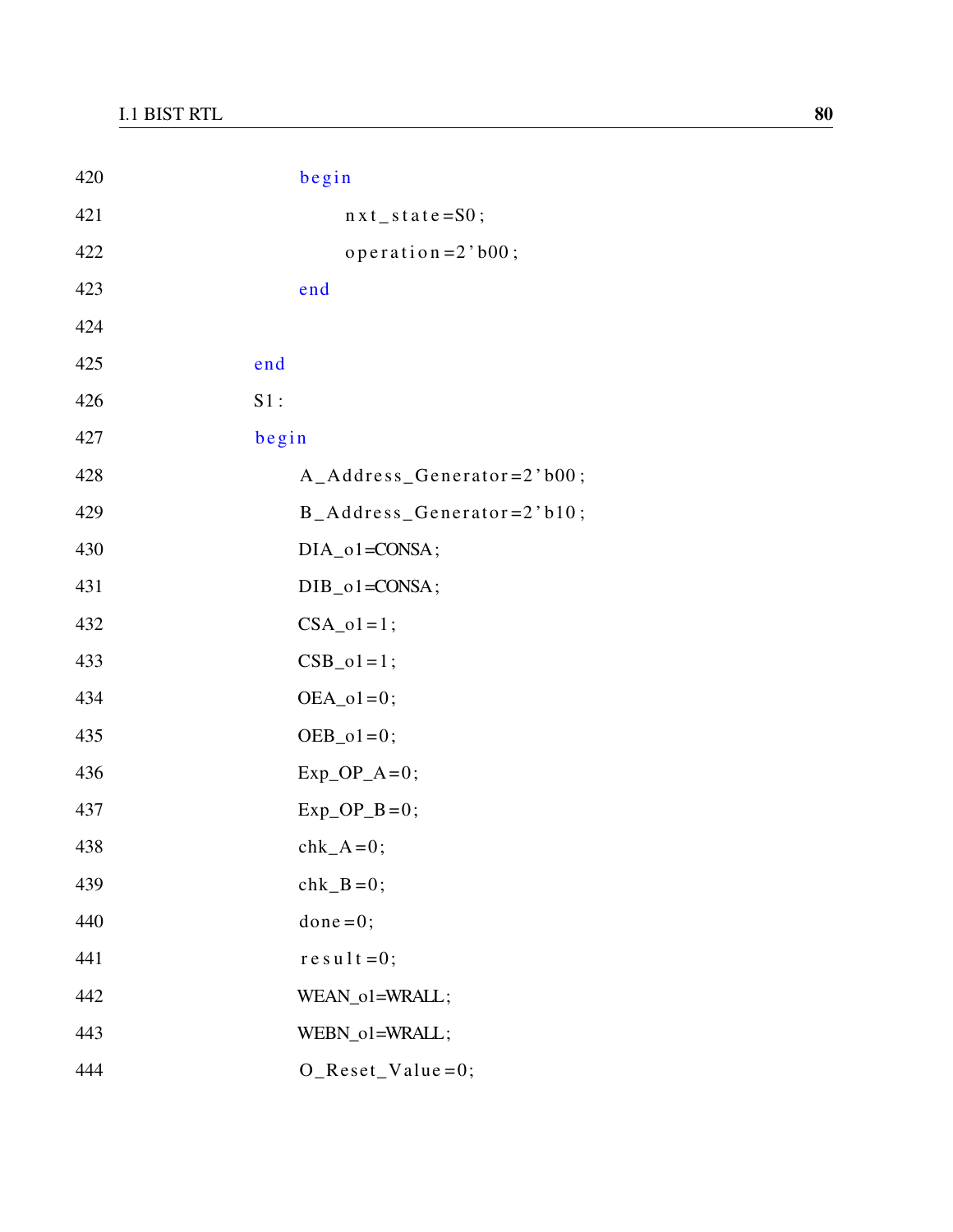| 445 | if (Counter==HALF_SIZE)         |
|-----|---------------------------------|
| 446 | begin                           |
| 447 | $nxt$ _ state=S2;               |
| 448 | operation= $2$ 'b11;            |
| 449 |                                 |
| 450 |                                 |
| 451 | end                             |
| 452 | else                            |
| 453 | begin                           |
| 454 | $nxt$ _ state=S1;               |
| 455 | operation= $2$ 'b01;            |
| 456 |                                 |
| 457 |                                 |
| 458 |                                 |
| 459 | end                             |
| 460 | end                             |
| 461 |                                 |
| 462 | S2:                             |
| 463 | begin                           |
| 464 |                                 |
| 465 | A_Address_Generator=2'b00;      |
| 466 | $B\_Address\_Generator=2' b10;$ |
| 467 | $OEA_01=1;$                     |
| 468 | $OEB_01=1;$                     |
| 469 | $CSA_01=1;$                     |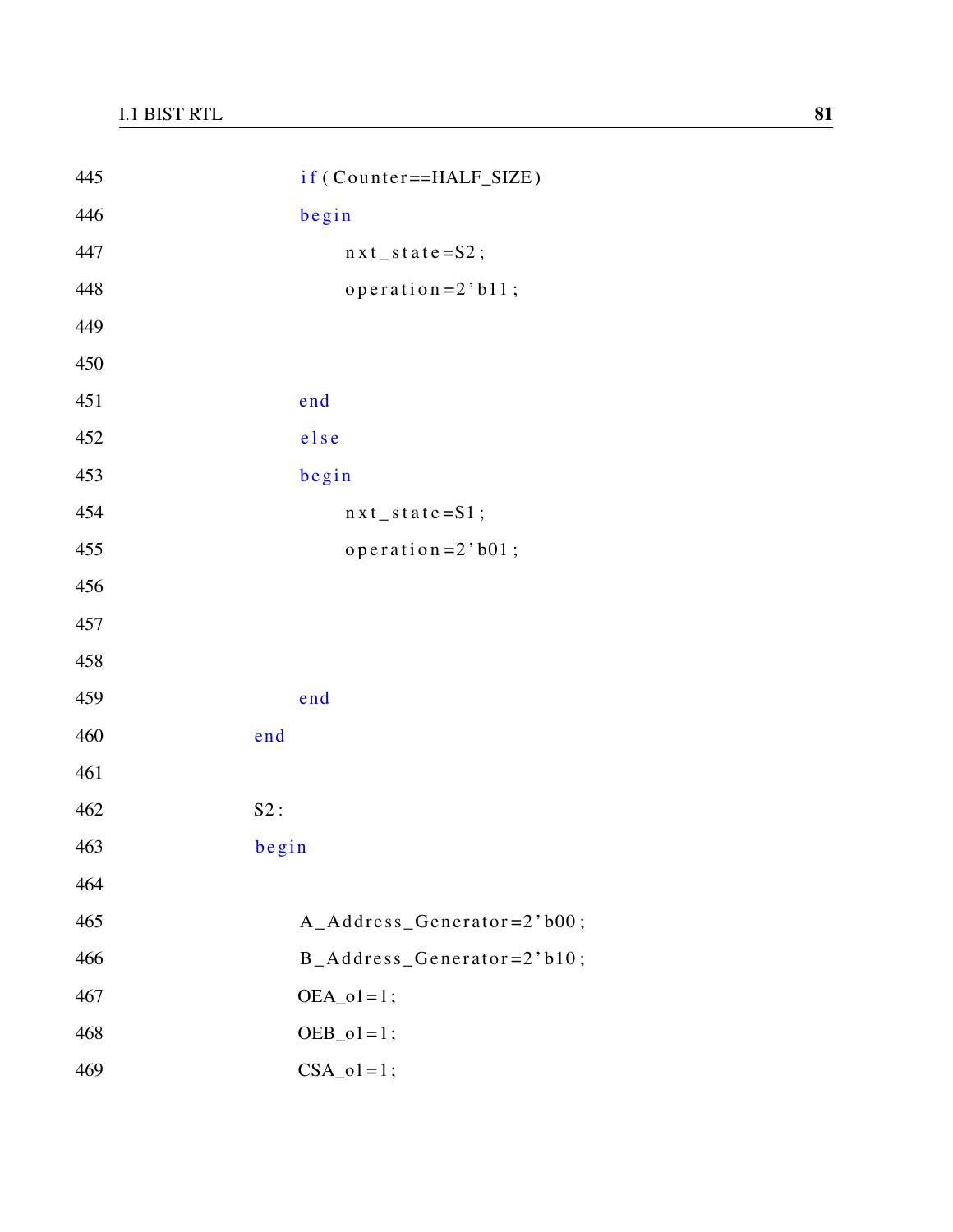| 470 | $CSB_01=1;$               |  |
|-----|---------------------------|--|
| 471 | WEAN_o1=WRNONE;           |  |
| 472 | WEBN_o1=WRNONE;           |  |
| 473 | Exp_OP_A=CONSA;           |  |
| 474 | Exp_OP_B=CONSA;           |  |
| 475 | $chk_A = 1$ ;             |  |
| 476 | $chk$ <sub>-B</sub> =1;   |  |
| 477 | $done = 0;$               |  |
| 478 | $re$ sult=0;              |  |
| 479 | O_Reset_Value=ZERO;       |  |
| 480 | $DIA_01 = CONSA;$         |  |
| 481 | $DIB_01 = CONSA;$         |  |
| 482 | if (Counter==HALF_SIZE)   |  |
| 483 | begin                     |  |
| 484 | $nxt$ _ state=S3;         |  |
| 485 | operation = $2$ 'b11;     |  |
| 486 |                           |  |
| 487 | end                       |  |
| 488 | else                      |  |
| 489 | begin                     |  |
| 490 | $nx t$ _ s t a t e = S2;  |  |
| 491 | operation = $2$ 'b01; end |  |
| 492 | end                       |  |
| 493 |                           |  |
| 494 |                           |  |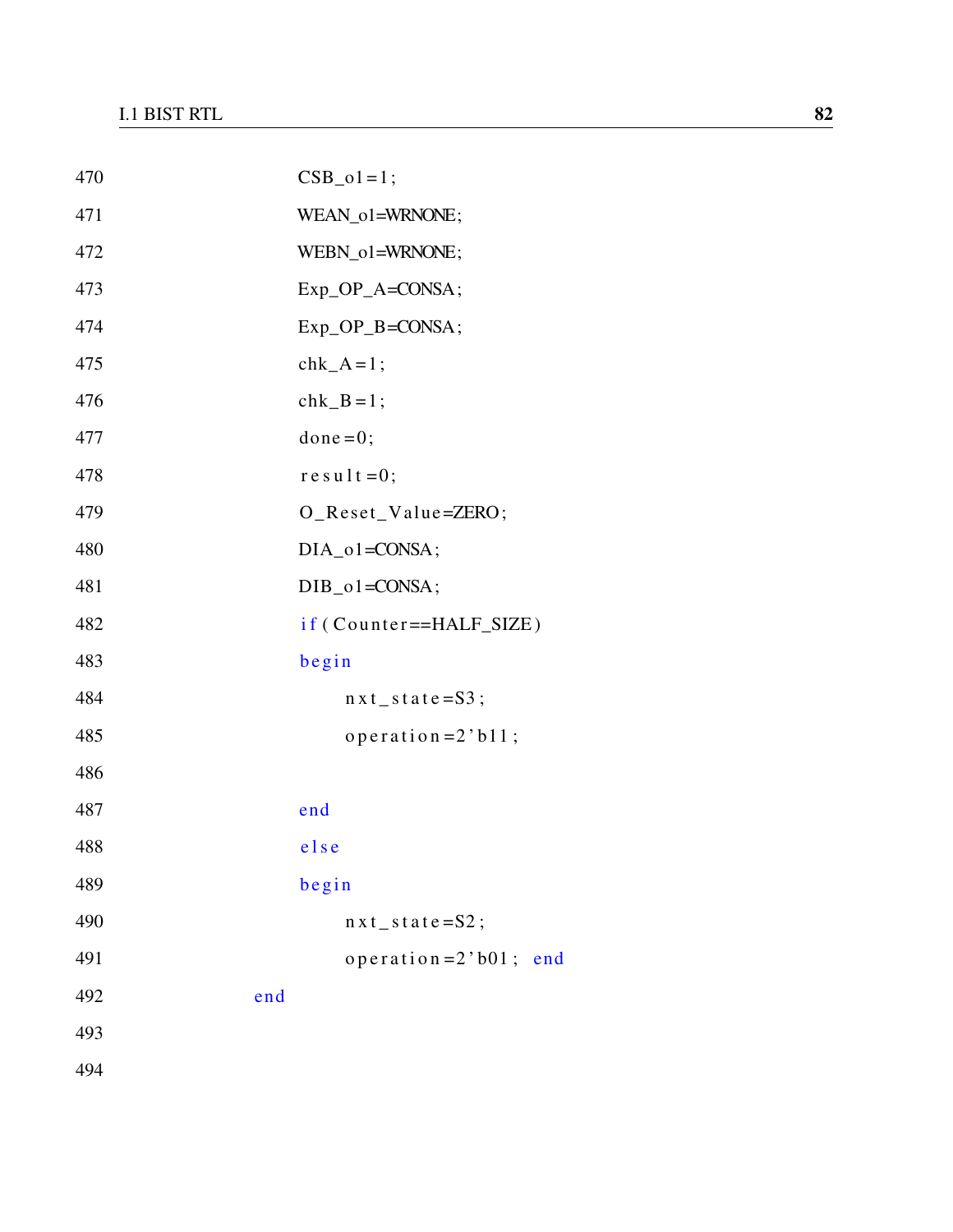| 495 | S3:                             |
|-----|---------------------------------|
| 496 | begin                           |
| 497 |                                 |
| 498 |                                 |
| 499 | A_Address_Generator=2'b00;      |
| 500 | $B\_Address\_Generator=2' b10;$ |
| 501 | $DIA_01 = CONSB;$               |
| 502 | $DIB_01 = CONSB;$               |
| 503 | $OEA_01=0;$                     |
| 504 | $OEB_01=0$ ;                    |
| 505 | WEAN_o1=WRALL;                  |
| 506 | WEBN_o1=WRALL;                  |
| 507 | $CSA_01=1;$                     |
| 508 | $CSB_01=1;$                     |
| 509 | $Exp\_OP_A=0;$                  |
| 510 | $Exp\_OP$ <sub>B</sub> =0;      |
| 511 | $chk_A=0;$                      |
| 512 | $chk_B=0;$                      |
| 513 | $r e s u l t = 0;$              |
| 514 | $O$ _Reset_Value=0;             |
| 515 | $done = 0;$                     |
| 516 | if (Counter==HALF_SIZE)         |
| 517 | begin                           |
| 518 | $nx t$ _ s t a t e = S4;        |
| 519 | operation = $2$ 'b $11$ ;       |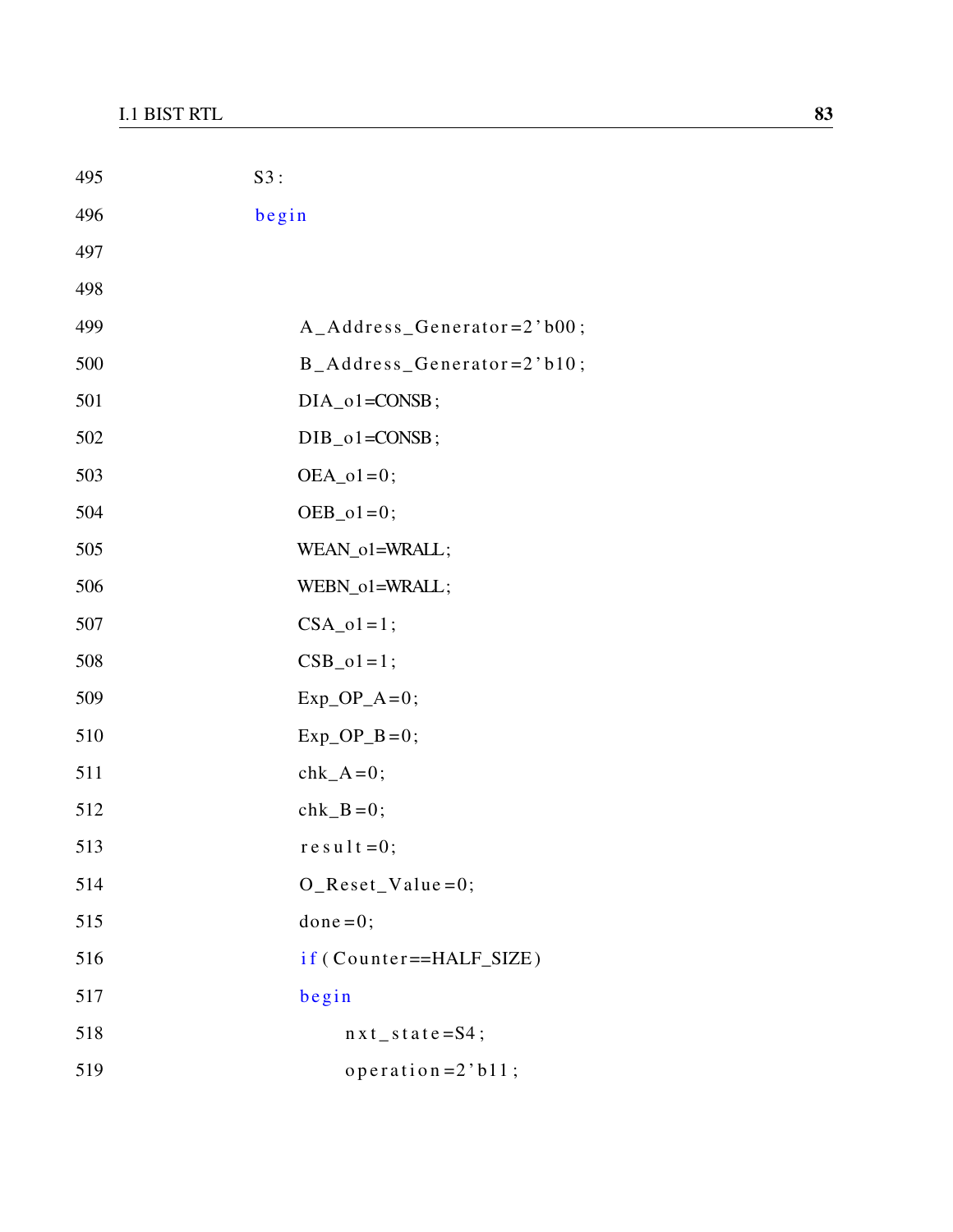| 520 |                                    |
|-----|------------------------------------|
| 521 | end                                |
| 522 | else                               |
| 523 | begin                              |
| 524 | operation = $2$ 'b01;              |
| 525 | $nxt$ _ state=S3;                  |
| 526 |                                    |
| 527 | end                                |
| 528 | end                                |
| 529 |                                    |
| 530 | S4:                                |
| 531 | begin                              |
| 532 | $DIA_01=0;$                        |
| 533 | $DIB_01=0;$                        |
| 534 | A_Address_Generator=2'b00;         |
| 535 | $B\_Address\_Generator=2' b10;$    |
| 536 | $OEA_01=1;$                        |
| 537 | $OEB_01 = 1;$                      |
| 538 | WEAN_o1=WRNONE;                    |
| 539 | WEBN_o1=WRNONE;                    |
| 540 | $CSA_01=1;$                        |
| 541 | $CSB_01=1;$                        |
| 542 | Exp_OP_A=CONSB;                    |
| 543 | $Exp\_OP$ <sub>B</sub> = $COMSB$ ; |
| 544 | $O$ _Reset_Value=0;                |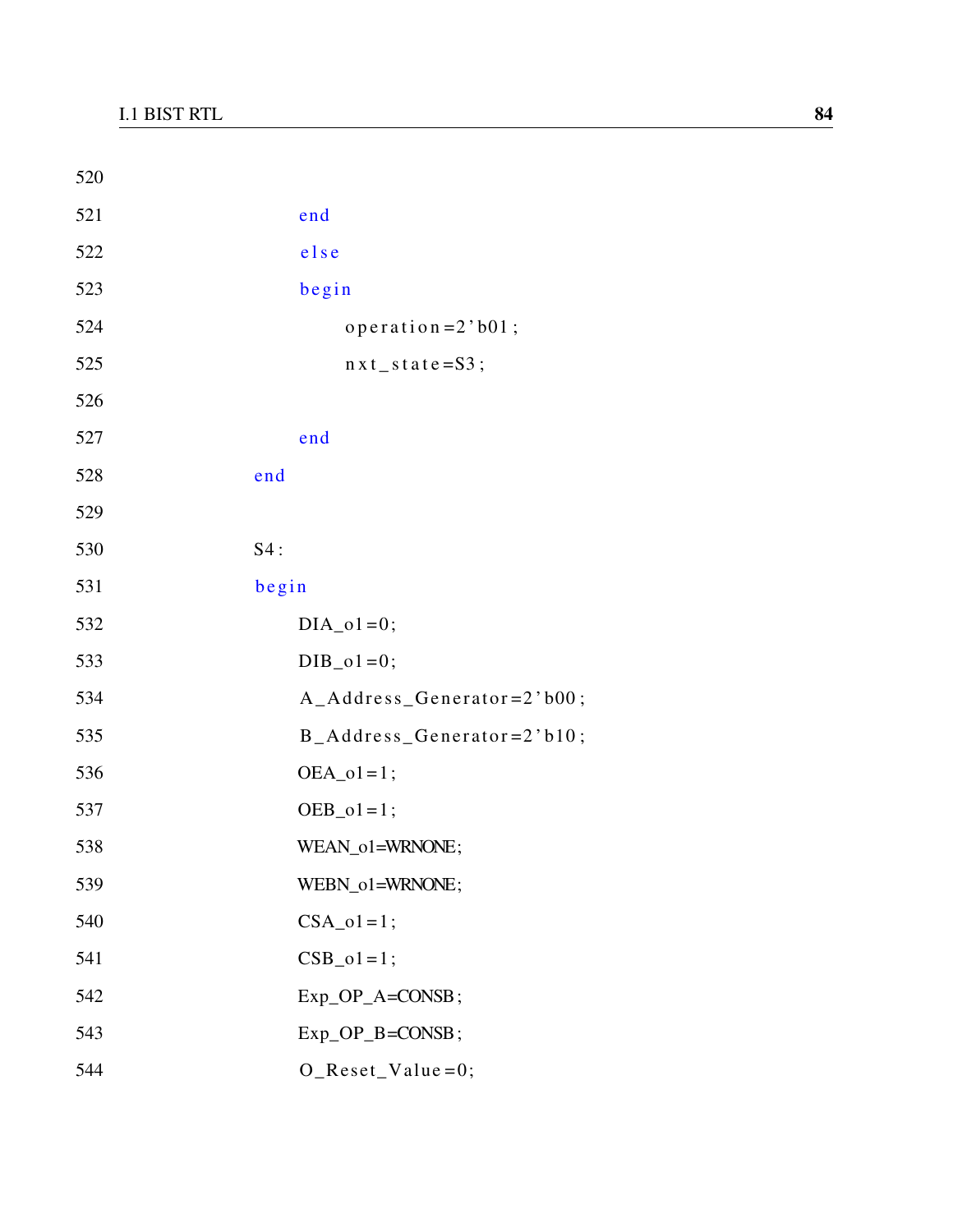| 545 | $r e s u 1 t = 0;$             |
|-----|--------------------------------|
| 546 | $done = 0;$                    |
| 547 | if (Counter==HALF_SIZE)        |
| 548 | begin $chk_A=0$ ;              |
| 549 | $chk_B=0;$                     |
| 550 | $nxt$ _ state=S5;              |
| 551 | operation= $2$ 'b11;           |
| 552 | end                            |
| 553 | else begin                     |
| 554 | operation = $2$ 'b01;          |
| 555 | $chk_A = 1$ ;                  |
| 556 | $chk_B = 1$ ;                  |
| 557 | $nx t$ _ state = S4;           |
| 558 | end                            |
| 559 | end                            |
| 560 |                                |
| 561 |                                |
| 562 |                                |
| 563 |                                |
| 564 | S5:                            |
| 565 | begin                          |
| 566 |                                |
| 567 | $operator{operation = 2' b00;$ |
| 568 | A_Address_Generator=2'b00;     |
| 569 | B_Address_Generator=2'b10;     |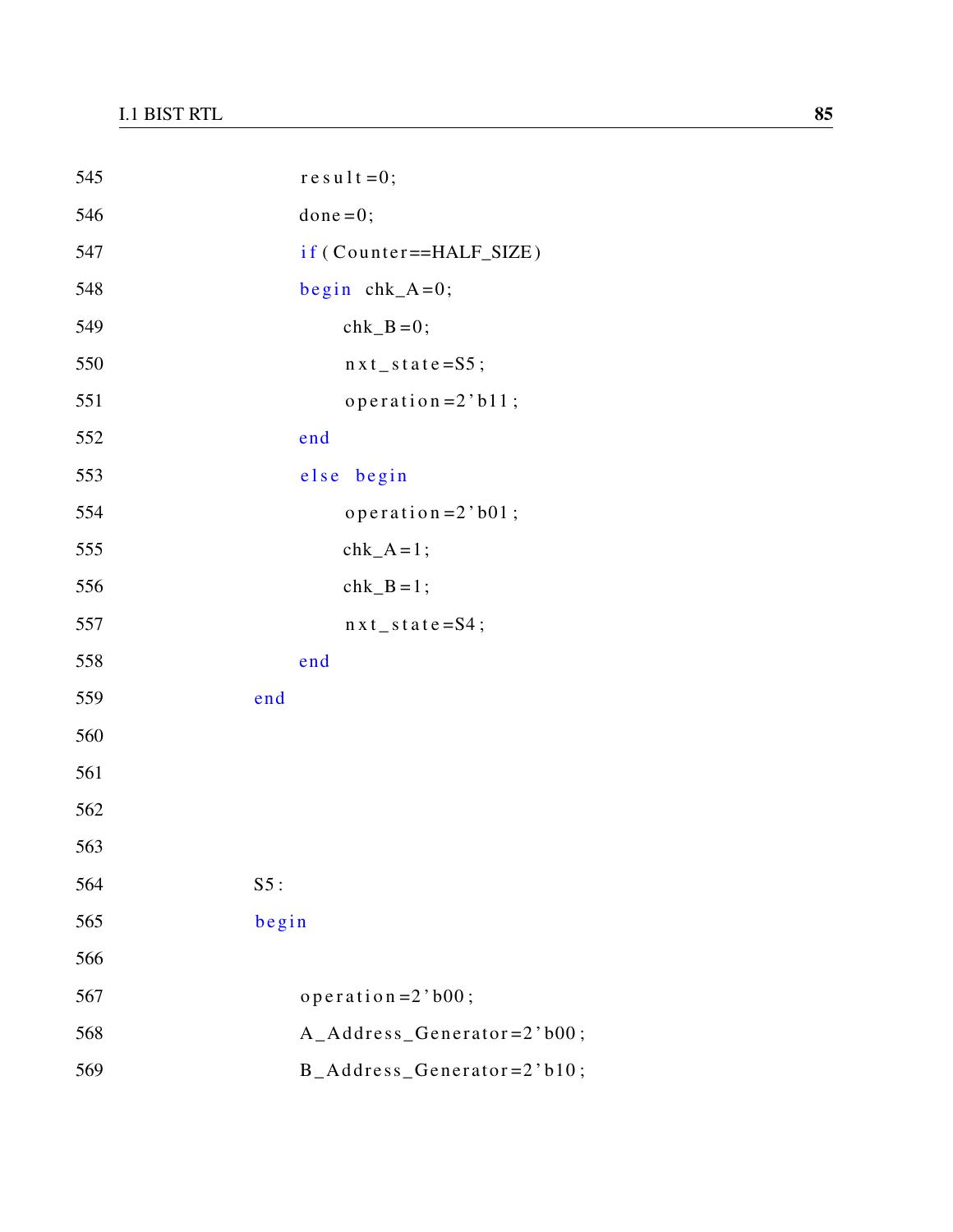| 570 | $OEA_01=1;$                     |
|-----|---------------------------------|
| 571 | $OEB_01=1;$                     |
| 572 | WEAN_o1=WRALL;                  |
| 573 | WEBN_o1=WRALL;                  |
| 574 | $CSA_01=1;$                     |
| 575 | $CSB_01=1;$                     |
| 576 | $Exp\_OP\_A = CONSB;$           |
| 577 | $Exp\_OP$ <sub>-B</sub> =CONSB; |
| 578 | $DIA_01 = CONSC;$               |
| 579 | $DIB_01 = CONSC;$               |
| 580 | $chk_A=0;$                      |
| 581 | $chk_B=0;$                      |
| 582 | $re$ sult=0;                    |
| 583 | $done = 0;$                     |
| 584 | $nxt$ <sub>_state</sub> =S6;    |
| 585 | $O$ _Reset_Value=0;             |
| 586 | end                             |
| 587 |                                 |
| 588 |                                 |
| 589 | S6:                             |
| 590 | begin                           |
| 591 | operation = $2$ 'b00;           |
| 592 | $A\_Address\_Generator=2' b00;$ |
| 593 | $B\_Address\_Generator=2' b10;$ |
| 594 | $OEA_01=1;$                     |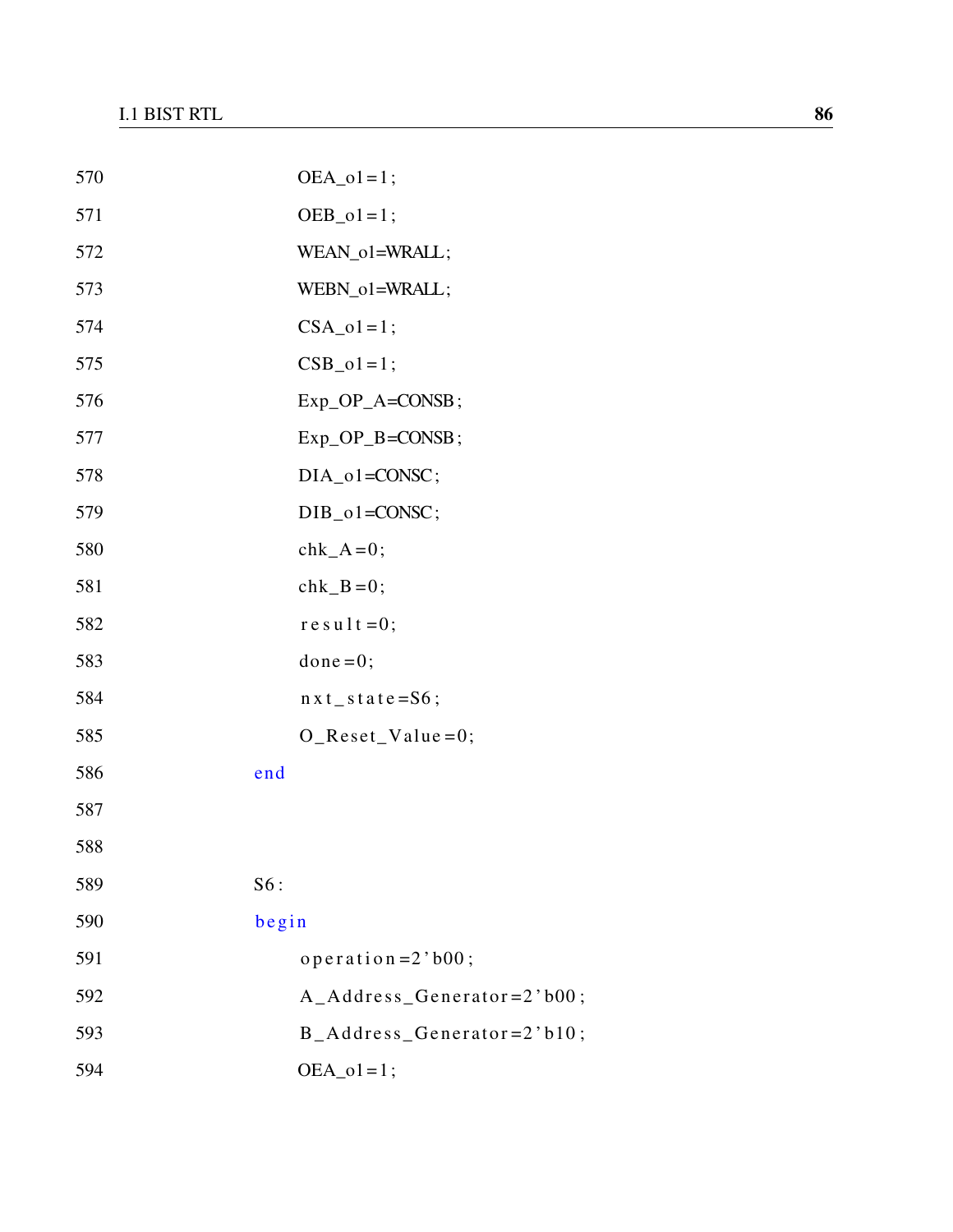| 595 |       | $OEB_01 = 1;$                   |
|-----|-------|---------------------------------|
| 596 |       | WEAN_o1=WRNONE;                 |
| 597 |       | WEBN_o1=WRNONE;                 |
| 598 |       | $CSA_01=1;$                     |
| 599 |       | $CSB_01=1;$                     |
| 600 |       | Exp_OP_A=CONSC;                 |
| 601 |       | $Exp\_OP$ <sub>-B</sub> =CONSC; |
| 602 |       | $chk_A = 1$ ;                   |
| 603 |       | $chk$ <sub>-B</sub> =1;         |
| 604 |       | $DIA_01 = CONSC;$               |
| 605 |       | $DIB_01 = CONSC;$               |
| 606 |       | $nx t$ _ s t a t e = S7;        |
| 607 |       | $r e s u l t = 0;$              |
| 608 |       | $done = 0;$                     |
| 609 |       | $O$ _Reset_Value=0;             |
| 610 | end   |                                 |
| 611 | S7:   |                                 |
| 612 | begin |                                 |
| 613 |       | $A\_Address\_Generator=2' b00;$ |
| 614 |       | B_Address_Generator=2'b10;      |
| 615 |       | $re$ sult = 0;                  |
| 616 |       | $done = 0;$                     |
| 617 |       | $OEA_01=1$ ;                    |
| 618 |       | $OEB_01=1;$                     |
| 619 |       | WEAN_o1=WRALL;                  |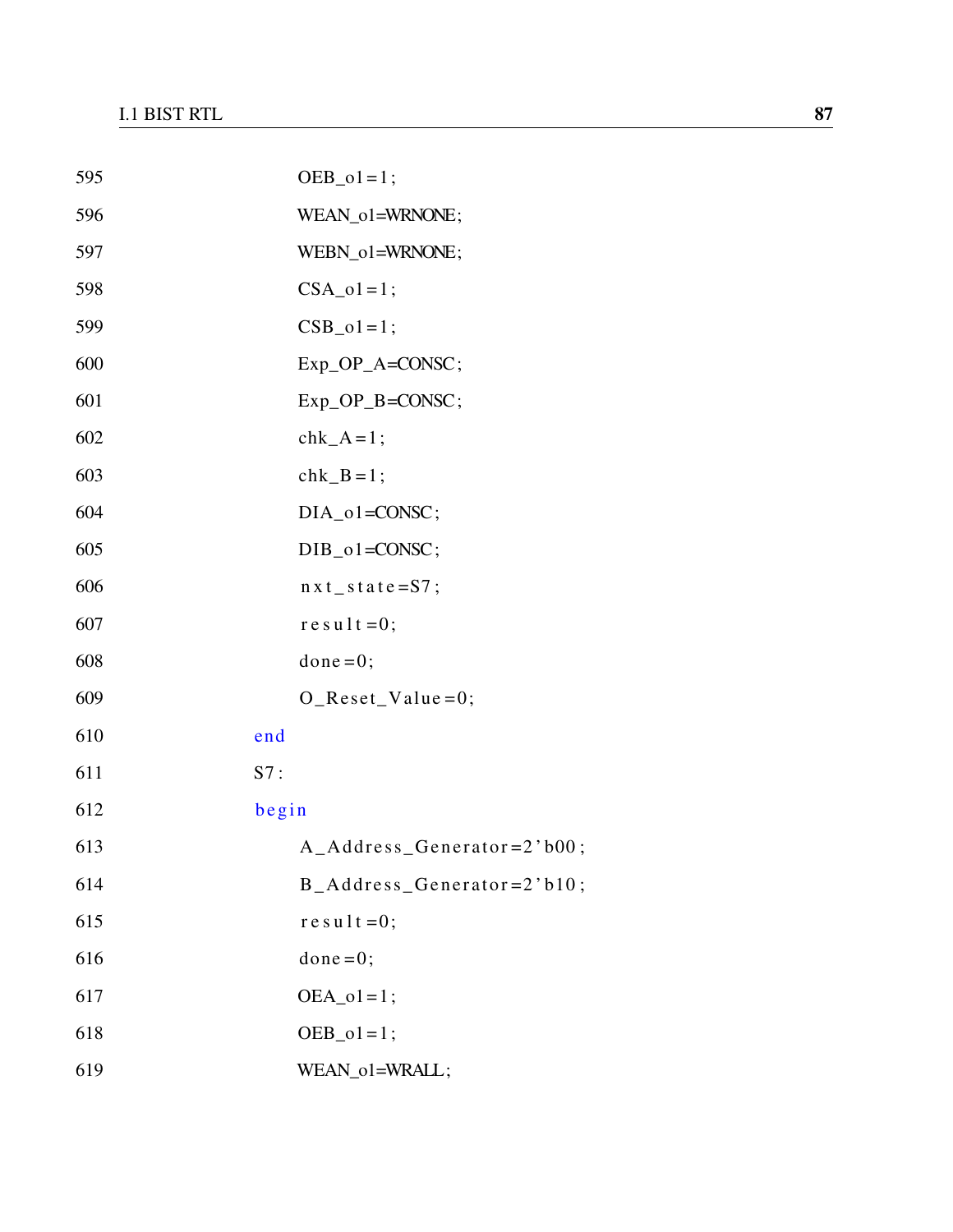| 620 |     | WEBN_o1=WRALL;                  |
|-----|-----|---------------------------------|
| 621 |     | $DIA_01 = CONSD;$               |
| 622 |     | $DIB_01 = CONSD;$               |
| 623 |     | $CSA_01=1;$                     |
| 624 |     | $CSB_01 = 1;$                   |
| 625 |     | $Exp\_OP\_A = CONSB;$           |
| 626 |     | $Exp\_OP$ <sub>-B</sub> =CONSB; |
| 627 |     | $chk_A=0;$                      |
| 628 |     | $chk_B=0;$                      |
| 629 |     | $O$ _Reset_Value=0;             |
| 630 |     | if (Counter==HALF_SIZE)         |
| 631 |     | begin                           |
| 632 |     | $nxt_s$ state=S8;               |
| 633 |     | operation = $2$ 'b $11$ ;       |
| 634 |     |                                 |
| 635 |     | end                             |
| 636 |     | else                            |
| 637 |     | begin operation= $2$ 'b01;      |
| 638 |     | $n \times t$ _ state=S5;        |
| 639 |     |                                 |
| 640 |     | end                             |
| 641 | end |                                 |
| 642 |     |                                 |
| 643 |     |                                 |
| 644 |     |                                 |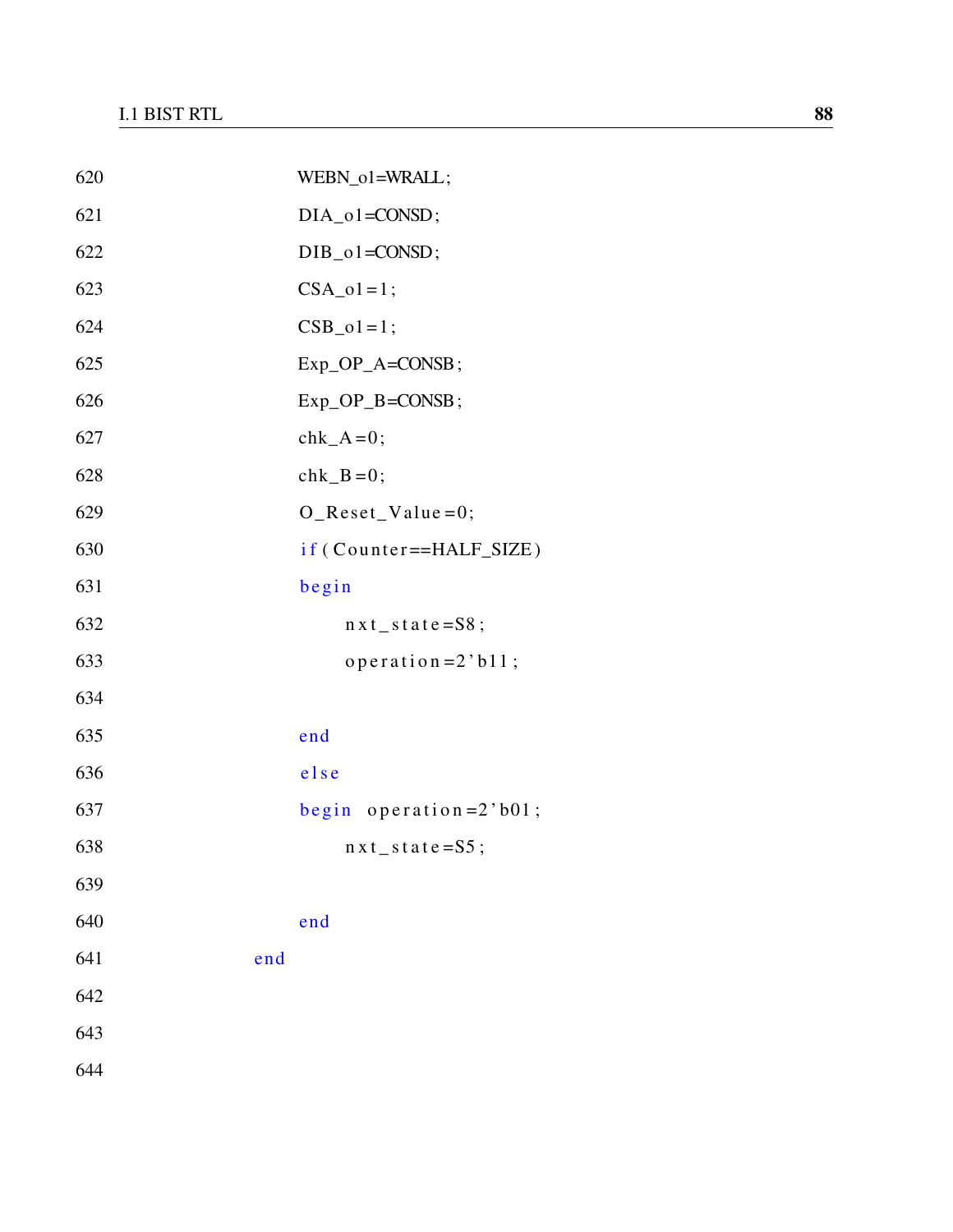| 645 |                                 |
|-----|---------------------------------|
| 646 |                                 |
| 647 |                                 |
| 648 | S8:                             |
| 649 | begin                           |
| 650 |                                 |
| 651 | $operator{operation = 2' b00;$  |
| 652 | A_Address_Generator=2'b00;      |
| 653 | $B\_Address\_Generator=2' b10;$ |
| 654 | $OEA_01=1$ ;                    |
| 655 | $OEB_01 = 1;$                   |
| 656 | WEAN_o1=WRNONE;                 |
| 657 | WEBN_o1=WRNONE;                 |
| 658 | $CSA_01=1;$                     |
| 659 | $CSB_01=1;$                     |
| 660 | Exp_OP_A=CONSD;                 |
| 661 | Exp_OP_B=CONSD;                 |
| 662 | $chk_A=1;$                      |
| 663 | $chk$ <sub>B</sub> =1;          |
| 664 | $nx t$ _ state=S9;              |
| 665 | $r e s u l t = 0;$              |
| 666 | $done = 0;$                     |
| 667 | $DIA_01=0;$                     |
| 668 | $DIB_01=0;$                     |
| 669 | $O$ _Reset_Value=0;             |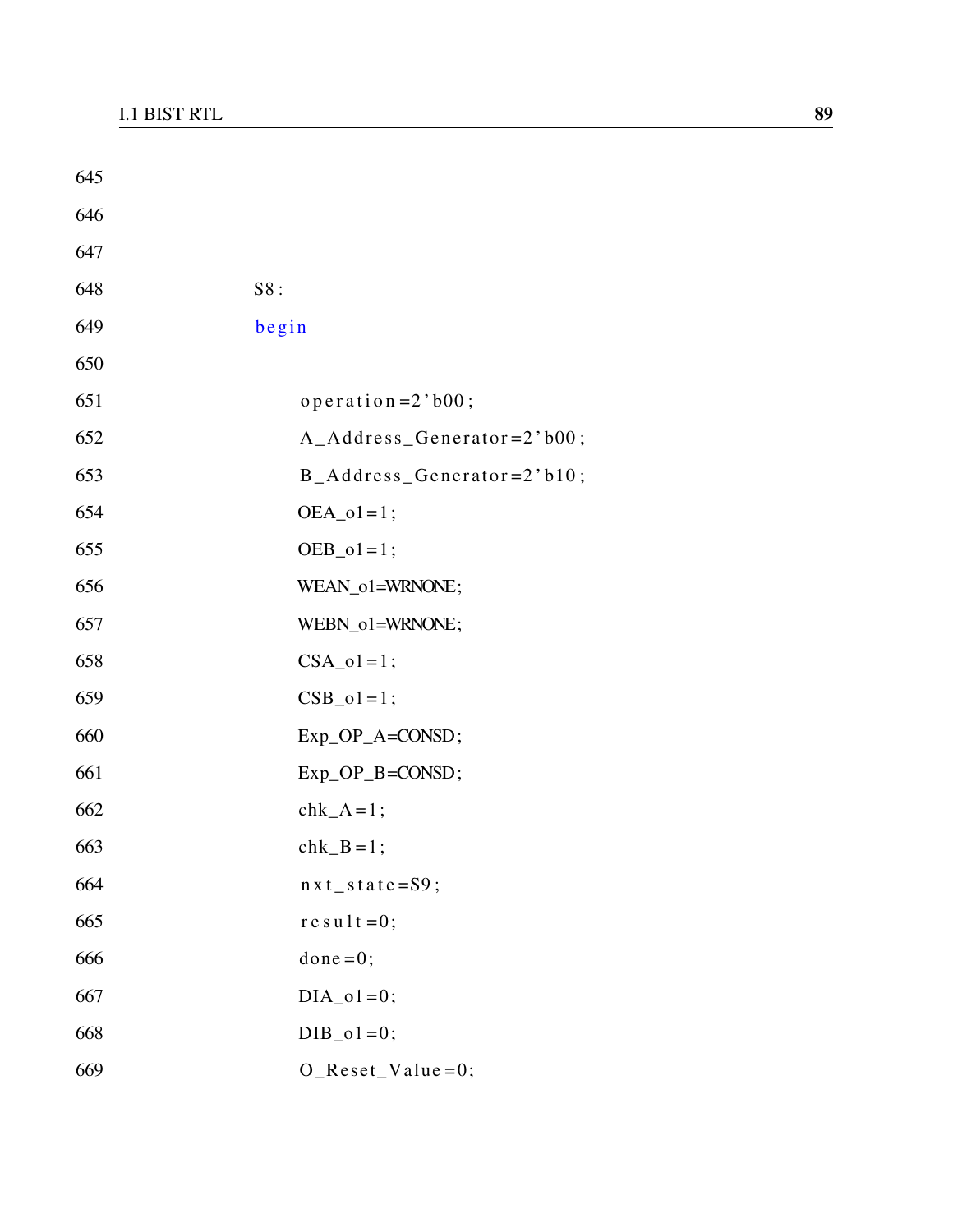| 670 | end                             |
|-----|---------------------------------|
| 671 |                                 |
| 672 |                                 |
| 673 | S9:                             |
| 674 | begin                           |
| 675 | $operatoreration = 2' b00;$     |
| 676 | A_Address_Generator=2'b00;      |
| 677 | B_Address_Generator=2'b10;      |
| 678 | $OEA_01=1;$                     |
| 679 | $OEB_01=1$ ;                    |
| 680 | WEAN_o1=WRALL;                  |
| 681 | WEBN_o1=WRALL;                  |
| 682 | $CSA_01=1;$                     |
| 683 | $CSB_01=1;$                     |
| 684 | Exp_OP_A=CONSB;                 |
| 685 | $Exp\_OP$ <sub>-B</sub> =CONSB; |
| 686 | $chk_A=0;$                      |
| 687 | $chk_B=0;$                      |
| 688 | $DIA_01 = CONSE;$               |
| 689 | $DIB_01 = CONSE;$               |
| 690 | $nxt$ <sub>_state</sub> =S10;   |
| 691 | $r e s u l t = 0;$              |
| 692 | $done = 0;$                     |
| 693 | $O$ _Reset_Value=0;             |
| 694 | end                             |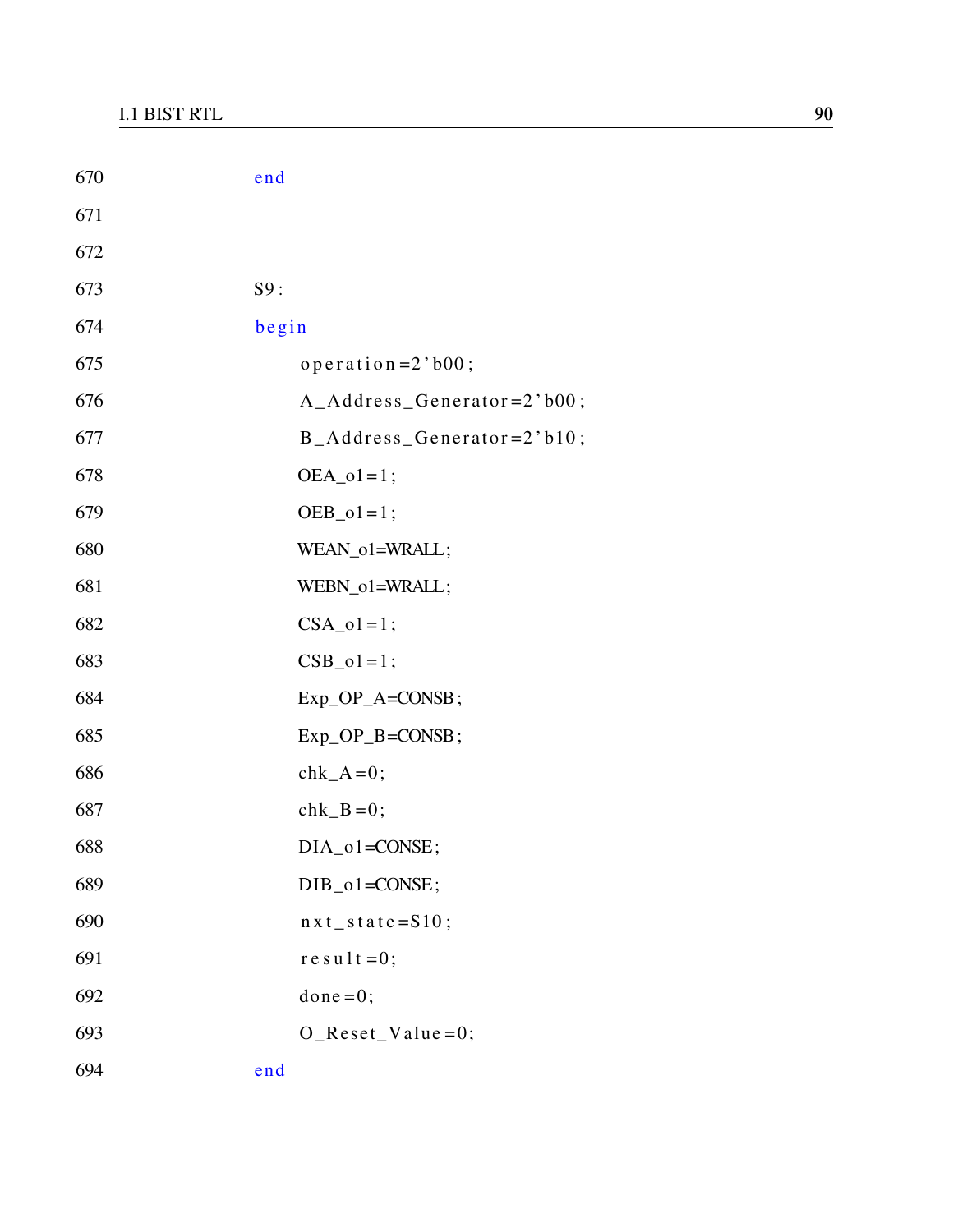| 695 | S10:                            |
|-----|---------------------------------|
| 696 | begin                           |
| 697 | A_Address_Generator=2'b00;      |
| 698 | $B\_Address\_Generator=2' b10;$ |
| 699 | $OEA_01=1;$                     |
| 700 | $OEB_01 = 1;$                   |
| 701 | WEAN_o1=WRNONE;                 |
| 702 | WEBN_o1=WRNONE;                 |
| 703 | $CSA_01=1;$                     |
| 704 | $CSB_01=1;$                     |
| 705 | Exp_OP_A=CONSE;                 |
| 706 | Exp_OP_B=CONSE;                 |
| 707 | O_Reset_Value=MAX_SIZE;         |
| 708 | $r e s u 1 t = 0;$              |
| 709 | $done = 0;$                     |
| 710 | $DIA_01=0;$                     |
| 711 | $DIB_01=0;$                     |
| 712 | if (Counter==HALF_SIZE)         |
| 713 | begin                           |
| 714 | $nxt_state = S11;$              |
| 715 | operation = $2$ 'b11;           |
| 716 | $chk_A=0;$                      |
| 717 | $chk_B=0;$                      |
| 718 |                                 |
| 719 |                                 |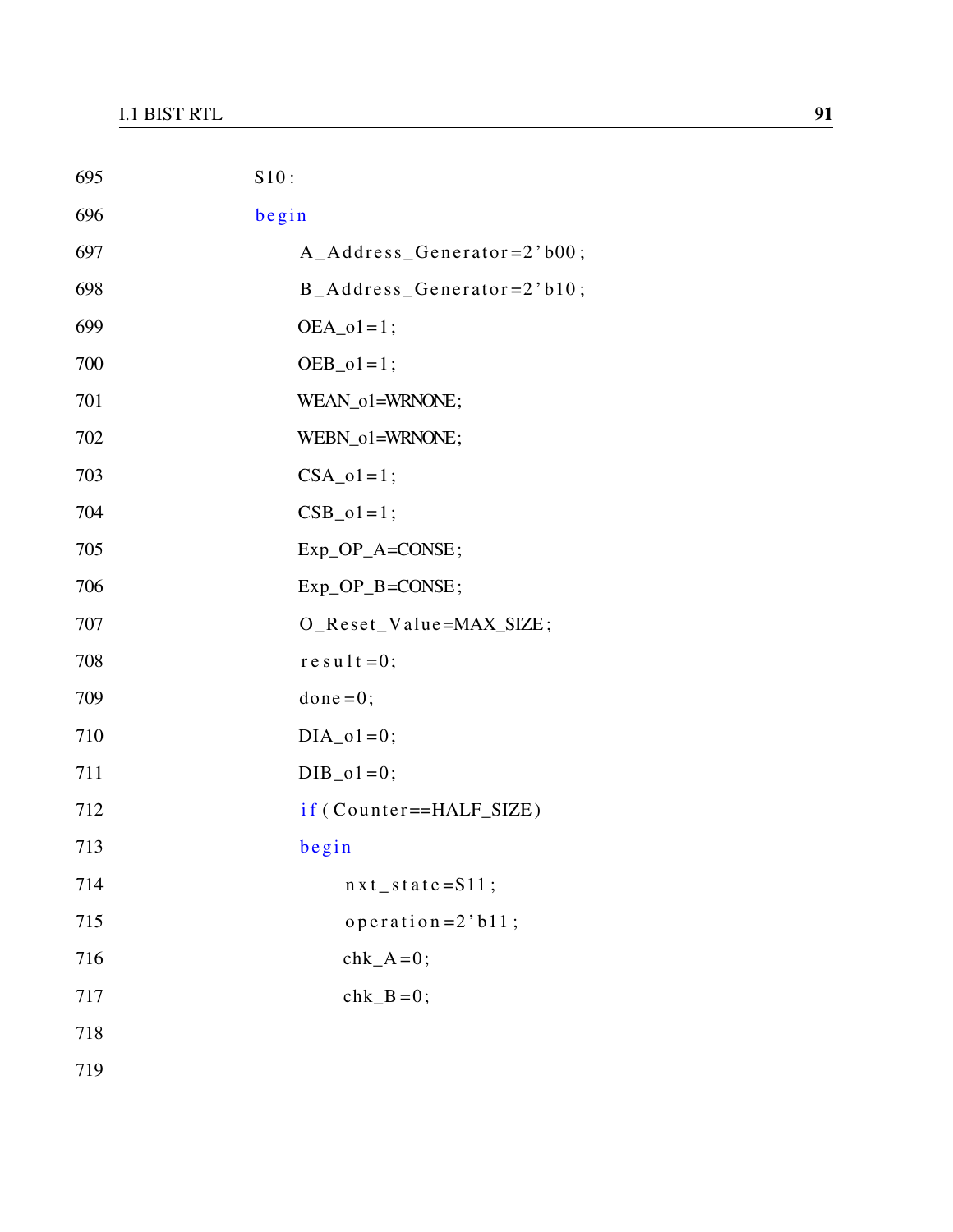| 720 |                                 |
|-----|---------------------------------|
| 721 | end                             |
| 722 | else                            |
| 723 | begin operation= $2$ 'b01;      |
| 724 |                                 |
| 725 |                                 |
| 726 | $chk_A = 1$ ;                   |
| 727 | $chk_B = 1$ ;                   |
| 728 | $nxt$ _ state=S8;               |
| 729 | end                             |
| 730 | end                             |
| 731 |                                 |
| 732 |                                 |
| 733 |                                 |
| 734 | S11:                            |
| 735 |                                 |
| 736 | begin                           |
| 737 |                                 |
| 738 | A_Address_Generator=2'b00;      |
| 739 | $B\_Address\_Generator=2' b10;$ |
| 740 | DIA_o1=CONSA;                   |
| 741 | $DIB_01 = CONSB;$               |
| 742 | $CSA_01=1;$                     |
| 743 | $CSB_01=1;$                     |
| 744 | $OEA_01=0;$                     |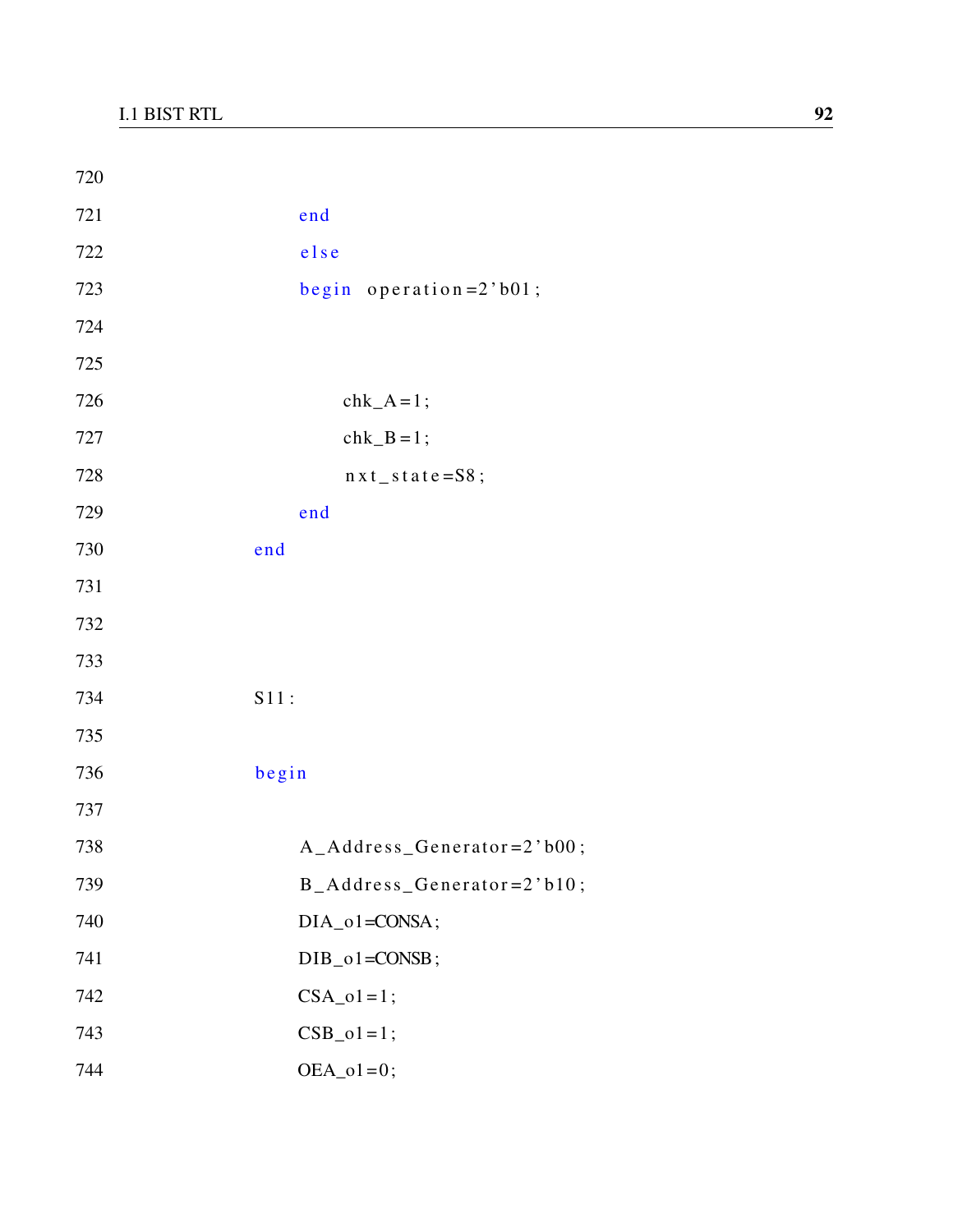| 745 |     | $OEB_01=0;$                |
|-----|-----|----------------------------|
| 746 |     | $Exp\_OP_A=0;$             |
| 747 |     | $Exp\_OP$ <sub>B</sub> =0; |
| 748 |     | $chk_A=0;$                 |
| 749 |     | $chk_B=0;$                 |
| 750 |     | O_Reset_Value=MAX_SIZE;    |
| 751 |     | $r e s u l t = 0;$         |
| 752 |     | $done = 0;$                |
| 753 |     | if (Counter==HALF_SIZE)    |
| 754 |     | begin                      |
| 755 |     | $nxt_state = S12;$         |
| 756 |     | operation = $2$ 'b11;      |
| 757 |     | WEAN_o1=WRNONE;            |
| 758 |     | WEBN_o1=WRNONE;            |
| 759 |     |                            |
| 760 |     | end                        |
| 761 |     | else                       |
| 762 |     | begin                      |
| 763 |     | $nxt_state = S11;$         |
| 764 |     | WEAN_o1=WRALL;             |
| 765 |     | WEBN o1=WRALL;             |
| 766 |     | operator (10)              |
| 767 |     |                            |
| 768 |     | end                        |
| 769 | end |                            |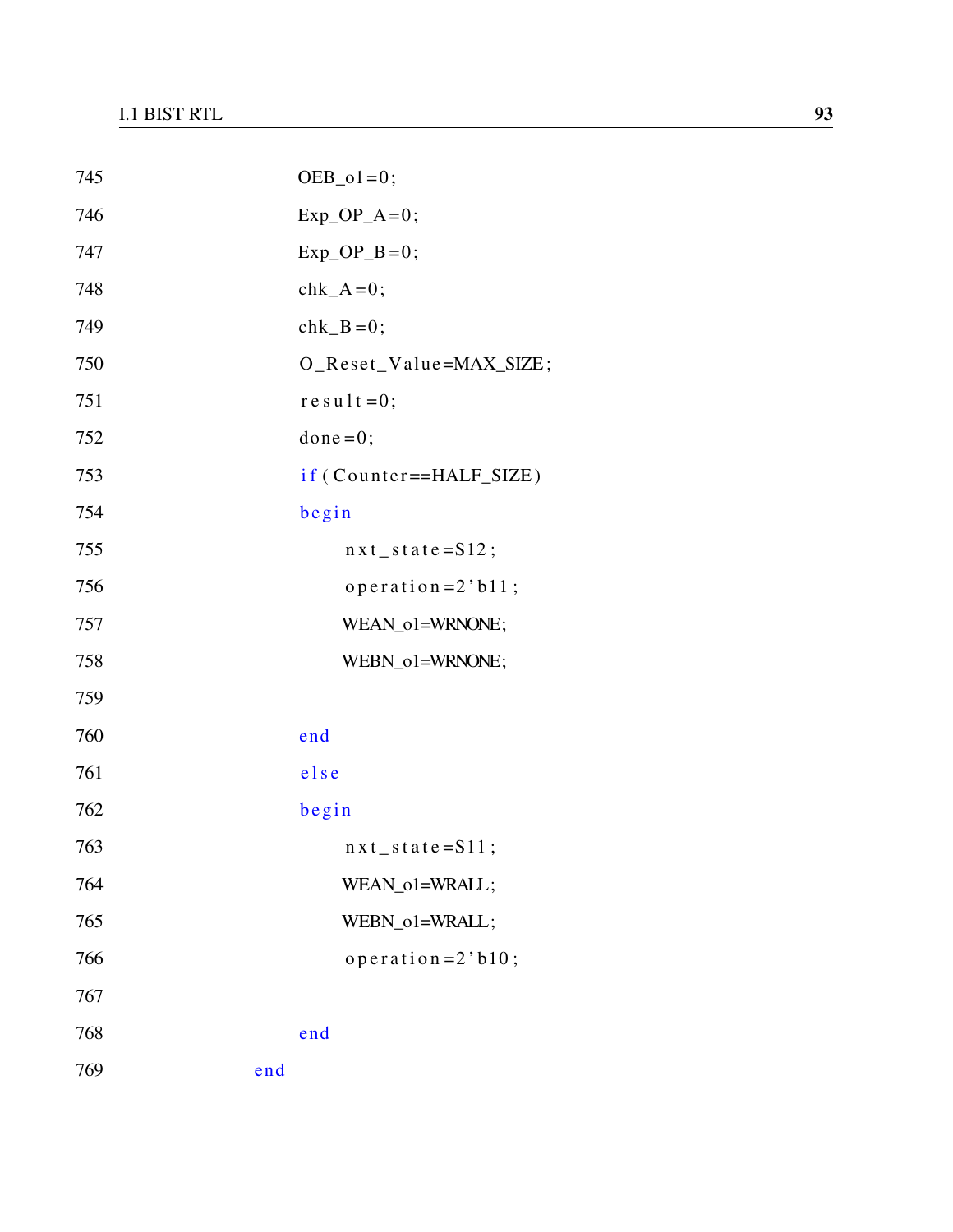| 770 |                                 |
|-----|---------------------------------|
| 771 |                                 |
| 772 |                                 |
| 773 |                                 |
| 774 | S12:                            |
| 775 | begin                           |
| 776 |                                 |
| 777 | $A\_Address\_Generator=2' b00;$ |
| 778 | $B\_Address\_Generator=2' b10;$ |
| 779 | $OEA_01 = 1;$                   |
| 780 | $OEB_01 = 1;$                   |
| 781 | $CSA_01=1;$                     |
| 782 | $CSB_01=1;$                     |
| 783 | WEAN_o1=WRNONE;                 |
| 784 | WEBN_o1=WRNONE;                 |
| 785 | Exp_OP_A=CONSA;                 |
| 786 | Exp_OP_B=CONSB;                 |
| 787 | $DIA_01=0;$                     |
| 788 | $DIB_01=0;$                     |
| 789 | $re$ sult=0;                    |
| 790 | $done = 0;$                     |
| 791 | O_Reset_Value=HALF_SIZE;        |
| 792 | if (Counter==HALF_SIZE)         |
| 793 | begin $chk_A=0$ ;               |
| 794 | $chk_B=0;$                      |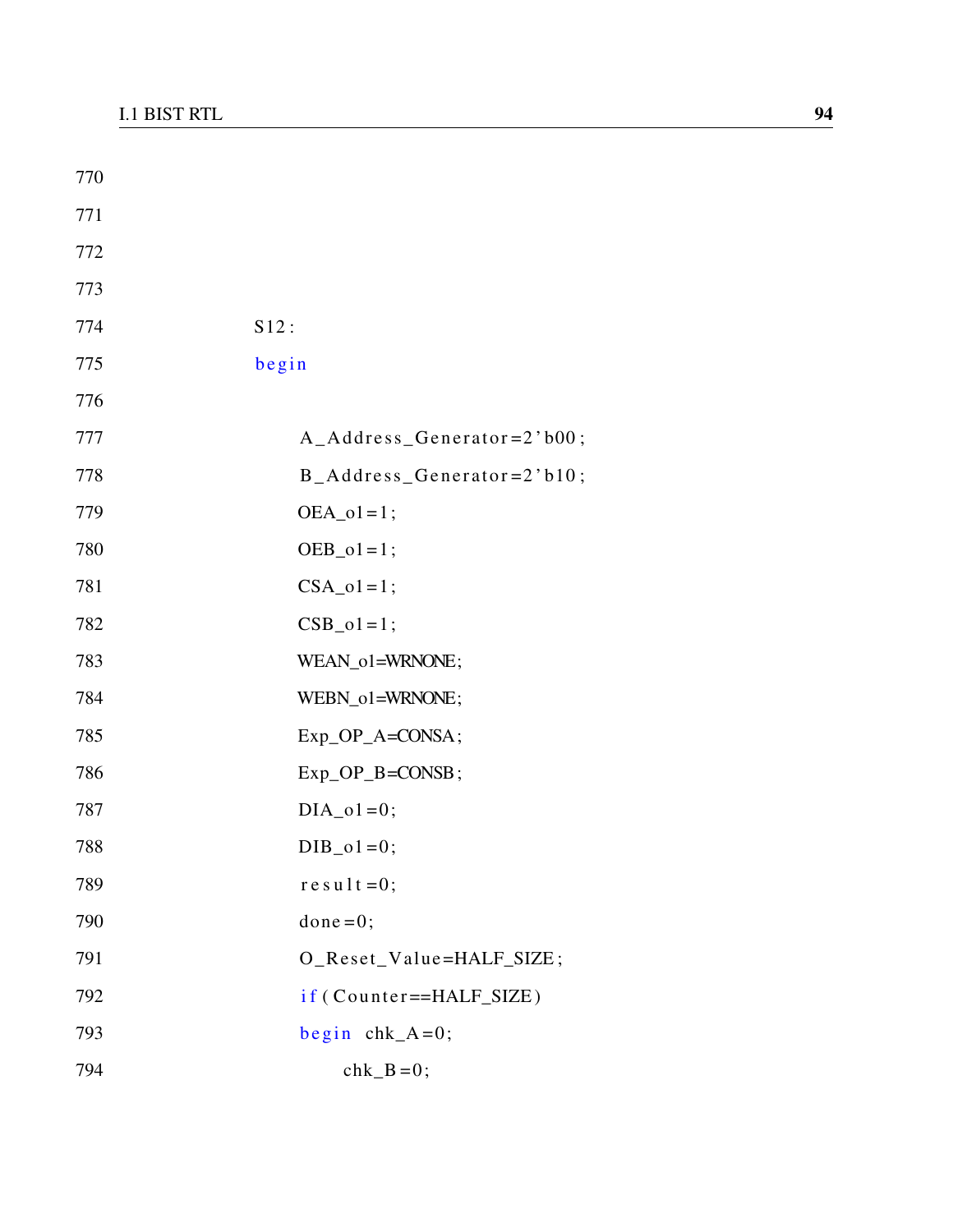| 795 | $nxt_state = S13;$         |
|-----|----------------------------|
| 796 | operation= $2$ 'b11;       |
| 797 |                            |
| 798 |                            |
| 799 | $chk_A=0;$                 |
| 800 | $chk_B=0$ ; end            |
| 801 | else                       |
| 802 | begin $nxt_s$ state=S12;   |
| 803 | $chk_A = 1$ ;              |
| 804 | $chk_B = 1$ ;              |
| 805 | operation= $2$ 'b10;       |
| 806 | end                        |
| 807 | end                        |
| 808 |                            |
| 809 |                            |
| 810 | S13:                       |
| 811 |                            |
| 812 | begin                      |
| 813 |                            |
| 814 | A_Address_Generator=2'b00; |
| 815 | B_Address_Generator=2'b10; |
| 816 | DIA_o1=CONSC;              |
| 817 | $DIB_01 = CONSD;$          |
| 818 | $CSA_01=1;$                |
| 819 | $CSB_01=1;$                |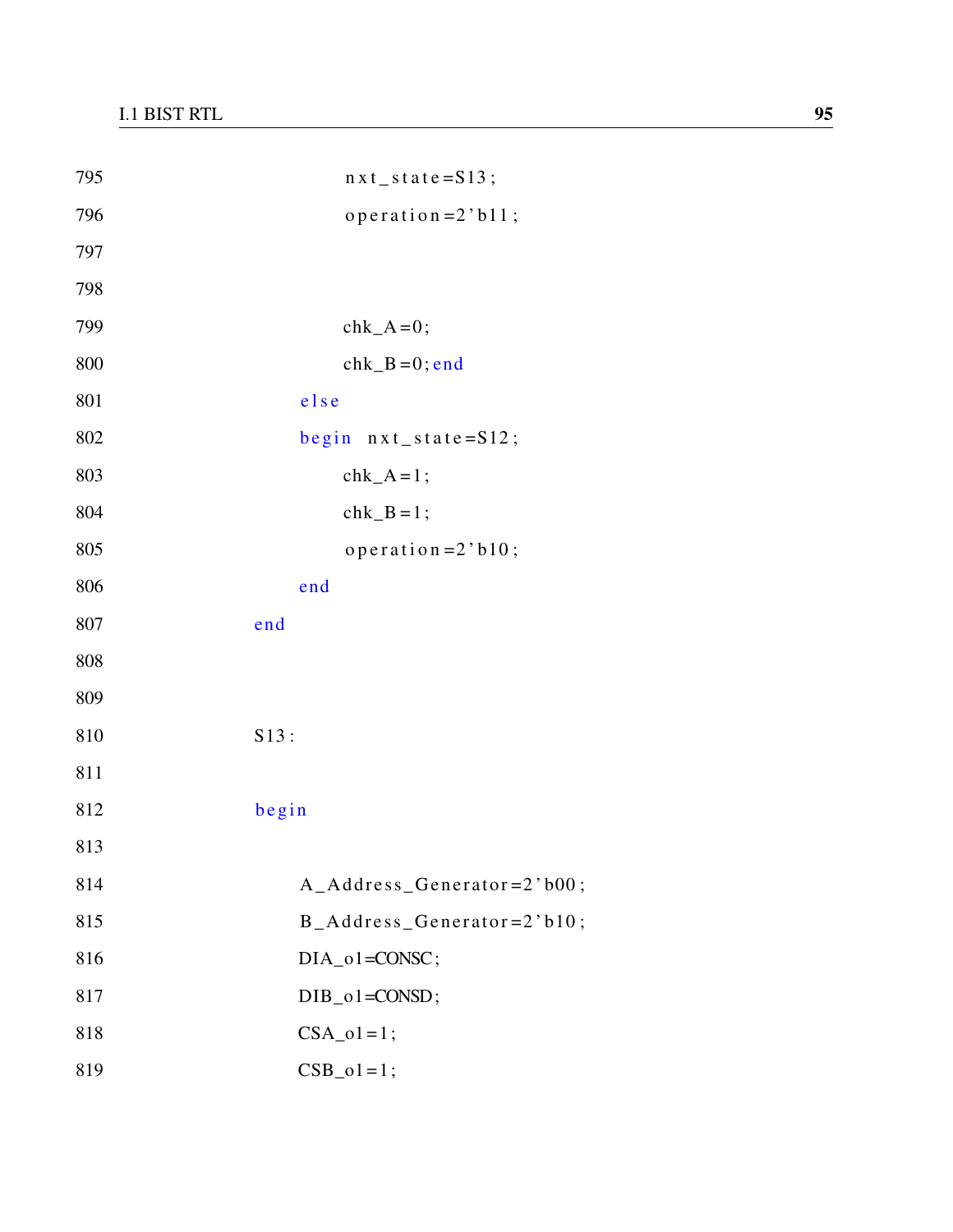| 820 |     | $OEA_01=0$ ;                            |
|-----|-----|-----------------------------------------|
| 821 |     | $OEB_01=0;$                             |
| 822 |     | $r e s u l t = 0;$                      |
| 823 |     | $done = 0;$                             |
| 824 |     | $Exp\_OP_A=0;$                          |
| 825 |     | $Exp\_OP$ <sub><math>B=0</math></sub> ; |
| 826 |     | $chk_A=0;$                              |
| 827 |     | $chk_B=0;$                              |
| 828 |     | O_Reset_Value=HALF_SIZE;                |
| 829 |     | $if (Counter == 7'h00)$                 |
| 830 |     | begin                                   |
| 831 |     | $nxt_state = S14;$                      |
| 832 |     | operation = $2$ 'b11;                   |
| 833 |     |                                         |
| 834 |     | WEAN_o1=WRNONE;                         |
| 835 |     | WEBN_o1=WRNONE;                         |
| 836 |     | end                                     |
| 837 |     | else                                    |
| 838 |     | begin                                   |
| 839 |     | $nxt_state = S13;$                      |
| 840 |     | WEAN_o1=WRALL;                          |
| 841 |     | WEBN_o1=WRALL;                          |
| 842 |     | operation = $2$ 'b $10$ ;               |
| 843 |     | end                                     |
| 844 | end |                                         |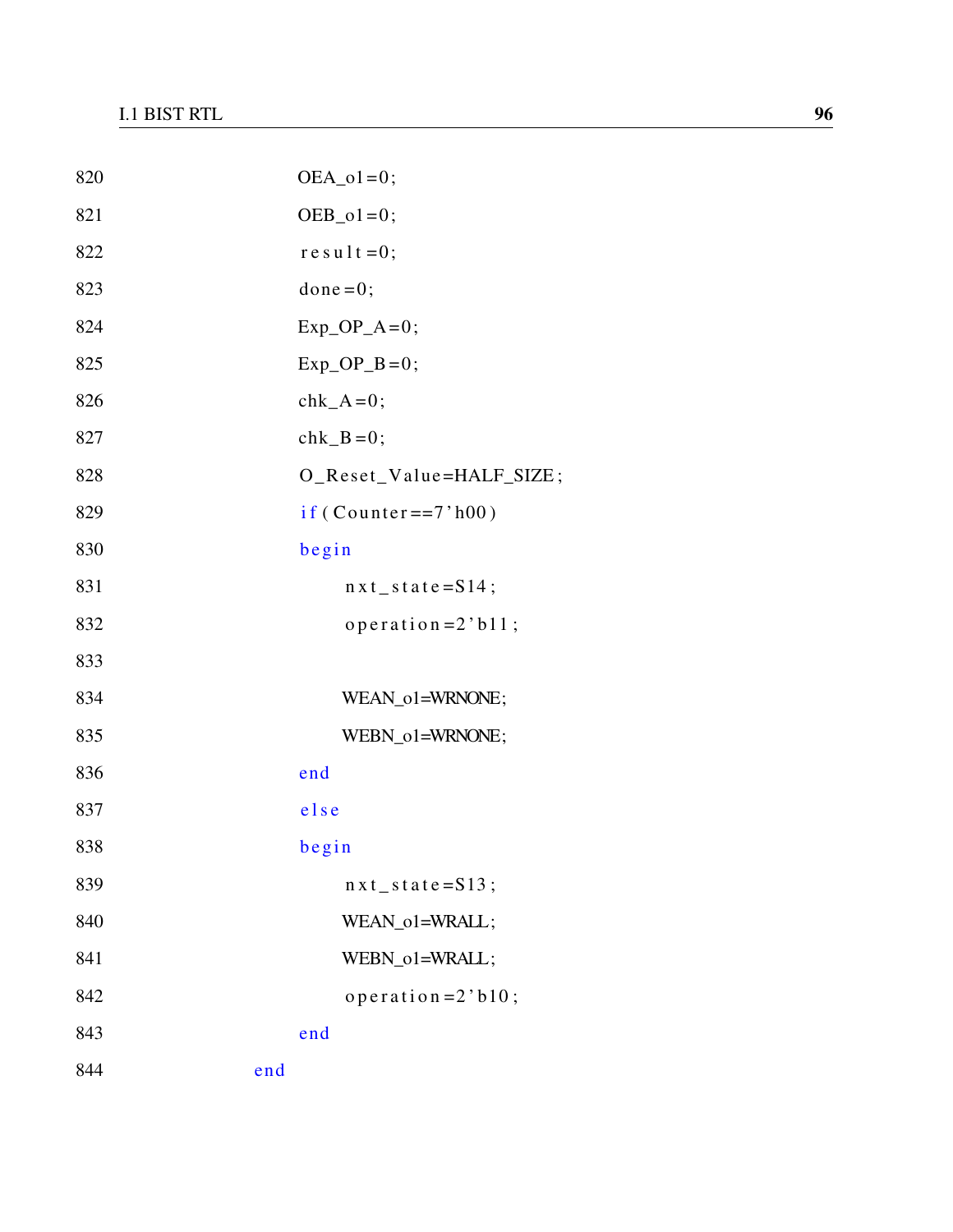| 845 |                                               |
|-----|-----------------------------------------------|
| 846 |                                               |
| 847 |                                               |
| 848 |                                               |
| 849 |                                               |
| 850 | S14:                                          |
| 851 | begin                                         |
| 852 |                                               |
| 853 | $A\_Address\_Generator=2' b00;$               |
| 854 | $B\_Address\_Generator=2' b10;$               |
| 855 | $OEA_01=1$ ;                                  |
| 856 | $OEB_01=1;$                                   |
| 857 | $CSA_01=1;$                                   |
| 858 | $CSB_01=1;$                                   |
| 859 | WEAN_o1=WRNONE;                               |
| 860 | WEBN_o1=WRNONE;                               |
| 861 | $Exp\_OP_A = CONSC;$                          |
| 862 | $Exp\_OP$ <sub><math>B = CONSD</math></sub> ; |
| 863 | $re$ sult=0;                                  |
| 864 | $done = 0;$                                   |
| 865 | O_Reset_Value=MAX_SIZE;                       |
| 866 | $DIA_01=0;$                                   |
| 867 | $DIB_01=0;$                                   |
| 868 | $if (Counter==7'h00)$                         |
| 869 | begin $chk_A=0$ ;                             |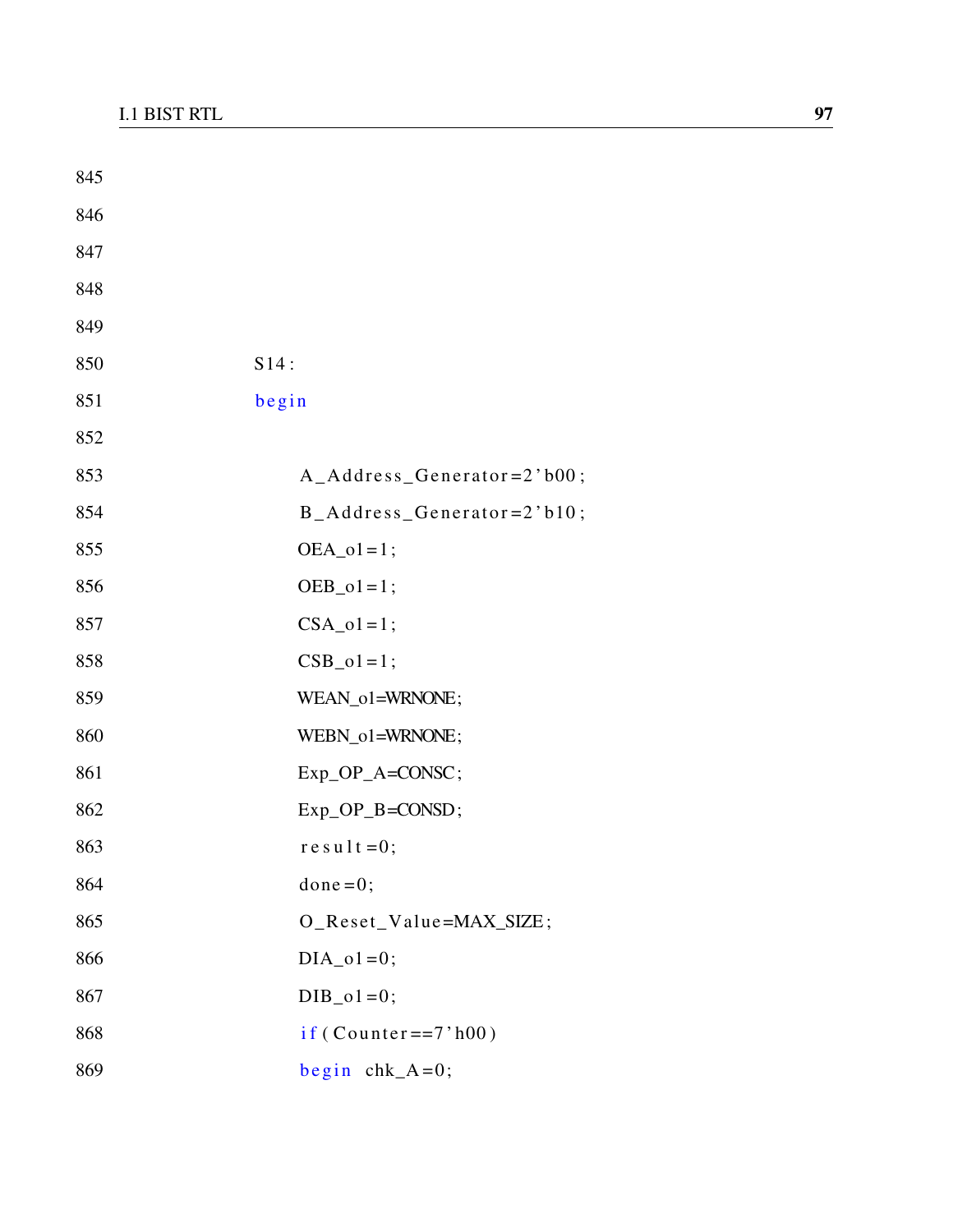| 870 | $chk_B=0;$                      |
|-----|---------------------------------|
| 871 | $nxt_state = S15;$              |
| 872 | operation= $2$ 'bll;            |
| 873 |                                 |
| 874 | end                             |
| 875 | else                            |
| 876 | begin $nxt_s$ state=S14;        |
| 877 | $chk_A = 1$ ;                   |
| 878 | $chk$ <sub>-</sub> $B$ = 1;     |
| 879 | operation = $2$ 'b10; end       |
| 880 | end                             |
| 881 |                                 |
| 882 | S15:                            |
| 883 |                                 |
| 884 | begin                           |
| 885 | operation = $2$ 'b00;           |
| 886 | $A\_Address\_Generator=2' b00;$ |
| 887 | $B\_Address\_Generator=2' b10;$ |
| 888 | $OEA_01=1;$                     |
| 889 | $OEB_01=1;$                     |
| 890 | $CSA_01=1;$                     |
| 891 | $CSB_01=1;$                     |
| 892 | WEAN_o1=WRALL;                  |
| 893 | WEBN_o1=WRALL;                  |
| 894 | $DIA_01 = CONSE;$               |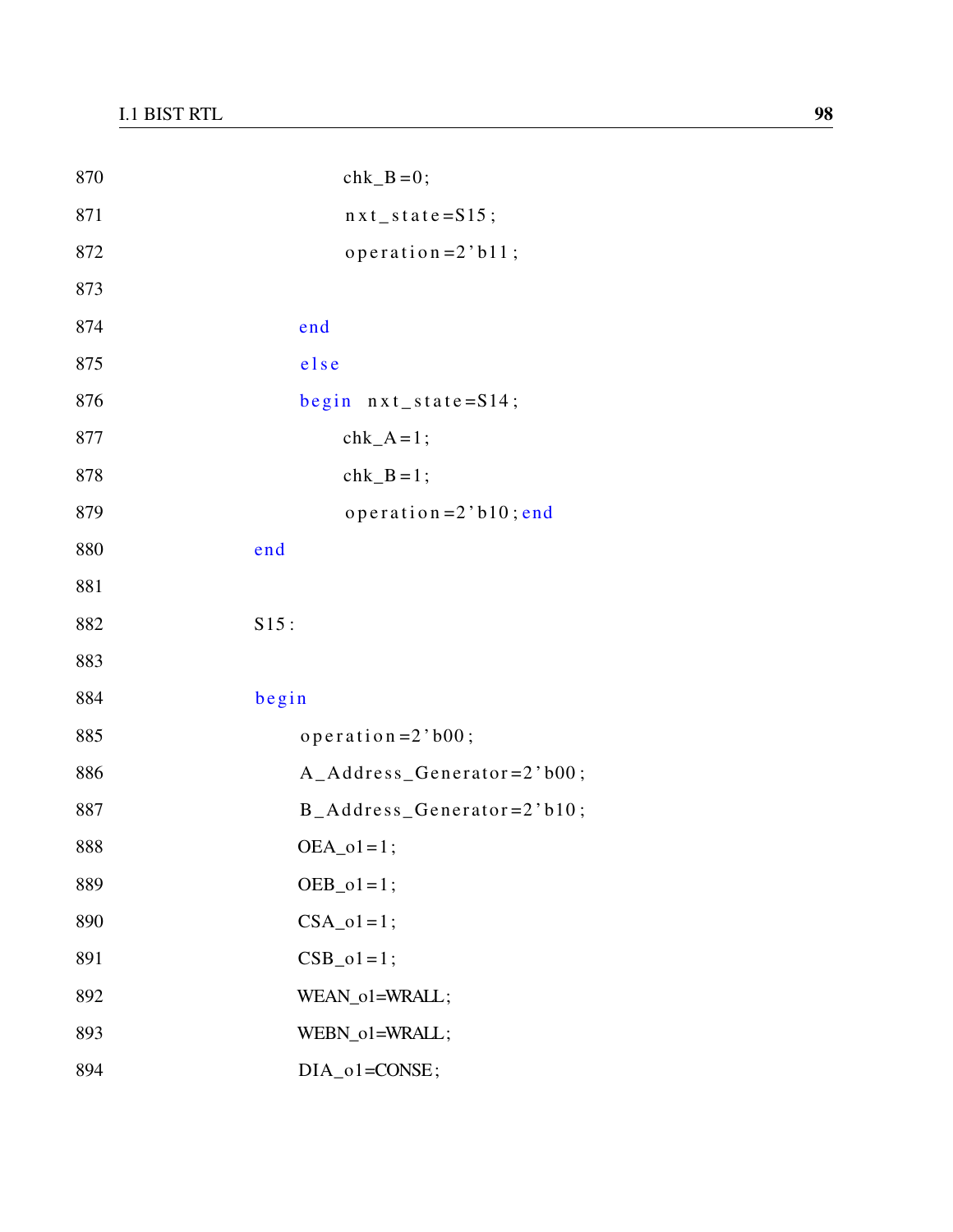| 895 | $DIB_01 = CONSF;$               |
|-----|---------------------------------|
| 896 | Exp_OP_A=CONSE;                 |
| 897 | Exp_OP_B=CONSF;                 |
| 898 | $chk_A=0;$                      |
| 899 | $chk_B=0;$                      |
| 900 | $re$ sult=0;                    |
| 901 | $done = 0;$                     |
| 902 | O_Reset_Value=MAX_SIZE;         |
| 903 | $nxt_state = S16;$              |
| 904 |                                 |
| 905 |                                 |
| 906 |                                 |
| 907 | end                             |
| 908 |                                 |
| 909 | S16:                            |
| 910 |                                 |
| 911 | begin                           |
| 912 |                                 |
| 913 | $A\_Address\_Generator=2' b00;$ |
| 914 | $B\_Address\_Generator=2' b10;$ |
| 915 | $OEA_01=1;$                     |
| 916 | $OEB_01=1;$                     |
| 917 | $CSA_01=1;$                     |
| 918 | $CSB_01=1;$                     |
| 919 | WEAN_o1=WRNONE;                 |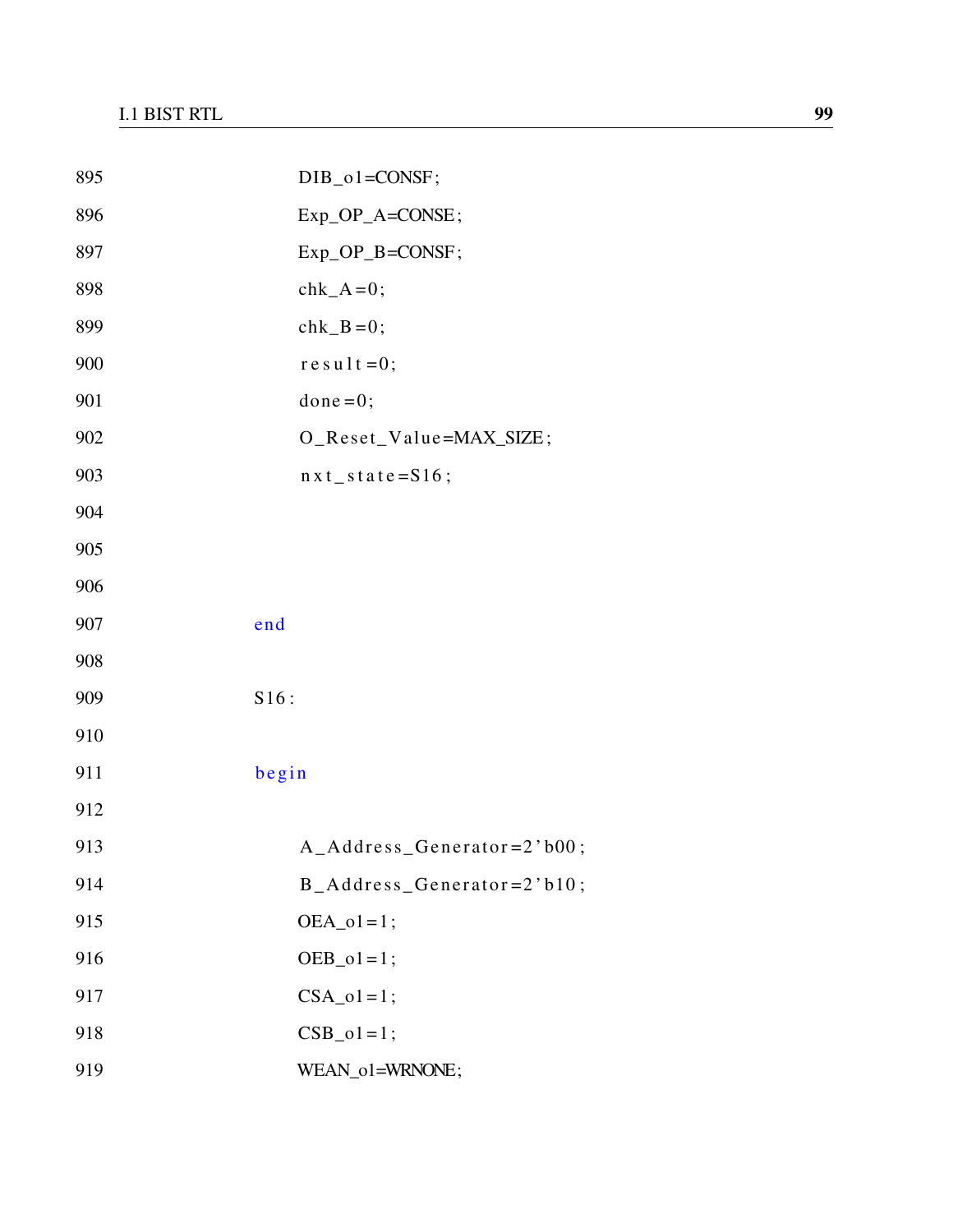| 920 | WEBN_o1=WRNONE;             |
|-----|-----------------------------|
| 921 | $DIA_01 = CONSE;$           |
| 922 | $DIB_01 = CONSF;$           |
| 923 | Exp_OP_A=CONSE;             |
| 924 | Exp_OP_B=CONSF;             |
| 925 | $chk_A = 1$ ;               |
| 926 | $chk_B = 1$ ;               |
| 927 | $nxt_state = S17;$          |
| 928 | $operatoreration = 2' b00;$ |
| 929 | $r e s u l t = 0;$          |
| 930 | $done = 0;$                 |
| 931 | O_Reset_Value=MAX_SIZE;     |
| 932 |                             |
| 933 |                             |
| 934 |                             |
| 935 |                             |
| 936 | end                         |
| 937 |                             |
| 938 |                             |
| 939 | S17:                        |
| 940 | begin                       |
| 941 |                             |
| 942 |                             |
| 943 | A_Address_Generator=2'b00;  |
| 944 | B_Address_Generator=2'b10;  |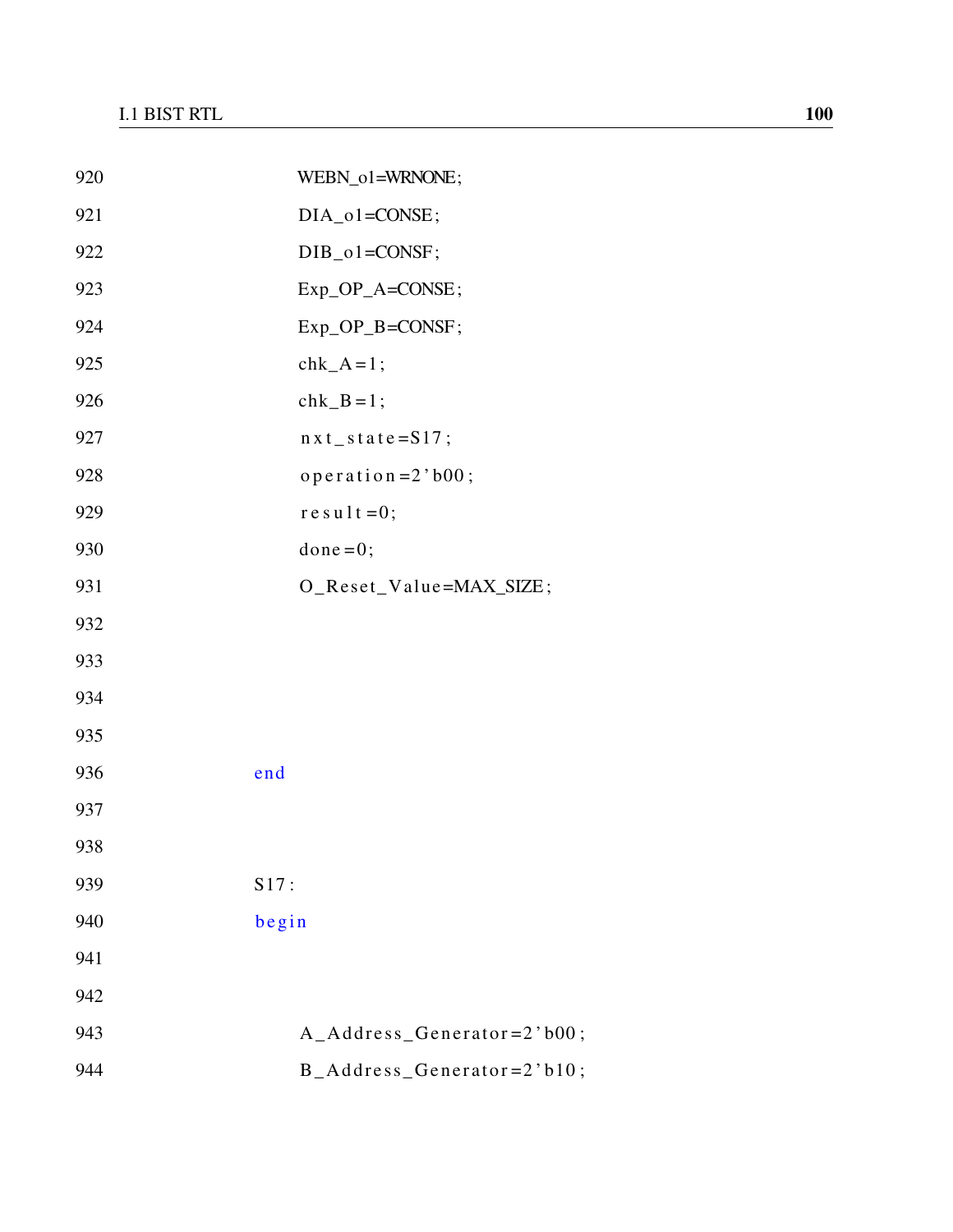| 945 | $OEA_01=1;$                      |
|-----|----------------------------------|
| 946 | $OEB_01=1;$                      |
| 947 | $CSA_01=1;$                      |
| 948 | $CSB_01=1;$                      |
| 949 | WEAN_o1=WRALL;                   |
| 950 | WEBN_o1=WRALL;                   |
| 951 | $DIA_01 = CONSF;$                |
| 952 | $DIB_01 = CONSE;$                |
| 953 | $Exp\_OP_A = CONSF;$             |
| 954 | Exp_OP_B=CONSE;                  |
| 955 | $chk_A=0;$                       |
| 956 | $chk_B=0;$                       |
| 957 | $r e s u 1 t = 0;$               |
| 958 | $done = 0;$                      |
| 959 | O_Reset_Value=MAX_SIZE;          |
| 960 | $nxt$ <sub>state</sub> = $S18$ ; |
| 961 | operation = $2$ 'b00;            |
| 962 |                                  |
| 963 |                                  |
| 964 | end                              |
| 965 |                                  |
| 966 | S18:                             |
| 967 | begin                            |
| 968 |                                  |
| 969 | A_Address_Generator=2'b00;       |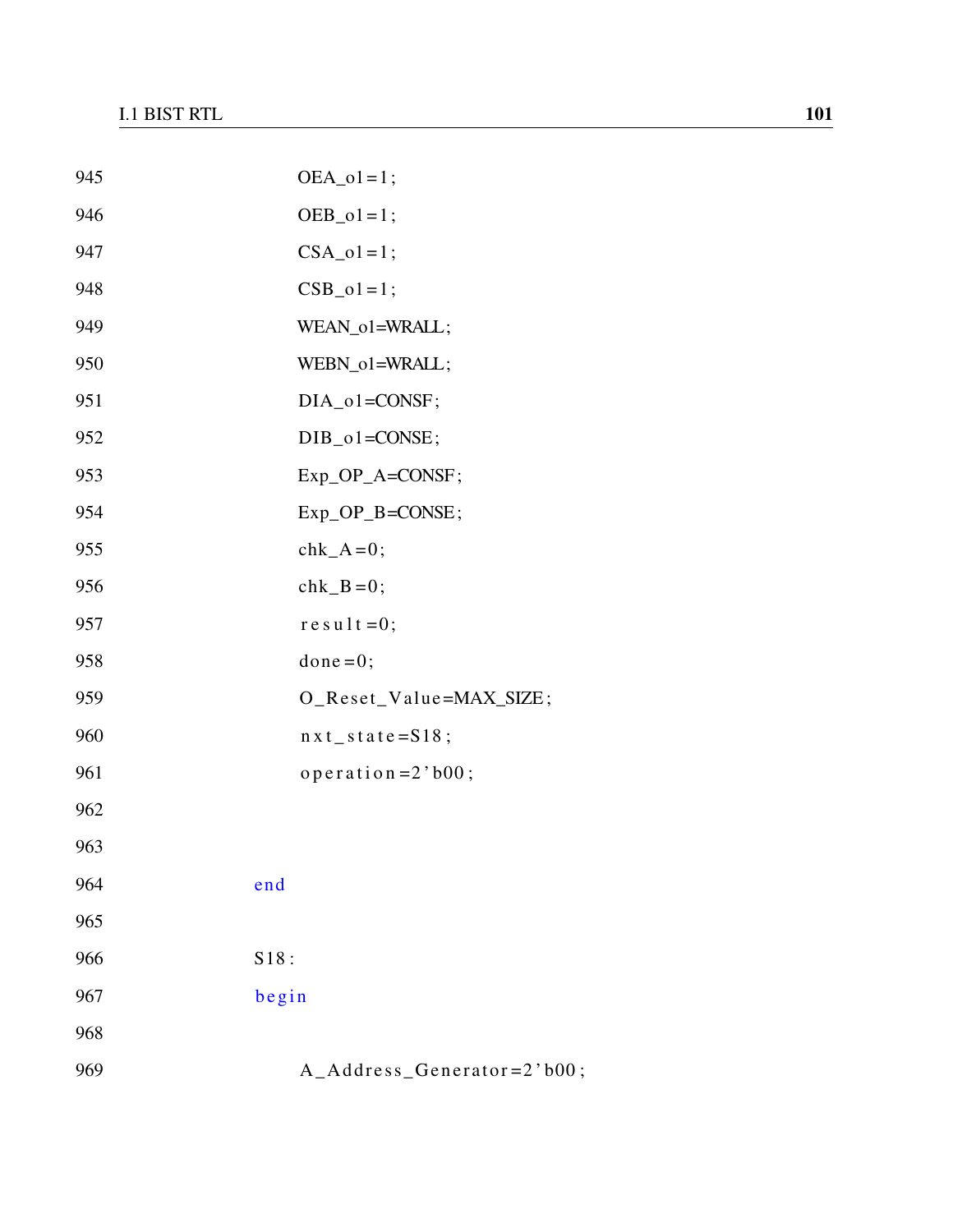| 970 | B_Address_Generator=2'b10;      |
|-----|---------------------------------|
| 971 | $OEA_01=1;$                     |
| 972 | $OEB_01=1;$                     |
| 973 | WEAN_o1=WRNONE;                 |
| 974 | WEBN_o1=WRNONE;                 |
| 975 | $CSA_01=1;$                     |
| 976 | $CSB_01=1;$                     |
| 977 | Exp_OP_A=CONSF;                 |
| 978 | $Exp\_OP$ <sub>-B</sub> =CONSE; |
| 979 | O_Reset_Value=HALF_SIZE;        |
| 980 | $r e s u l t = 0;$              |
| 981 | $done = 0;$                     |
| 982 | $DIA_01=0;$                     |
| 983 | $DIB_01=0;$                     |
| 984 | if (Counter==HALF_SIZE)         |
| 985 | begin                           |
| 986 | $nxt_state = S19;$              |
| 987 | operation = $2$ 'b11;           |
| 988 | $chk_A=0;$                      |
| 989 | $chk$ <sub>B</sub> =0;          |
| 990 |                                 |
| 991 |                                 |
| 992 |                                 |
| 993 | end                             |
| 994 | else                            |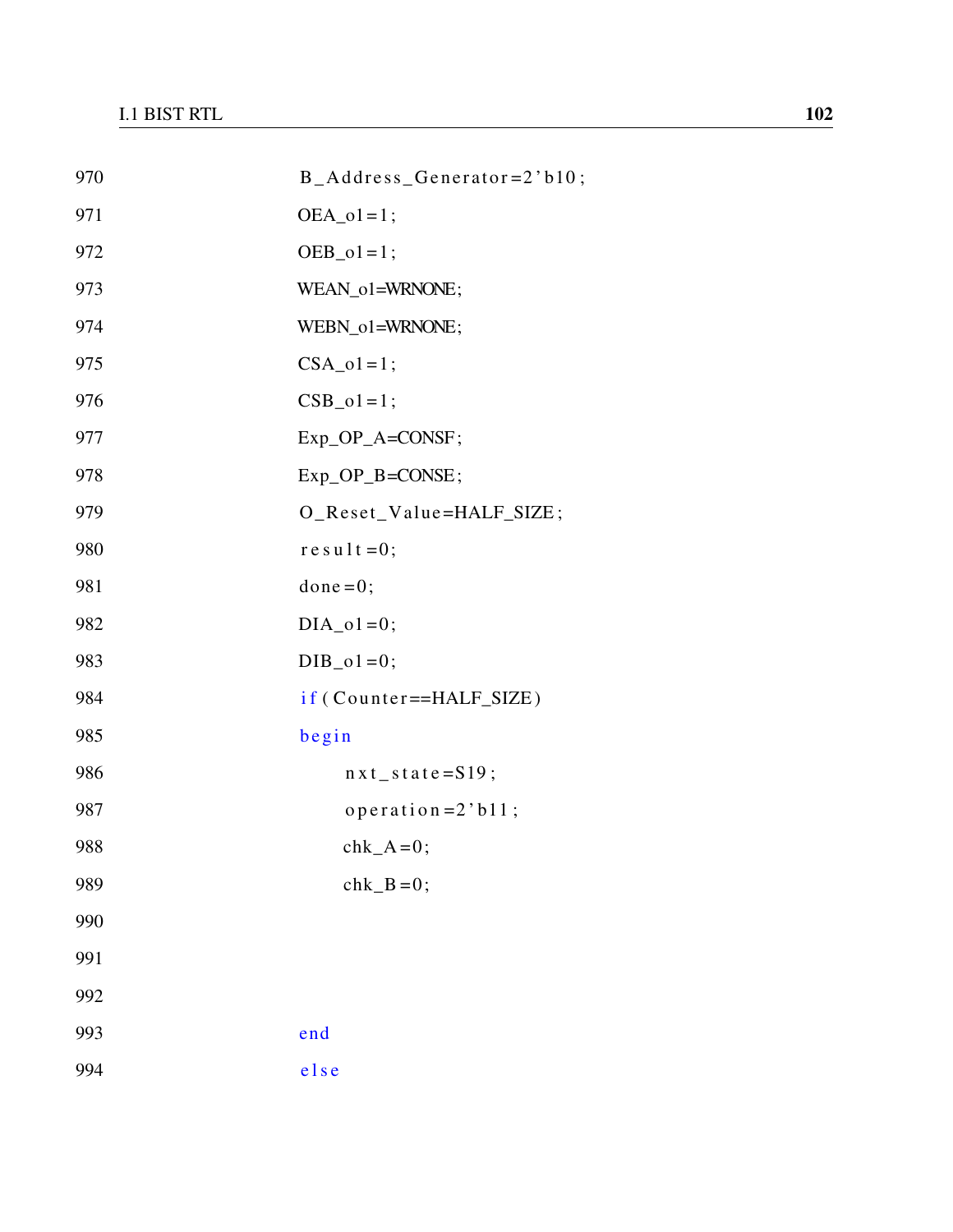| 995      | begin operation= $2$ 'b10;      |
|----------|---------------------------------|
| 996      | $chk_A=1;$                      |
| 997      | $chk_B = 1$ ;                   |
| 998      | $nxt$ <sub>_</sub> state=S15;   |
| 999      | end                             |
| 1000     | end                             |
| $1001\,$ |                                 |
| $1002\,$ |                                 |
| 1003     |                                 |
| 1004     |                                 |
| $1005\,$ |                                 |
| 1006     |                                 |
| $1007\,$ |                                 |
| $1008\,$ |                                 |
| 1009     |                                 |
| 1010     |                                 |
| 1011     | S19:                            |
| 1012     | begin                           |
| 1013     |                                 |
| 1014     | operation= $2$ 'b00;            |
| 1015     | A_Address_Generator=2'b00;      |
| 1016     | $B\_Address\_Generator=2' b10;$ |
| 1017     | $OEA_01=1;$                     |
| 1018     | $OEB_01=1;$                     |
| 1019     | $CSA_01=1;$                     |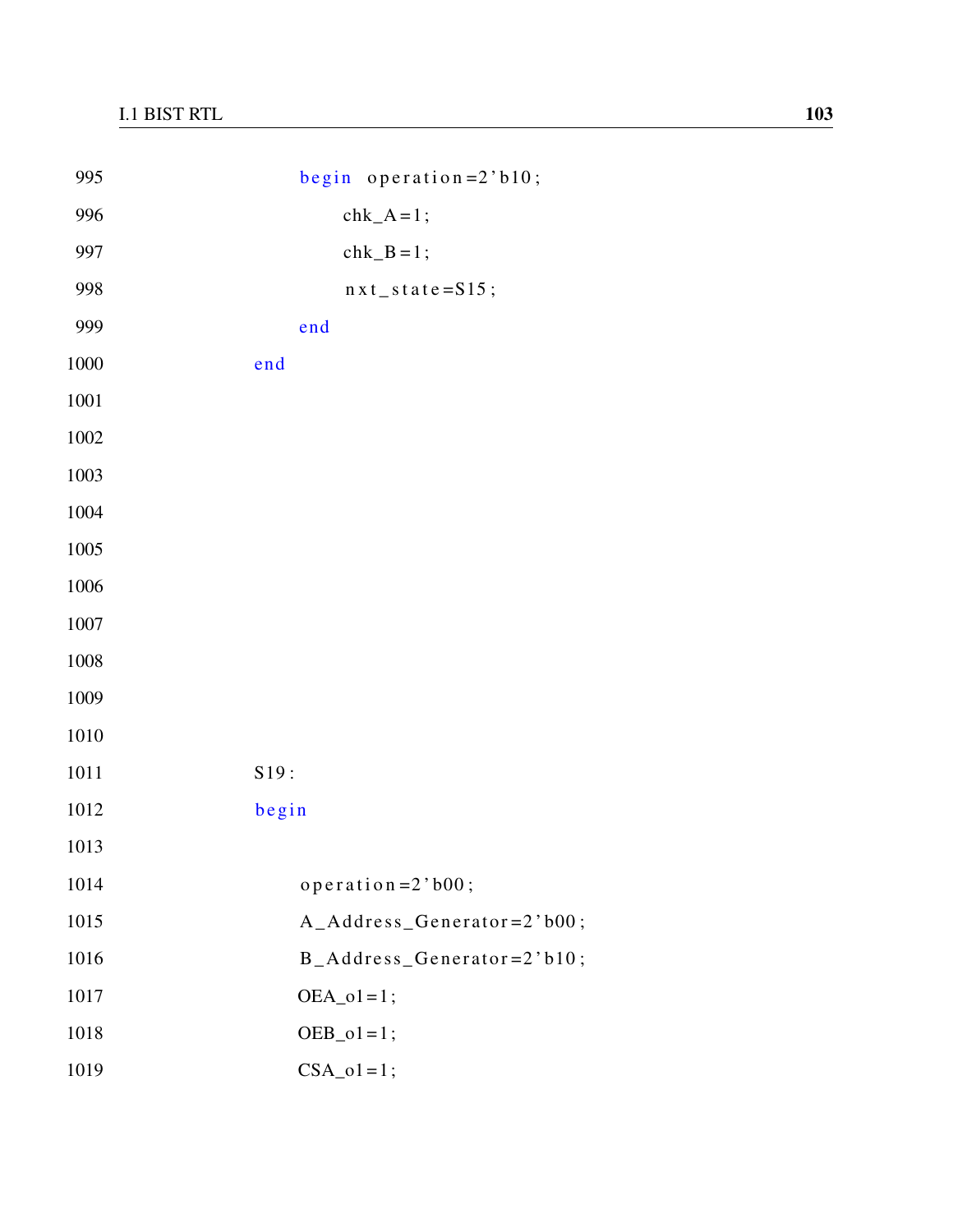| 1020 | $CSB_01=1;$                     |
|------|---------------------------------|
| 1021 | WEAN_o1=WRALL;                  |
| 1022 | WEBN_o1=WRALL;                  |
| 1023 | $DIA_01 = CONSA;$               |
| 1024 | $DIB_01 = CONSB;$               |
| 1025 | Exp_OP_A=CONSA;                 |
| 1026 | $Exp\_OP$ <sub>-B</sub> =CONSB; |
| 1027 | $chk_A=0;$                      |
| 1028 | $chk_B=0;$                      |
| 1029 | $re$ sult=0;                    |
| 1030 | $done = 0;$                     |
| 1031 | O_Reset_Value=MAX_SIZE;         |
| 1032 | $nxt$ <sub>state</sub> =S20;    |
| 1033 |                                 |
| 1034 |                                 |
| 1035 |                                 |
| 1036 | end                             |
| 1037 |                                 |
| 1038 | S20:                            |
| 1039 | begin                           |
| 1040 |                                 |
| 1041 | operation = $2$ 'b00;           |
| 1042 | $A\_Address\_Generator=2' b00;$ |
| 1043 | $B\_Address\_Generator=2' b10;$ |
| 1044 | $OEA_01=1;$                     |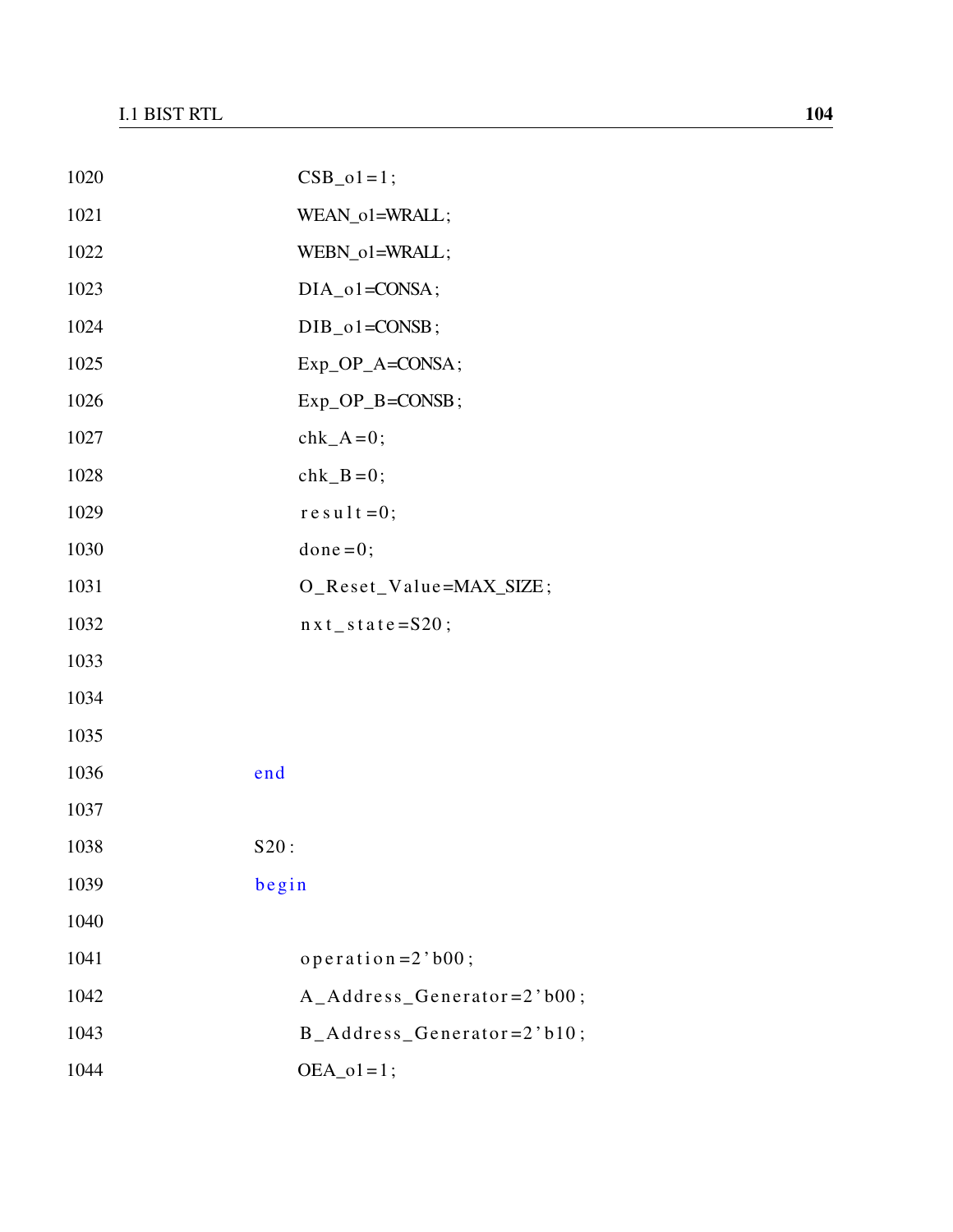| 1045 | $OEB_01=1;$                  |
|------|------------------------------|
| 1046 | $CSA_01=1;$                  |
| 1047 | $CSB_01=1;$                  |
| 1048 | WEAN_o1=WRNONE;              |
| 1049 | WEBN_o1=WRNONE;              |
| 1050 | $DIA_01 = CONSA;$            |
| 1051 | $DIB_01 = CONSB;$            |
| 1052 | Exp_OP_A=CONSA;              |
| 1053 | Exp_OP_B=CONSB;              |
| 1054 | $chk_A = 1$ ;                |
| 1055 | $chk_B=1;$                   |
| 1056 | $nxt$ <sub>state</sub> =S21; |
| 1057 | $r e s u l t = 0;$           |
| 1058 | $done = 0;$                  |
| 1059 | O_Reset_Value=MAX_SIZE;      |
| 1060 |                              |
| 1061 |                              |
| 1062 |                              |
| 1063 |                              |
| 1064 | end                          |
| 1065 |                              |
| 1066 |                              |
| 1067 | S21:                         |
| 1068 | begin                        |
| 1069 |                              |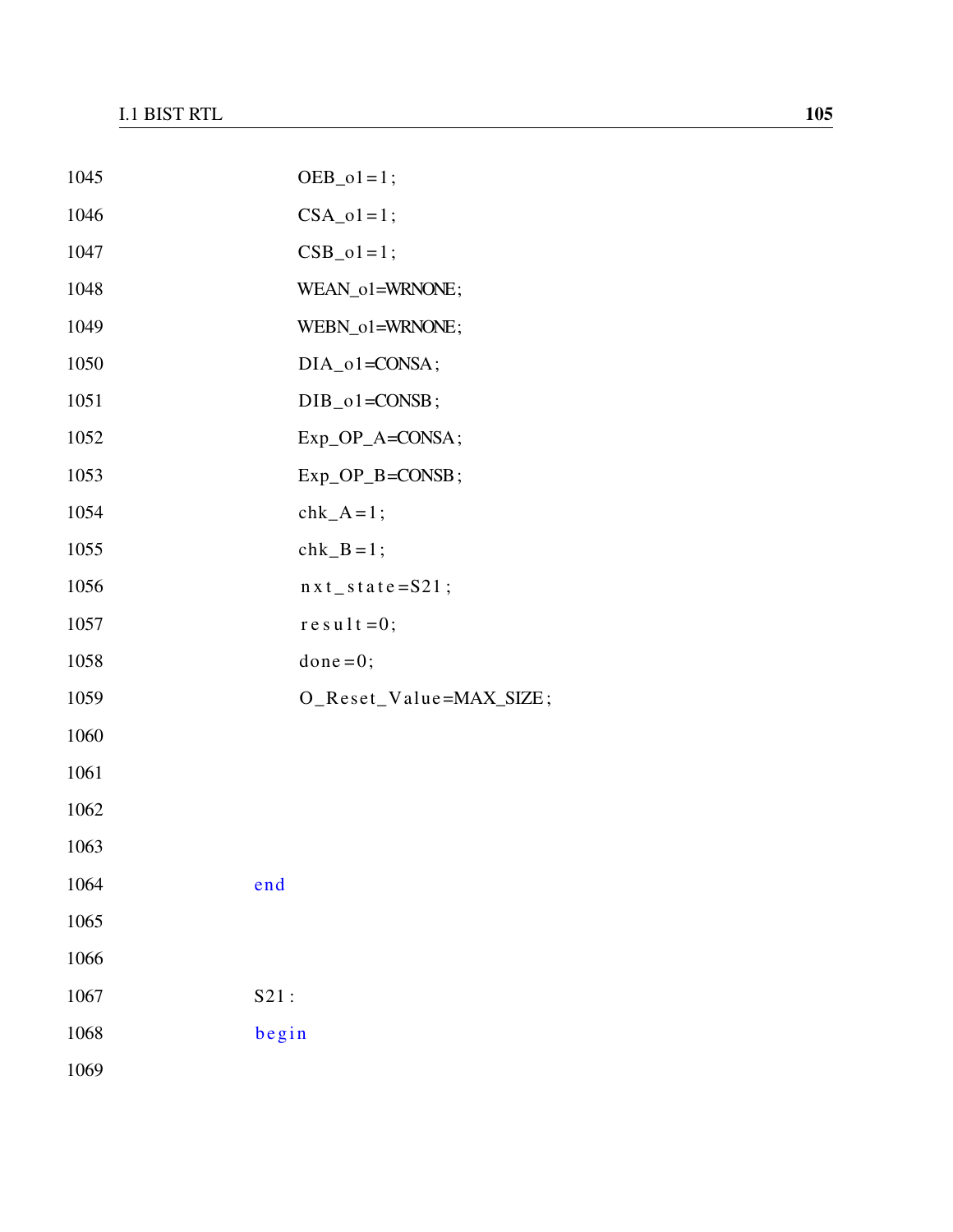| 1070 |                                 |
|------|---------------------------------|
| 1071 | $A\_Address\_Generator=2' b00;$ |
| 1072 | $B\_Address\_Generator=2' b10;$ |
| 1073 | $OEA_01=1;$                     |
| 1074 | $OEB_01=1;$                     |
| 1075 | $CSA_01=1;$                     |
| 1076 | $CSB_01=1;$                     |
| 1077 | WEAN_o1=WRALL;                  |
| 1078 | WEBN_o1=WRALL;                  |
| 1079 | $DIA_01 = CONSB;$               |
| 1080 | $DIB_01 = CONSA;$               |
| 1081 | Exp_OP_A=CONSF;                 |
| 1082 | $Exp\_OP$ <sub>-B</sub> =CONSE; |
| 1083 | $chk_A=0;$                      |
| 1084 | $chk_B=0;$                      |
| 1085 | $re$ sult=0;                    |
| 1086 | $done = 0;$                     |
| 1087 | O_Reset_Value=MAX_SIZE;         |
| 1088 | $nxt$ <sub>state</sub> =S22;    |
| 1089 | operation = $2$ 'b00;           |
| 1090 |                                 |
| 1091 |                                 |
| 1092 | end                             |
| 1093 |                                 |
| 1094 | S22:                            |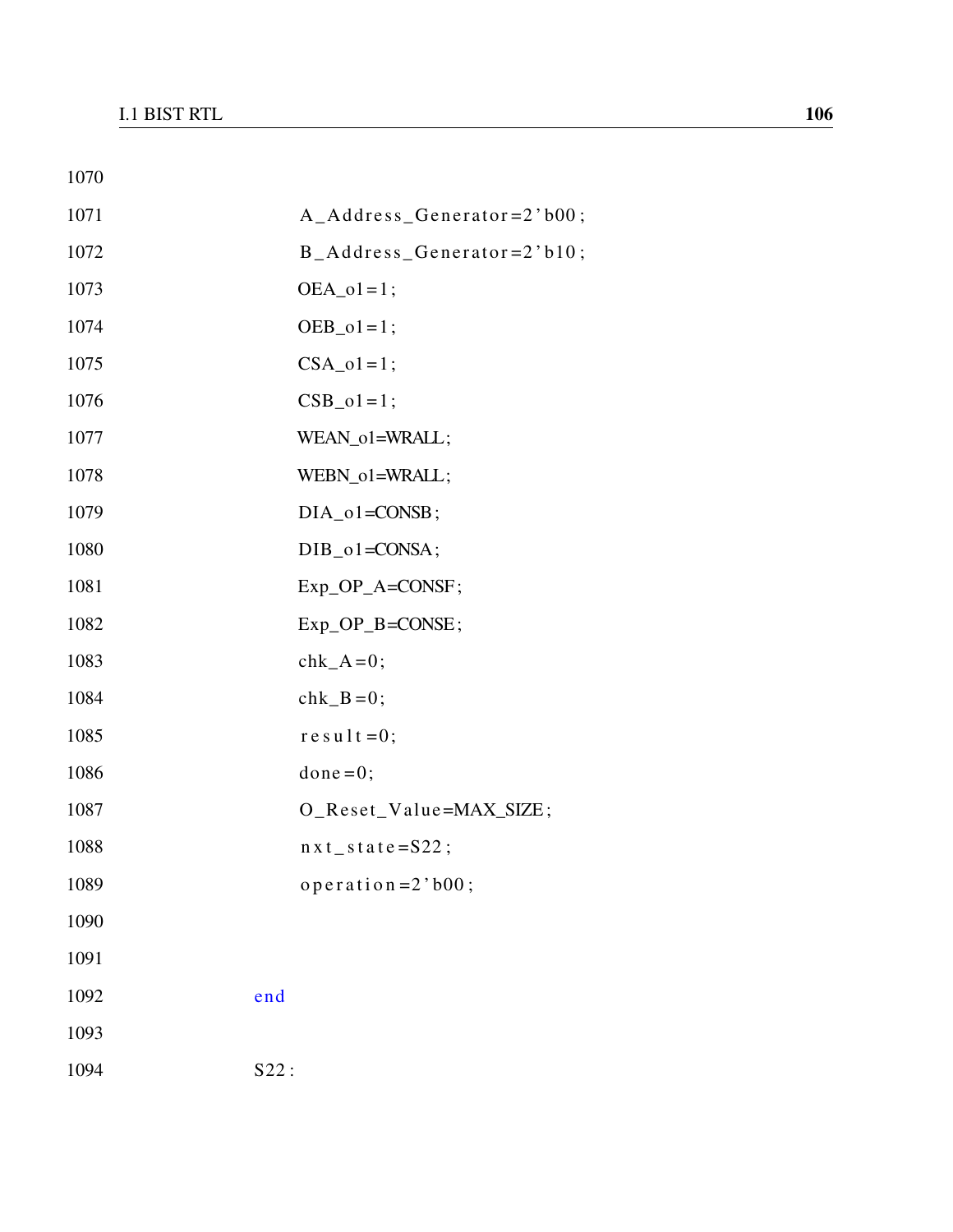| 1095 | begin                           |
|------|---------------------------------|
| 1096 |                                 |
| 1097 | A_Address_Generator=2'b00;      |
| 1098 | B_Address_Generator=2'b10;      |
| 1099 | $OEA_01=1;$                     |
| 1100 | $OEB_01=1;$                     |
| 1101 | WEAN_o1=WRNONE;                 |
| 1102 | WEBN_o1=WRNONE;                 |
| 1103 | $CSA_01=1;$                     |
| 1104 | $CSB_01=1;$                     |
| 1105 | $Exp\_OP\_A = CONSB;$           |
| 1106 | $DIA_01=0;$                     |
| 1107 | $DIB_01=0;$                     |
| 1108 | $Exp\_OP$ <sub>-B</sub> =CONSA; |
| 1109 | $O_{\text{Reset}}$ Value=7'h00; |
| 1110 | $re$ sult=0;                    |
| 1111 | $done = 0;$                     |
| 1112 | if (Counter= $=7$ 'h00)         |
| 1113 | begin                           |
| 1114 | $nxt_state = S23;$              |
| 1115 | operation = $2$ 'b $11$ ;       |
| 1116 | $chk_A=0;$                      |
| 1117 | $chk_B=0;$                      |
| 1118 |                                 |
| 1119 |                                 |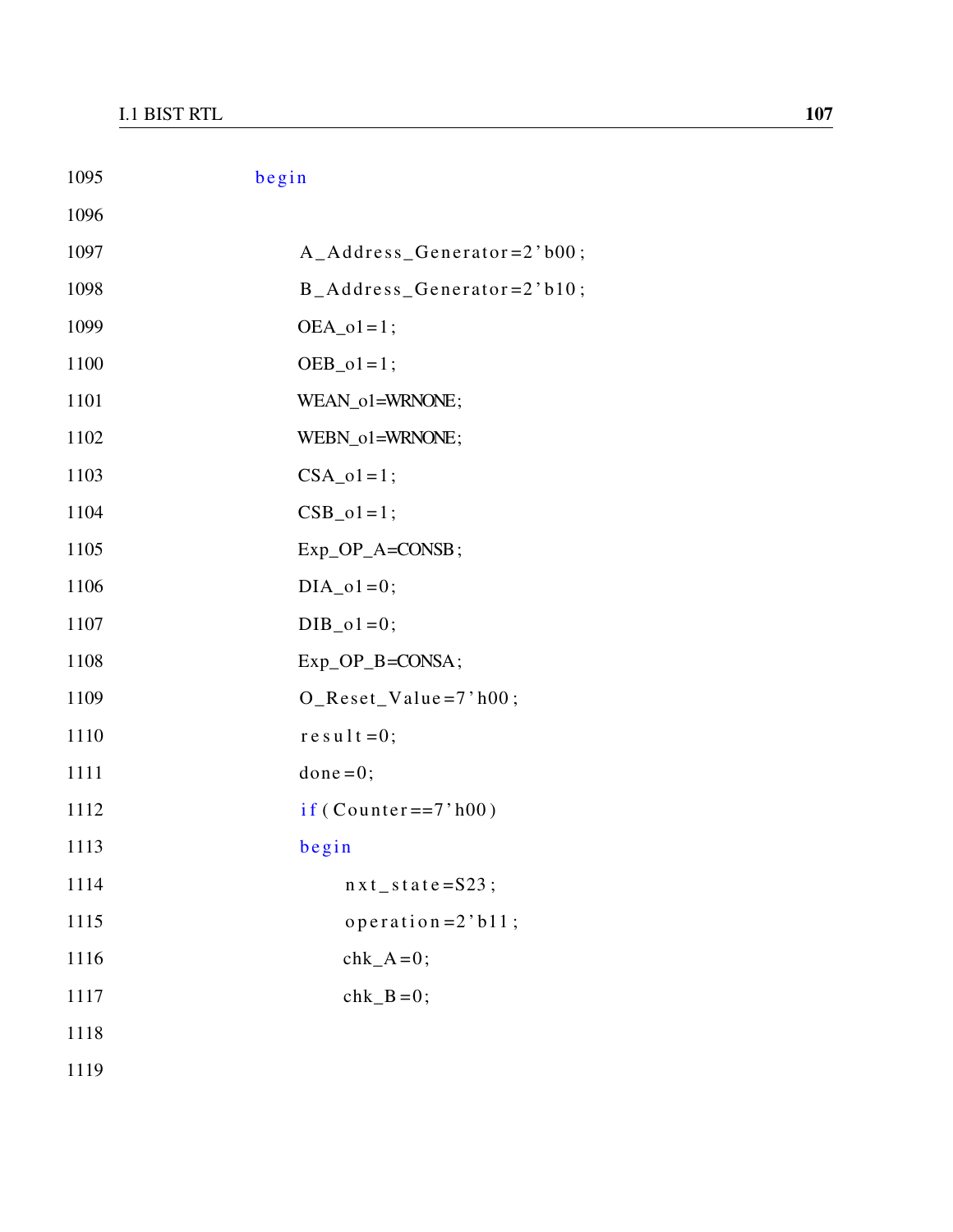| 1120 |                            |
|------|----------------------------|
| 1121 | end                        |
| 1122 | else                       |
| 1123 | begin operation= $2$ 'b10; |
| 1124 | $chk_A = 1$ ;              |
| 1125 | $chk_B = 1$ ;              |
| 1126 | $nxt_state = S19;$         |
| 1127 | end                        |
| 1128 | end                        |
| 1129 |                            |
| 1130 |                            |
| 1131 |                            |
| 1132 |                            |
| 1133 | S23:                       |
| 1134 | begin                      |
| 1135 | A_Address_Generator=2'b00; |
| 1136 | B_Address_Generator=2'b10; |
| 1137 | $OEA_01=1;$                |
| 1138 | $OEB_01=1;$                |
| 1139 | $CSA_01=1;$                |
| 1140 | $CSB_01=1;$                |
| 1141 | WEAN_o1=WRALL;             |
| 1142 | WEBN_o1=WRNONE;            |
| 1143 | $DIA_01 = CONSC;$          |
| 1144 | $DIB_01 = CONSF;$          |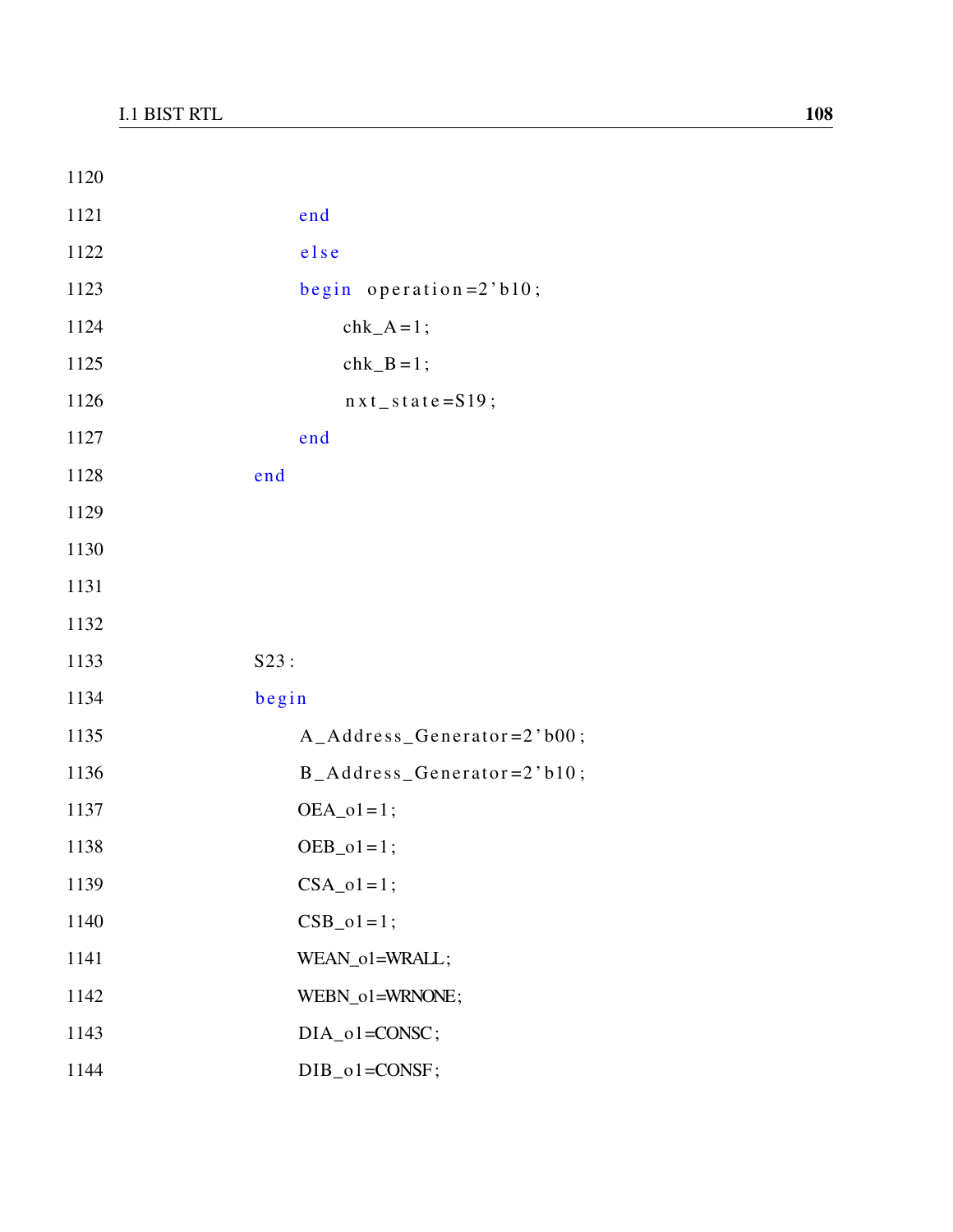| 1145 | Exp_OP_A=CONSB;                 |
|------|---------------------------------|
| 1146 | Exp_OP_B=CONSA;                 |
| 1147 | $chk_A=0;$                      |
| 1148 | $chk$ <sub>-B</sub> =1;         |
| 1149 | O_Reset_Value=MAX_SIZE;         |
| 1150 | $re$ sult=0;                    |
| 1151 | $done = 0;$                     |
| 1152 | if (Counter==HALF_SIZE)         |
| 1153 | begin                           |
| 1154 | $nxt$ _ state = 24;             |
| 1155 | operation = $2$ 'b11;           |
| 1156 | end                             |
| 1157 | else                            |
| 1158 | begin                           |
| 1159 | $nxt_state = S23;$              |
| 1160 | operation = $2$ 'b01;           |
| 1161 | end                             |
| 1162 | end                             |
| 1163 |                                 |
| 1164 |                                 |
| 1165 | S24:                            |
| 1166 | begin                           |
| 1167 | $A\_Address\_Generator=2' b00;$ |
| 1168 | $B\_Address\_Generator=2' b10;$ |
| 1169 | $OEA_01=1;$                     |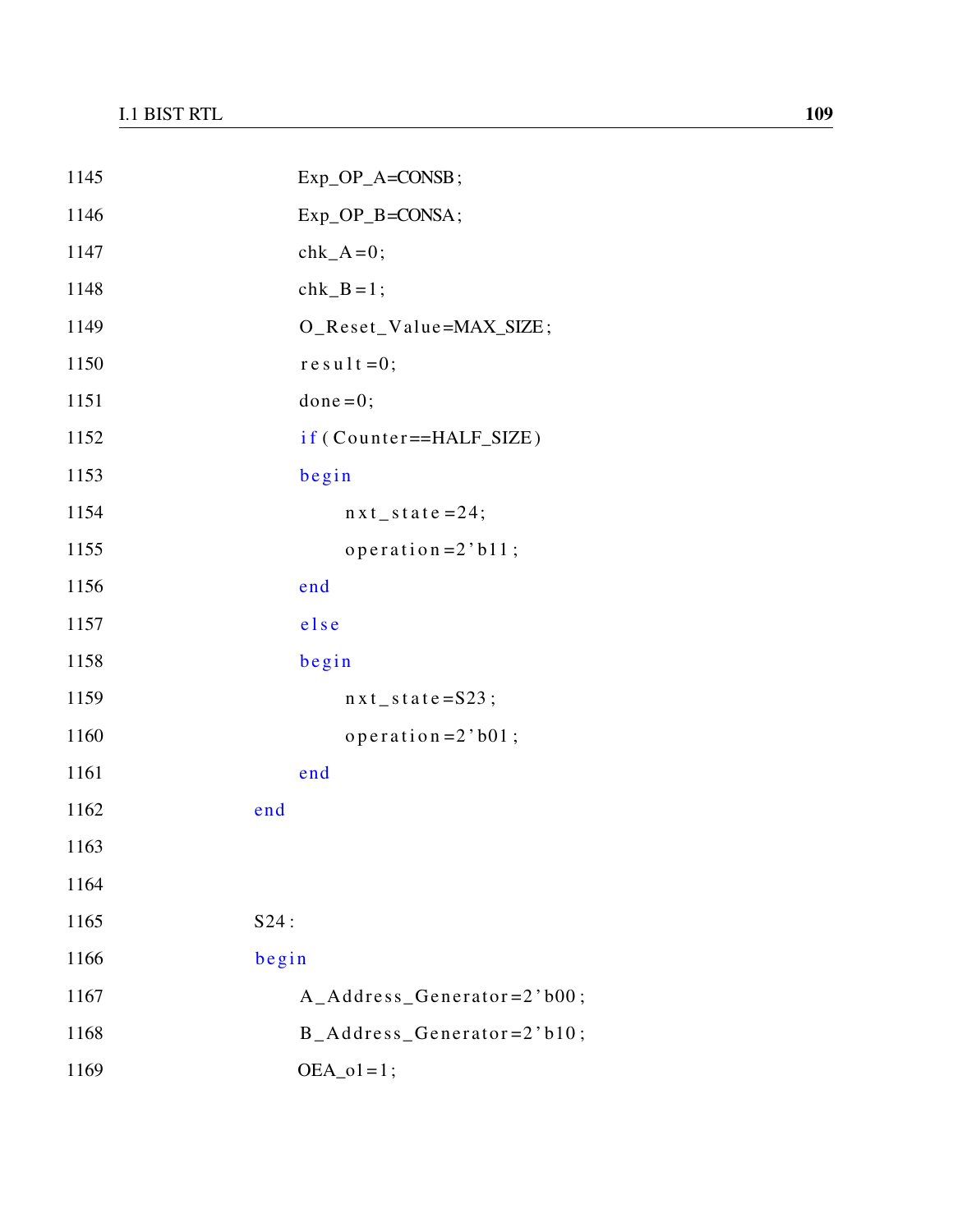| 1170 | $OEB_01=1;$                     |
|------|---------------------------------|
| 1171 | $CSA_01=1;$                     |
| 1172 | $CSB_01 = 1;$                   |
| 1173 | WEAN_o1=WRNONE;                 |
| 1174 | WEBN_o1=WRALL;                  |
| 1175 | $DIA_01 = CONSC;$               |
| 1176 | $DIB_01 = CONSF;$               |
| 1177 | Exp_OP_A=CONSA;                 |
| 1178 | Exp_OP_B=CONSC;                 |
| 1179 | $re$ sult=0;                    |
| 1180 | $done = 0;$                     |
| 1181 | $chk_B=0;$                      |
| 1182 | $O_{\text{Reset}}$ Value=7'h00; |
| 1183 | if (Counter==HALF_SIZE)         |
| 1184 | begin                           |
| 1185 | $nxt_s$ state=S25;              |
| 1186 | operation = $2$ 'b11;           |
| 1187 | chk $A=0$ ;                     |
| 1188 | end                             |
| 1189 | else                            |
| 1190 | begin                           |
| 1191 | $nxt_s$ at $e = S24$ ;          |
| 1192 | operation= $2$ 'b10; chk_A=1;   |
| 1193 | end                             |
| 1194 | end                             |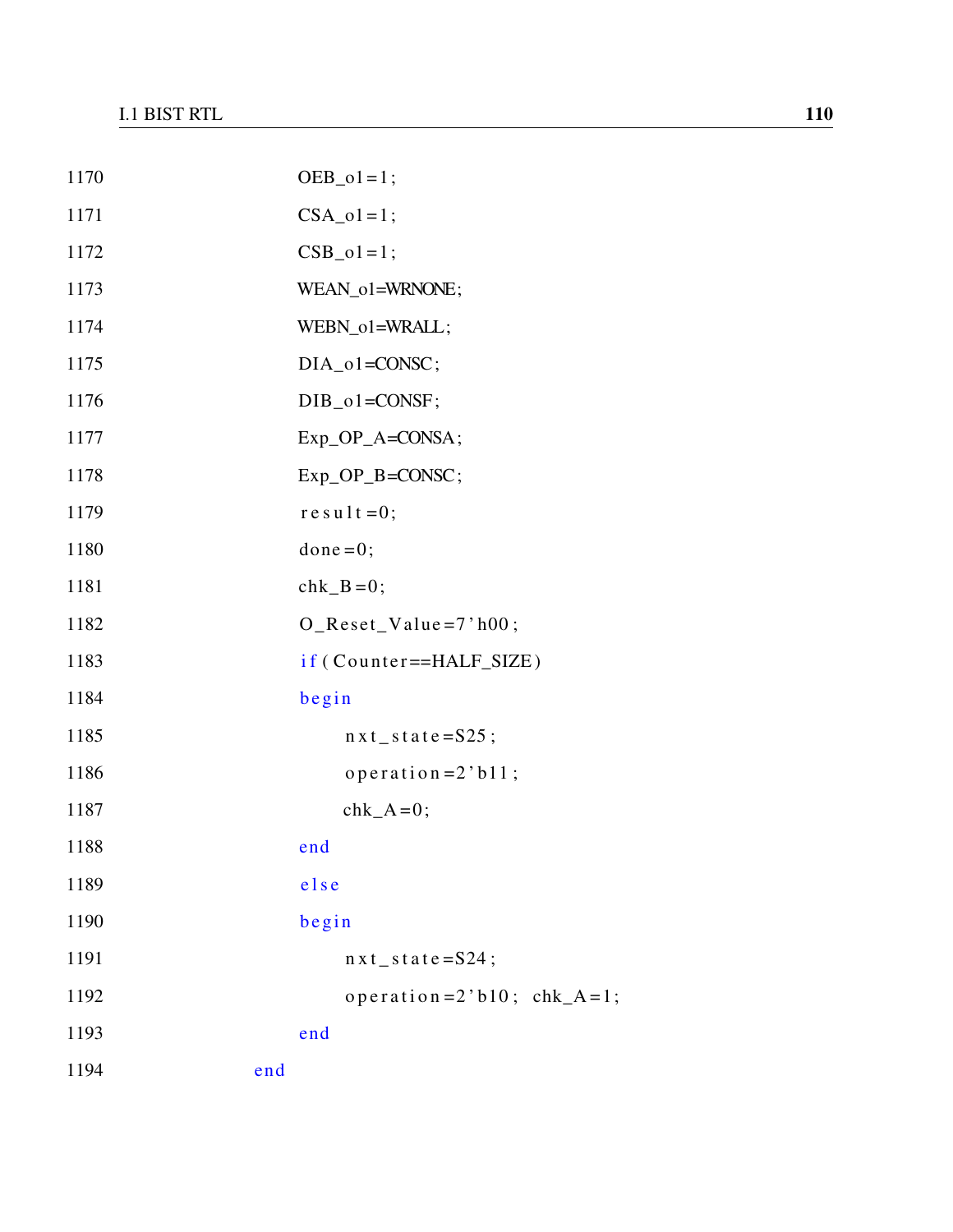| 1195 |       |                                  |
|------|-------|----------------------------------|
| 1196 |       |                                  |
| 1197 |       |                                  |
| 1198 | S25:  |                                  |
| 1199 | begin |                                  |
| 1200 |       | A_Address_Generator=2'b00;       |
| 1201 |       | B_Address_Generator=2'b10;       |
| 1202 |       | DIA_o1=CONSF;                    |
| 1203 |       | $DIB_01 = CONSF;$                |
| 1204 |       | $CSA_01=1;$                      |
| 1205 |       | $CSB_01 = 1;$                    |
| 1206 |       | $OEA_01=0;$                      |
| 1207 |       | $OEB_01 = 0;$                    |
| 1208 |       | $Exp\_OP_A=0;$                   |
| 1209 |       | $Exp\_OP$ <sub>B</sub> =0;       |
| 1210 |       | $chk_A=0;$                       |
| 1211 |       | $chk_B=0;$                       |
| 1212 |       | $done = 0;$                      |
| 1213 |       | $r e s u l t = 0;$               |
| 1214 |       | WEAN_o1=WRALL;                   |
| 1215 |       | WEBN_o1=WRALL;                   |
| 1216 |       | $O$ _Reset_Value=0;              |
| 1217 |       | if (Counter==HALF_SIZE)          |
| 1218 |       | begin                            |
| 1219 |       | $nx t$ _ s t a t e = DONE_STATE; |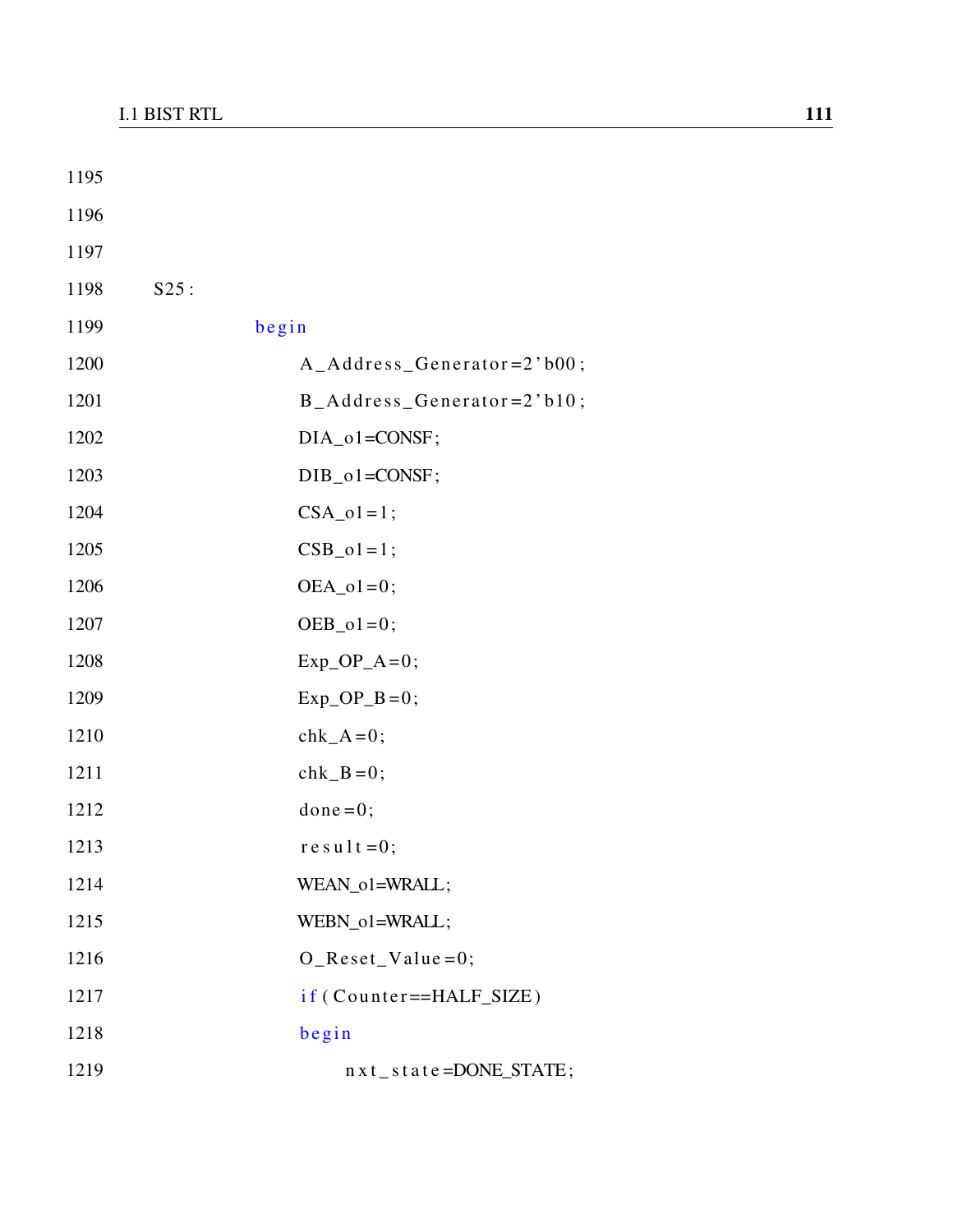| 1220 | operation = $2$ 'b11;                        |
|------|----------------------------------------------|
| 1221 |                                              |
| 1222 |                                              |
| 1223 | end                                          |
| 1224 | else                                         |
| 1225 | begin                                        |
| 1226 | $nxt_state = S25;$                           |
| 1227 | operation= $2$ 'b01;                         |
| 1228 |                                              |
| 1229 |                                              |
| 1230 |                                              |
| 1231 | end                                          |
| 1232 | end                                          |
| 1233 |                                              |
| 1234 |                                              |
| 1235 | ERROR_STATE:                                 |
| 1236 | begin                                        |
| 1237 |                                              |
| 1238 | \$display ("Error State");<br>$\overline{H}$ |
| 1239 | done = $1$ ;                                 |
| 1240 | $r e s u 1 t = 0;$                           |
| 1241 | WEAN_o1=WRNONE;                              |
| 1242 | WEBN_o1=WRNONE;                              |
| 1243 | operation= $2$ 'b00;                         |
| 1244 | $nx t$ _ s t a t e = S0;                     |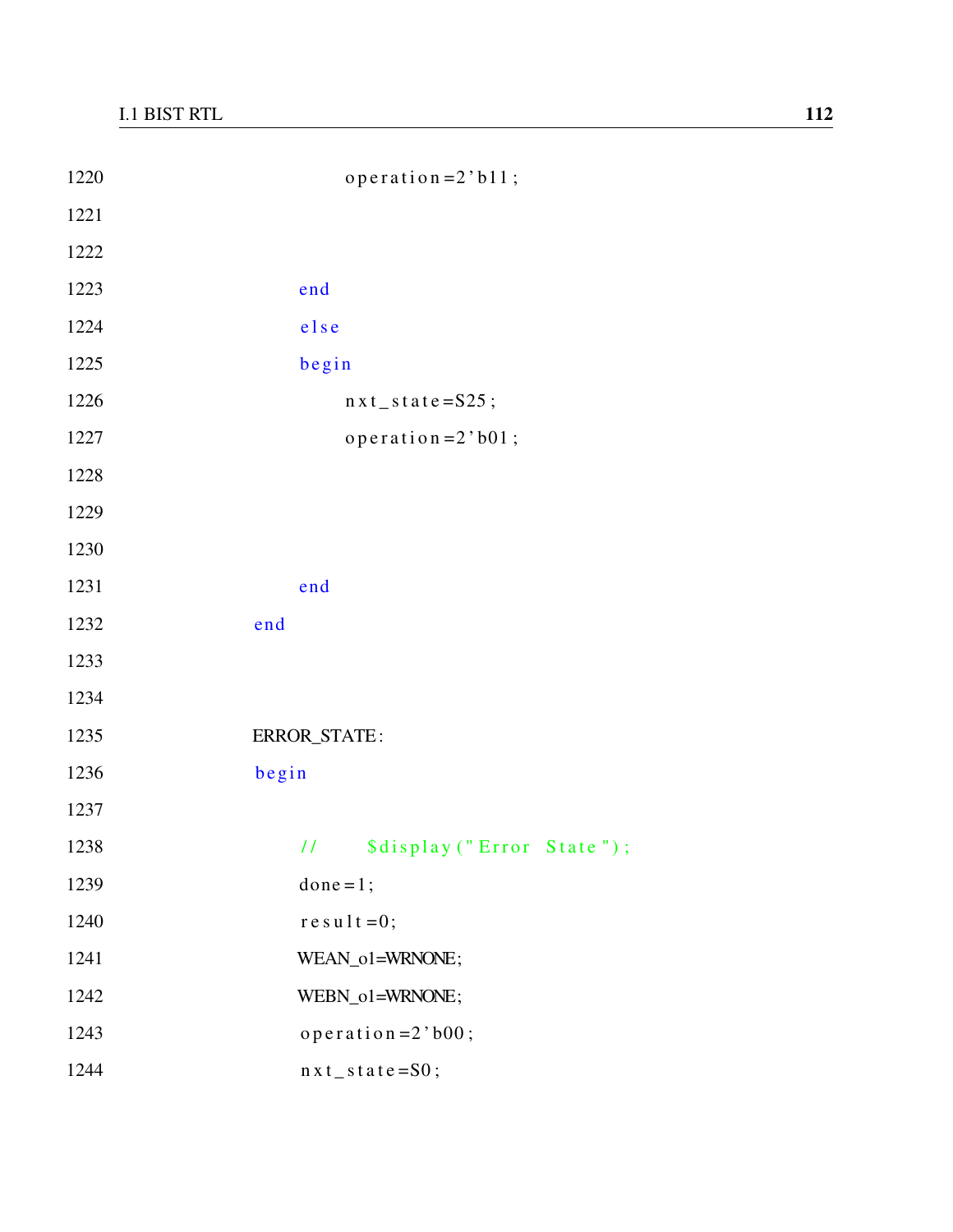| 1245 | $OEA_01=0;$                             |
|------|-----------------------------------------|
| 1246 | $OEB_01=0;$                             |
| 1247 | $CSA_01=0;$                             |
| 1248 | $CSB_01=0;$                             |
| 1249 | $DIA_01=0;$                             |
| 1250 | $DIB_01=0;$                             |
| 1251 | $Exp\_OP_A=0;$                          |
| 1252 | $Exp\_OP$ <sub><math>B=0</math></sub> ; |
| 1253 | $chk_B=0;$                              |
| 1254 | $chk_A=0;$                              |
| 1255 | $O$ <sub>Reset</sub> Value=7'h00;       |
| 1256 | $A\_Address\_Generator=2' b00;$         |
| 1257 | B_Address_Generator=2'b00;              |
| 1258 | end                                     |
| 1259 |                                         |
| 1260 |                                         |
| 1261 |                                         |
| 1262 | DONE_STATE:                             |
| 1263 | begin                                   |
| 1264 |                                         |
| 1265 | \$display ("Done");                     |
| 1266 | $done = 1;$                             |
| 1267 | $result = 1;$                           |
| 1268 | WEAN_o1=WRNONE;                         |
| 1269 | WEBN_o1=WRNONE;                         |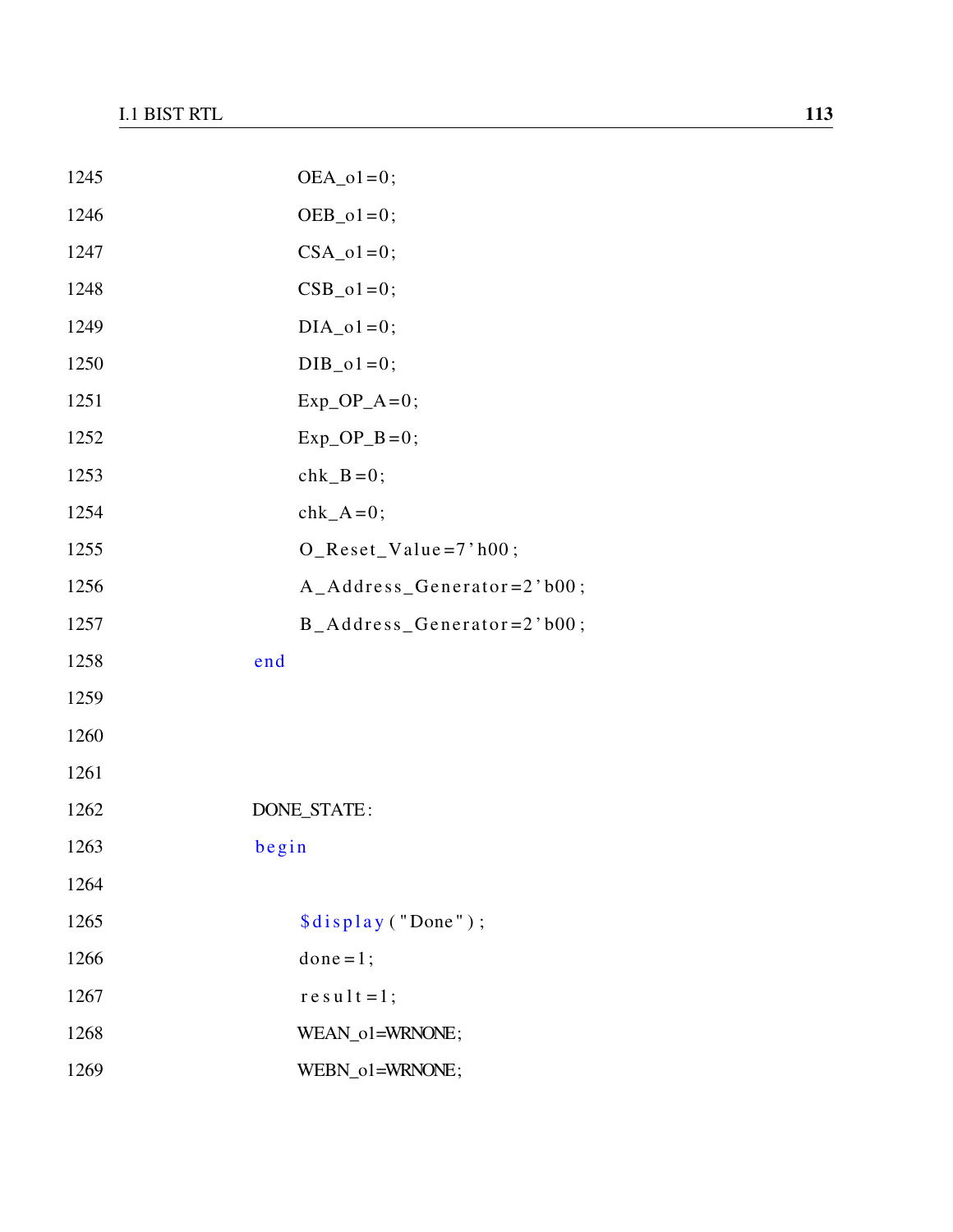| 1270 | operation = $2$ 'b00;           |
|------|---------------------------------|
| 1271 | $nxt$ state=S0;                 |
| 1272 | $OEA_01=0;$                     |
| 1273 | $OEB_01=0;$                     |
| 1274 | $CSA_01=0;$                     |
| 1275 | $CSB_01=0;$                     |
| 1276 | $DIA_01=0;$                     |
| 1277 | $DIB_01=0;$                     |
| 1278 | $Exp\_OP_A=0;$                  |
| 1279 | $Exp_OP_B=0;$                   |
| 1280 | $chk_B=0$ ;                     |
| 1281 | $chk_A=0;$                      |
| 1282 | $O_{\text{Reset}}$ Value=7'h00; |
| 1283 | $A\_Address\_Generator=2' b00;$ |
| 1284 | B_Address_Generator=2'b10;      |
| 1285 | end                             |
| 1286 |                                 |
| 1287 | default: begin                  |
| 1288 | $nxt$ _ state=S0;               |
| 1289 | $DIA_01=0;$                     |
| 1290 | $DIB_01=0;$                     |
| 1291 | $OEA_01=0;$                     |
| 1292 | $OEB_01=0;$                     |
| 1293 | WEAN_o1=WRNONE;                 |
| 1294 | WEBN_o1=WRNONE;                 |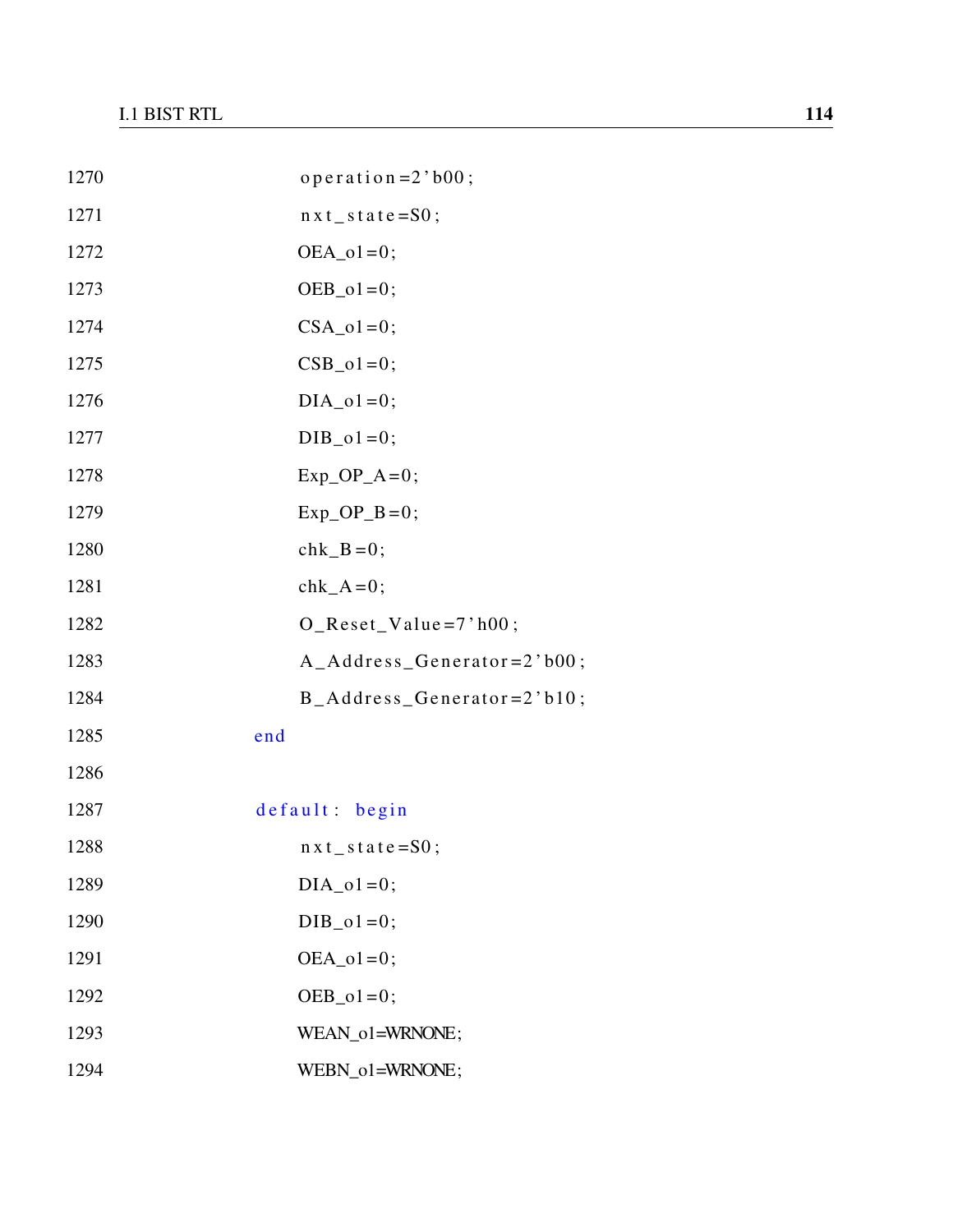| 1295 | $CSA_01=0;$                             |
|------|-----------------------------------------|
| 1296 | $CSB_01=0;$                             |
| 1297 | $chk_A=0;$                              |
| 1298 | $chk_B=0;$                              |
| 1299 | $openation = 0;$                        |
| 1300 | O_Reset_Value=ZERO;                     |
| 1301 | $A\_Address\_Generator=0;$              |
| 1302 | $B\_Address\_Generator=0;$              |
| 1303 | $Exp\_OP_A=0;$                          |
| 1304 | $Exp\_OP$ <sub><math>B=0</math></sub> ; |
| 1305 | $done = 0;$                             |
| 1306 | $result = 0$ ; end                      |
| 1307 | endcase                                 |
| 1308 | end                                     |
| 1309 | else                                    |
| 1310 | begin                                   |
| 1311 | $nx t$ state=S0;                        |
| 1312 | $DIA_01=0;$                             |
| 1313 | $DIB_01=0;$                             |
| 1314 | $OEA_01=0;$                             |
| 1315 | $OEB_01=0;$                             |
| 1316 | WEAN_o1=WRNONE;                         |
| 1317 | WEBN_o1=WRNONE;                         |
| 1318 | $CSA_01=0;$                             |
| 1319 | $CSB_01=0;$                             |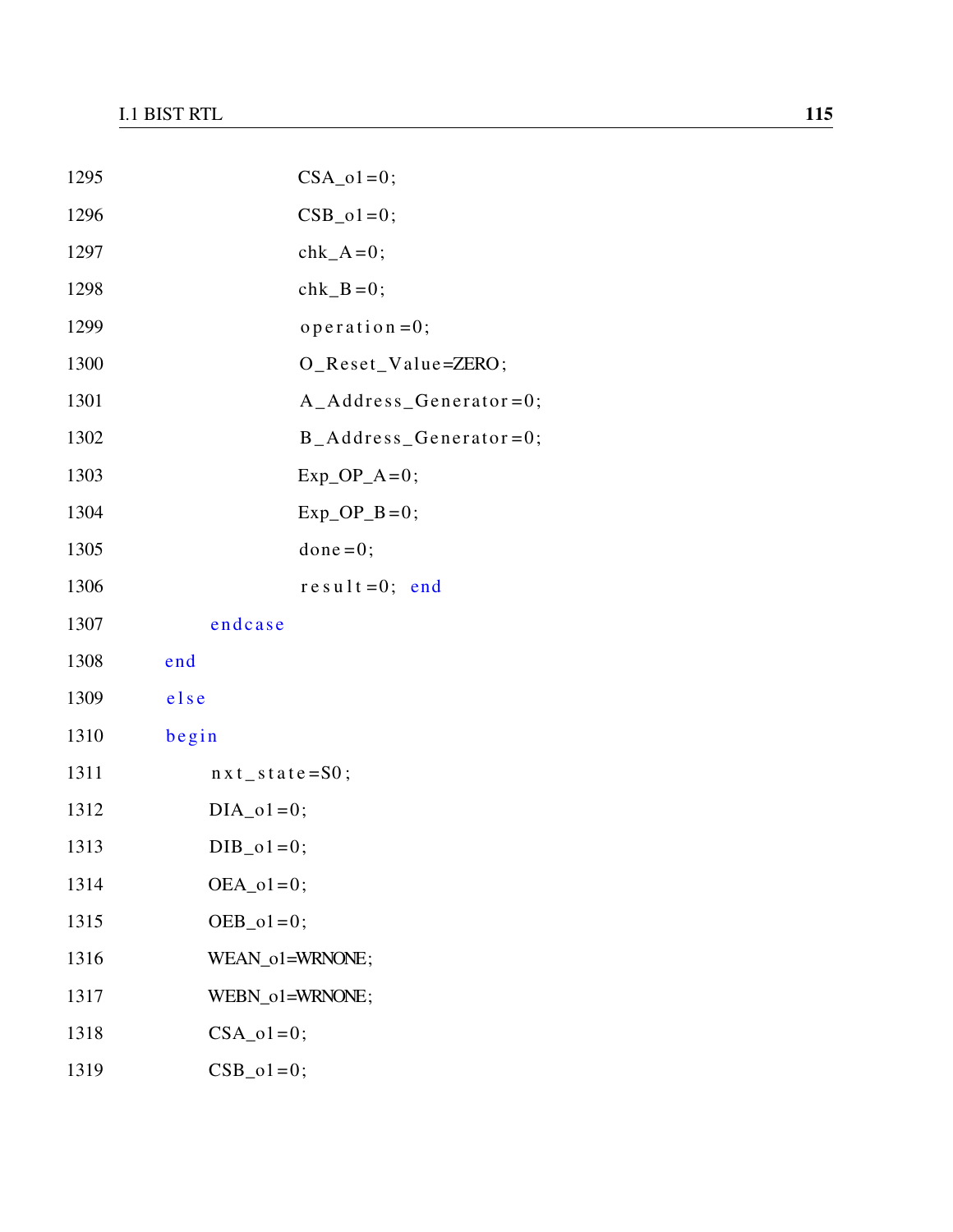| 1320 | $chk_A=0;$                              |
|------|-----------------------------------------|
| 1321 | $chk_B=0;$                              |
| 1322 | $operatoreration = 0;$                  |
| 1323 | O_Reset_Value=ZERO;                     |
| 1324 | A_Address_Generator=0;                  |
| 1325 | $B\_Address\_Generator=0;$              |
| 1326 | $Exp\_OP_A=0;$                          |
| 1327 | $Exp\_OP$ <sub><math>B=0</math></sub> ; |
| 1328 | $done = 0;$                             |
| 1329 | $re$ sult=0;                            |
| 1330 | end                                     |
| 1331 |                                         |
| 1332 |                                         |
| 1333 | end                                     |
| 1334 |                                         |
| 1335 |                                         |
|      | 1336 endmodule // SDPRAM                |
|      |                                         |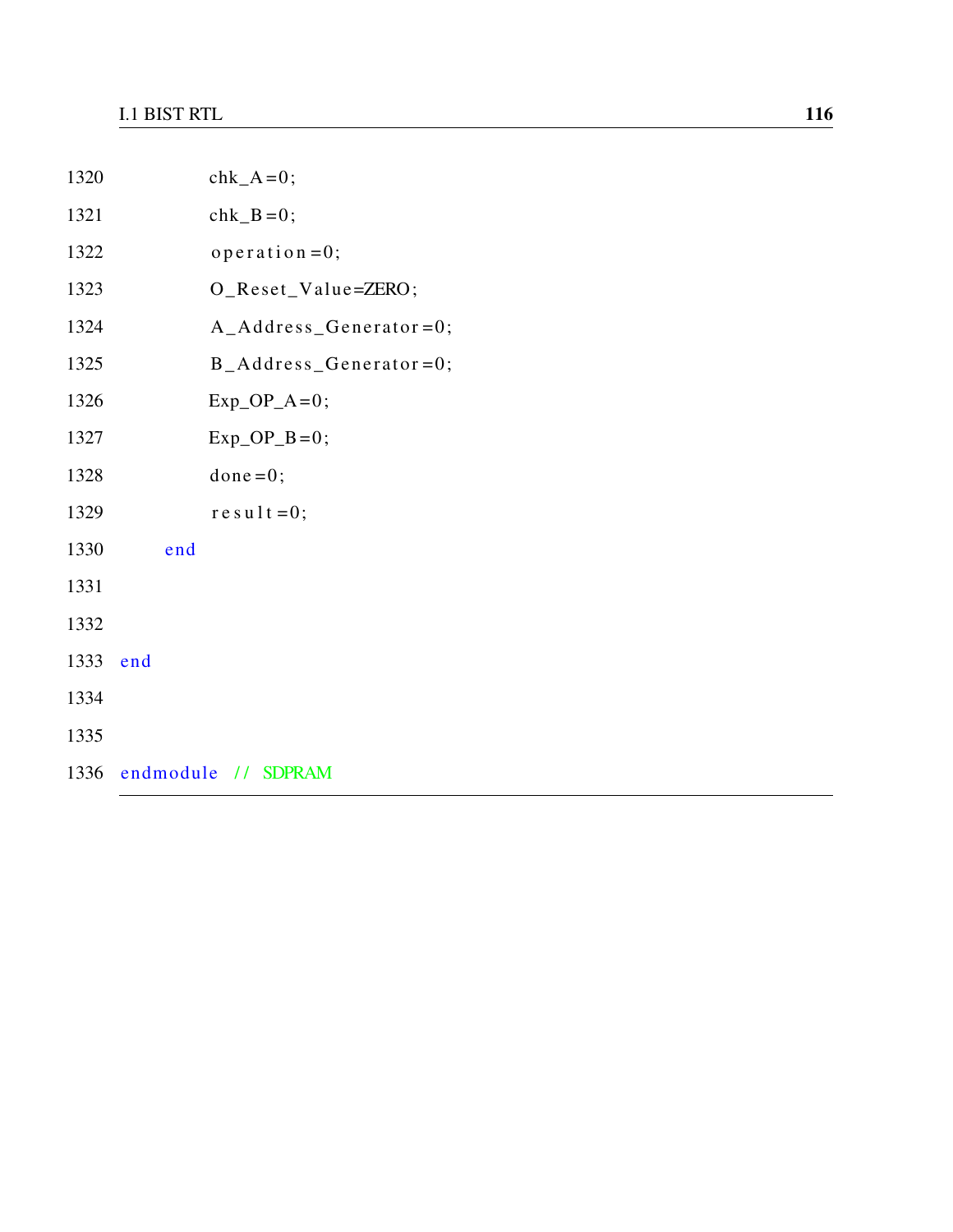## I.2 Interface

```
1 interface intf;
2 parameter WSIZE =32;
3 parameter MSIZE = 128;
4 parameter ASIZE = $c \log 2 (MSIZE);
5 parameter WRSIZE = WSIZE/8;
6 parameter WRALL = \{WRSIZE\{1' b0\}\};7 parameter WRNONE = \{WRSIZE\{1'b1\}\};8
9
10 wire [WSIZE-1:0] DOA,DOB;
11 bit [WSIZE-1:0] DIA, DIB;
12 bit [WRSIZE−1:0] WEAN, WEBN;
13 bit OEA, OEB, CSA, CSB, CKA, CKB;
14 bit [ASIZE-1:0] A, B;15 bit clk;
16 bit test_mode;
17 bit bist_mode;
18 wire result;
19 bit start;
20 wire done;
21 bit reset;
22 bit scan_in0, scan_en, scan_out0;
23
```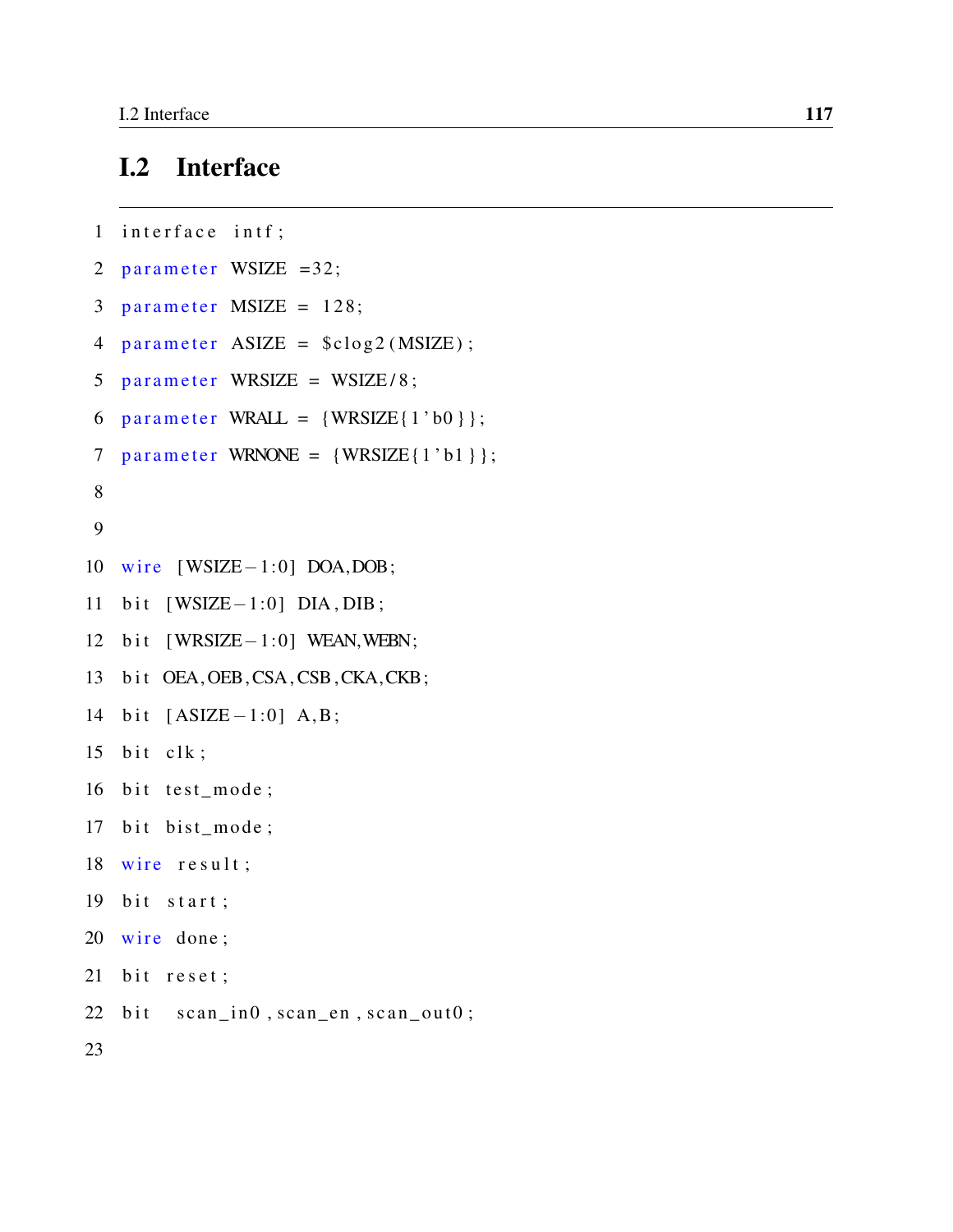#### 24 endinterface: intf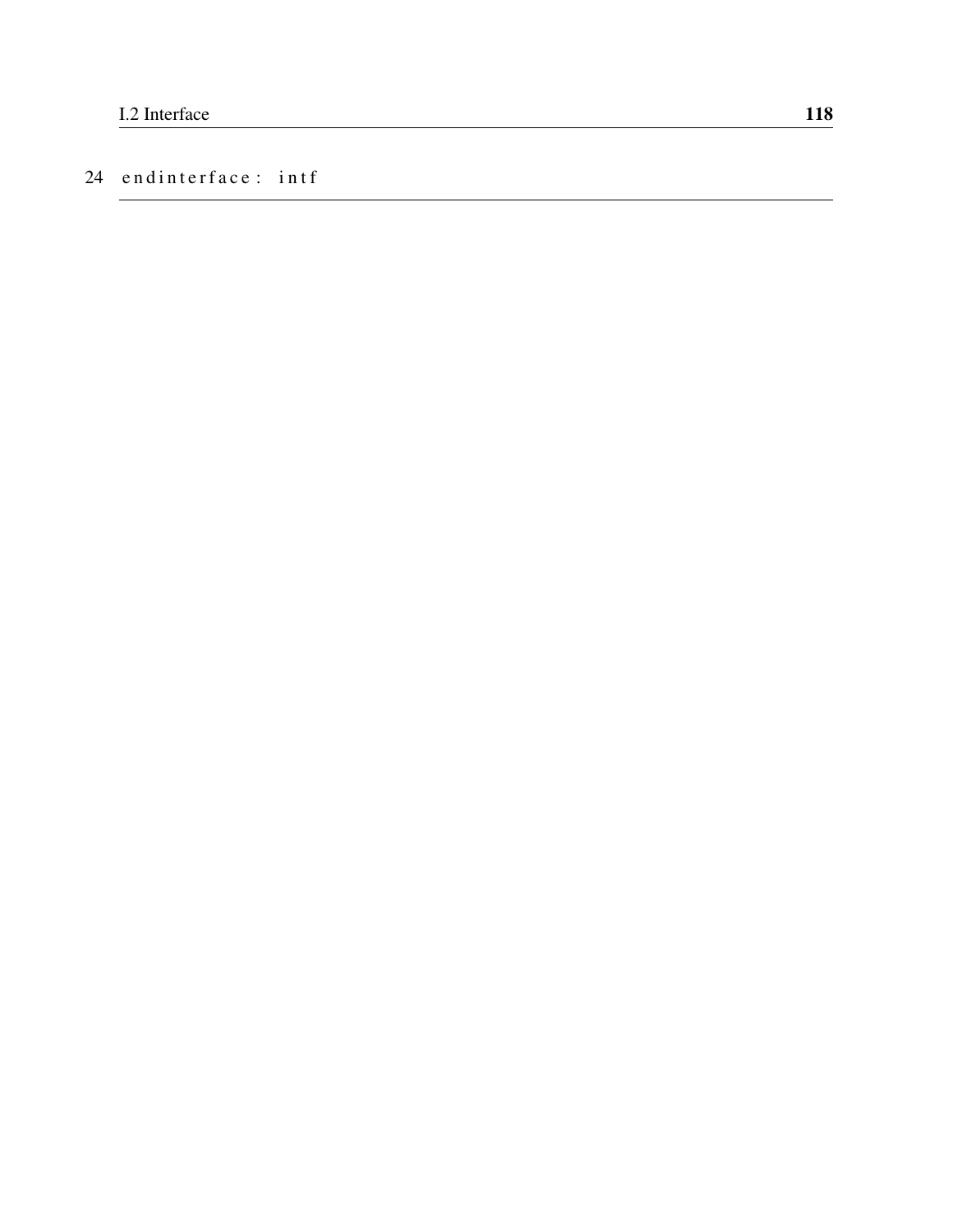### I.3 Driver

```
1 class sdp driver extends uvm driver #(sdp transaction);
2 'uvm_component_utils (sdp_driver)
3
4 uvm_analysis_port#(sdp_transaction) drv2sb;
5 virtual intf vif;
6 sdp_transaction sd_tx;
7 function new (string name, uvm component parent);
8 super.new (name, parent);
9 end function : new
10
11 function void build_phase(uvm_phase phase);
12 super.build_phase(phase);
13 drv2sb = new("dry2sb", this;
14 if (!uvm_config_db #(virtual intf):: get (null, "*", "vif", vif))
15 'uvm_fatal ("DRIVER", "Failed to get interface")
16 end function: build phase
17
18 task run_phase (uvm_phase phase);
19 phase . raise_objection (this);20 d rive ();
21 phase drop\_objection (this);
22 endtask: run phase
23
```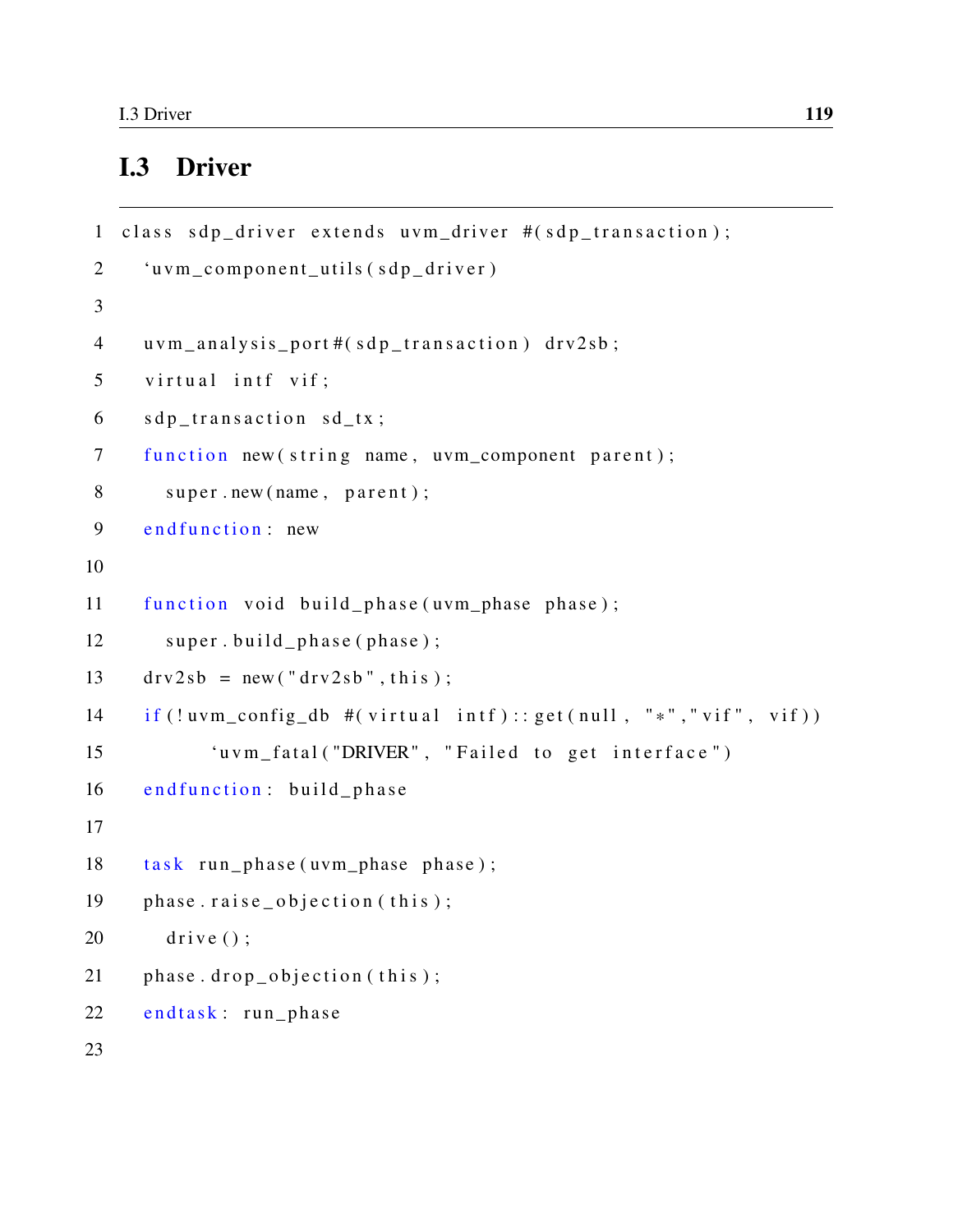| 24 | task run_reset_bist();            |
|----|-----------------------------------|
| 25 | $v$ if $.OEA=0$ ;                 |
| 26 | $v$ if $.CSA=0$ ;                 |
| 27 | $v$ if . DIA=0;                   |
| 28 | $v$ if . WEAN= $4$ 'hF;           |
| 29 | $v$ if $.A=0$ ;                   |
| 30 | $v$ if . OEB=0;                   |
| 31 | $v$ if $.CSB=0$ ;                 |
| 32 | $v$ if . DIB = 0;                 |
| 33 | $v$ if $.B=0$ ;                   |
| 34 | $v$ if . WEBN=4 'hF;              |
| 35 | vif.test_mode=0;                  |
| 36 | $v$ if.scan_in0 = 0;              |
| 37 | $v$ if.scan_en = 0;               |
| 38 | vif. $reset = 0$ ;                |
| 39 | vif.bist_mode = $0$ ;             |
| 40 | repeat $(5)$ @ (posedge vif.clk); |
| 41 | vif. $reset = 1$ ;                |
| 42 | repeated(5) @ (posedge vif. clk); |
| 43 | vif. $reset = 0$ ;                |
| 44 | @(posedge vif. clk);              |
| 45 | vif.bist_mode = $1$ ;             |
| 46 | @(posedge vif. clk);              |
| 47 | vif. start $=1$ ;                 |
| 48 | @(posedge vif.done);              |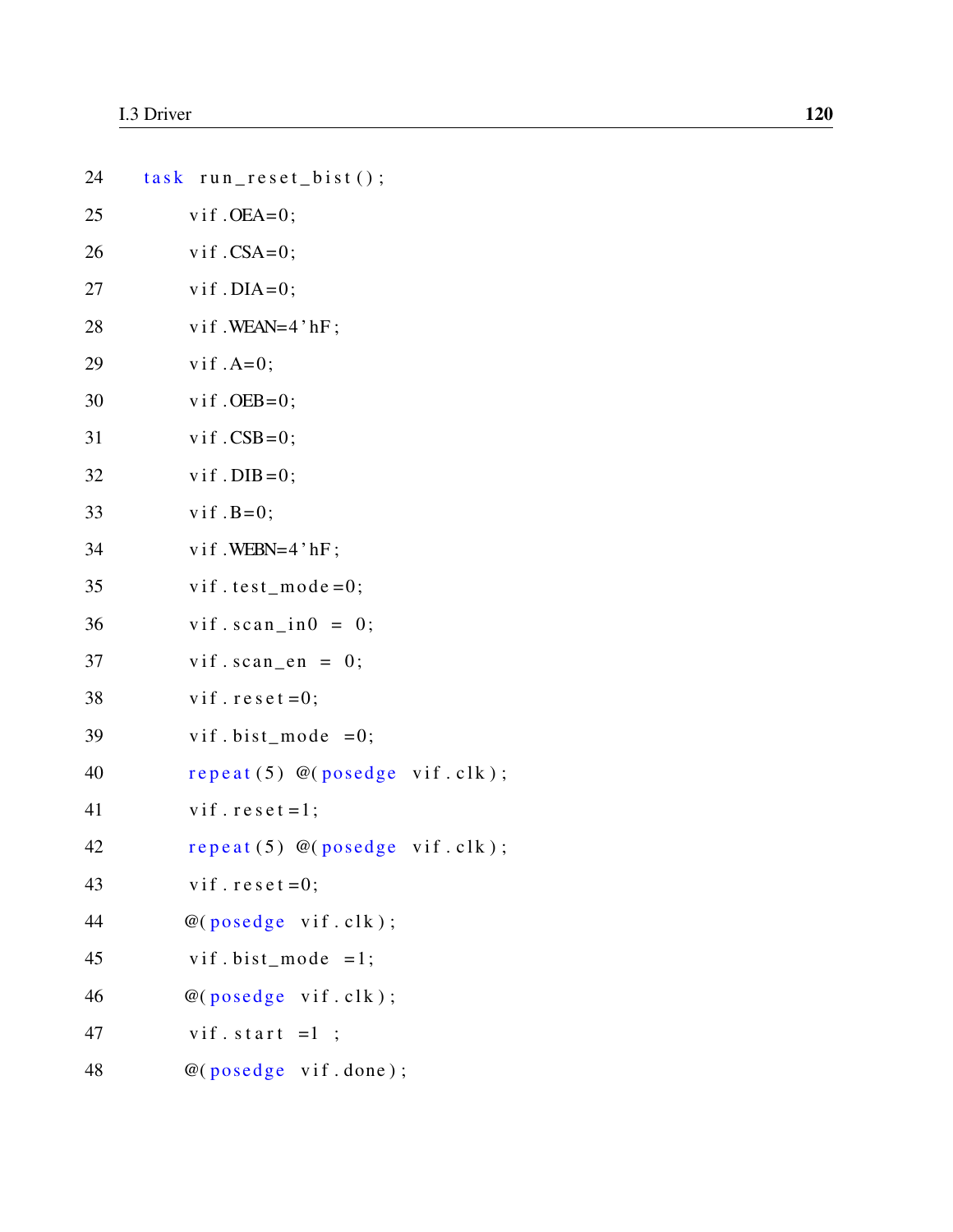| 49 | @(posedge vif. clk);              |
|----|-----------------------------------|
| 50 | vif.bist_mode = $0$ ;             |
| 51 | repeat $(5)$ @ (posedge vif.clk); |
| 52 | endtask                           |
| 53 | task run_PortA;                   |
| 54 | @(posedge vif.CKA)                |
| 55 | begin                             |
| 56 | $case(sd_{tx}.\text{opA})$        |
| 57 | $2$ 'b00: begin                   |
| 58 | $v$ if $.OEA=1$ ;                 |
| 59 | $v$ if $.CSA=0$ ;                 |
| 60 | $v$ if . DIA=0;                   |
| 61 | vif.WEAN=4'hF;                    |
| 62 | $v$ if $.A=0$ ;                   |
| 63 | end                               |
| 64 | $2$ 'b $01$ : begin               |
| 65 | $v$ if $.OEA=1$ ;                 |
| 66 | $v$ if $.CSA=1$ ;                 |
| 67 | $v$ if . DIA=0;                   |
| 68 | vif.WEAN=4'hF;                    |
| 69 | $v$ if $.A = sd_t x$ . $adrA$ ;   |
| 70 | end                               |
| 71 |                                   |
| 72 | $2$ 'b $10:$ begin                |
| 73 | $v$ if $.OEA=1$ ;                 |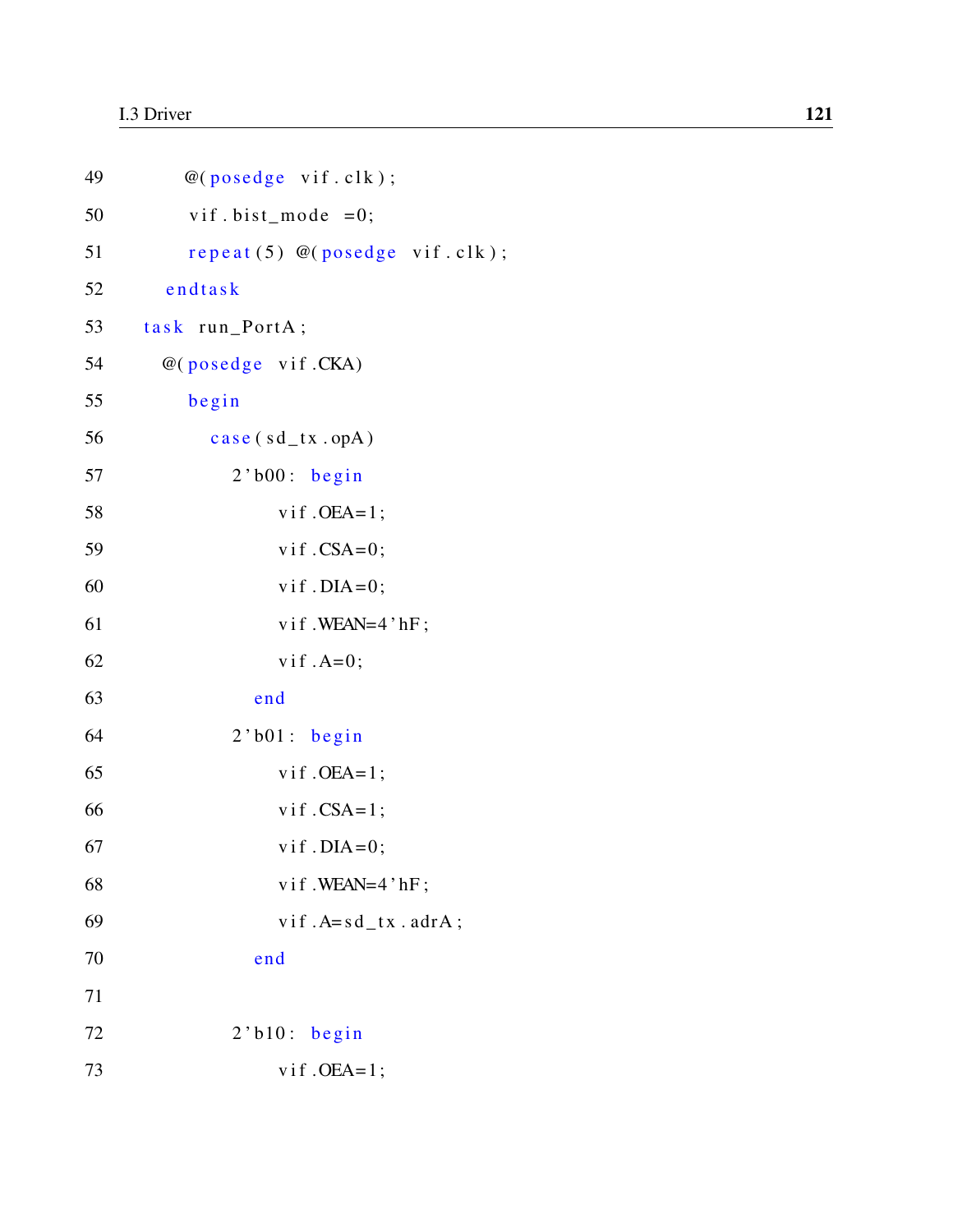| 74      | vif $.CSA=1$ ;                  |
|---------|---------------------------------|
| 75      | $v$ if . DIA= $sd$ _tx . datA;  |
| 76      | $v$ if . WEAN=4 'h0;            |
| $77 \,$ | $v$ if $.A = sd_t x$ . $adrA$ ; |
| 78      | end                             |
| 79      |                                 |
| 80      | default: begin                  |
| 81      | $v$ if . OEA=0;                 |
| 82      | $v$ if $.CSA=0$ ;               |
| 83      | $v$ if . DIA=0;                 |
| 84      | vif.WEAN=4'hF;                  |
| 85      | $v$ if $.A = sd_t x$ . $adrA$ ; |
| 86      | end                             |
| 87      | endcase                         |
| 88      | end                             |
| 89      | endtask                         |
| 90      |                                 |
| 91      | task run_PortB;                 |
| 92      | @(posedge vif.CKB)              |
| 93      | begin                           |
| 94      | $case(sd_{tx}.\text{opB})$      |
| 95      | $2$ 'b00: begin                 |
| 96      | $v$ if . OEB = 1;               |
| 97      | $v$ if $.CSB=0$ ;               |
| 98      | $v$ if . DIB = 0;               |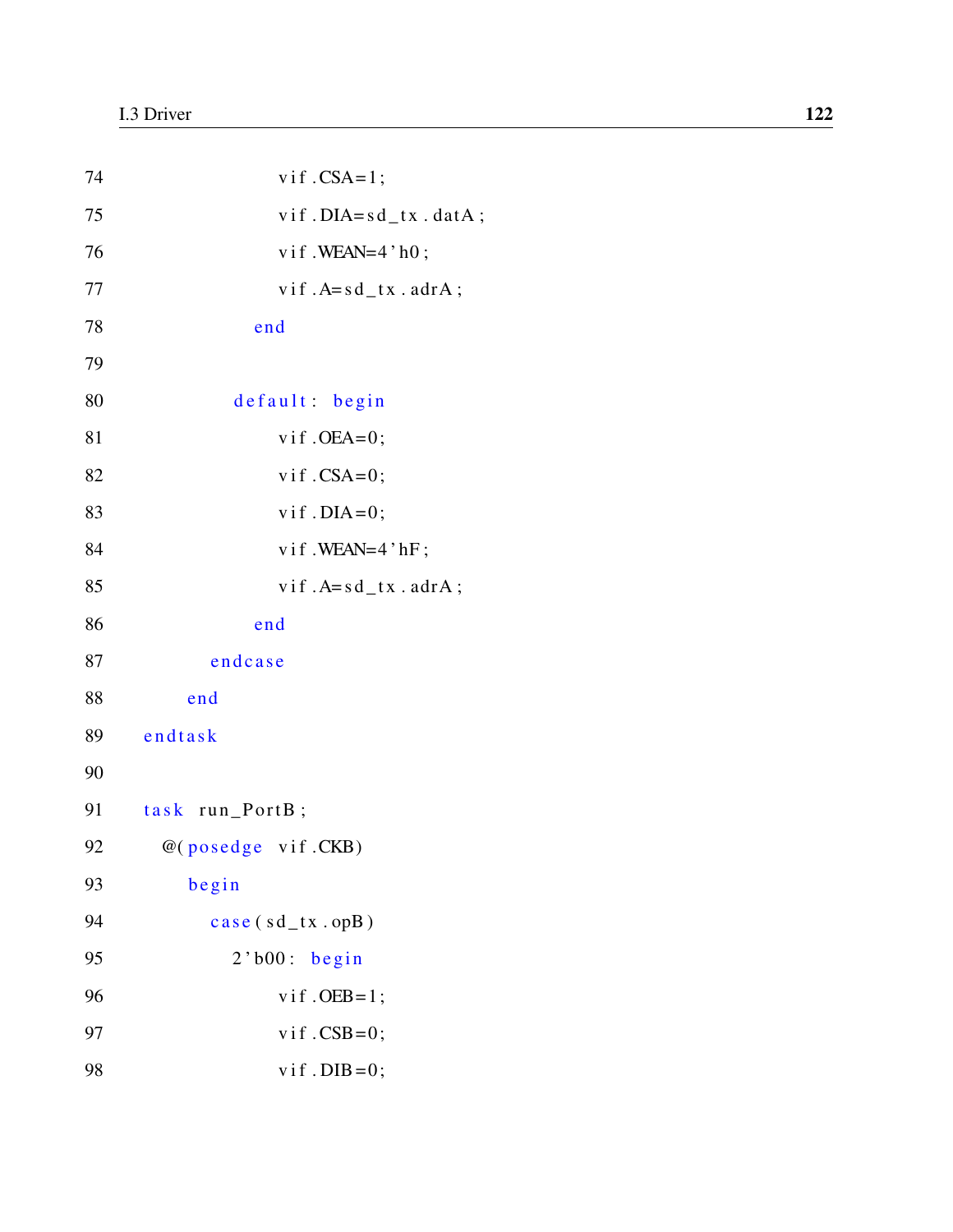| 99  | $v$ if . WEBN=4 'hF;            |
|-----|---------------------------------|
| 100 | $v$ if $.B=0$ ;                 |
| 101 | end                             |
| 102 | $2$ 'b $01$ : begin             |
| 103 | $v$ if . OEB = 1;               |
| 104 | $v$ if $.CSB=1$ ;               |
| 105 | $v$ if . DIB = 0;               |
| 106 | $v$ if. WEBN=4'hF;              |
| 107 | $v$ if $.B = sd_t x$ . $adrB$ ; |
| 108 | end                             |
| 109 |                                 |
| 110 | $2$ 'b $10:$ begin              |
| 111 | $v$ if . OEB = 1;               |
| 112 | $v$ if $.CSB=1$ ;               |
| 113 | $v$ if . DIB= $sd\_tx$ . datB;  |
| 114 | $v$ if . WEBN=4 'h0;            |
| 115 | $v$ if $.B = sd_t x$ . $adrB$ ; |
| 116 | end                             |
| 117 |                                 |
| 118 | default: begin                  |
| 119 | $v$ if . OEB=0;                 |
| 120 | $v$ if $.CSB=0$ ;               |
| 121 | $v$ if . DIB = 0;               |
| 122 | vif.WEBN=4'hF;                  |
| 123 | $v$ if $.B = sd_t x$ . $adrB$ ; |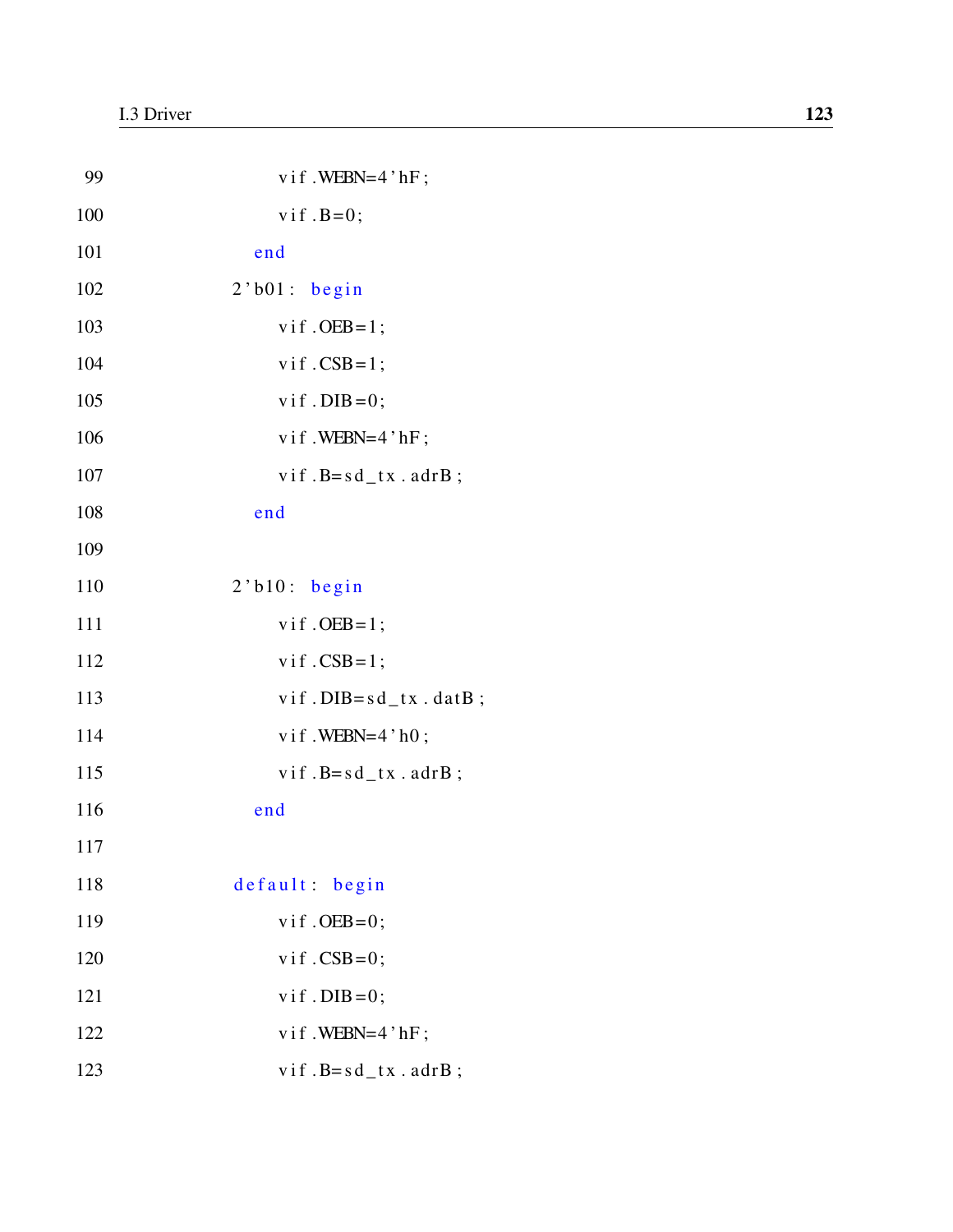| 124 | end                                 |
|-----|-------------------------------------|
| 125 | endcase                             |
| 126 | end                                 |
| 127 | endtask                             |
| 128 |                                     |
| 129 |                                     |
| 130 | virtual task drive ();              |
| 131 | $run\_reset\_bist();$               |
| 132 |                                     |
| 133 |                                     |
| 134 |                                     |
| 135 | repeat (10000) begin                |
| 136 | seq_item_port.get_next_item(sd_tx); |
| 137 | fork                                |
| 138 | run_PortA;                          |
| 139 | run_PortB;                          |
| 140 | join                                |
| 141 | $drv2sb$ . write $(sd_t x)$ ;       |
| 142 | seq_item_port.item_done();          |
| 143 |                                     |
| 144 | end                                 |
| 145 |                                     |
| 146 |                                     |
| 147 | endtask: drive                      |
| 148 |                                     |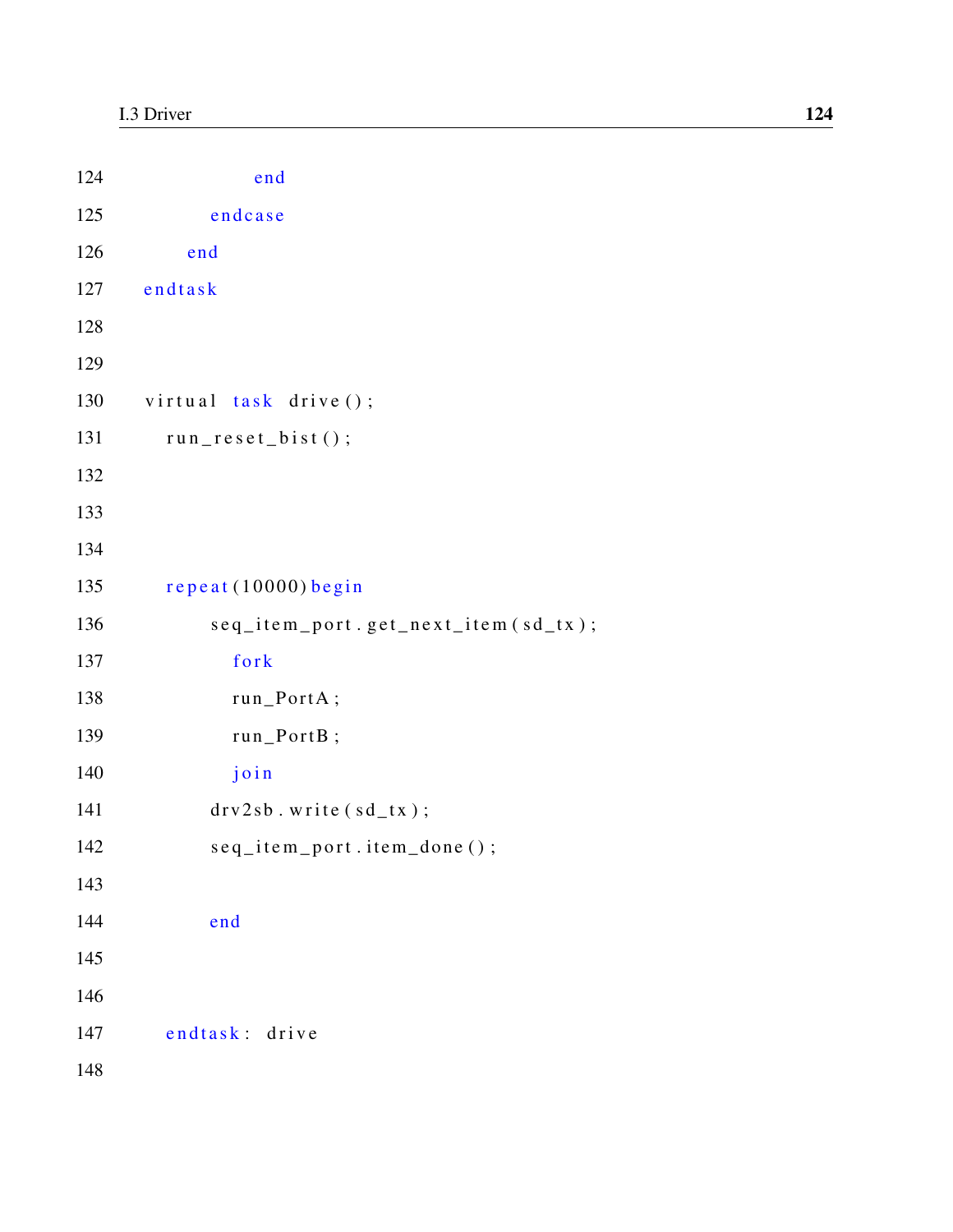149 endclass: sdp\_driver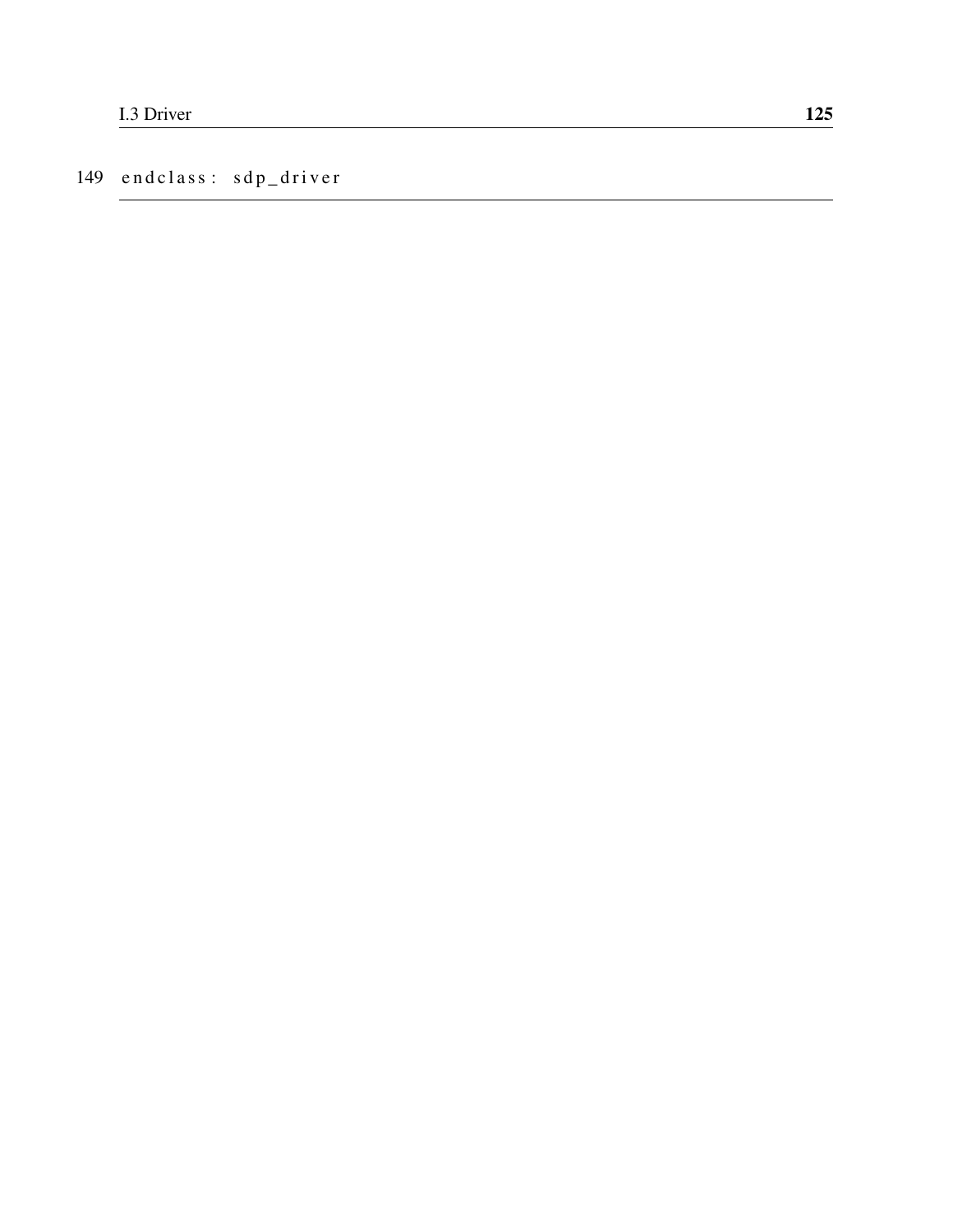### I.4 Environment

```
1 class sdp env extends uvm env;
2 'uvm component utils (sdp env)
3
4 sdp_agent sd_agent;
5 sdp_scoreboard sd_sb;
6 sdp_coverage sd_cov;
7 uvm tlm fifo \#(\text{mon2sb}) fifo h;
8 function new (string name, uvm component parent);
9 super.new (name, parent);
10 end function: new
11
12 function void build_phase(uvm_phase phase);
13 super.build_phase(phase);
14 sd_agent = sdp_agent:: type_id:: create ("sd_agent", this);
15 sd_sb = sdp_scoreboard :: type_id :: create ("sd_sb", this);
16 sd cov = sdp coverage :: type id :: create ("sd cov", this );
17 fif o _ h = new ("fif o _ h", this);
18 end function: build_phase
19
20 function void connect_phase (uvm_phase phase);
21 super . connect_phase (phase);
22 sd_agent.sd_drvr.drv2sb.connect(sd_sb.analysis_export);
23 sd_agent.sd_drvr.drv2sb.connect(sd_cov.analysis_export);
```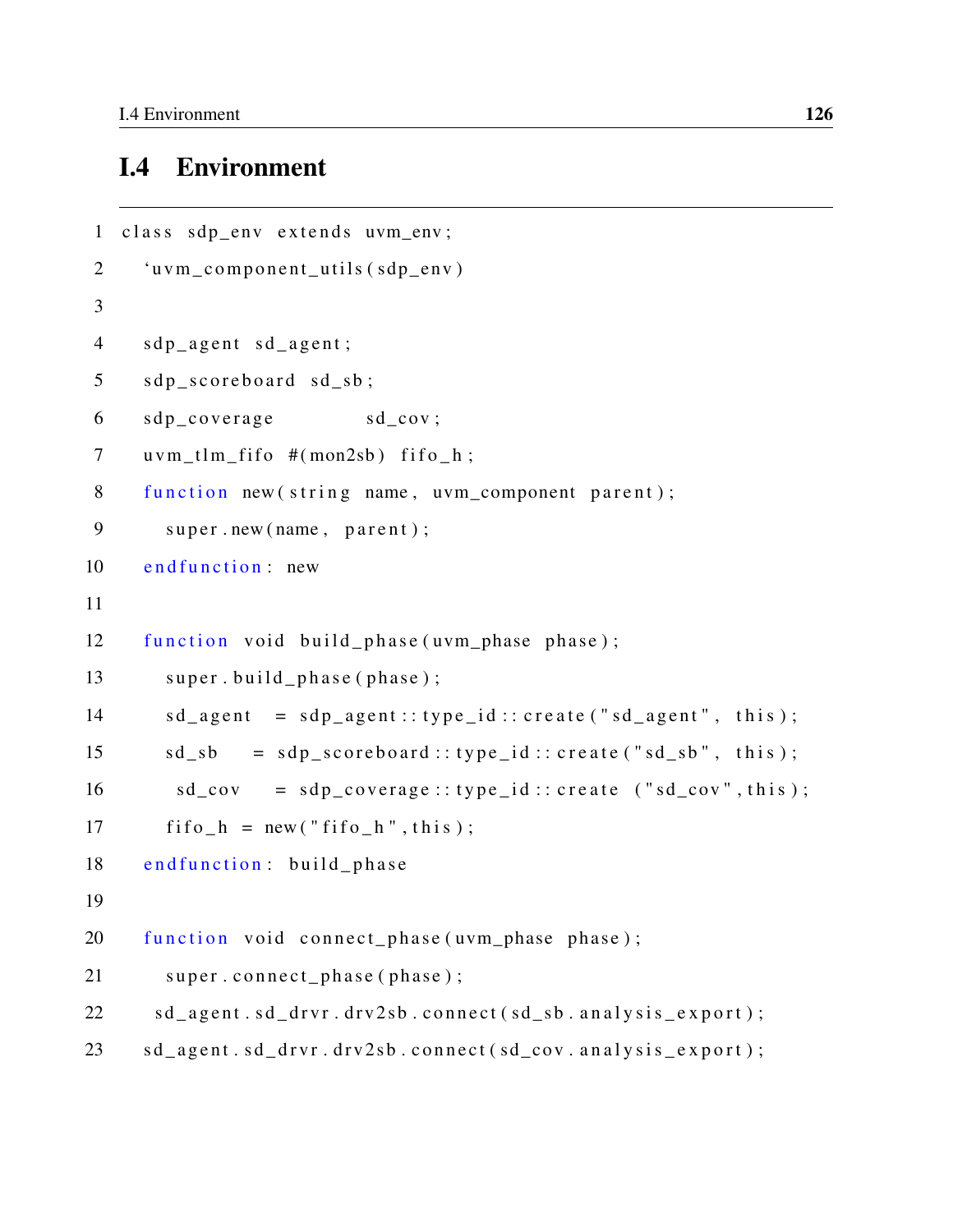- 24 sd\_sb.get\_port\_h.connect(fifo\_h.get\_export);
- 25 sd\_agent.sd\_mntr.put\_port\_h.connect(fifo\_h.put\_export);
- $26$  // sd\_agent.sd\_drvr.connect (sd\_sb.sb\_export\_before);
- 27
- 28 end function: connect\_phase
- 29 end class: sdp\_env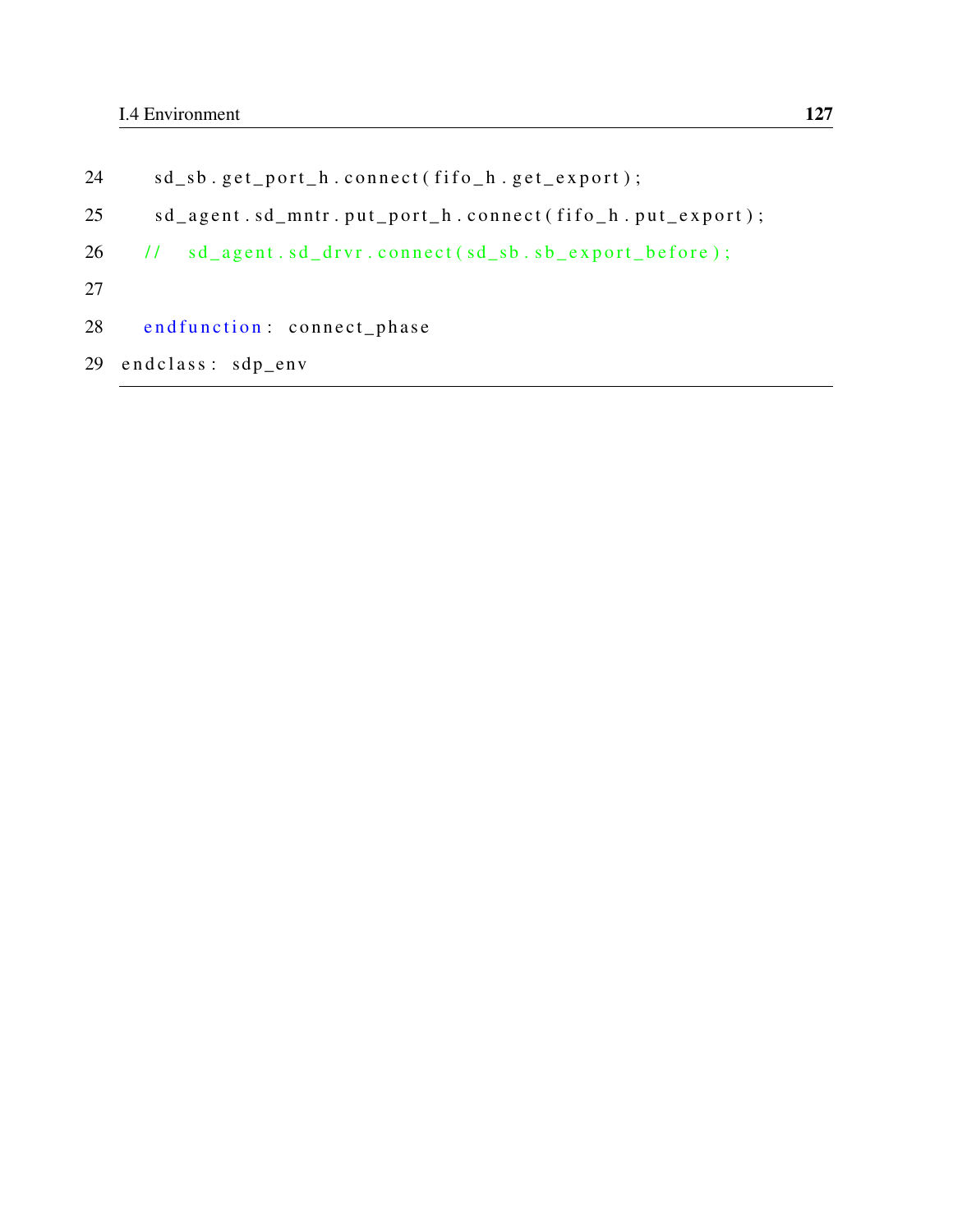# I.5 Agent

```
1 class sdp_agent extends uvm_agent;
2 'uvm_component_utils (sdp_agent)
3
4
5
6 sdp_sequencer sd_seqr;
7 sdp driver sd drvr;
8 sdp_monitor sd_mntr;
9
10 function new (string name, uvm component parent);
11 super.new (name, parent);
12 end function: new
13
14 function void build phase (uvm phase phase);
15 super.build_phase(phase);
16
17 // agent_ap_before = new ("agent_ap_before", this);
18
19
20 sd\_seqr = sdp\_sequence::type\_id::create("sd\_seqr", this);21 sd\_drvr = sdp\_driver::type\_id::create("sd\_drvr", this);22 sd_mntr = sdp_monitor::type_id::create("sd_mntr",this);
23
```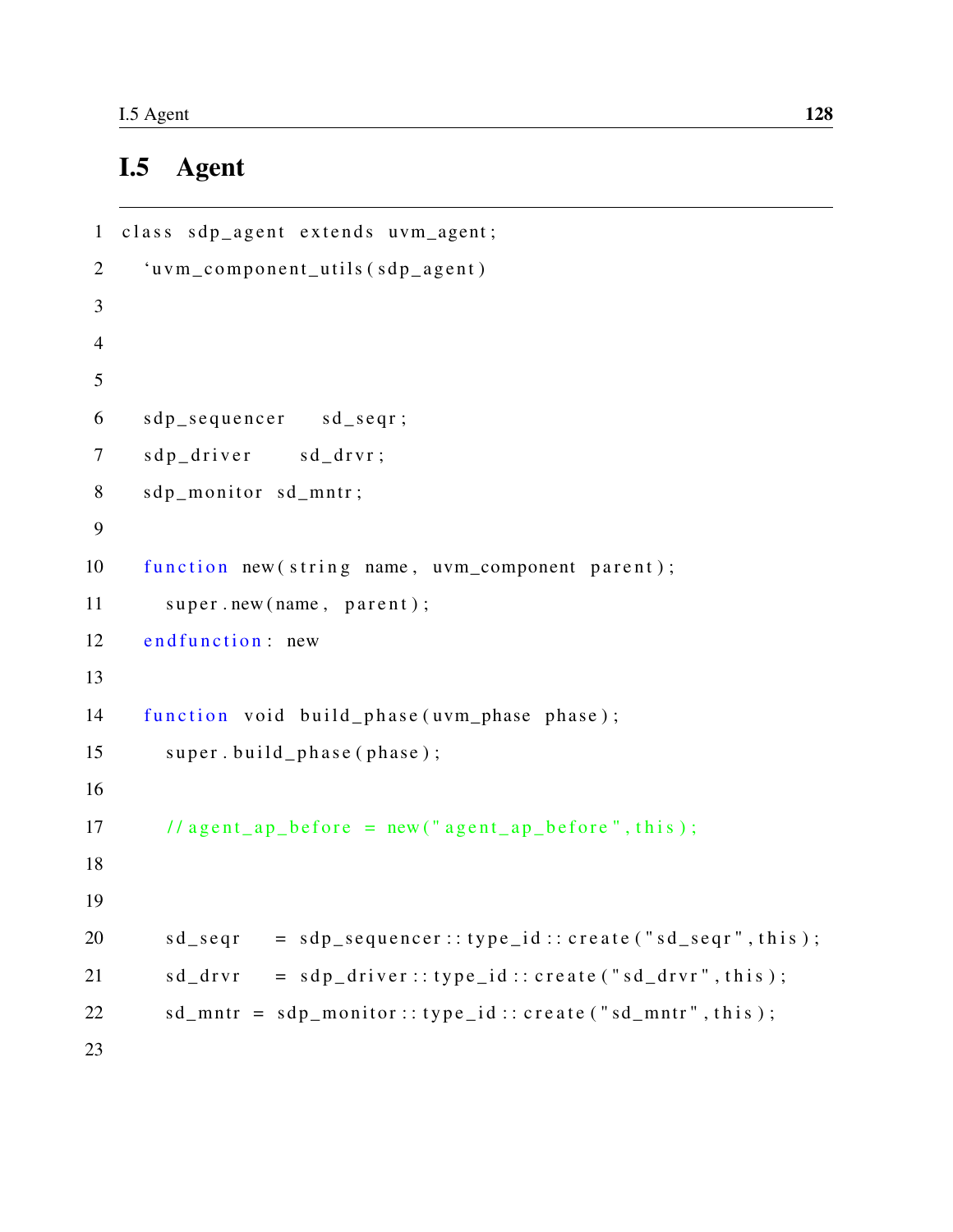```
24 end function: build_phase
25
26 function void connect_phase (uvm_phase phase);
27 super.connect_phase(phase);
28
29 sd_drvr.seq_item_port.connect(sd_seqr.seq_item_export);
30
31
32 end function: connect_phase
33 end class: sdp_agent
```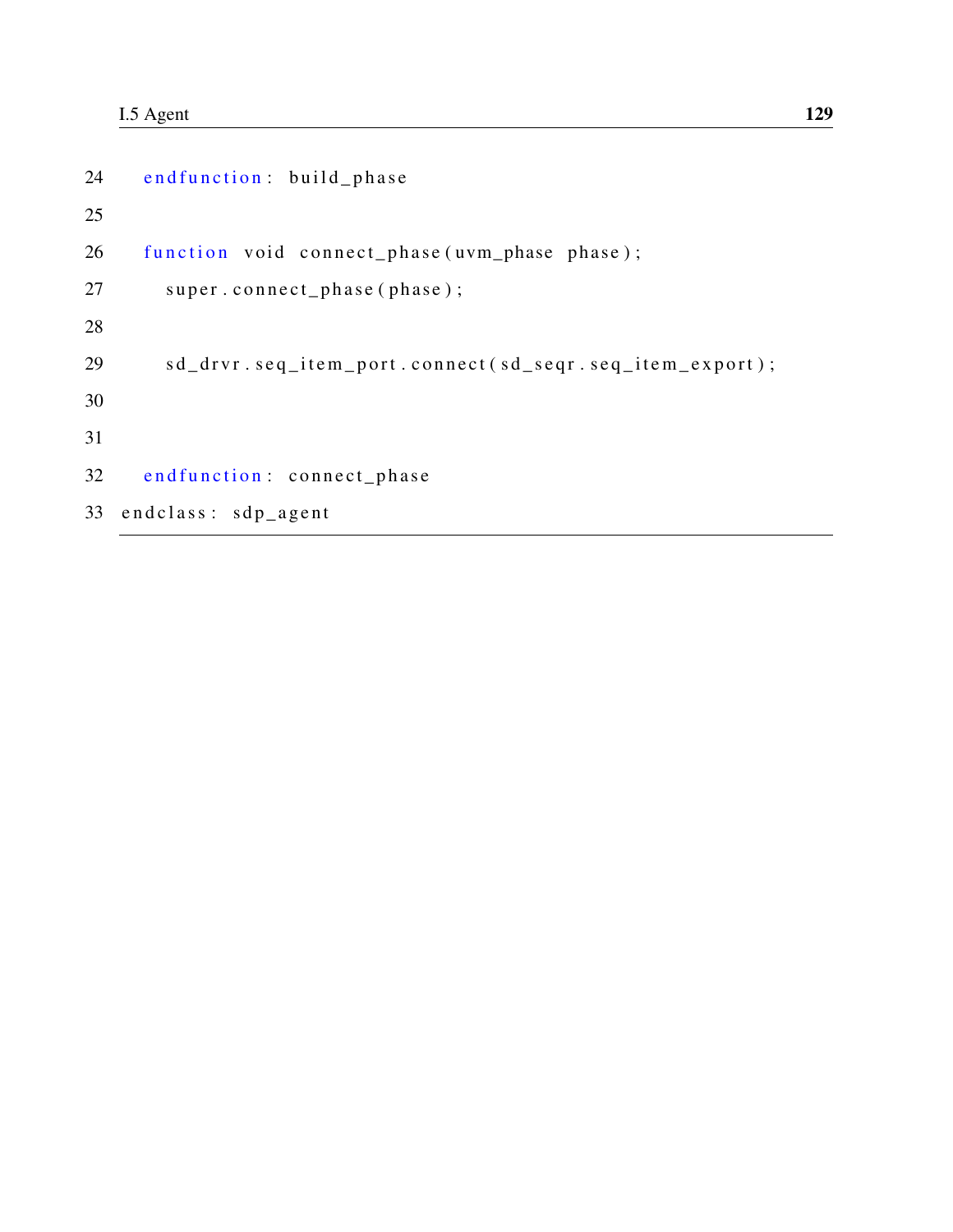#### **Sequencer I.6**

```
1 import uvm_pkg::*;2 'include "uvm_macros.svh"
\mathfrak{Z}4 class sdp_transaction extends uvm_sequence_item;
\overline{5}6
7 function new (string name = ");
8
        super.new(name);endfunction: new
9
10
     rand bit [1:0] opA;
11
     rand bit [1:0] opB;
12
     rand bit [31:0] datA;
13
     rand bit [31:0] datB;
14
     rand bit [3:0] wrtA;
15
     rand bit [3:0] wrtB;
16
17
     rand bit [6:0] adrA;
     rand bit [6:0] adrB;
18
        logic [31:0] outA;
19
       logic [31:0] outB;20
21
22
     constraint write_collision {
23
```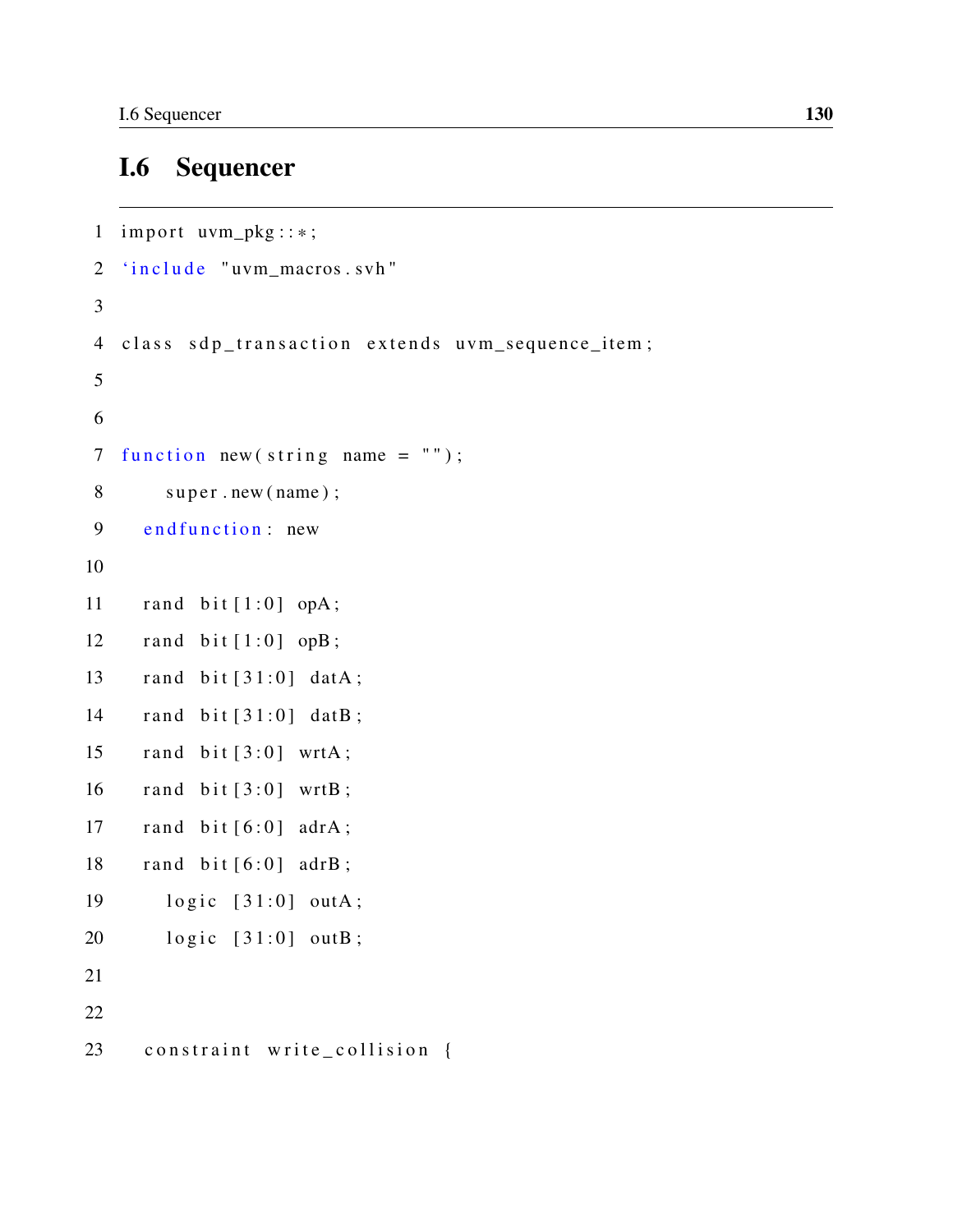```
24 ( (\text{opA==2'}b10 \mid \text{opB==2'}b10) ) \rightarrow (\text{adrA} \mid = \text{adrB}); }
25
26 constraint operation {
27 opA < 2 ' b11;
28 opB < 2 ' b 1 1;
29 }
30
31
32
33 'uvm_object_utils_begin(sdp_transaction)
34 'u v m_f i e l d_i n t ( opA, UVM_ALL_ON)
35 ' u v m _ f i e l d _ i n t ( opB , UVM_ALL_ON)
36 uwm_field_int(data, UVM_ALL_ON)37 	 uvm field int (datB, UVM ALL ON)
38 'uvm_field_int(wrtA, UVM_ALL_ON)
39 'uvm field int (wrtB, UVM ALL ON)
40 iuvm_field_int(adrA, UVM_ALL_ON)41 		 'u v m_f i e l d_i n t ( adr B, UVM_ALL_ON)
42 'uvm_object_utils_end
43 end class: sdp_transaction
44
45 class sdp_sequence extends uvm_sequence #(sdp_transaction);
46 "uvw\_object\_utils (sdp_sequence)
47
48 function new (string name = ");
```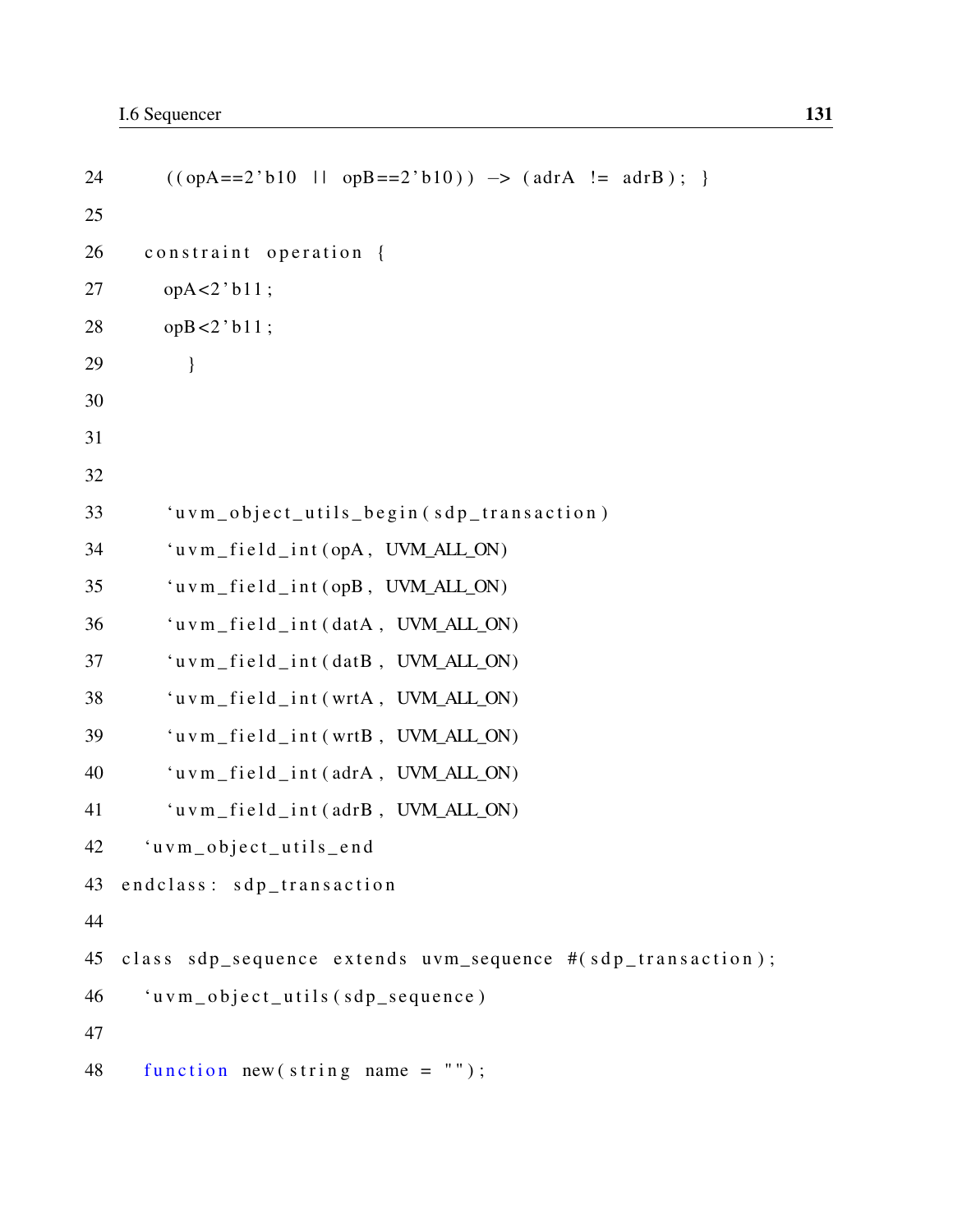```
49 super.new(name);
50 end function: new
51
52 task body();
53 sdp_transaction sd_tx;
54
55 forever begin
56 sd_tx = sdp_transaction :: type_id :: create ("sd_tx");
57
58 start\_item (sd\_tx);59 \qquad a \, s \, s \, e \, r \, t \, ( \, s \, d \, t \, x \, . \, random \, i \, z \, e \, () \, ) \; ;60 // iuvm_info (" sd_sequence", sa_tx.sprint (), UVM LOW);
61 \text{finish\_item (sd\_tx)};
62 end
63 endtask: body
64 end class: sdp_sequence
65
66
67 typed ef uvm_sequencer \#(sdp_{trans} d s and sdp_{ass} and sdp_{ass} sequencer;
68
69 typedef logic [1:0] [31:0] mon2sb;
```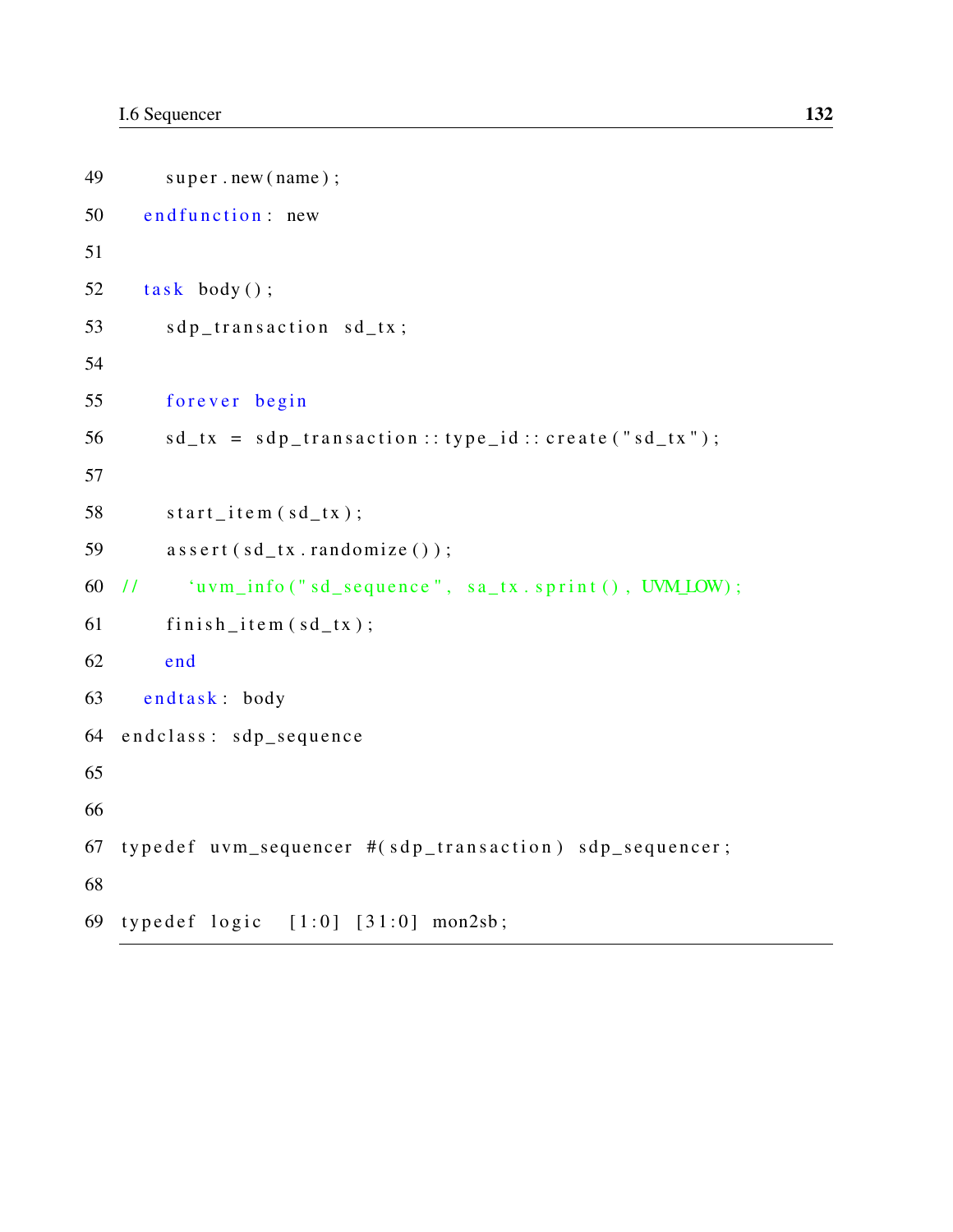# I.7 Monitor

```
1 class sdp_monitor extends uvm_monitor;
2 'uvm_component_utils (sdp_monitor)
3
4
5
6 uvm_put_port #(mon2sb) put_port_h;
7 virtual intf vif;
8
9 mon2sb Aval ;
10
11
12
13 function new (string name, uvm_component parent);
14 super.new (name, parent);
15 // Aval.outA = 0;
16 // Aval.outB = 0;
17 end function: new
18
19
20 function void build_phase (uvm_phase phase);
21 super . build _phase (phase);
22
```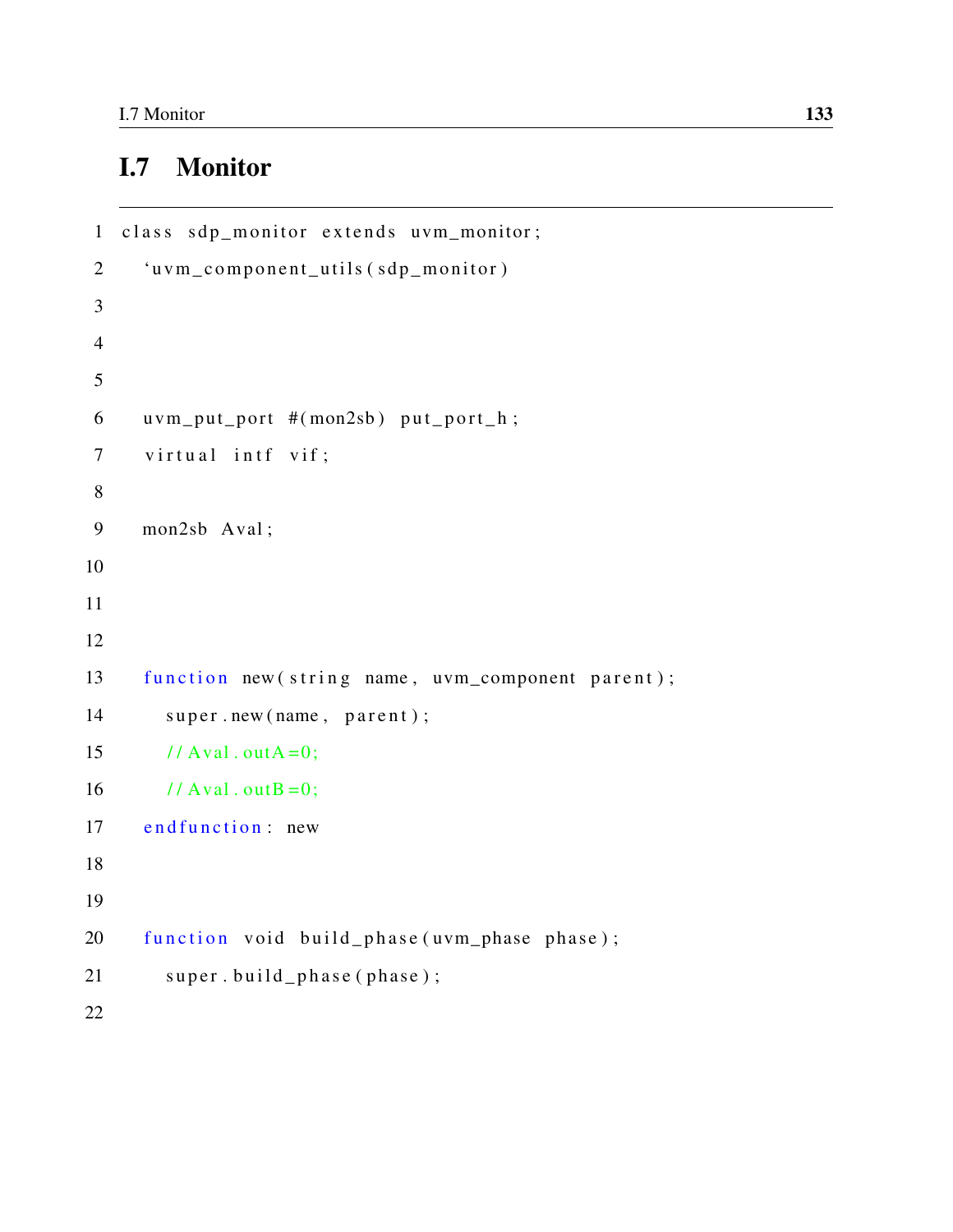```
23 if (!uvm_config_db #(virtual intf):: get (null, "*","vif", vif
              ) )
24 'uvm_fatal ("Monitor", "Failed to get interface")
25
26 put port_h = new("put port_h", this);27 end function: build_phase
28
29
30 task run_phase (uvm_phase phase);
31
32
33
34
35 forever begin
36 \qquad \qquad @(\text{posedge} \text{ vif} \cdot \text{clk})37 begin
38 #3;
39 Aval [0] = \text{vif } DOA;40 Aval[1] = vif.DOB;41 \frac{1}{\sqrt{2}} \frac{\sinh(\theta)}{\sinh(\theta)} \frac{\sinh(\theta)}{\cosh(\theta)} \frac{\pi}{2} \frac{\pi}{2} \frac{\pi}{2} \frac{\pi}{2} \frac{\pi}{2} \frac{\pi}{2} \frac{\pi}{2} \frac{\pi}{2} \frac{\pi}{2} \frac{\pi}{2} \frac{\pi}{2} \frac{\pi}{2} \frac{\pi}{2} \frac{\pi}{2} \frac{\pi}{2} \frac{\pi}{2} \frac{\pi}{2} 42 // Send the transaction to the analysis port
43 put\_port\_h . put(Aval);44 end
45
46 end
```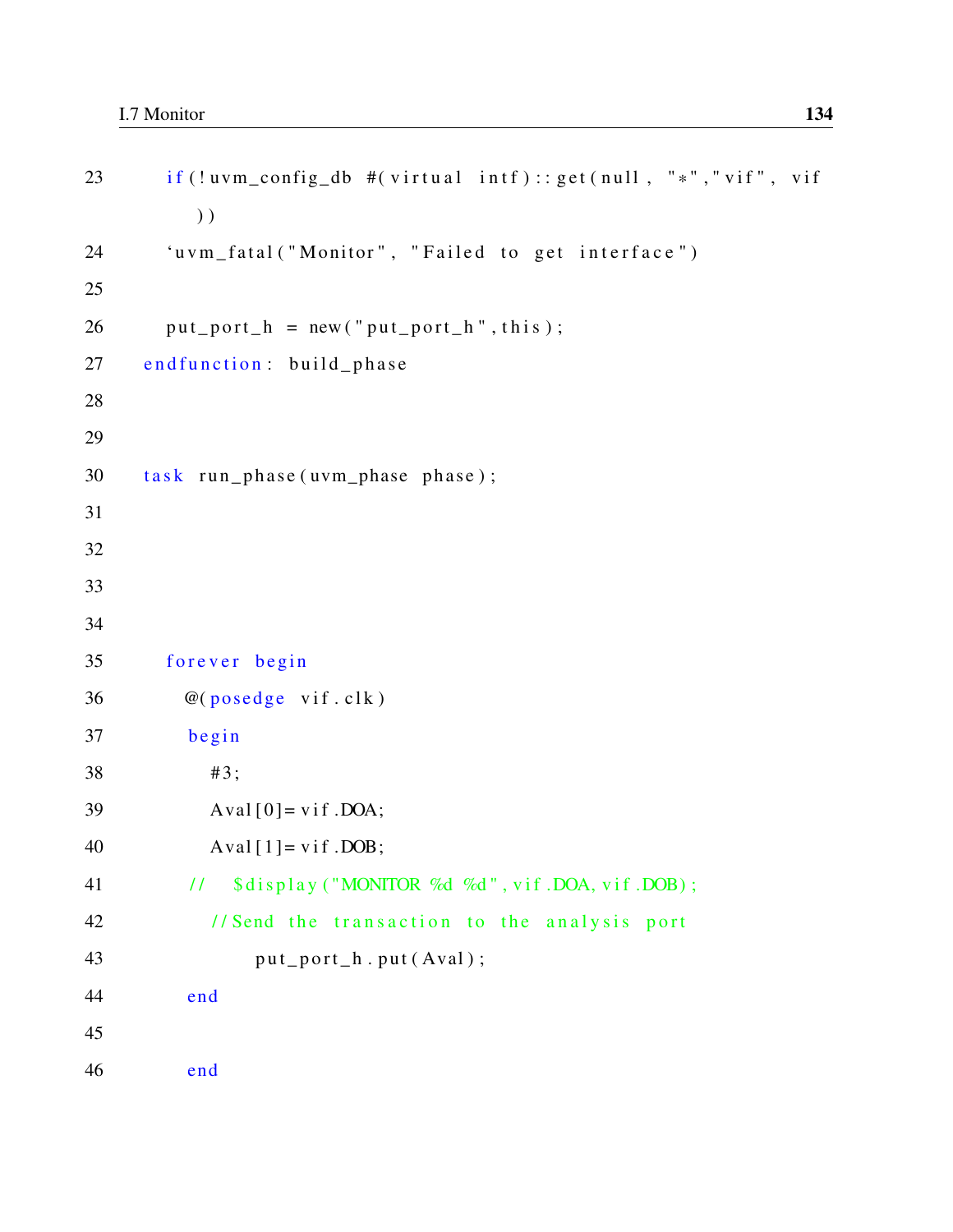endtask: run\_phase 47

48

49 endclass: sdp\_monitor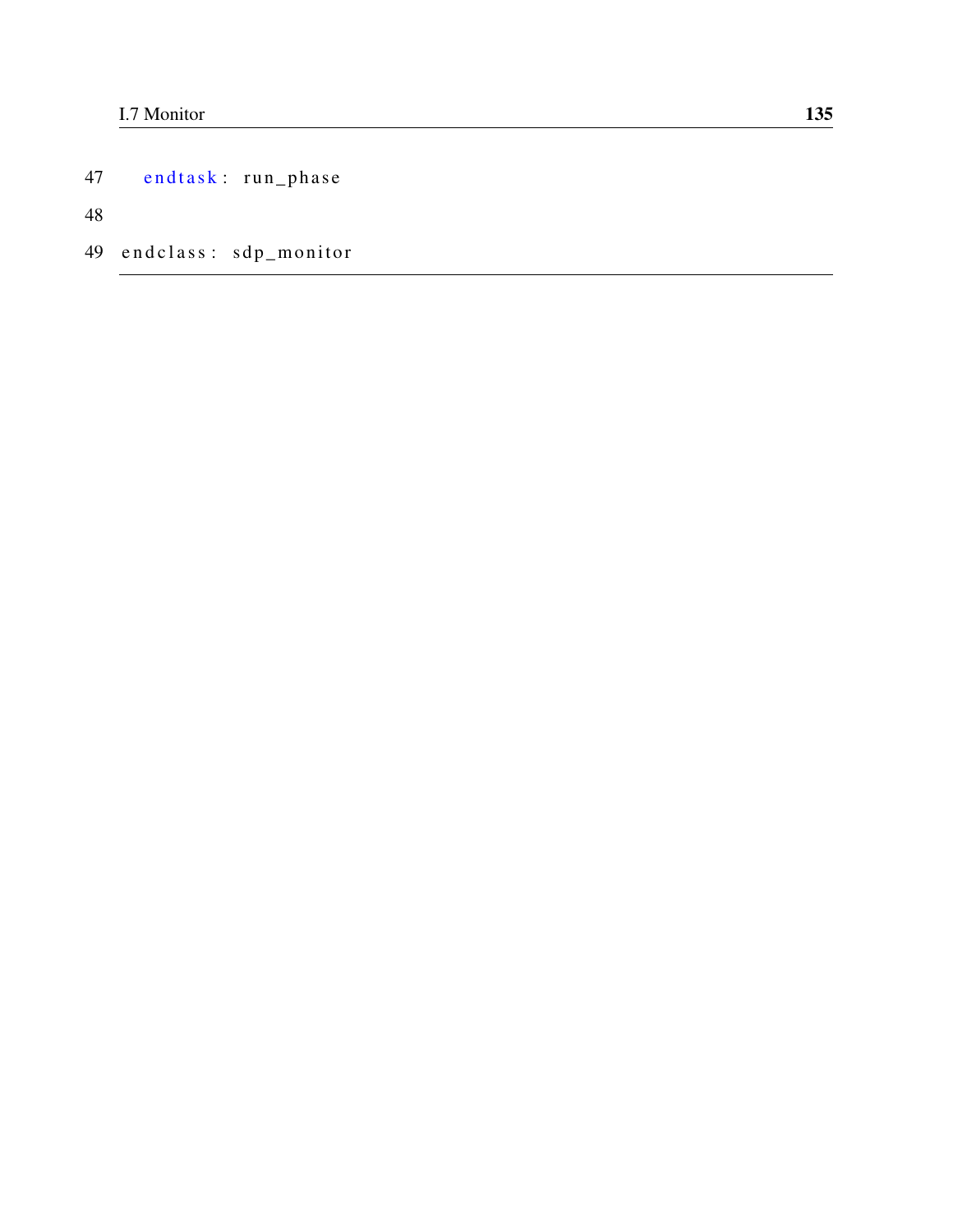### I.8 Scoreboard

```
1 class sdp_scoreboard extends uvm_subscriber #(sdp_transaction);
2 'uvm_component_utils (sdp_scoreboard)
3 uvm_get_port #(mon2sb) get_port_h;
4 // logic [32:0] aa, bb;5 mon2sb aaa ;
6
7
8
9 logic [31:0] predicted_data1, predicted_data2, t1, t2;
10 bit check1, check2;
11
12
13
14 function new (string name, uvm_component parent);
15 super.new (name, parent);
16 check1 = 0;
17 check2=0;
18 t 1 = 0;19 t 2 = 0;
20 predicted_data1 = 0;
21 predicted_data2=0;
22 end function: new
23
```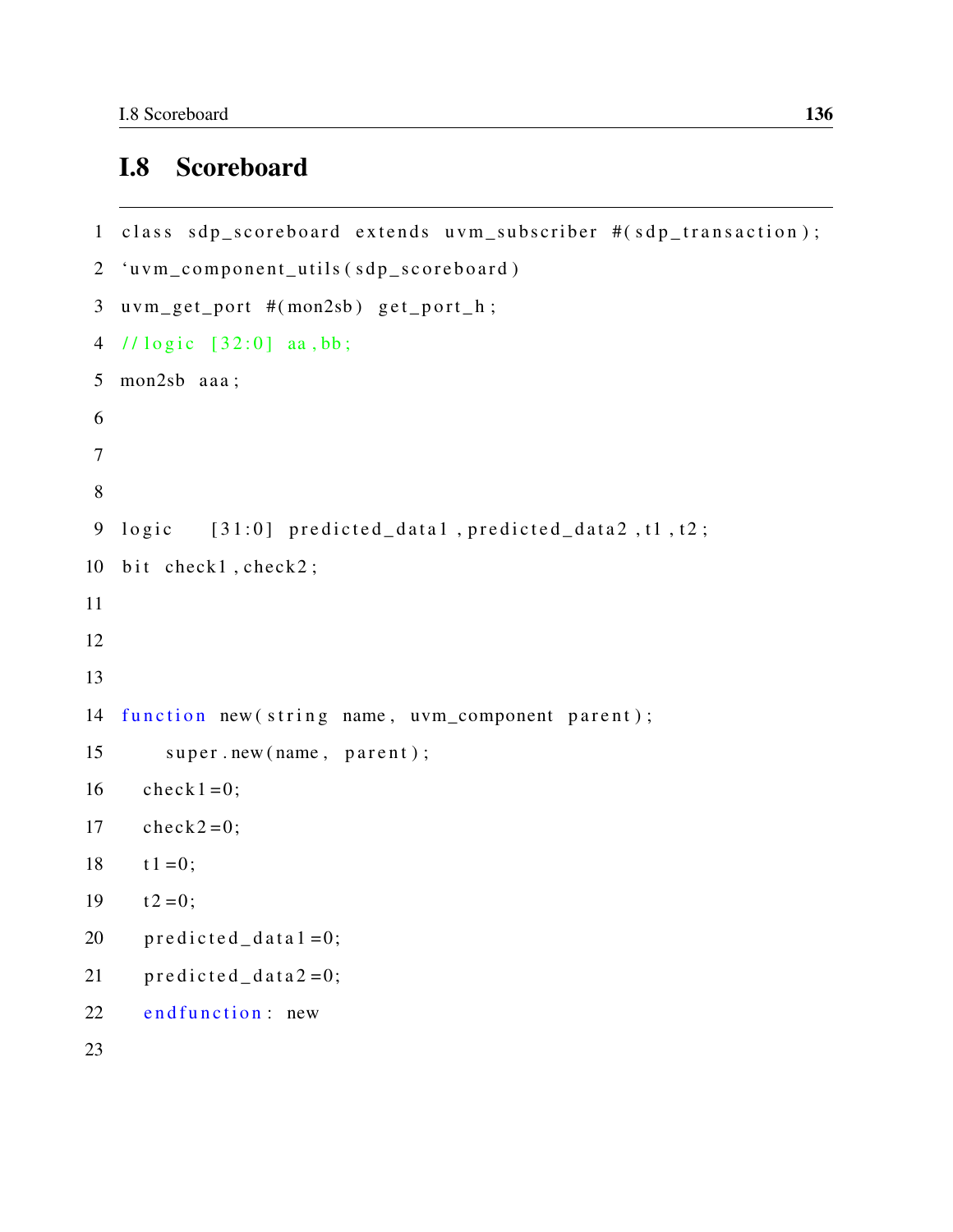```
24 function void build_phase(uvm_phase phase);
25 get_port_h=new ("get_port_h", this);
26 end function : build _phase
27
28
29 bit [31:0] mem [int];
30
31 function void write (sdp_transaction t);
32
33
34 if (t.opA==2^{\text{th}}b10)
35 begin
36
37 / \frac{\delta}{\delta} / \frac{\delta}{\delta} display (" A port %d %d", t. adrA, t. datA);
38 mem[t \cdot \text{adrA}]=t \cdot \text{datA};
39 check1 = 0;
40 \lvert predicted_data 1 = t . datA ;
41 end
42 e l s e i f (t \cdot opA == 2' b01)43 begin check1 = 1;
44 if (mem. exists (t. adrA))
45 predicted_data1=mem[t.adrA];
46 e l s e
47 predicted_data1 = 0;
48
```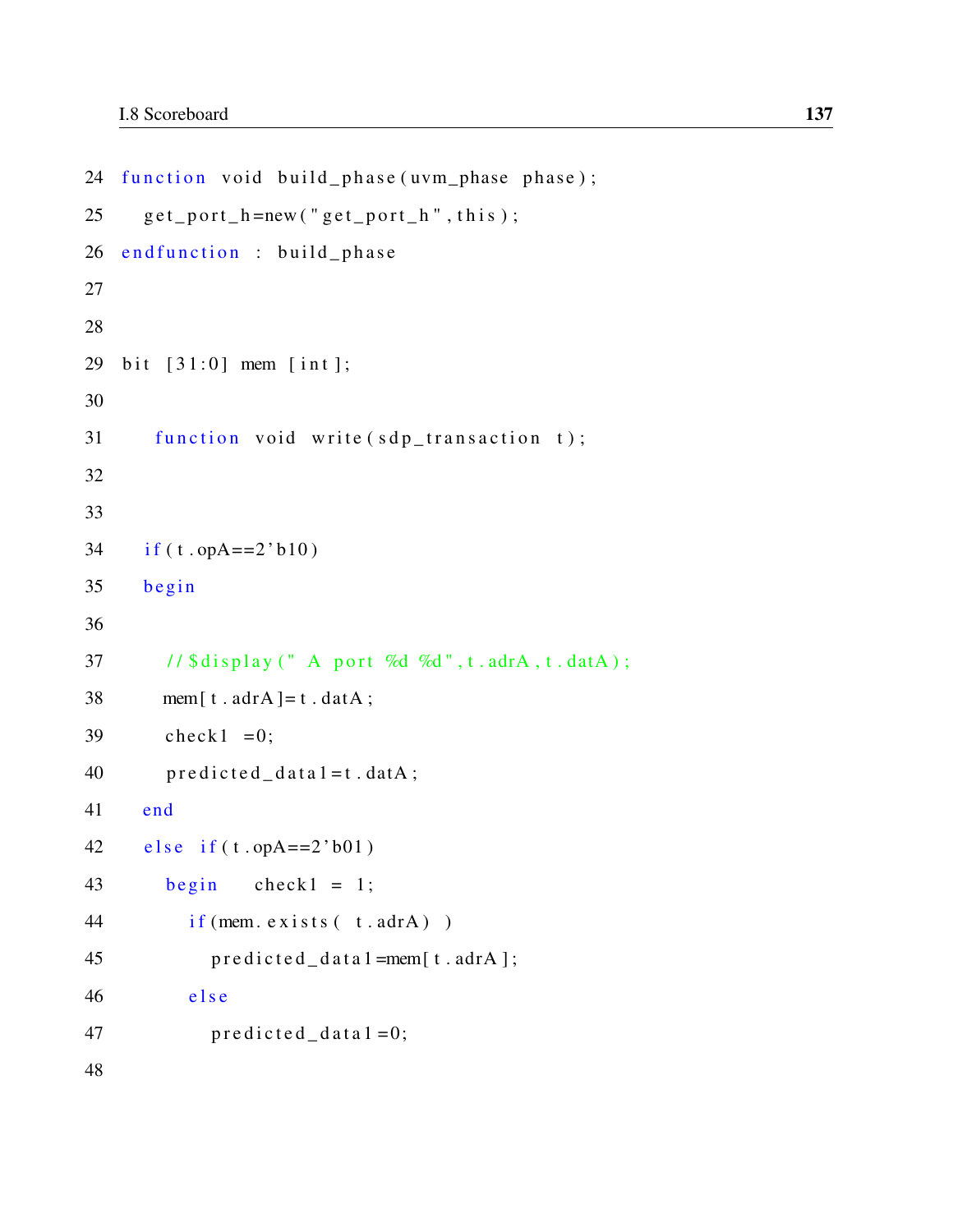```
49 end
50 else begin
51 check1 = 0;
52 predicted_data1=predicted_data1;
53 end
54
55
56
57 if (t \cdot opB == 2' b10)58 begin
59 // \frac{\delta}{\delta} // \frac{\delta}{\delta} is p lay ("B Port %d %d", t. adrB, t. datB);
60 mem[t \cdot \text{adrB}]=t \cdot \text{datB};
61 check2 = 0;
62 predicted_data2=t. datB;
63 end
64 e l s e i f (t \cdot opp == 2' b01)65 begin check2 = 1;
66 if (mem. exists (t \cdot \text{adrB}))
67 predicted_data2=mem[t.adrB];
68 else
69 predicted_data2=0;
70
71 end
72 else begin
73 check2=0;
```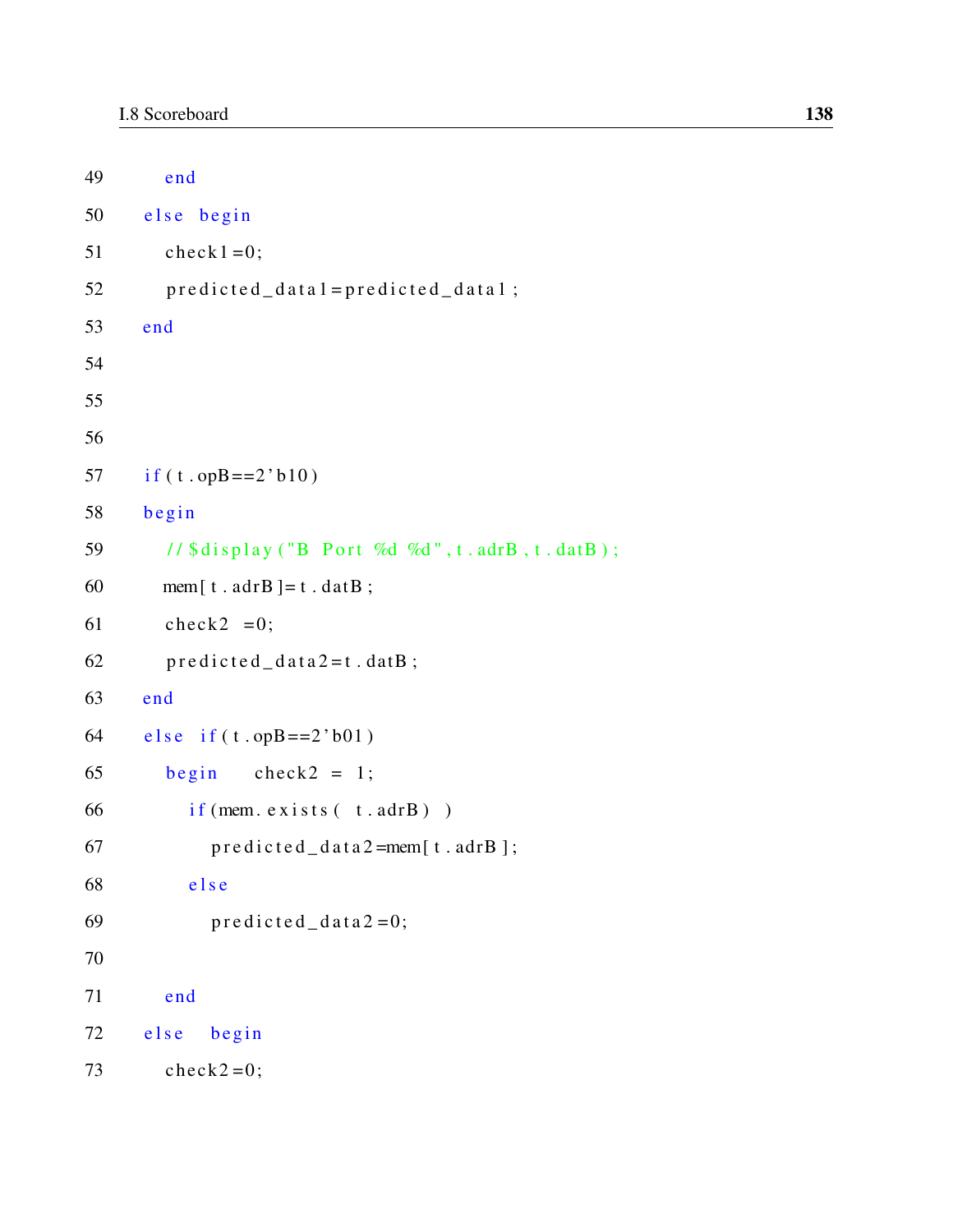```
74 predicted_data2=predicted_data2;
75 end
76
77 end function : write
78
79
80 task run-phase(uvm\_phase phase);
81 check1 = 0;
82 check2=0;
83 forever begin
84 get\_port\_h.get(aaa);85 if ( check 1 == 1 )
86 begin
87 if (aaa [0]! = t 1)
88 begin // $display ("Port 1 value %d Predicted data %d
               ", aaa [0], t1);89 'uvm_fatal ("SCOREBOARD", "Failed at Port A")
90 end
91 end
92
93 if ( \text{check2} == 1 )
94 begin
95 if (aaa [1]!=t2)
96 begin
```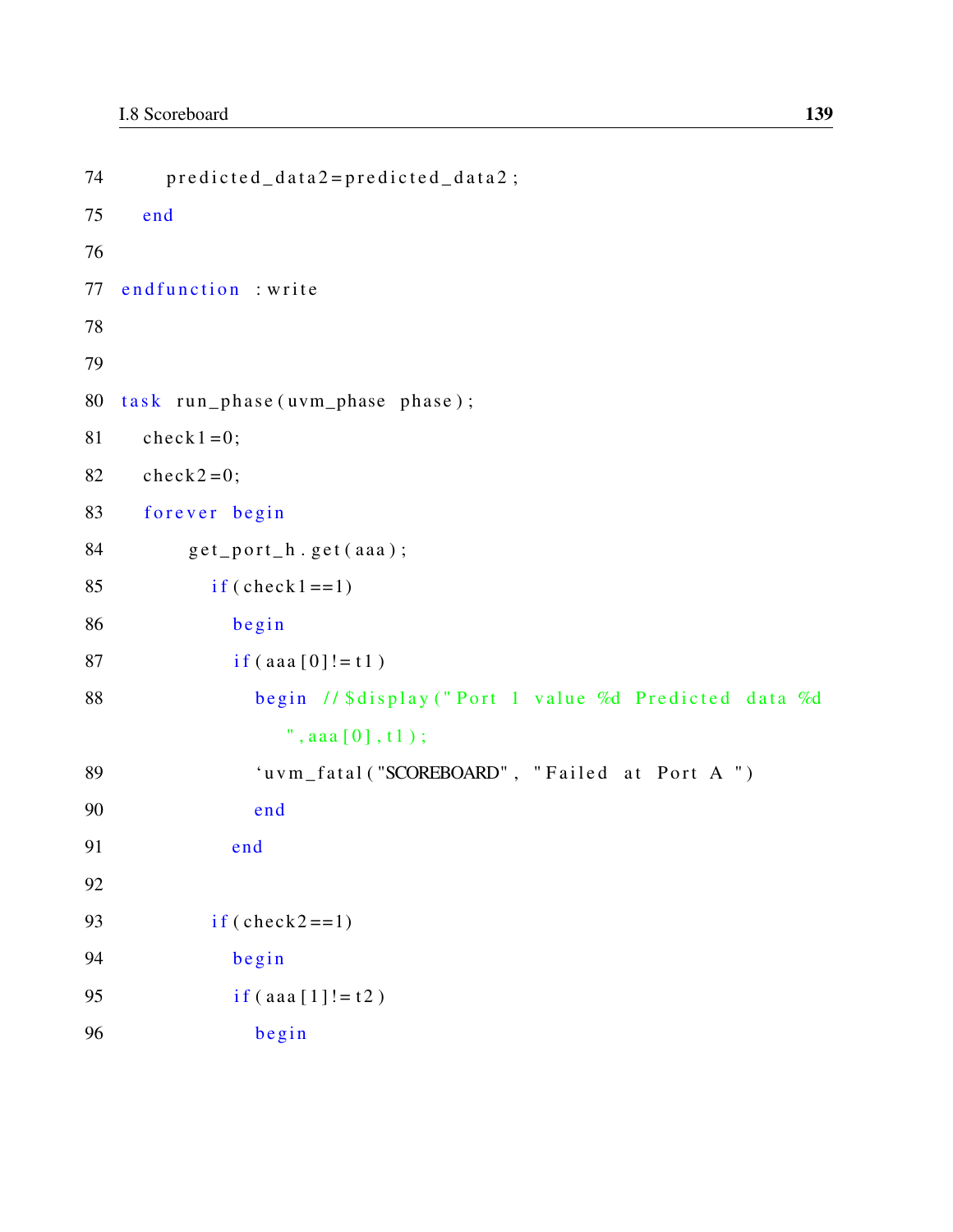| 97  | // \$display ("Port 2 %d Predicted data %d", aaa [1], t2 |
|-----|----------------------------------------------------------|
|     | $)$ ;                                                    |
| 98  | 'uvm_fatal("SCOREBOARD", "Failed at Port B")             |
| 99  | end                                                      |
| 100 | end                                                      |
| 101 |                                                          |
| 102 | // \$display("%d %d", predicted_data1, predicted_data2); |
| 103 | $t1 = predicted_data1;$                                  |
| 104 | $t2 = predicted_data2;$                                  |
| 105 | end                                                      |
| 106 |                                                          |
| 107 | endtask: run_phase                                       |
| 108 |                                                          |
| 109 |                                                          |
| 110 |                                                          |
| 111 |                                                          |
| 112 |                                                          |
| 113 |                                                          |
|     | 114 endclass : sdp_scoreboard                            |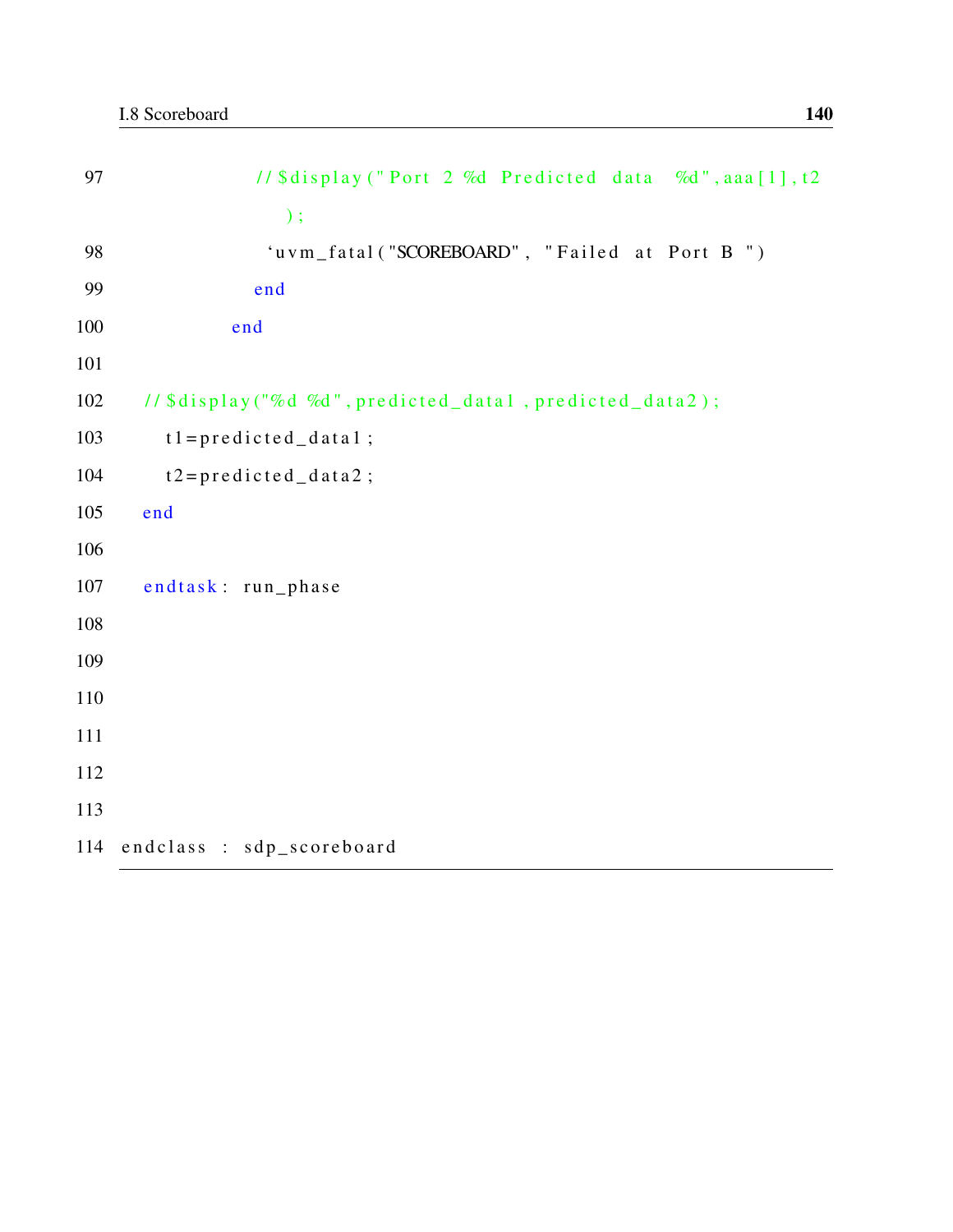## I.9 SDP Test

```
1 class SDP_test extends uvm_test;
2 'uvm_component_utils (SDP_test)
3
4
5 sdp_env sd_env;
6
7
8 function new (string name, uvm_component parent);
9 super.new (name, parent);
10
11 end function : new
12
13
14
15
16 function void build phase (uvm phase phase);
17 sd\_env = sdp\_env::type\_id::create("sd\_env", this);18 end function: build_phase
19
20 task run_phase (uvm_phase phase);
21 sdp_sequence sdp_seq;
22
23 // phase . raise_objection (.obj(this));
```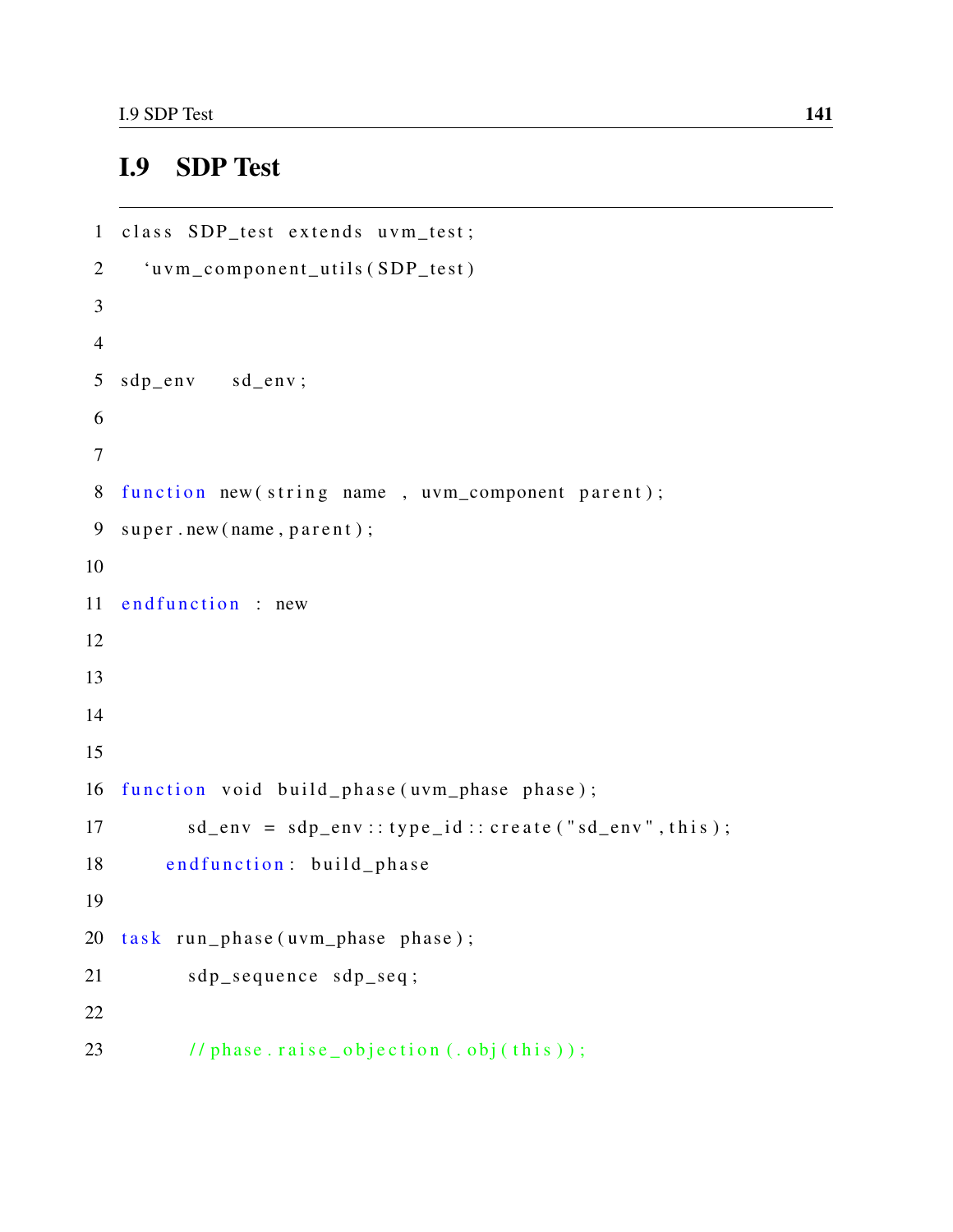```
24 sdp_seq = sdp_sequence:: type_id:: create (.name("sdp_seq")
              ), . const ( get\_full\_name () ;
25 assert (sdp_seq.randomize());
26 sdp_seq.start(sd_env.sd_agent.sd_seqr);
27 \frac{1}{\pi} // phase . drop_objection (. obj (this ));
28 endtask: run_phase
29
30 end class: SDP_test
```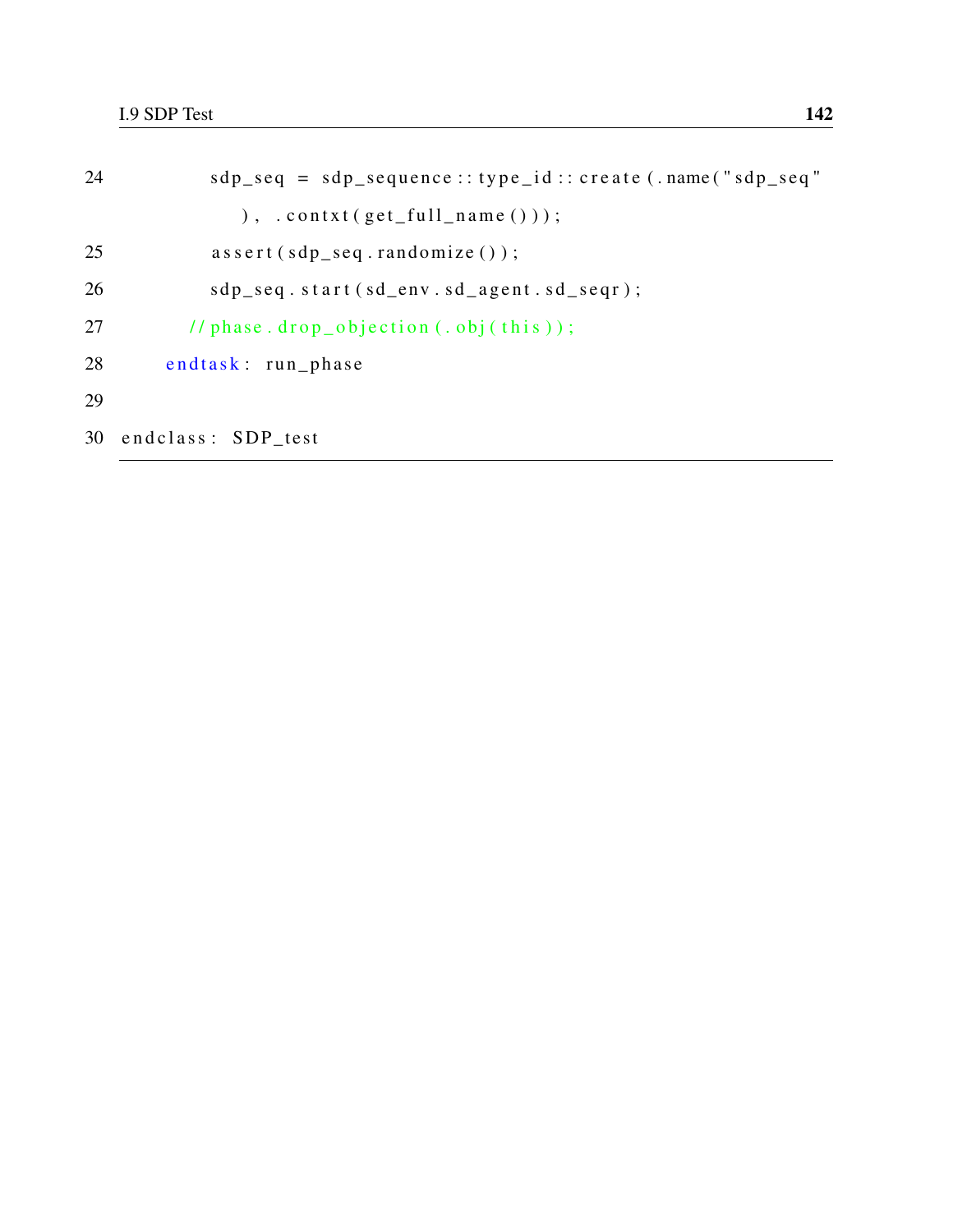## I.10 Top Test

```
1
2
3
4
5
6 // 'include "sqp_m onitor.sv"
7
8
9 // 'include "./sdp_scoreboard.sv"
10 // 'include "./sdp\_config.sv"
11
12 module test;
13
14
15
16 import uvm_pkg::*;17
18
19 intf vif();
20
21 SDPRAM top (. result (vif. result),
22 . done (vif. done),
23 . start (vif. start),
```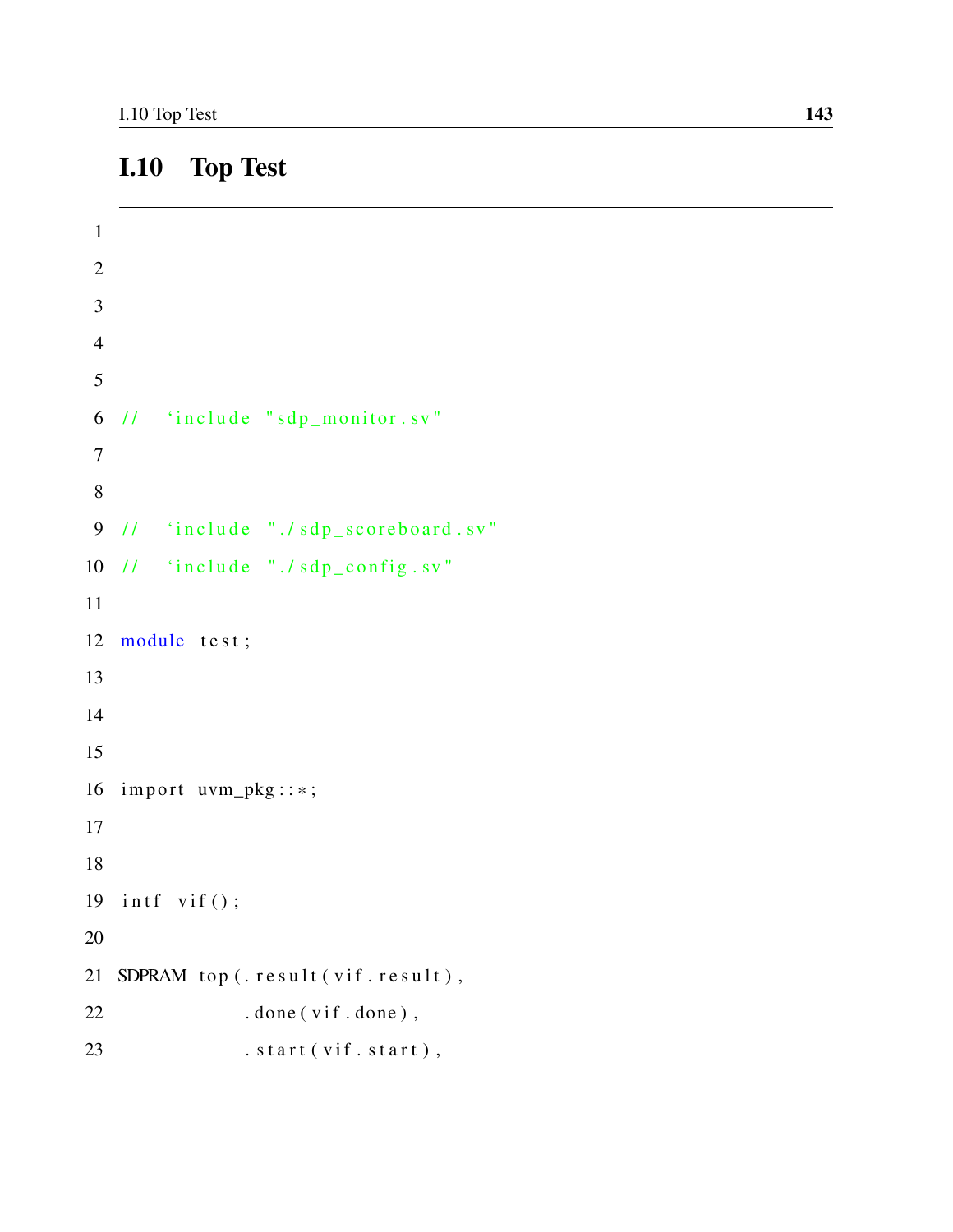| 24 | $. c$ lk $(v$ if.clk $),$        |
|----|----------------------------------|
| 25 | . reset (vif. reset),            |
| 26 | $. scan\_in0(vif.scan_in0)$ ,    |
| 27 | $. scan_en(vif.scan_en)$ ,       |
| 28 | . bist_mode(vif.bist_mode),      |
| 29 | . test_mode(vif.test_mode),      |
| 30 | $. scan\_out0(vif.scan\_out0)$ , |
| 31 | .DOA(vif.DOA),                   |
| 32 | $.DOB(vif.DOB)$ ,                |
| 33 | $.$ DIA( $v$ if $.$ DIA),        |
| 34 | $DB(vif.DIB)$ ,                  |
| 35 | . WEAN(vif. WEAN),               |
| 36 | . WEBN $(vif. WEBN)$ ,           |
| 37 | $.0EA(vif.0EA)$ ,                |
| 38 | $.$ OEB $($ vif. OEB $)$ ,       |
| 39 | .CSA(vif.CSA),                   |
| 40 | $.CSB$ (vif.CSB),                |
| 41 | .CKA(vif.CKA),                   |
| 42 | $CKB(vif.CKB)$ ,                 |
| 43 | $.A(vif.A)$ ,                    |
| 44 | .B(vif.B)                        |
| 45 | $)$ ;                            |
| 46 |                                  |
| 47 |                                  |
| 48 | initial                          |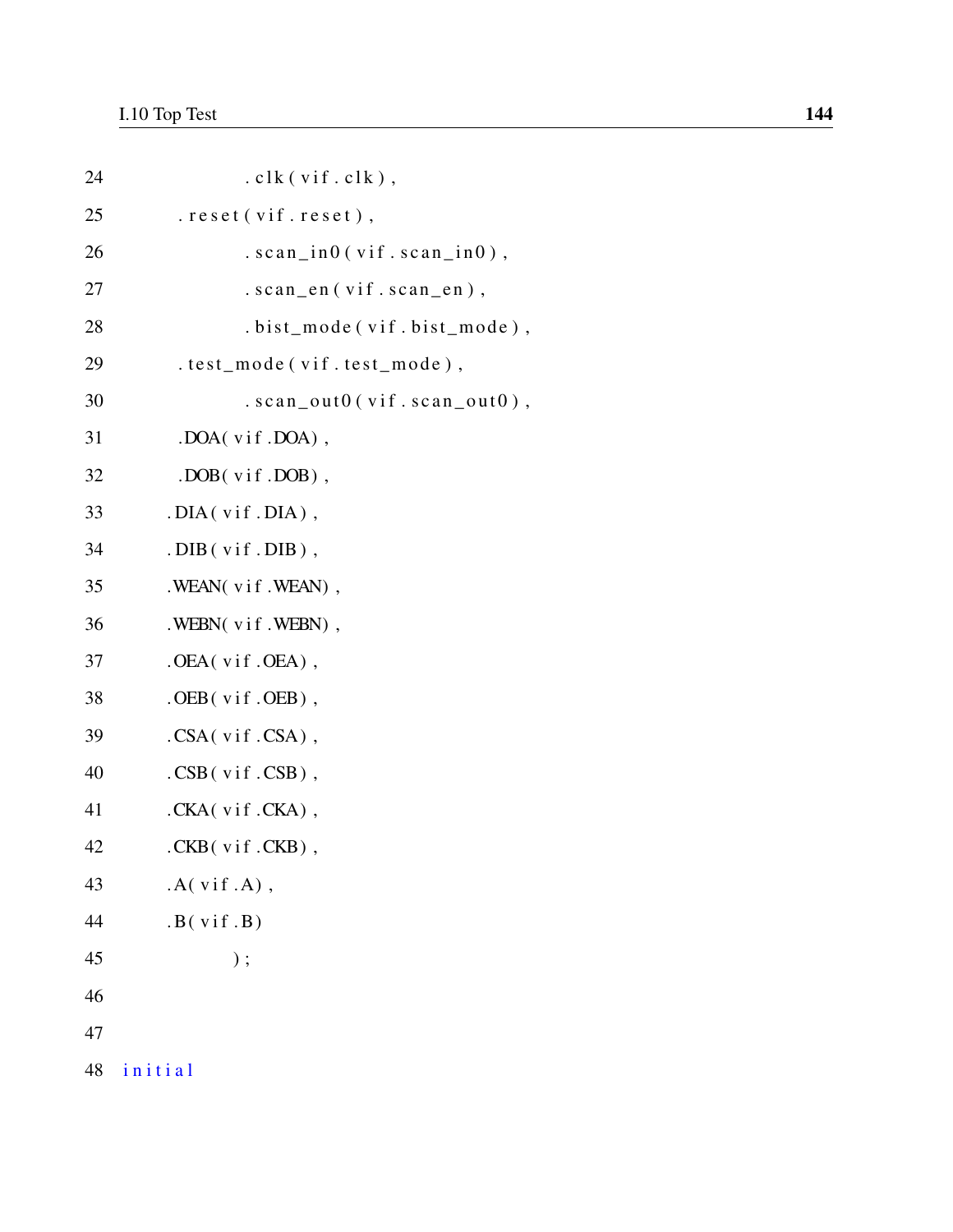```
49 begin
50
51 uvm_config_db \#(\text{virtual intf})::\text{set}(\text{null}, "*", "vif", vif);52 run_test();
53 end
54
55 initial begin
56 vif.clk =1'bl;
57 vif CKA = 1' b1;
58 vif CKB = 1' b1;
59
60 end
61
62
63 initial begin
64 $set_coverage_db_name ( "SDPRAM" ) ;
65 end
66
67 always
68 #5 vif .CKA = - \text{vif } .CKA;69 always
70 #5 vif .CKB = ~\vee if .CKB;
71
72 always
73 #5 vif.clk = \sim vif.clk;
```